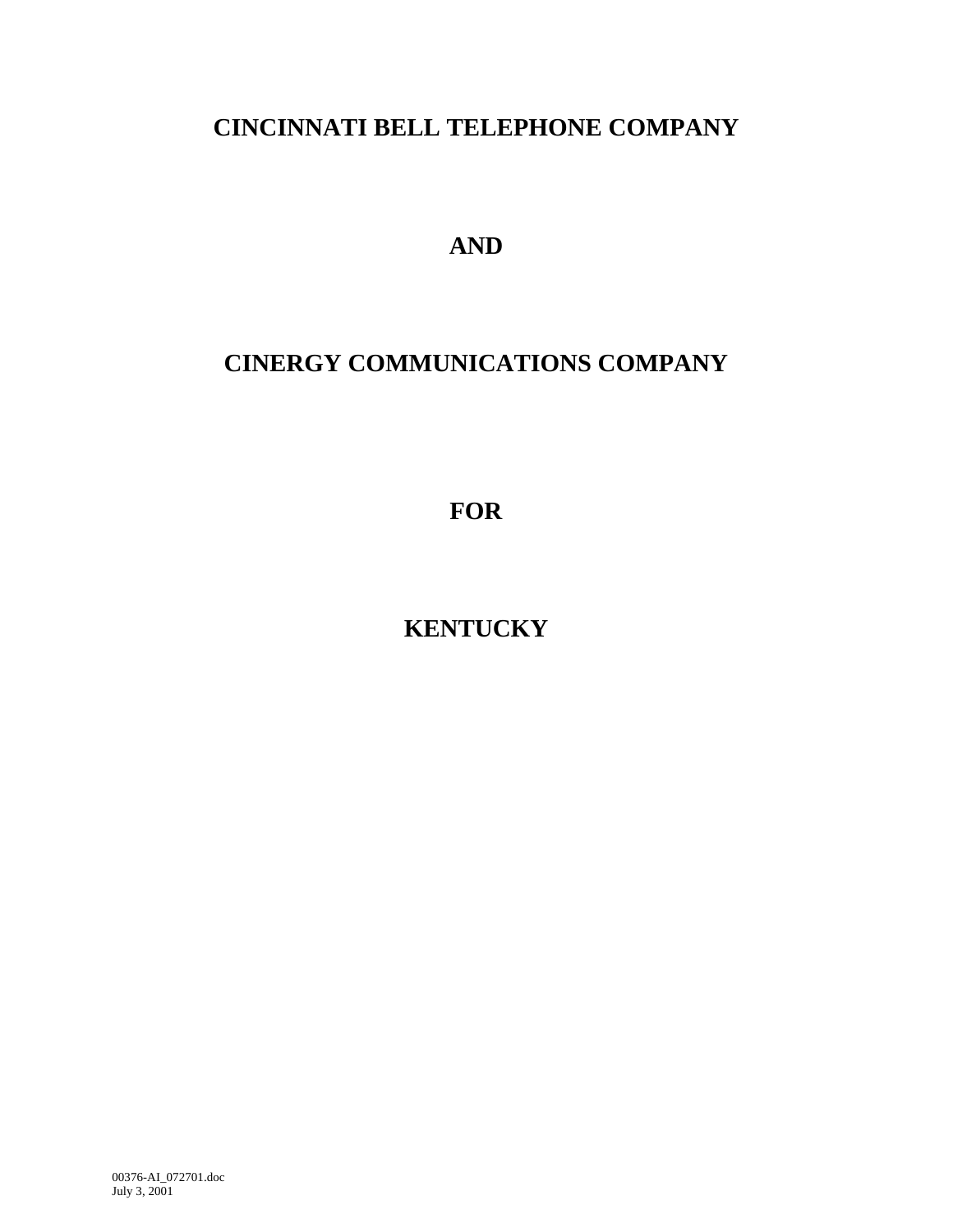July 26, 2001

Mr. Martin Huelsmann Executive Director Public Service Commission of Kentucky 211 Sower Boulevard Frankfort, KY 40601

> Re: Interconnection Agreement between Cincinnati Bell Telephone Company and Cinergy Communications Company

Dear Mr. Huelsmann:

Enclosed for filing please find an original and (5) copies of the Interconnection Agreement between Cincinnati Bell Telephone Company and Cinergy Communications Company. Cincinnati Bell Telephone company and Cinergy Communications Company request approval of the Interconnection Agreement pursuant to section 252(e) of the Telecommunications Act of 1996.

Please date-stamp and return the two extra copies of the above-referenced documents to acknowledge your receipt of this filing.

I have enclosed a 3.5 inch disk containing an electronic version of the Interconnection Agreement in Microsoft® Word 97 format for the Commission's use.

If you have any questions concerning this filing, please feel free to contact me at 513-565- 3800. Thank you in advance for your assistance with this matter..

Sincerely,

Gary Peddicord Director – Interconnection

Enclosure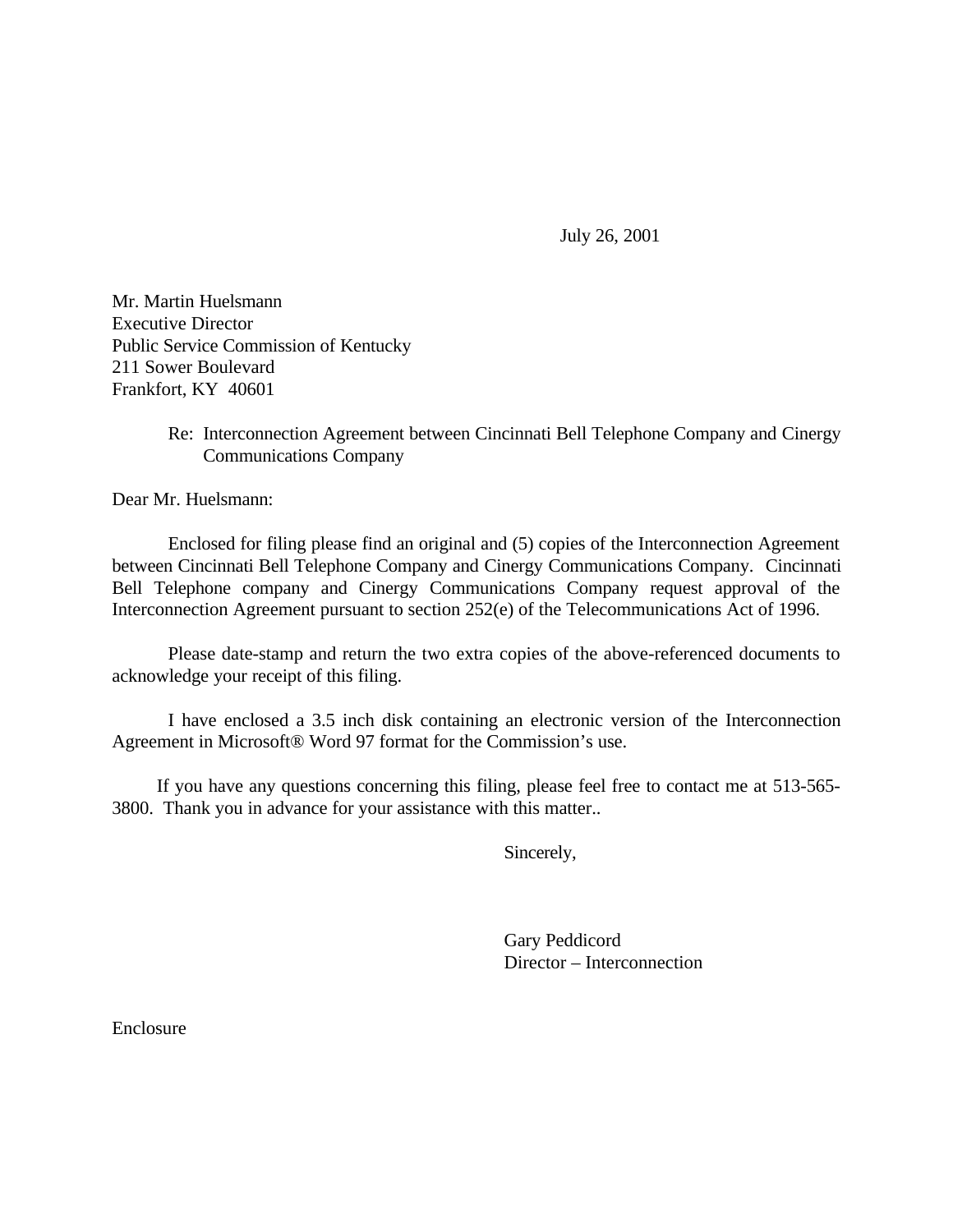## **TABLE OF CONTENTS**

|              | <b>RECITALS AND PRINCIPLES</b>                                     | 1                        |
|--------------|--------------------------------------------------------------------|--------------------------|
|              | <b>ARTICLE I DEFINITIONS</b>                                       | $\overline{2}$           |
|              | $1.1$ ACT                                                          | $\overline{c}$           |
| 1.2          | <b>AFFILIATE</b>                                                   | $\overline{c}$           |
| 1.3          | <b>AGREEMENT FOR SWITCHED ACCESS MEET POINT BILLING</b>            | $\overline{c}$           |
| 1.4          | <b>AMA</b>                                                         | $\overline{c}$           |
| 1.5          | AS DEFINED IN THE ACT                                              | $\overline{c}$           |
| 1.6          | AS DESCRIBED IN THE ACT                                            | $\overline{c}$           |
| 1.7          | <b>AUTOMATIC NUMBER IDENTIFICATION</b>                             | $\overline{c}$           |
| 1.8          | <b>AUTOMATED REPORT MANAGEMENT INFORMATION SYSTEM (ARMIS</b>       | $\overline{c}$           |
| 1.9          | <b>BELLCORE</b>                                                    | $\overline{\mathbf{c}}$  |
| 1.10         | <b>BILL DATE</b>                                                   | $\overline{\mathbf{c}}$  |
| 1.11         | <b>BILLING NUMBER</b>                                              | $\overline{c}$           |
| 1.12         | <b>BLV/BLVI TRAFFIC</b>                                            | 3                        |
| 1.13         | <b>BONA FIDE REQUEST</b>                                           | 3                        |
| 1.14         | <b>BUSINESS DAY</b>                                                | 3                        |
| 1.15         | <b>CALLING PARTY NUMBER</b>                                        | 3                        |
| 1.16         | <b>CARRIER ACCESS BILLING SYSTEM (CABS)</b>                        | 3                        |
| 1.17         | <b>CARRIER IDENTIFICATION CODE</b><br><b>CENTRAL OFFICE SWITCH</b> | 3                        |
| 1.18         | <b>CENTRALIZED MESSAGE DISTRIBUTION SYSTEM</b>                     | 3                        |
| 1.19<br>1.20 | <b>COLLOCATION</b>                                                 | 3<br>3                   |
| 1.21         | <b>COMMERCIAL MOBILE RADIO SERVICES</b>                            | $\overline{\mathcal{L}}$ |
| 1.22         | <b>COMMISSION</b>                                                  | 4                        |
| 1.23         | <b>COMMITTEE</b>                                                   | 4                        |
| 1.24         | <b>COMMON CHANNEL INTEROFFICE SIGNALING</b>                        | 4                        |
| 1.25         | <b>CONTROL OFFICE</b>                                              | 4                        |
| 1.26         | <b>CROSS CONNECTION</b>                                            | $\overline{\mathcal{L}}$ |
| 1.27         | <b>CUSTOM LOCAL AREA SIGNALING SERVICES</b>                        | 4                        |
| 1.28         | <b>CUSTOMER</b>                                                    | $\overline{\mathcal{L}}$ |
| 1.29         | <b>CUSTOMER NAME AND ADDRESS INFORMATION</b>                       | $\overline{\mathcal{L}}$ |
| 1.30         | <b>DELAYING EVENT</b>                                              | 5                        |
| 1.31         | <b>DIALING PARITY</b>                                              | 5                        |
| 1.32         | <b>DIGITAL SERVICE - LEVEL 0</b>                                   | 5                        |
| 1.33         | <b>DIGITAL SERVICE - LEVEL 1</b>                                   | 5                        |
| 1.34         | <b>DIGITAL SERVICE - LEVEL 3</b>                                   | ͻ                        |
| 1.35         | <b>DIRECTORY LISTINGS</b>                                          | 5                        |
| 1.36         | <b>EFFECTIVE DATE</b>                                              | 5                        |
| 1.37         | <b>ELECTRONIC FILE TRANSFER</b>                                    | 5                        |
| 1.38         | <b>EXCHANGE ACCESS</b>                                             | 5                        |
| 1.39         | <b>EXCHANGE AREA</b>                                               | 5                        |
| 1.40         | <b>EXCHANGE MESSAGE RECORD</b>                                     | 5                        |
| 1.41         | <b>FCC</b>                                                         | 5                        |
| 1.42         | <b>FIBER-MEET</b>                                                  | 5                        |
| 1.43         | <b>FEATURE GROUP A</b>                                             | 5                        |
| 1.44         | <b>FEATURE GROUP B</b>                                             | 6                        |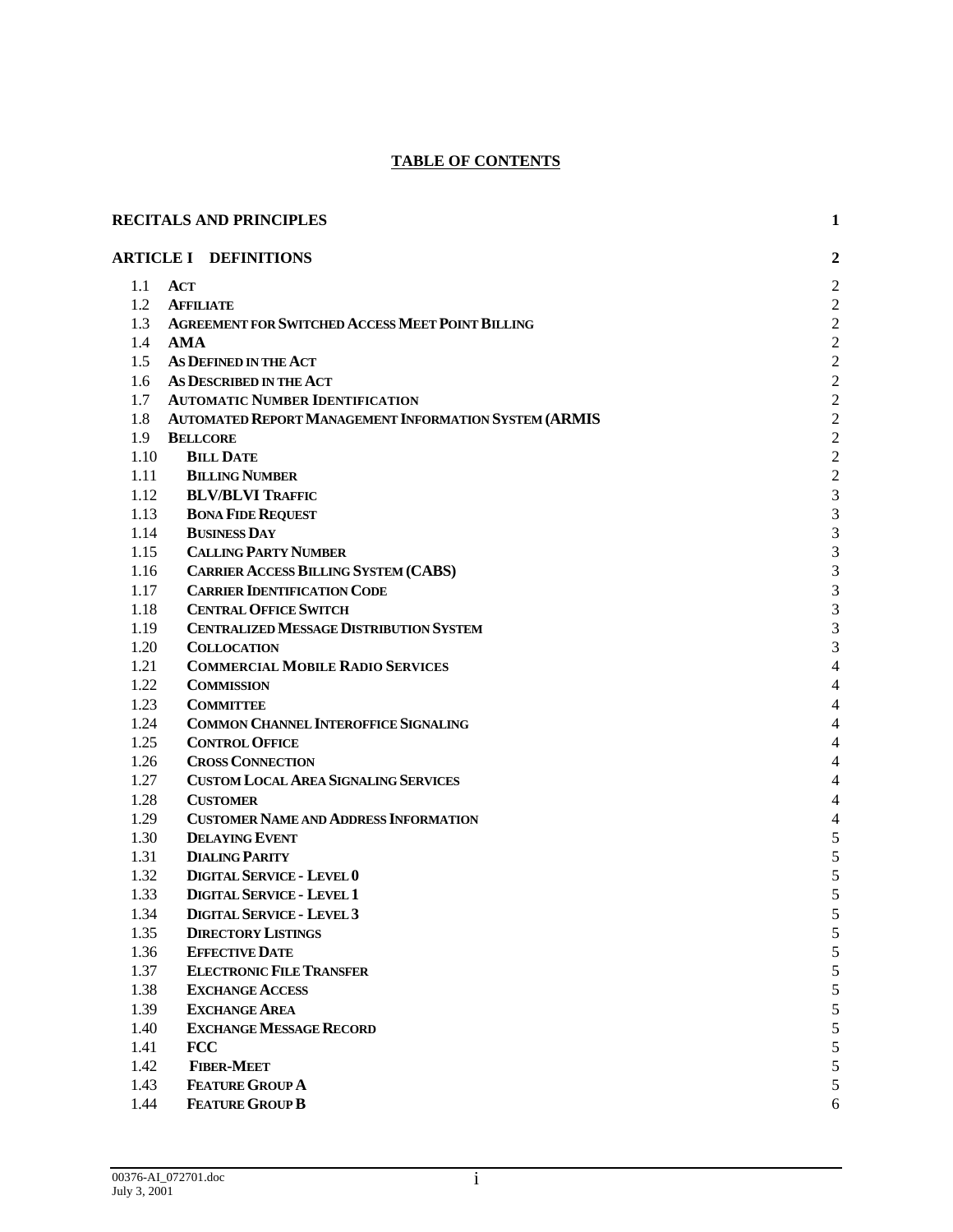| 1.45 | <b>FEATURE GROUP D</b>                            | 6            |
|------|---------------------------------------------------|--------------|
| 1.46 | <b>IMPLEMENTATION PLAN</b>                        | 6            |
| 1.47 | <b>INCUMBENT LOCAL EXCHANGE CARRIER</b>           | 6            |
| 1.48 | <b>INFORMATION SERVICE TRAFFIC</b>                | 6            |
| 1.49 | <b>INTEGRATED SERVICES DIGITAL NETWORK</b>        | 6            |
| 1.50 | <b>INTERNET SERVICE PROVIDER (ISP)</b>            | 6            |
| 1.51 | <b>INTERCONNECTION</b>                            | 6            |
| 1.52 | <b>INTEREXCHANGE CARRIER</b>                      | 6            |
| 1.54 | <b>INTERLATA</b>                                  | 6            |
| 1.55 | <b>INTRALATA TOLL TRAFFIC</b>                     | 6            |
| 1.56 | <b>LISTING UPDATE(S)</b>                          | 6            |
| 1.57 | <b>LOCAL ACCESS AND TRANSPORT AREA</b>            | 7            |
| 1.58 | <b>LOCAL EXCHANGE CARRIER</b>                     | 7            |
| 1.59 | <b>LOCAL EXCHANGE ROUTING GUIDE</b>               | 7            |
| 1.60 | <b>LOCAL INTERCONNECTION TRUNKS/TRUNK GROUPS</b>  | 7            |
| 1.61 | <b>LOCAL NUMBER PORTABILITY</b>                   | 7            |
| 1.62 | <b>LOCAL TRAFFIC</b>                              | 7            |
| 1.63 | <b>LOSSES</b>                                     | 7            |
| 1.64 | <b>MEET-POINT BILLING</b>                         | 7            |
| 1.65 | <b>MEET POINT TRUNKS</b>                          | 7            |
| 1.66 | MULTIPLE BILL/MULTIPLE TARIFF                     | 7            |
| 1.67 | MULTIPLE EXCHANGE CARRIER ACCESS BILLING          | 7            |
| 1.68 | <b>MECOD</b>                                      | 8            |
| 1.69 | <b>NETWORK ELEMENT</b>                            | 8            |
| 1.70 | <b>NEW ENTRANT CARRIER</b>                        | 8            |
| 1.71 | <b>NORMAL BUSINESS HOURS</b>                      | 8            |
| 1.72 | NORTH AMERICAN NUMBERING PLAN                     | 8            |
| 1.73 | <b>NUMBER PORTABILITY</b>                         | 8            |
| 1.74 | <b>NUMBERING PLAN AREA</b>                        | 8            |
| 1.75 | <b>NXX CODE</b>                                   | 8            |
| 1.76 | <b>OZZ CODE</b>                                   | 8            |
| 1.77 | <b>PARTY</b>                                      | 8            |
| 1.78 | PERCENT LOCAL USAGE                               | 8            |
| 1.79 | <b>PRIMARY LISTING</b>                            | 9            |
| 1.80 | <b>PUBLIC SAFETY ANSWERING POINT</b>              | 9            |
| 1.81 | <b>PUBLISHER</b>                                  | 9            |
| 1.82 | <b>RECIPROCAL COMPENSATION</b>                    | <sub>Q</sub> |
| 1.83 | <b>SIGNAL TRANSFER POINT (STP)</b>                | 9            |
| 1.84 | <b>SWITCHED ACCESS DETAIL USAGE DATA</b>          | 9            |
| 1.85 | <b>SWITCHED ACCESS SUMMARY USAGE DATA</b>         | 9            |
| 1.86 | <b>SYNCHRONOUS OPTICAL NETWORK</b>                | 9            |
| 1.87 | <b>TECHNICALLY FEASIBLE POINT</b>                 | 9            |
| 1.88 | <b>TELECOMMUNICATIONS</b>                         | 9            |
| 1.89 | <b>TELECOMMUNICATIONS CARRIER</b>                 | 9            |
| 1.90 | <b>TELECOMMUNICATIONS SERVICE</b>                 | 9            |
| 1.91 | <b>TELEPHONE EXCHANGE SERVICE</b>                 | 9            |
| 1.92 | <b>TELEPHONE TOLL SERVICE</b>                     | 9            |
| 1.93 | <b>TERRITORY</b>                                  | 10           |
| 1.94 | <b>TOLL FREE SERVICE</b>                          | 10           |
| 1.95 | <b>WIRE CENTER</b>                                | 10           |
| 1.96 | <b>INFORMATION ACCESS TRAFFIC</b>                 | 10           |
|      | <b>ARTICLE II INTERPRETATION AND CONSTRUCTION</b> | 11           |
|      |                                                   |              |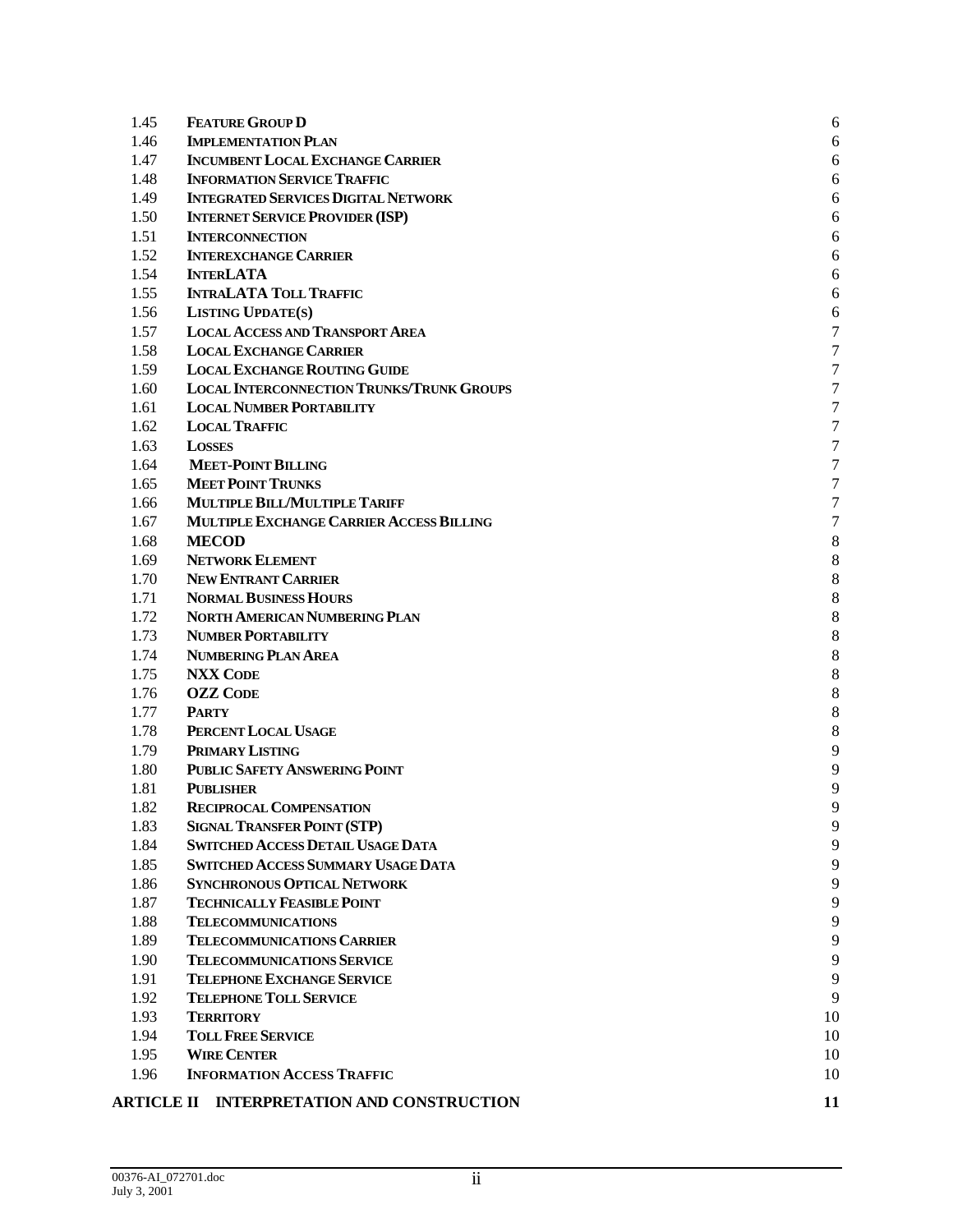|                   | ARTICLE III INTERCONNECTION ACTIVATION DATES AND BONA FIDE REQUEST                                        | 12       |
|-------------------|-----------------------------------------------------------------------------------------------------------|----------|
| 3.1               | <b>INTERCONNECTION ACTIVATION DATES</b>                                                                   | 12       |
| 3.2               | <b>BONA FIDE REQUEST.</b>                                                                                 | 12       |
| 3.3               | <b>CINERGY SERVICES</b>                                                                                   | 12       |
| 3.4               | <b>INDUSTRY STANDARDS</b>                                                                                 | 12       |
|                   | ARTICLE IV INTERCONNECTION PURSUANT TO SECTION 251(C)(2)                                                  | 13       |
| 4.1               | <b>INTERCONNECTION OBLIGATION</b>                                                                         | 13       |
| 4.2               | POINT OF INTERCONNECTION                                                                                  | 13       |
| 4.3               | <b>FIBER-MEET</b>                                                                                         | 13       |
| 4.4               | <b>ADDITIONAL SWITCHES.</b>                                                                               | 15       |
| 4.5               | SIZING AND STRUCTURE OF INTERCONNECTION FACILITIES                                                        | 15       |
| 4.6               | NONDISCRIMINATORY INTERCONNECTION                                                                         | 15       |
| 4.7               | <b>STANDARD INTERVALS</b>                                                                                 | 15       |
|                   | ARTICLE V TRANSMISSION AND ROUTING OF TELEPHONE EXCHANGE SERVICE TRAFFIC<br>PURSUANT TO SECTION 251(C)(2) | 16       |
|                   |                                                                                                           |          |
| 5.1<br>5.2        | SCOPE.<br><b>TRUNKING CRITERIA</b>                                                                        | 16<br>16 |
| 5.3               | <b>LOCAL INTERCONNECTION TRUNKS</b>                                                                       | 16       |
| 5.4               | <b>SIGNALING PROTOCOL</b>                                                                                 | 16       |
| 5.5               | <b>SS7 INTERCONNECTION</b>                                                                                | 16       |
| 5.6               | <b>DECOMMISSION</b>                                                                                       | 16       |
| 5.7               | 64CCC                                                                                                     | 16       |
| 5.8               | <b>TRAFFIC DELIVERY.</b>                                                                                  | 16       |
| 5.9               | <b>CHOKE TRUNK GROUP</b>                                                                                  | 17       |
| 5.10              | N11 CODES.                                                                                                | 17       |
| 5.11              | <b>GRADES OF SERVICE</b>                                                                                  | 17       |
| 5.12              | RECIPROCAL COMPENSATION ARRANGEMENTS -- SECTION 251(B)(5) BEGINNING JUNE 14, 2001                         | 17       |
| <b>ARTICLE VI</b> | <b>TRANSMISSION AND ROUTING OF EXCHANGE ACCESS TRAFFIC PURSUANT TO</b>                                    |          |
| $251(C)(2)$ .     |                                                                                                           | 19       |
| 6.1               | SCOPE.                                                                                                    | 19       |
| 6.2               | <b>MEET-POINT TRUNKS</b>                                                                                  | 19       |
| 6.3               | <b>CCIS</b>                                                                                               | 19       |
| 6.4<br>6.5        | <b>TOLL FREE SERVICE</b><br>SCOPE.                                                                        | 19<br>19 |
| 6.6               | <b>MEET-POINT BILLING SERVICES</b>                                                                        | 20       |
| 6.7               | DATA FORMAT AND DATA TRANSFER                                                                             | 20       |
| 6.8               | ERRORS OR LOSS OF ACCESS USAGE DATA                                                                       | 21       |
| 6.9               | PAYMENT.                                                                                                  | 21       |
| 6.10              | <b>TOLL FREE SERVICE CALLS.</b>                                                                           | 21       |
| 6.11              | <b>EXCHANGE ACCESS SERVICE.</b>                                                                           | 21       |
|                   | ARTICLE VII MEASUREMENT AND BILLING; TRUNK FORECASTING AND SERVICING                                      | 23       |
| 7.1               | <b>MEASUREMENT AND BILLING</b>                                                                            | 23       |
| 7.2               | <b>TRUNK FORECASTING.</b>                                                                                 | 24       |
| 7.3               | <b>TRUNK SERVICING.</b>                                                                                   | 24       |
|                   | ARTICLE VIII TRANSPORT AND TERMINATION OF OTHER TYPES OF TRAFFIC                                          | 26       |
| 8.1               | <b>BLV/BLVI TRAFFIC</b>                                                                                   | 26       |
|                   |                                                                                                           |          |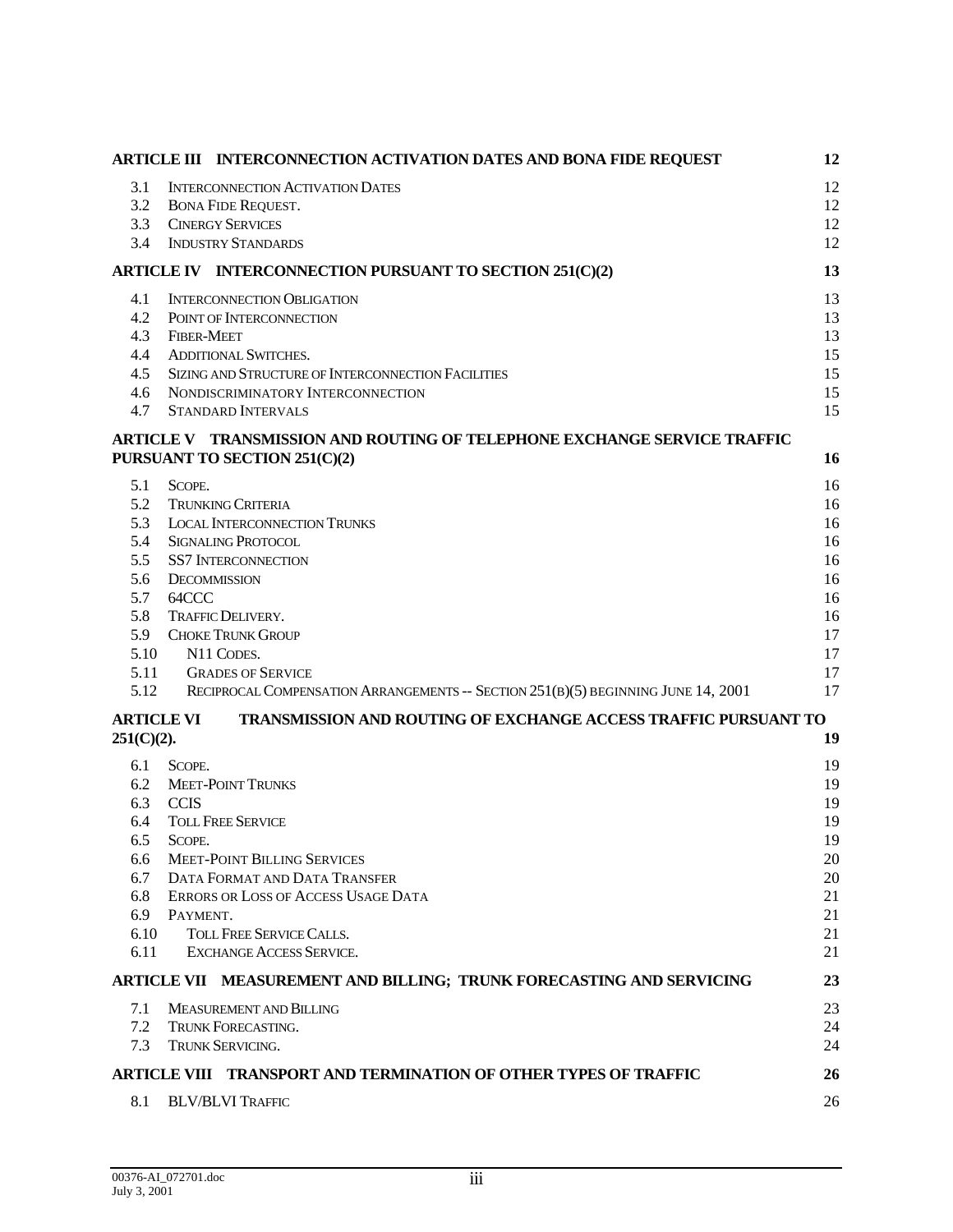| 8.2 | TRANSIT SERVICE |  |
|-----|-----------------|--|
|     |                 |  |

|                       | ARTICLE IX UNBUNDLED ACCESS -- SECTION 251(C)(3)                                     | 28 |
|-----------------------|--------------------------------------------------------------------------------------|----|
| 9.1                   | <b>ACCESS TO NETWORK ELEMENTS</b>                                                    | 28 |
| 9.2                   | <b>NETWORK ELEMENTS</b>                                                              | 28 |
| 9.3                   | NONDISCRIMINATORY ACCESS TO AND PROVISION OF NETWORK ELEMENTS                        | 29 |
| 9.4                   | PROVISIONING OF NETWORK ELEMENTS                                                     | 29 |
| 9.5                   | PRICING OF UNBUNDLED NETWORK ELEMENTS                                                | 30 |
| 9.6<br><b>BILLING</b> |                                                                                      | 30 |
| 9.7                   | MAINTENANCE OF UNBUNDLED NETWORK ELEMENTS                                            | 30 |
| 9.8                   | STANDARD INTERVALS.                                                                  | 31 |
|                       | <b>ARTICLE X OPERATIONAL MATTERS</b>                                                 | 32 |
|                       | ARTICLE XI 911 AND E911 SERVICE AND DIRECTORY ASSISTANCE - SECTION 271(C)(2)(B)(VII) | 33 |
| 11.1<br>E911          |                                                                                      | 33 |
| 11.2                  | <b>NON-PUBLISHED NUMBERS</b>                                                         | 36 |
| 11.3                  | <b>DIRECTORY LISTINGS</b>                                                            | 36 |
| 11.4                  | <b>LISTING AND LISTING UPDATES</b>                                                   | 37 |
| 11.5                  | <b>DIRECTORY DELIVERY.</b>                                                           | 37 |
| 11.6                  | NONDISCRIMINATORY FORMATS                                                            | 38 |
| 11.7                  | <b>COMPENSATION</b>                                                                  | 38 |
| 11.8                  | <b>DIRECTORY ASSISTANCE DATABASE.</b>                                                | 38 |
|                       | ARTICLE XII RESALE -- SECTIONS 251(C)(4) AND 251(B)(1) N                             | 39 |
| 12.1                  | AVAILABILITY OF WHOLESALE RATES FOR RESALE.                                          | 39 |
| 12.2                  | <b>AVAILABILITY OF RETAIL RATES FOR RESALE.</b>                                      | 39 |
|                       | ARTICLE XIII NOTICE OF CHANGES -- SECTION 251(C)(5)                                  | 40 |
|                       | ARTICLE XIV DIALING PARITY -- SECTION 251(B)(3)                                      | 41 |
|                       | ARTICLE XV ACCESS TO RIGHTS-OF-WAY -- SECTION 251(B)(4)                              | 42 |
|                       | ARTICLE XVI COLLOCATION -- SECTION 251(C)(6) N                                       | 43 |
| <b>ARTICLE XVII</b>   | SECTION 251(B) PROVISIONS NUMBER PORTABILITY -- SECTION 251(B)(2)                    | 44 |
| 17.1                  | PROVISION OF LOCAL NUMBER PORTABILITY (LNP)                                          | 44 |
| 17.2                  | PROCEDURES FOR PROVIDING LNP                                                         | 44 |
| 17.3                  | LNP PERFORMANCE.                                                                     | 45 |
|                       | <b>ARTICLE XVIII SERVICE PERFORMANCE RECORDS</b>                                     | 46 |
|                       | <b>ARTICLE XIX RESPONSIBILITIES OF THE PARTIES</b>                                   | 47 |
| 19.1                  | <b>BEST EFFORTS</b>                                                                  | 47 |
| 19.2                  | REPORTS; AUDITS.                                                                     | 47 |
| 19.3                  | <b>TRAFFIC FORECASTS</b>                                                             | 47 |
| 19.4                  | <b>CONTROL OFFICE FUNCTIONS.</b>                                                     | 47 |
| 19.5                  | <b>RESPONSIBILITIES OF THE PARTIES</b>                                               | 47 |
| 19.6                  | <b>CINERGY SERVICES</b>                                                              | 48 |
| 19.7                  | FRAUD.                                                                               | 48 |
| 19.8                  | <b>TROUBLE REPORTS</b>                                                               | 48 |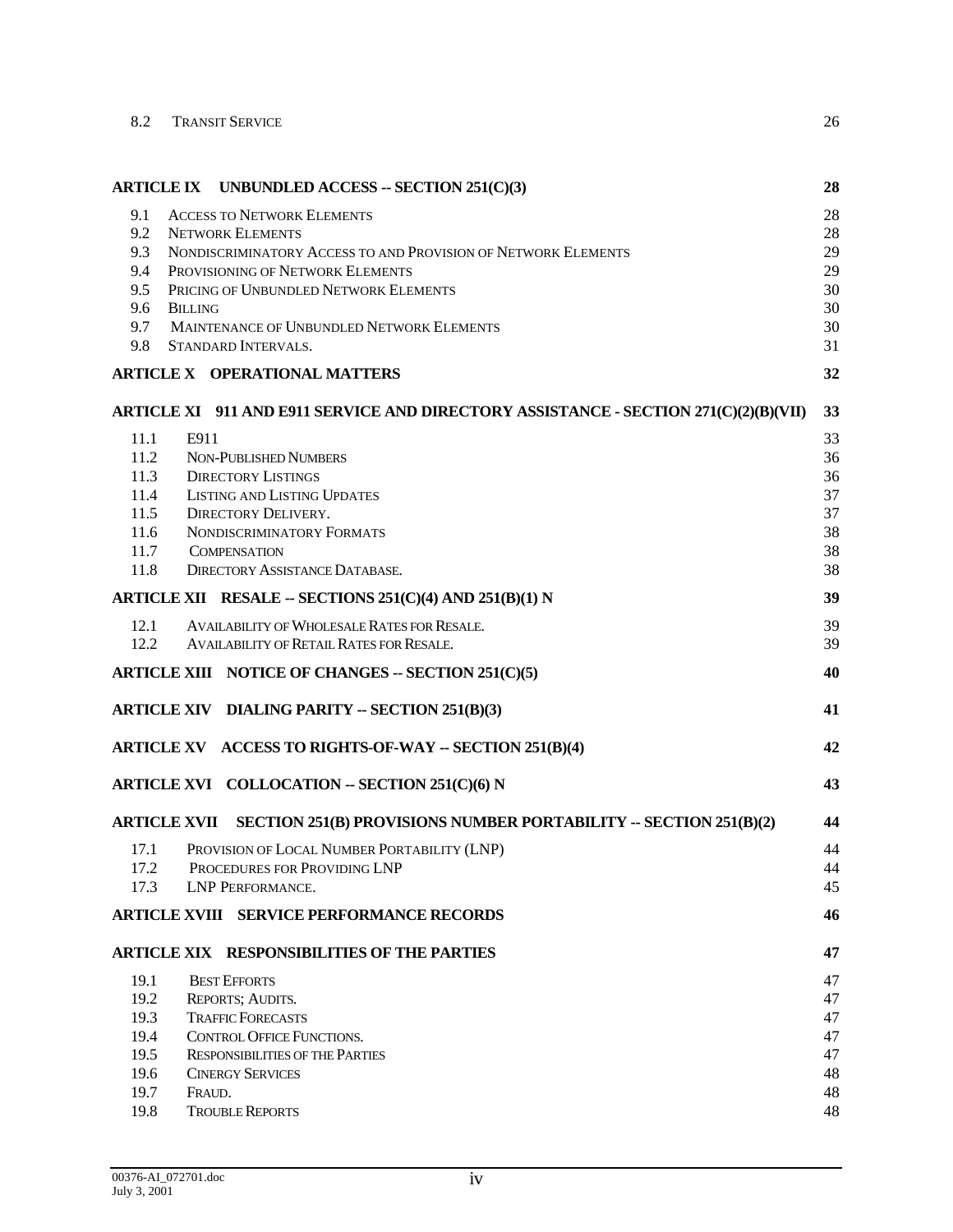| 19.9          | <b>BILLING CONTACT.</b>                                       | 48       |
|---------------|---------------------------------------------------------------|----------|
| 19.10         | <b>INSURANCE.</b>                                             | 48       |
| 19.11         | <b>RESPONSIBILITY TO CUSTOMERS</b>                            | 48       |
| 19.12         | <b>UNNECESSARY FACILITIES</b>                                 | 49       |
| 19.13         | XX CODE ADMINISTRATION                                        | 49       |
| 19.14         | LERG LISTINGS.                                                | 49       |
| 19.15         | <b>LERG USE</b>                                               | 49       |
| 19.16         | <b>SWITCH PROGRAMMING</b>                                     | 49       |
| 19.17         | <b>NUMBERING RESOURCES</b>                                    | 49       |
| 19.18         | <b>NETWORK INFORMATION</b>                                    | 49       |
| 19.19         | <b>REFERRAL ANNOUNCEMENT</b>                                  | 49       |
| 19.20         | <b>LABOR RELATIONS</b>                                        | 50       |
| 19.21         | <b>GOOD FAITH PERFORMANCE</b>                                 | 50       |
|               | <b>ARTICLE XX NETWORK MANAGEMENT</b>                          | 51       |
| 20.1          | <b>NETWORK MANAGEMENT</b>                                     | 51       |
| 20.2          | PROTECTIVE CONTROLS                                           | 51       |
| 20.3          | <b>EXPANSIVE CONTROLS</b>                                     | 51       |
| 20.4          | MASS CALLING.                                                 | 51       |
| 20.5          | NETWORK HARM                                                  | 51       |
|               |                                                               |          |
|               | <b>ARTICLE XXI CANCELLATION CHARGES</b>                       | 52       |
|               | <b>ARTICLE XXI INDEMNIFICATION</b>                            | 53       |
|               | ARTICLE XXIII LIMITATION OF LIABILITY; DISCLAIMER             | 55       |
|               |                                                               |          |
|               |                                                               |          |
|               | <b>ARTICLE XXIV EFFECTIVENESS; TERM</b>                       | 56       |
|               | <b>ARTICLE XXV FORCE MAJEURE</b>                              | 58       |
|               | ARTICLE XXVI GOVERNING LAW AND REGULATORY APPROVAL            | 59       |
|               |                                                               |          |
| 26.1          | <b>GOVERNING LAW</b>                                          | 59       |
| 26.2          | <b>FILING WITH COMMISSION</b>                                 | 59       |
| 26.3          | AMENDMENT OR OTHER CHANGES TO THE ACT; RESERVATION OF RIGHTS  | 59       |
| 26.4          | <b>REGULATORY CHANGES</b>                                     | 60       |
|               | <b>ARTICLE XXVII DEFAULT</b>                                  | 61       |
|               | <b>ARTICLE XXVIII NONDISCLOSURE</b>                           | 62       |
|               | <b>ARTICLE XXIX DISPUTE RESOLUTION</b>                        | 64       |
|               | <b>ARTICLE XXX MISCELLANEOUS PROVISIONS</b>                   | 65       |
|               |                                                               |          |
| 30.1          | <b>AUTHORIZATION</b>                                          | 65       |
| 30.2          | <b>COMPLIANCE</b>                                             | 65       |
| 30.3          | IMPLEMENTATION, FORECAST, PLANNING AND STANDARDS COMMITTEE    | 65       |
| 30.4          | <b>TAXES</b>                                                  | 66       |
| 30.5          | <b>DISPUTED AMOUNTS</b>                                       | 66       |
| 30.6          | <b>BILLING</b>                                                | 67       |
| 30.7          | <b>ADJUSTMENTS</b>                                            | 68       |
| 30.8          | <b>INTEREST ON UNPAID OR OVERBILLED AMOUNTS</b>               | 69       |
| 30.9<br>30.10 | REMEDIES.<br>PUBLICITY AND USE OF TRADEMARKS OR SERVICE MARKS | 69<br>69 |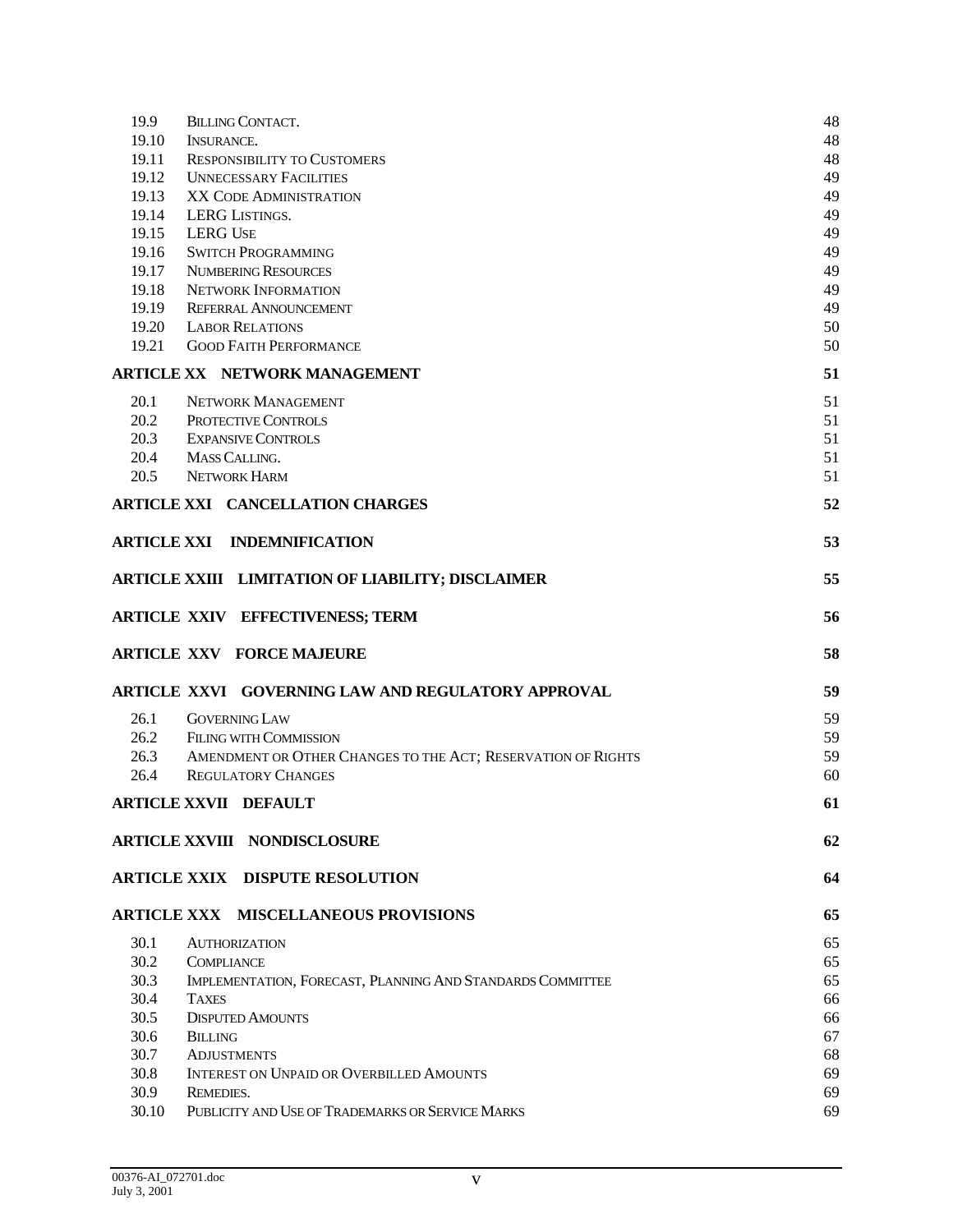| 30.11            | SECTION 252(I) AND SECTION 251(C) OF THE ACT                               | 69  |
|------------------|----------------------------------------------------------------------------|-----|
| 30.12            | <b>INTELLECTUAL PROPERTY</b>                                               | 70  |
| 30.13            | <b>SEVERABILITY</b>                                                        | 70  |
| 30.14            | PERFORMANCE                                                                | 70  |
| 30.15            | <b>INDEPENDENT CONTRACTOR</b>                                              | 70  |
| 30.16            | NON-ASSIGNMENT                                                             | 70  |
| 30.17            | NON-WAIVER                                                                 | 71  |
| 30.18            | <b>MODIFICATION</b>                                                        | 71  |
| 30.19            | <b>NOTICES</b>                                                             | 71  |
| 30.20            | NO THIRD PARTY BENEFICIARIES; DISCLAIMER OF AGENCY                         | 72  |
| 30.21            | <b>SURVIVAL</b>                                                            | 72  |
| 30.22            | <b>ENTIRE AGREEMENT</b>                                                    | 72  |
|                  | <b>INTERIM PRICING SCHEDULE FOR INTERCONNECTION</b>                        | 73  |
|                  | ATTACHMENT A - PRICING BANDS BY CBT WIRE CENTER (CO)                       | 79  |
|                  |                                                                            |     |
| <b>SCHEDULES</b> |                                                                            | 80  |
|                  | <b>SCHEDULE 3.0</b><br><b>IMPLEMENTATION SCHEDULE</b>                      | 80  |
|                  | <b>SCHEDULE 3.2 BONA FIDE REQUEST PROCESS</b>                              | 81  |
|                  | <b>SCHEDULE 4.7 CBT INTERCONNECTION PERFORMANCE BENCHMARKS</b>             | 83  |
|                  | <b>SCHEDULE 6.6 MEET-POINT BILLING RATE STRUCTURE</b>                      | 84  |
|                  | <b>SCHEDULE 9.2.1 LOCAL LOOPS</b>                                          | 85  |
|                  | <b>SCHEDULE 9.2.2 UNBUNDLED ACCESS TO NETWORK INTERFACE DEVICES</b>        | 87  |
|                  | <b>SCHEDULE 9.2.3 INTEROFFICE TRANSMISSION FACILITIES</b>                  | 88  |
|                  | <b>SCHEDULE 9.2.4 SIGNALING NETWORKS AND CALL-RELATED DATABASES</b>        | 92  |
|                  | <b>SCHEDULE 9.2.5 DIRECTORY ASSISTANCE</b>                                 | 97  |
|                  | <b>SCHEDULE 9.2.6 OPERATIONS SUPPORT SYSTEMS FUNCTIONS</b>                 | 99  |
|                  | <b>SCHEDULE 9.3.4 COMBINATIONS</b>                                         | 100 |
|                  | <b>SCHEDULE 9.4 PROVISIONING OF NETWORK ELEMENTS</b>                       | 101 |
|                  | <b>SCHEDULE 9.4.4 COORDINATED INSTALLATION PROCESS FOR UNBUNDLED LOOPS</b> | 111 |
|                  | <b>SCHEDULE 9.8 NETWORK ELEMENT STANDARD INTERVALS</b>                     | 113 |
|                  | <b>SCHEDULE 10 FORM OF REPRESENTATION OF AUTHORIZATION</b>                 | 115 |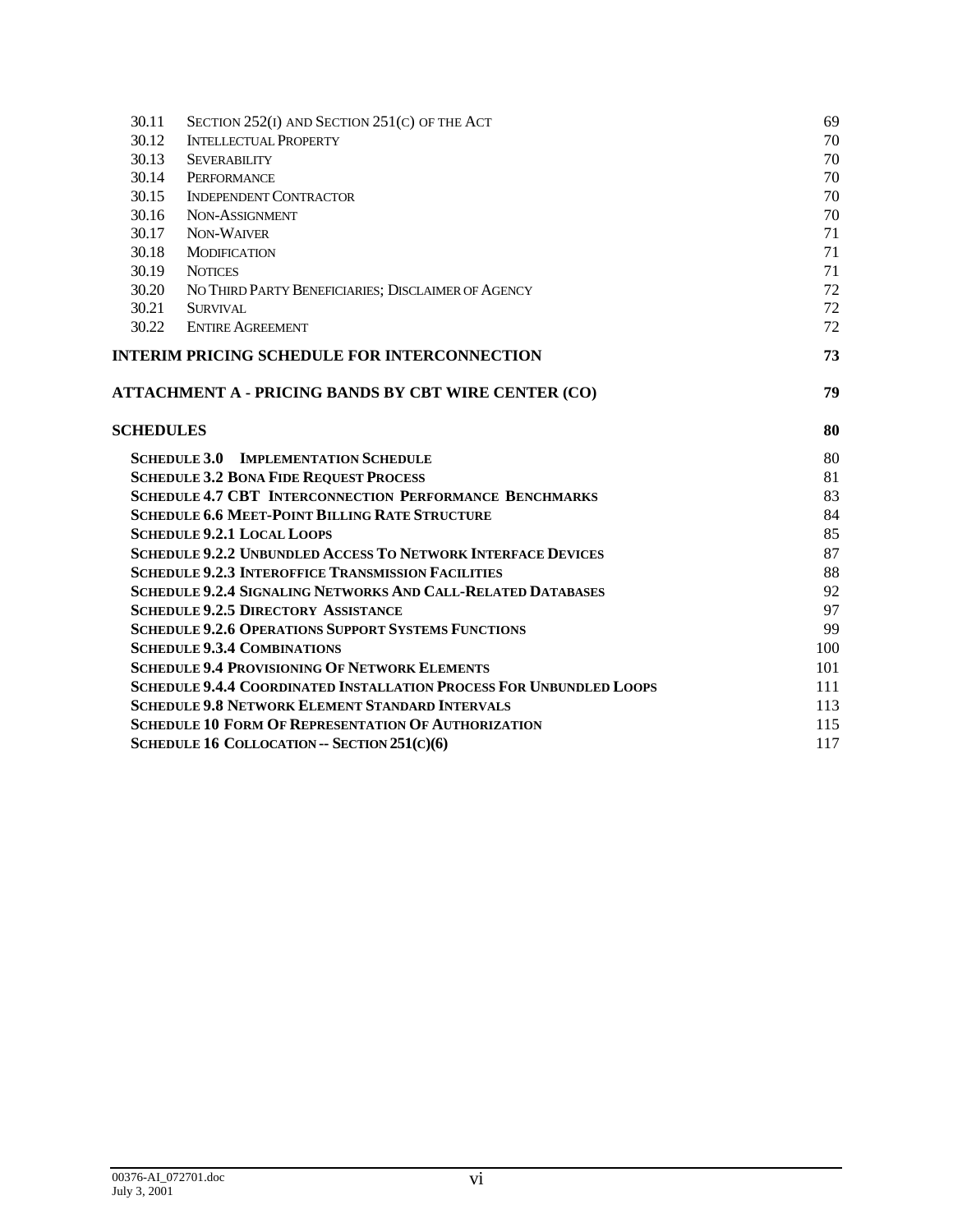## **INTERCONNECTION AGREEMENT UNDER SECTIONS 251 AND 252 OF THE TELECOMMUNICATION ACT OF 1996**

This Interconnection Agreement, under Sections 251 and 252 of the Telecommunications Act of 1996 ("Agreement"), is dated as of the th day of  $\qquad \qquad$ , 2001, by and between Cincinnati Bell Telephone Company, an Ohio corporation with offices at 201 E. Fourth Street, Cincinnati, Ohio 45202 (**"CBT"**), and Cinergy Communications, a corporation formed under the laws of the State of Kentucky with offices located at 1419 W. Lloyd Expressway, Evansville, IN 47710. (**"Cinergy"**).

## **RECITALS AND PRINCIPLES**

A. CBT is an Incumbent Local Exchange Carrier, as defined by the Act, authorized to provide certain Telecommunications Services within the state of Kentucky more particularly described as LATA 922.

B. CBT is engaged in the business of providing, among other things, local Telephone Exchange Service within Kentucky .

C. Cinergy has been granted authority to provide certain local Telephone Exchange Services within the areas of Kentucky where it intends to provide services pursuant to this Agreement and is a Local Exchange Carrier as defined by the Act

D. The Parties desire to provide for compliance with their respective obligations under the Act, including Interconnection of their facilities and equipment so that their respective residential and business Customers may communicate with each other over, between and through such networks and facilities.

NOW, THEREFORE, in consideration of the mutual promises and the covenants contained herein and other good and valuable consideration, the receipt and sufficiency of which are hereby acknowledged, Cinergy and CBT hereby agree as follows: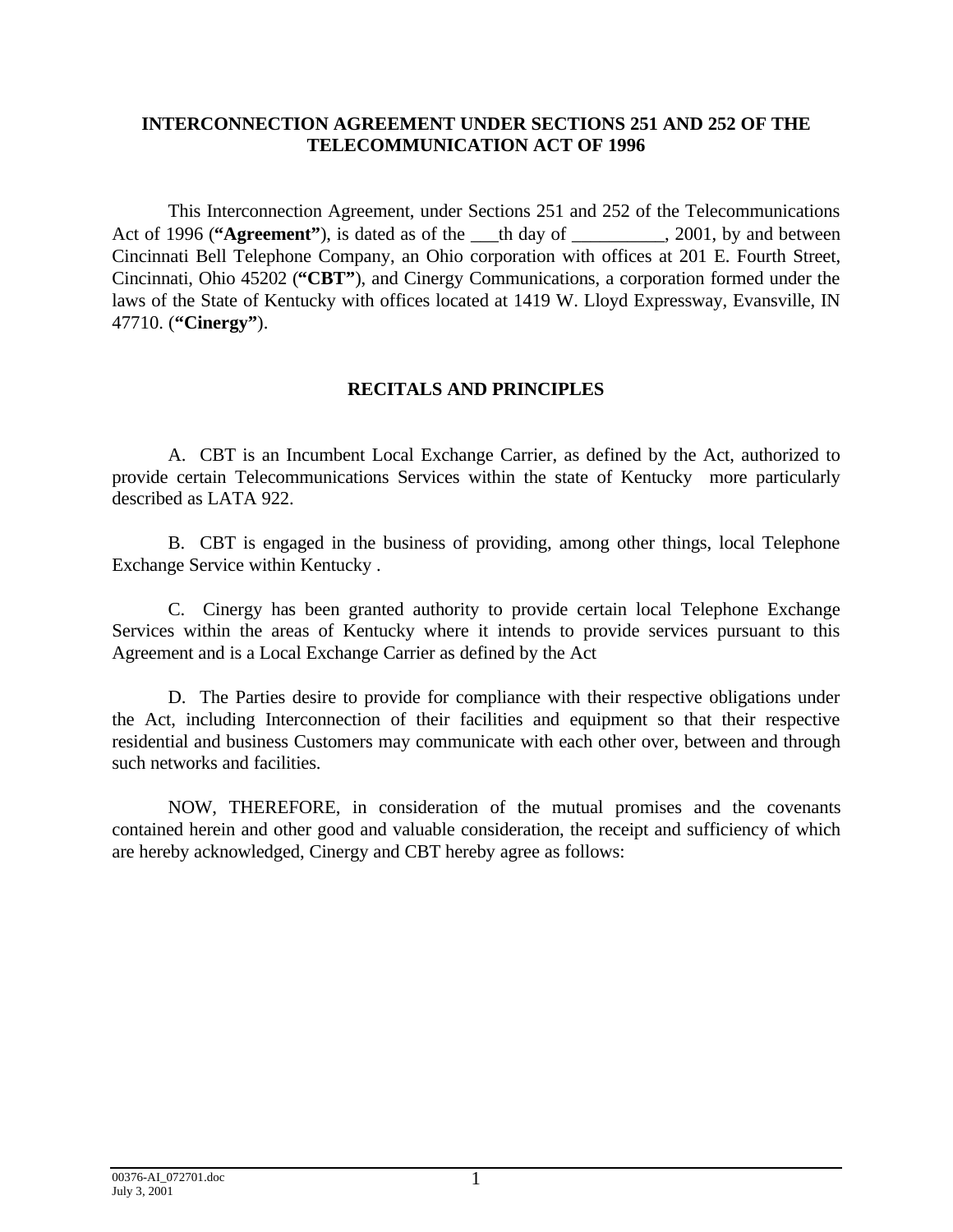# **ARTICLE I DEFINITIONS**

Capitalized terms used in this Agreement shall have the meanings specified below in this Article I and as defined elsewhere within this Agreement. In addition, Parties acknowledge that certain terms may appear in this Agreement which are not defined and agree that any such terms shall be construed in accordance with their customary usage in the telecommunications industry as of the Execution Date.

1.1 "**Act"** means the Communications Act of 1934 (47 U.S.C. 151 et seq.), as amended by the Telecommunications Act of 1996, and as from time to time interpreted in the duly authorized rules, regulations and applicable orders of the FCC or the Commission having authority to interpret the Act within its state of jurisdiction.

1.2 "**Affiliate"** is As Defined in the Act

1.3 "**Agreement for Switched Access Meet Point Billing"** means the Agreement for Switched Access Meet Point Billing dated as of the Execution Date by and between the Parties.

1.4 **"AMA"** means the Automated Message Accounting structure inherent in switch technology that initially records telecommunication message information. AMA format is contained in the Automated Message Accounting document, published by Bellcore as GR-1100-CORE which defines the industry standard for message recording.

1.5 **"As Defined in the Act"** means as specifically defined by the Act

1.6 **"As Described in the Act"** means as described in or required by the Act

1.7 **"Automatic Number Identification"** or **"ANI"** means a multifrequency or CCS7 Feature Group D signaling parameter which refers to the number transmitted through a network identifying the billing number of the calling party. With respect to E9-1-1, **"ANI"** means a feature by which the calling party's telephone number is automatically forwarded to the E9-1-1 Control Office and to the PSAP display.

1.8 **"Automated Report Management Information System ("ARMIS")** means the most current ARMIS 4308 Report issued by the FCC

1.9 **"Bellcore"** means Telcordia Technologies formerly Bell Communications Research, Inc.

1.10 **"Bill Date"** means the date that a bill is issued by a Party.

1.11 **"Billing Number"** means the number to which charges for a call are billable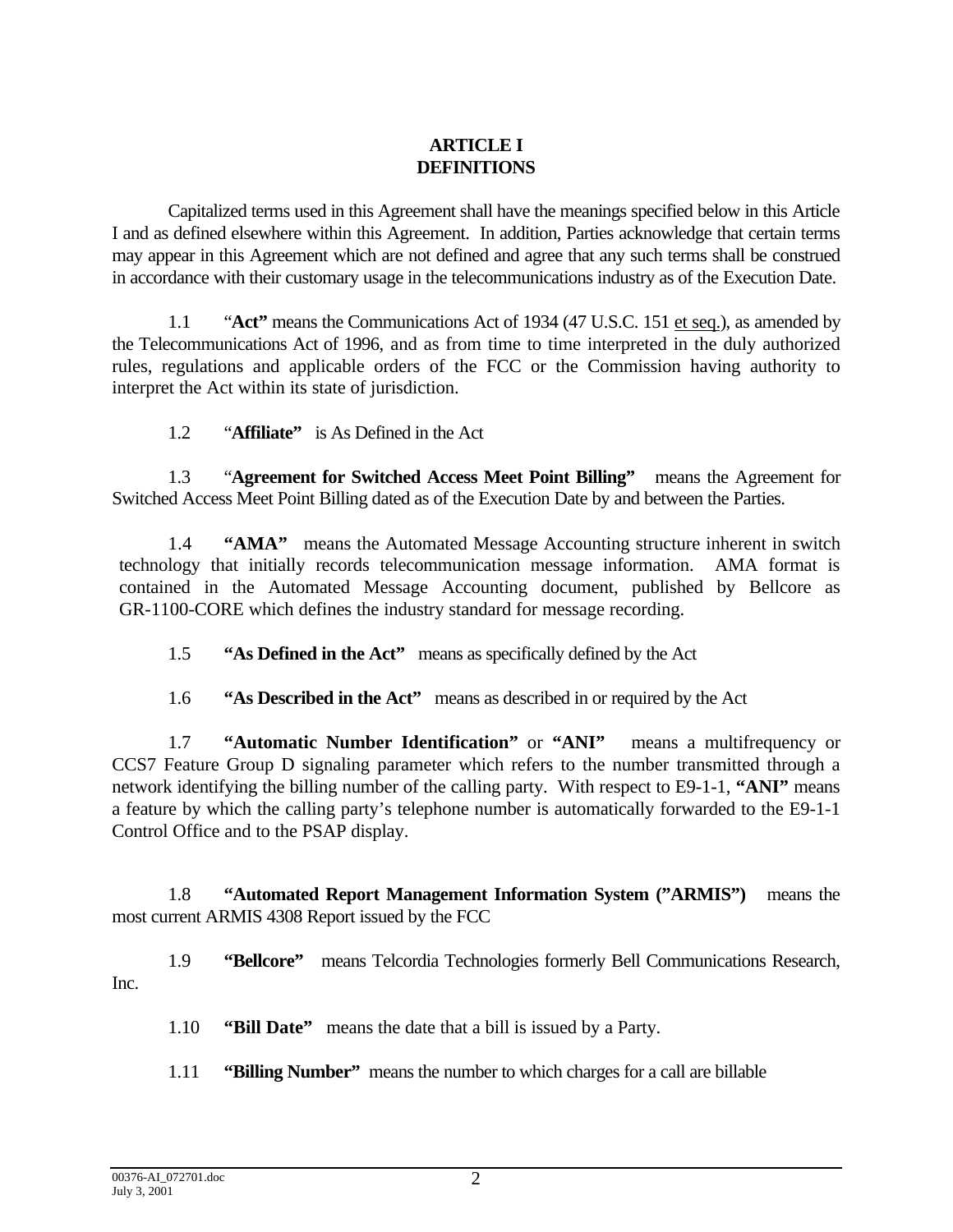1.12 **"BLV/BLVI Traffic"** means an operator service call in which the caller inquires as to the busy status of or requests an interruption of a call on another Customer's Telephone Exchange Service line

1.13 **"Bona Fide Request"** means the request process set forth on Schedule 3.2.

1.14 **"Business Day"** means Monday through Friday excluding the following holidays: New Years Day (or closest weekday), President's Day, Good Friday, Memorial Day, Independence Day (or closest weekday), Labor Day, Thanksgiving Day, Day after Thanksgiving, and Christmas Day (or closest weekday).

1.15 **"Calling Party Number"** or **"CPN**means a Common Channel Interoffice Signaling parameter which refers to the number transmitted through the network identifying the calling party

1.16 **"Carrier Access Billing System (CABS)"** means the Carrier Access Billing System which is contained in a document prepared under the direction of the Billing Committee of the OBF. The Carrier Access Billing System document is published by Bellcore in Volumes 1, 1A, 2,3, 3A, 4 and 5 as Special Reports SR-OPT-001868, SR-OPT-01869, SR-0PT-001871, SR-OPT-001872, SR-OPT-001873, SR-OPT-001874, and SR-OPT-001875, respectively, and contains the recommended guidelines for the billing of access and other connectivity services.

1.17 **"Carrier Identification Code" or "CIC"** means a three or four digit number assigned to an IXC that identifies that carrier's traffic

1.18 **"Central Office Switch"** or **"Central Office"** or **"CO"** means a switching entity within the public switched telecommunications network, including but not limited to

- a. End Office Switches which are Class 5 switches from which Telephone Exchange Services are directly connected and offered to Customers; and
- b. Tandem Office Switches which are Class 4 switches which are used to connect and switch trunk circuits between and among End Office Switches.

A Central Office Switch may also be employed as a combination End Office/Tandem Office Switch.

1.19 **"Centralized Message Distribution System"** or **"CMDS"** means the billing record and clearing house transport system that the Regional Bell Operating Companies (RBOCs) and other ILECs use to efficiently exchange out collects and in collects as well as Carrier Access Billing System ("CABS") records

1.20 **"Collocation"** means an arrangement whereby one Party's (the "Collocating Party") facilities are terminated in its equipment necessary for Interconnection or for access to Network Elements on an unbundled basis which has been installed and maintained at the premises of a second Party (the "Housing Party") for purposes of Collocation. The "premises" of a Housing Party is limited to the occupied structure or portion thereof in which such Housing Party has the right of occupancy or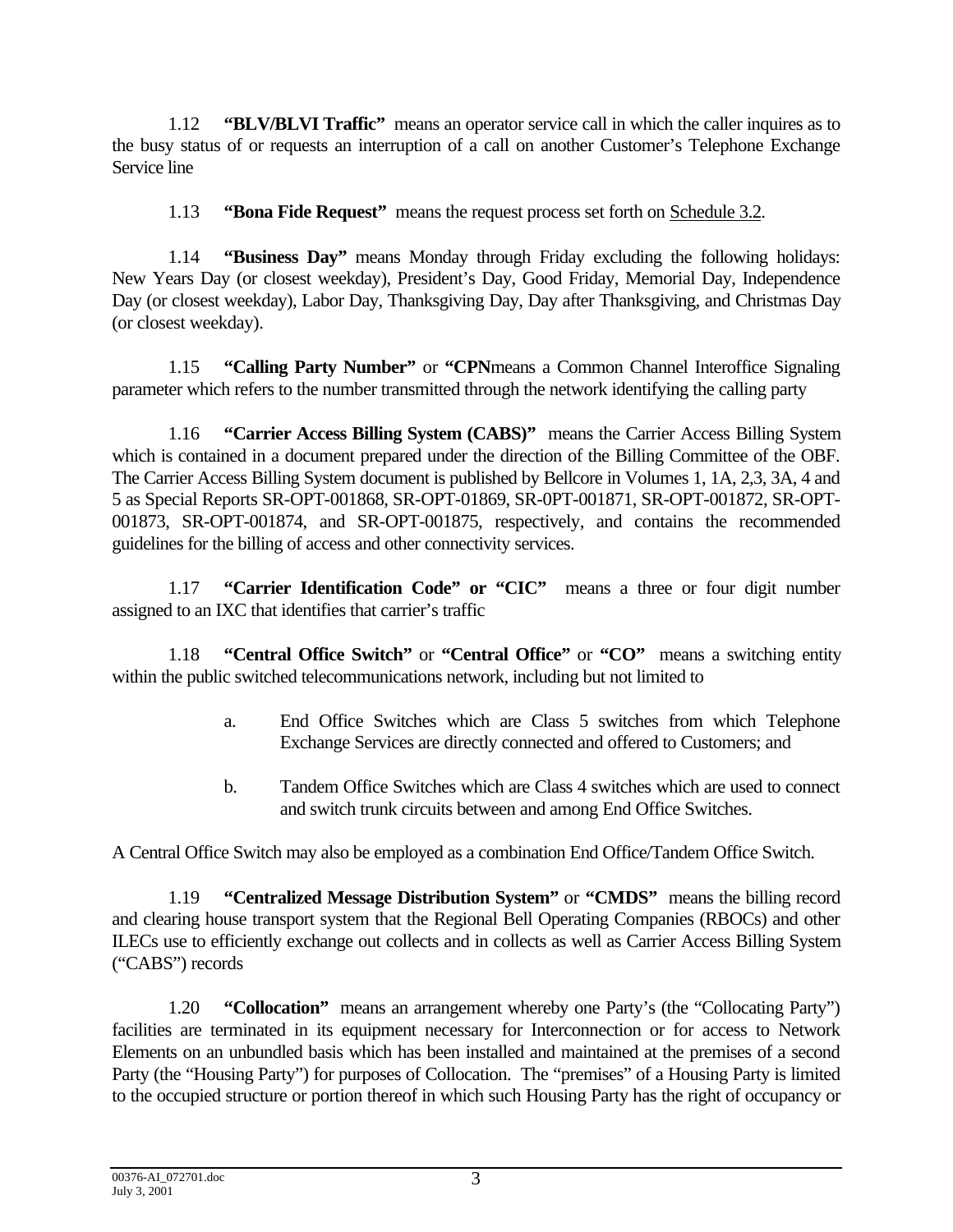control. In "Physical Collocation", the Collocating Party has a dedicated area within a Central Office in which the Collocating Party installs and maintains its own equipment with access 24 hours a day, 7 days a week. In Virtual Collocation, the Housing Party maintains the Collocating Party's Equipment in the Housing Party's Premises.

1.21 **Commercial Mobile Radio Services ("CMRS")** - means a radio communication service carried on between mobile stations or receivers and land stations, and by mobile stations communicating among themselves that is provided for profit and that makes interconnected service available to the public or to such classes of eligible users as to be effectively available to a substantial portion of the public as set forth in 47 U.S.C.  $\S$  322(d)(1).

1.22 **"Commission"** means any state administrative agency to which the United States Congress or the state legislature has delegated any authority to supervise or regulate the operations of Local Exchange Carriers pursuant to the Act or state statute

1.23 **"Committee"** means the Implementation, Forecast, Planning and Standards Committee as described in Section 30.3

1.24 **"Common Channel Interoffice Signaling"** or **"CCIS"** means a method of digitally transmitting call set-up and network control data over a special network fully separate from the public switched network elements that carry the actual call.

1.25 **"Control Office"** means the Central Office providing Tandem Switching Capability for E-9-1-1 calls. The Control Office controls switching of ANI Capability for E-9-1-1 calls. The Control Office controls switching of ANI information to the PSAP and also provides the Selective Routing, feature, standard speed calling features, call transfer capability and certain maintenance functions for each PSAP.

1.26 **"Cross Connection"** means a connection provided pursuant to Collocation at a suitable frame or panel between (i) the Collocating Party's equipment and (ii) the equipment or facilities of the Housing Party.

1.27 **"Custom Local Area Signaling Services"** or **"CLASS"** means features available to Customers based on the availability of CCIS. CLASS features include, but are not necessarily limited to: Automatic Callback; Call Trace; Caller ID and related blocking features; Distinctive Ringing/Call Waiting; Selective Call Forward; Selective Call Rejection.

1.28 **"Customer"** means a third-party residence or business customer that subscribes to Telecommunications Services provided by either of the Parties.

1.29 **"Customer Name and Address Information" or "CNA"** means the name, service address and telephone numbers of a Party's Customers for a particular Exchange Area. CNA includes nonpublished listings, coin telephone information and published listings.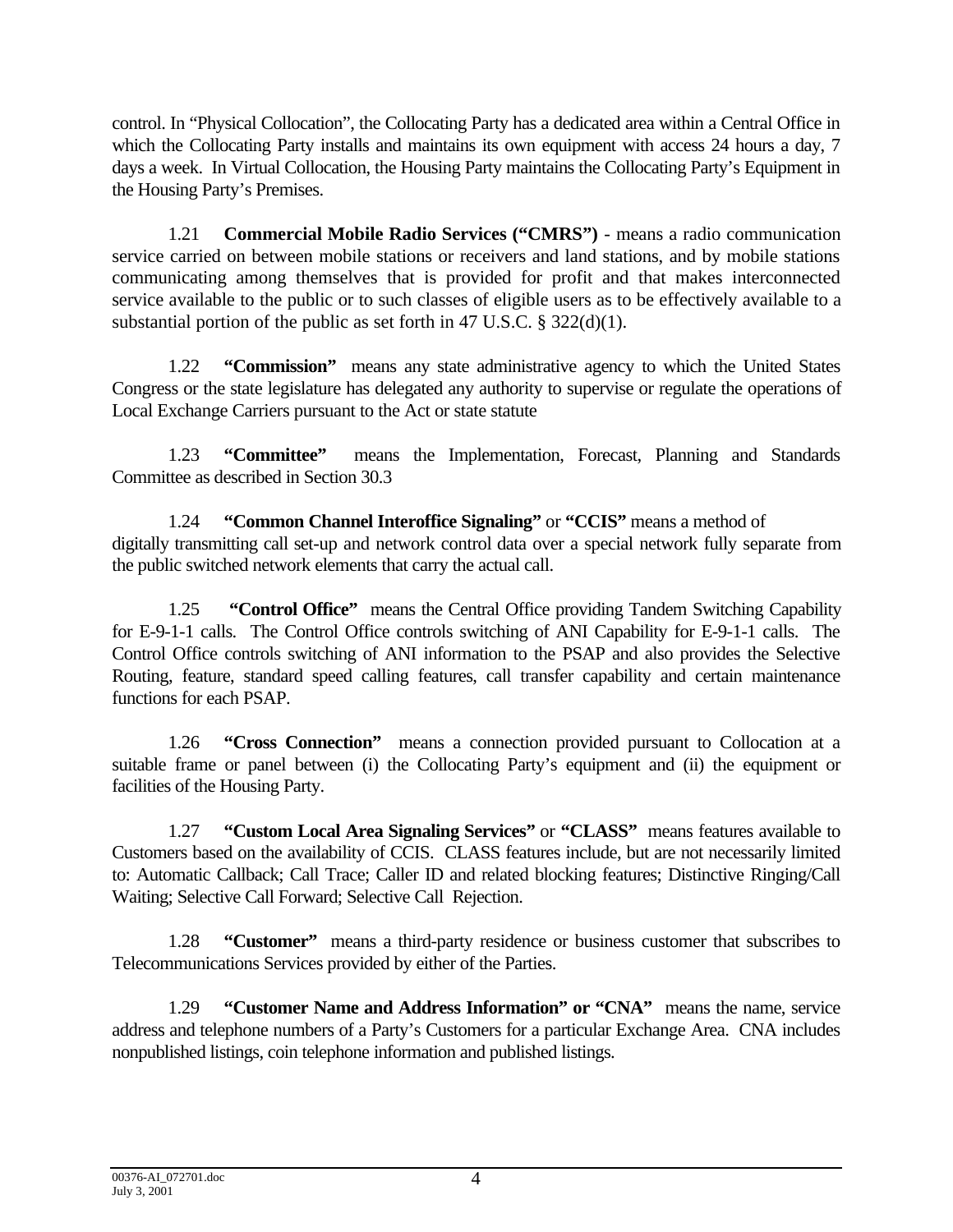1.30 **"Delaying Event"** means (a) any failure of a Party to perform any of its obligations set forth in this Agreement, caused in whole or in part by (i) the failure of the other Party to perform any of its obligations set forth in this Agreement (including the Implementation Schedule and the Implementation Plan), or (ii) any delay, act or failure to act by the other Party or its Customer, agent or subcontractor or (b) any Force Majeure Event.

1.31 **"Dialing Parity"** is As Defined in the Act.

1.32 **"Digital Service - Level 0"** or **"DS-0"** means the 64 kilobits per second ("kbps") level in the time-division multiplex hierarchy

1.33 **"Digital Service - Level 1"** or **"DS-1"** means a digital signal rate of 1.544 Megabits Per Second ("Mbps)

1.34 **"Digital Service - Level 3"** or **"DS-3"** means a digital signal rate of 44.736 Mbps

1.35 **"Directory Listings"** refers to subscriber information, including but not limited to name, address and phone numbers, that is published in any media, including but not limited to traditional white/yellow page directories, specialty directories, CD ROM and other electronic formats.

1.36 **"Effective Date"** is as defined in Section 24.1.

1.37 **"Electronic File Transfer"** means any system/process which utilizes an electronic format and protocol to send/receive data files

1.38 **"Exchange Access"** is as defined in the Act

1.39 **"Exchange Area"** means an area, defined by the Commission, for which a distinct local rate schedule is in effect

1.40 **"Exchange Message Record" or "EMR")** means the standard used for exchange of Telecommunications message information among Telecommunications providers for billable, nonbillable, sample, settlement and study data. EMR format is contained in Bellcore Practice BR-010- 200-010 CRIS Exchange Message Record.

1.41 **"FCC"** means the Federal Communications Commission

1.42 **"Fiber-Meet"** means an Interconnection architecture method whereby the Parties physically Interconnect their networks via an optical fiber interface (as opposed to an electrical interface) at a mutually agreed upon location

1.43 **"Feature Group A"** or **"FGA"** means the FGA Access, which is available to all Customers, provides line side access to Telephone Company End Office Switches with an associated seven digit local telephone number for the Customer's use in originating and terminating Telecommunications to an IXC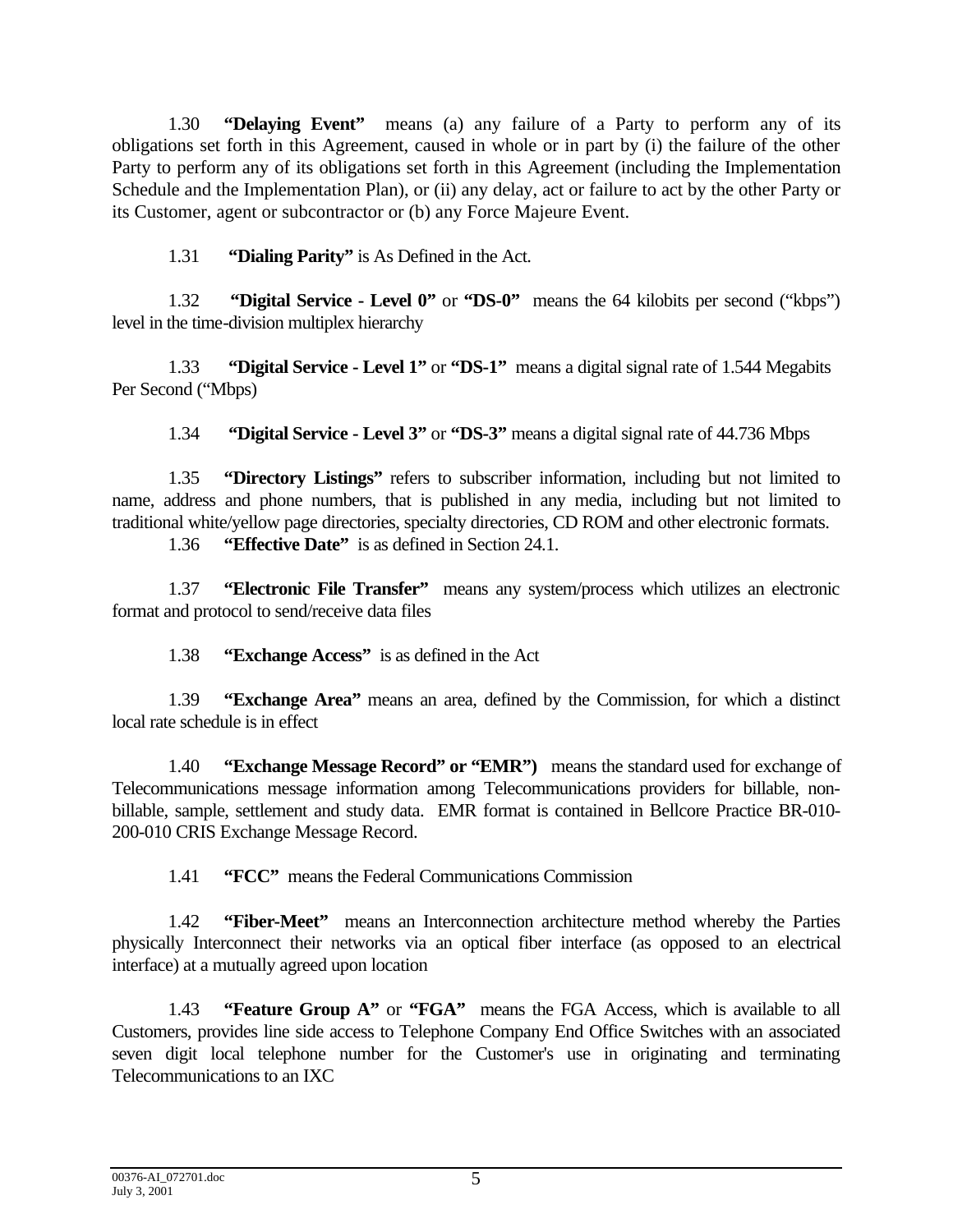1.44 **"Feature Group B"** or **"FGB"** means the FGB Access, which is available to all Customers, except for the termination of originating calls placed over FGD by an IXC, provides trunk side access to Telephone Company End Office Switches with an associate uniform 950-0XXX or 950-1XXX access code for the Customer's use in originating and terminating Telecommunications to an IXC

1.45 **"Feature Group D"** or **"FGD"** means the FGD Access, which is available to all Customers, provides trunk side access to Telephone Company End Office Switches with an associated uniform 10XXX access code for the Customer's use in originating and terminating communications. FGD Access may also be used to originate and terminate 800 and 900 Exchange Access calls. FGD Access may be used to originate 950-XXXX calls where the Customer has elected the FGD with 950 access feature.

1.46 **"Implementation Plan"** is as defined in Section 30.3.

1.47 **"Incumbent Local Exchange Carrier"** or **"ILEC**is As Defined in the Act

1.48 **"Information Service Traffic"** means Local Traffic or IntraLATA Toll Traffic which originates on a Telephone Exchange Service line and which is addressed to an information service provided over a Party's information services platform (e.g., 900).

1.49 **"Integrated Services Digital Network"** or **"ISDN"** means a switched network service providing end-to-end digital connectivity for the simultaneous transmission of voice and data.

1.50 **Internet Service Provider ("ISP")** is as defined in the FCC's Declaratory Ruling in CC Docket NO. 96-98, released on February 26, 1999.

1.51 **"Interconnection"** is As Described in the Act

1.52 **"Interexchange Carrier"** or **"IXC"** means a Telecommunications Service provider that provides InterLATA or IntraLATA telephone toll services.

1.53 **Reserved for Future Use.**

1.54 **"InterLATA"** is As Defined in the Act

1.55 **"IntraLATA Toll Traffic"** means all intraLATA calls other than Local Traffic calls

1.56 **"Listing Update(s)"** means information with respect to customers necessary for CBT or Publisher to publish directories under this Agreement in a form and format acceptable to CBT or Publisher, as applicable. For Customers whose telephone service has changed since the last furnished Listing Update because of new installation, disconnection, change in address, change in name, change in non-listed or non-published status, or other change which may affect the listing of the Customer in a directory, Listing Updates shall also include information necessary in order for CBT or Publisher to undertake initial delivery and subsequent delivery of directories, including mailing addresses, delivery addresses and quantities of directories requested by a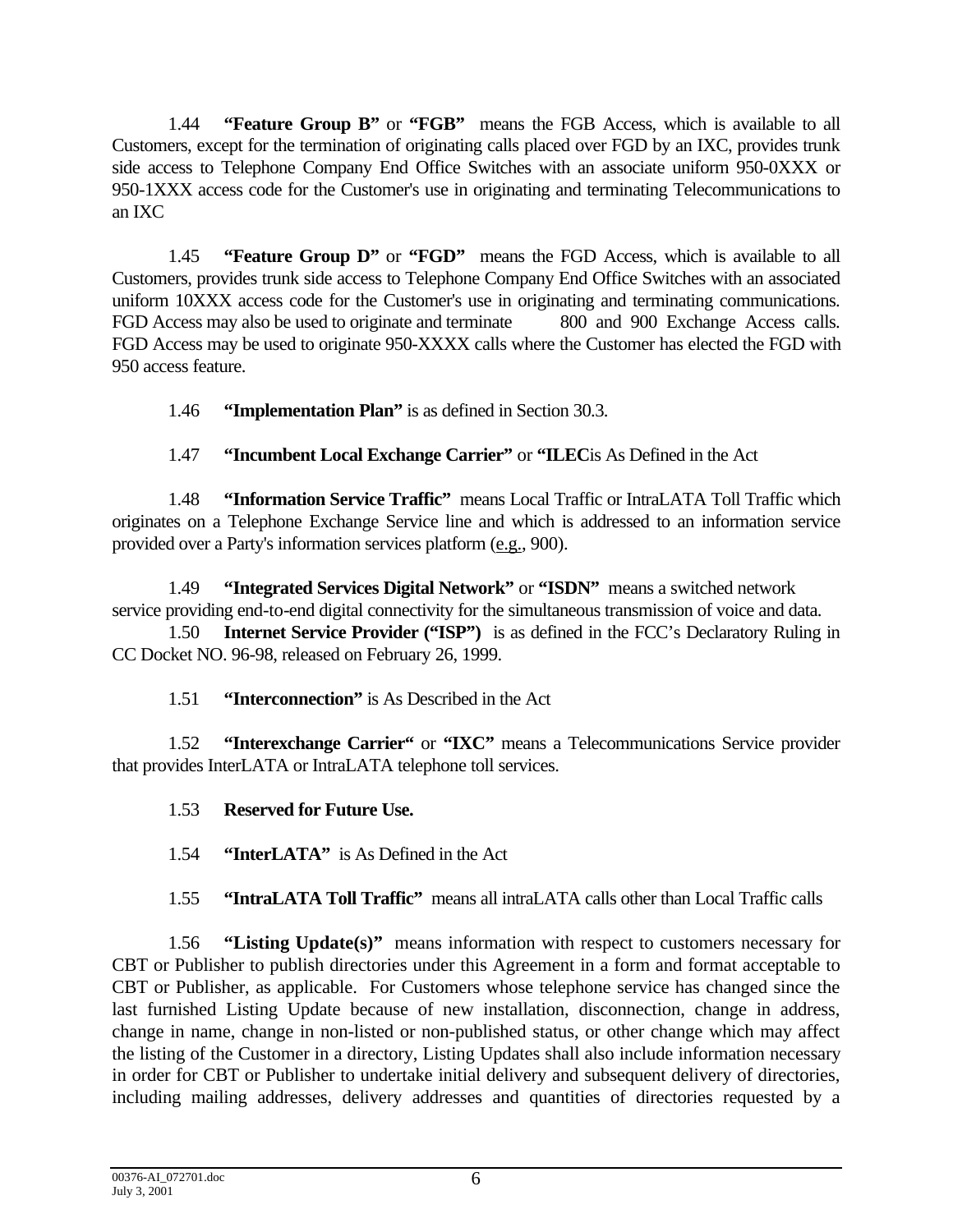Customer. In the case of Customers who have transferred service from another LEC to Cinergy without change of address, Listing Updates shall also include the Customer's former listed telephone number and former LEC, if available. Similarly, in the case of Customers who have transferred service from Cinergy to another LEC, Listing Updates shall also include the Customer's referral telephone number and new LEC, if available.

# 1.57 **"Local Access and Transport Area"** or **"LATA"** is As Defined in the Act

1.58 **"Local Exchange Carrier"** or **"LEC"** is As Defined in the Act

1.59 **"Local Exchange Routing Guide"** or **"LERG"** means a Bellcore reference customarily used to identify NPA-NXX routing and homing information as well as Network Element and equipment designations

1.60 **"Local Interconnection Trunks/Trunk Groups"** means equipment and facilities that provide for the termination of Local Traffic, Information Access Traffic and IntraLATA Toll traffic.

1.61 **"Local Number Portability" or "LNP"** means the ability of users or Telecommunications Services to retain, at the same location, existing telephone numbers without impairment of quality, reliability or convenience when switching from one Telecommunications Carrier to another.

1.62 **"Local Traffic"** means (1) telecommunications traffic exchanged between a LEC and a telecommunications carrier other than a CMRS provider, except for telecommunications traffic that is interstate or intrastate exchange access, information access or exchange services for such access; or (2) telecommunications traffic exchanged between a LEC and a CMRS provider that, at the beginning of the call, originates and terminates within the same Major Trading Area, as defined in 47 C.F.R. § 24.202(a).

1.63 **"Losses"** means any and all losses, costs (including court costs), claims, damages (including fines, penalties, and criminal or civil judgments and settlements), injuries, liabilities and expenses (including attorneys' fees

1.64 **"Meet-Point Billing"** means the process whereby each Party bills the appropriate tariffed rate for its portion of a jointly provided Switched Exchange Access Service.

1.65 **"Meet Point Trunks"** is as defined in Article VI.

1.66 **"Multiple Bill/Multiple Tariff"** means that each Party will prepare and render its own meet point bill in accordance with its own tariff for its portion of the switched access services.

1.67 **"Multiple Exchange Carrier Access Billing"** or **"MECAB"** means the document prepared by the Billing Committee of the Ordering and Billing Forum ("OBF"), which functions under the auspices of the Carrier Liaison Committee of the Alliance for Telecommunications Industry Solutions ("ATIS") and by Bellcore as Special Report SR-BDS-000983, containing the recommended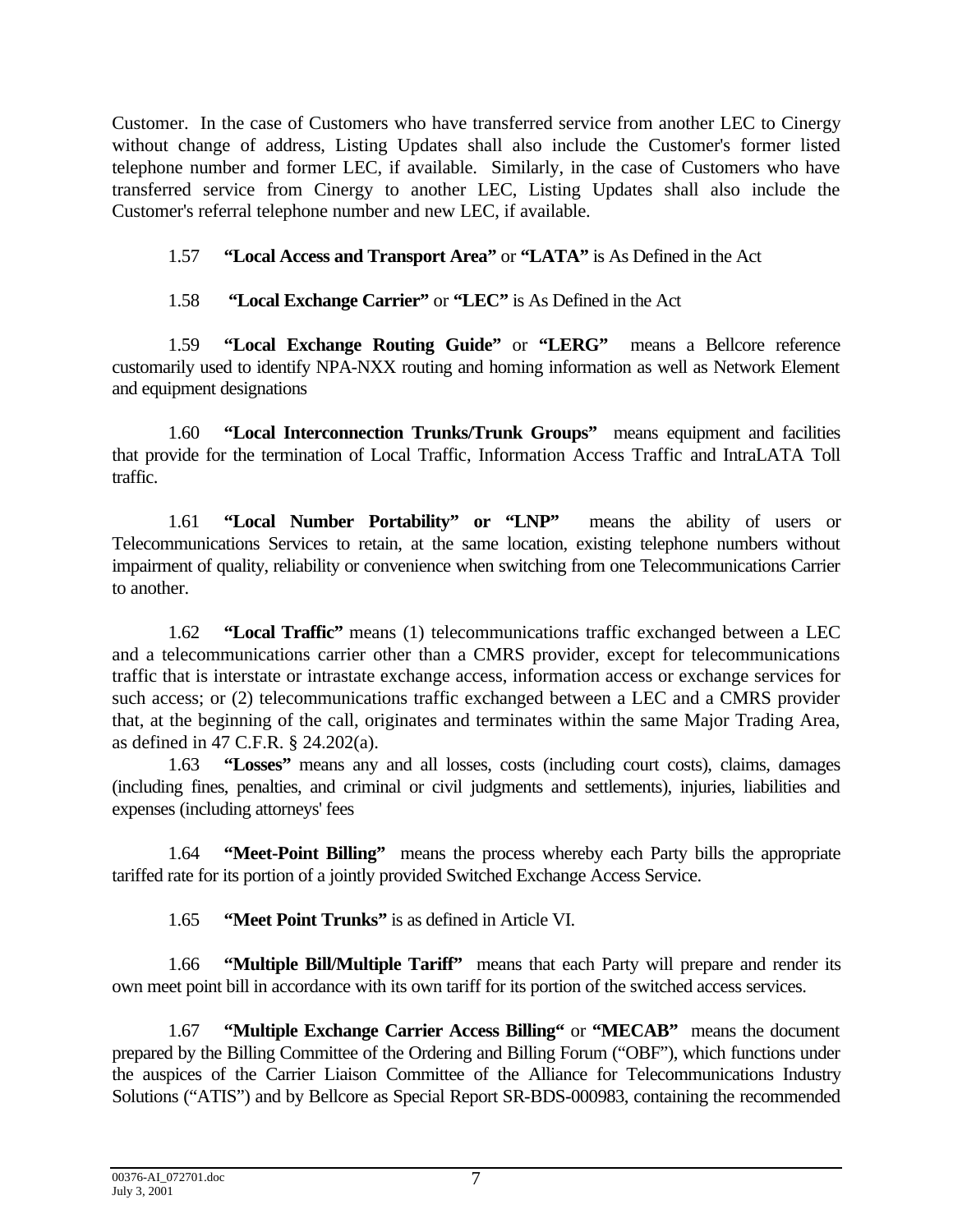guidelines for the billing of Exchange Access provided by two or more LECs and/or NECs, or by one LEC in two or more states within a single LATA

1.68 **"Multiple Exchange Carriers Ordering and Design Guidelines for Access Services" - Industry Support Interface Multiple Exchange Carriers Ordering and Design Guidelines for Access Services - Industry Support Interface** or **"MECOD"** means the document developed by the Ordering/Provisioning Committee under the auspices of the OBF, which functions under the auspices of the Carrier Liaison Committee of the ATIS and is published by Bellcore as Special Report SR STS-002643 to establish methods for processing orders for Exchange Access which is to be provided by two or more LECs and/or NECs

- 1.69 **"Network Element"** is As Defined in the Act
- 1.70 **"New Entrant Carrier"** or **"NEC"** is a LEC that is not an ILEC

1.71 **"Normal Business Hours"** means 8:00 a.m. to 5:00 p.m., EST/EDT on Business Days.

- 1.72 **"North American Numbering Plan"** or **"NANP"** means the system of telephone numbering employed in the United States, Canada, and certain Caribbean countries
- 1.73 **"Number Portability"** is As Defined in the Act

1.74 **"Numbering Plan Area"** or **"NPA"** means an area code which is the three digit indicator defined by the "A", "B" and "C" digits of each 10-digit telephone number within the NANP containing 800 possible NXX Codes each. There are two general categories of NPA. "Geographic NPA" is associated with a defined geographic area, and all telephone numbers bearing such NPA are associated with services provided within that Geographic area. A "Non-Geographic NPA", also known as a "Service Access Code" ("SAC Code"), means specialized Telecommunications Service which may be provided across multiple geographic NPA areas such as 500, Toll Free Service NPAs, 900 and 700.

1.75 **"NXX Code", or "NXX" or "Central Office Code"** or **"CO Code"** means the three digit switch entity indicator which is defined by the "D", "E" and "F" digits of a 10-digit telephone number within the NANP containing 10,000 station numbers

- 1.76 **"OZZ Code"** means the FGD call path through the access Tandem
- 1.77 **"Party"** means either CBT or Cinergy, and **"Parties"** means CBT and Cinergy

1.78 **"Percent Local Usage"** or **"PLU"** means a calculation representing the ratio of the minutes of Local Traffic and Information Access Traffic to the sum of the minutes of Local Traffic and Information Access Traffic plus the minutes of IntraLATA Toll Traffic sent over Local Interconnection Trunks. PLU does not include directory assistance, BLV/BLVI Traffic, Information Service Traffic, Transit Calls and Exchange Access calls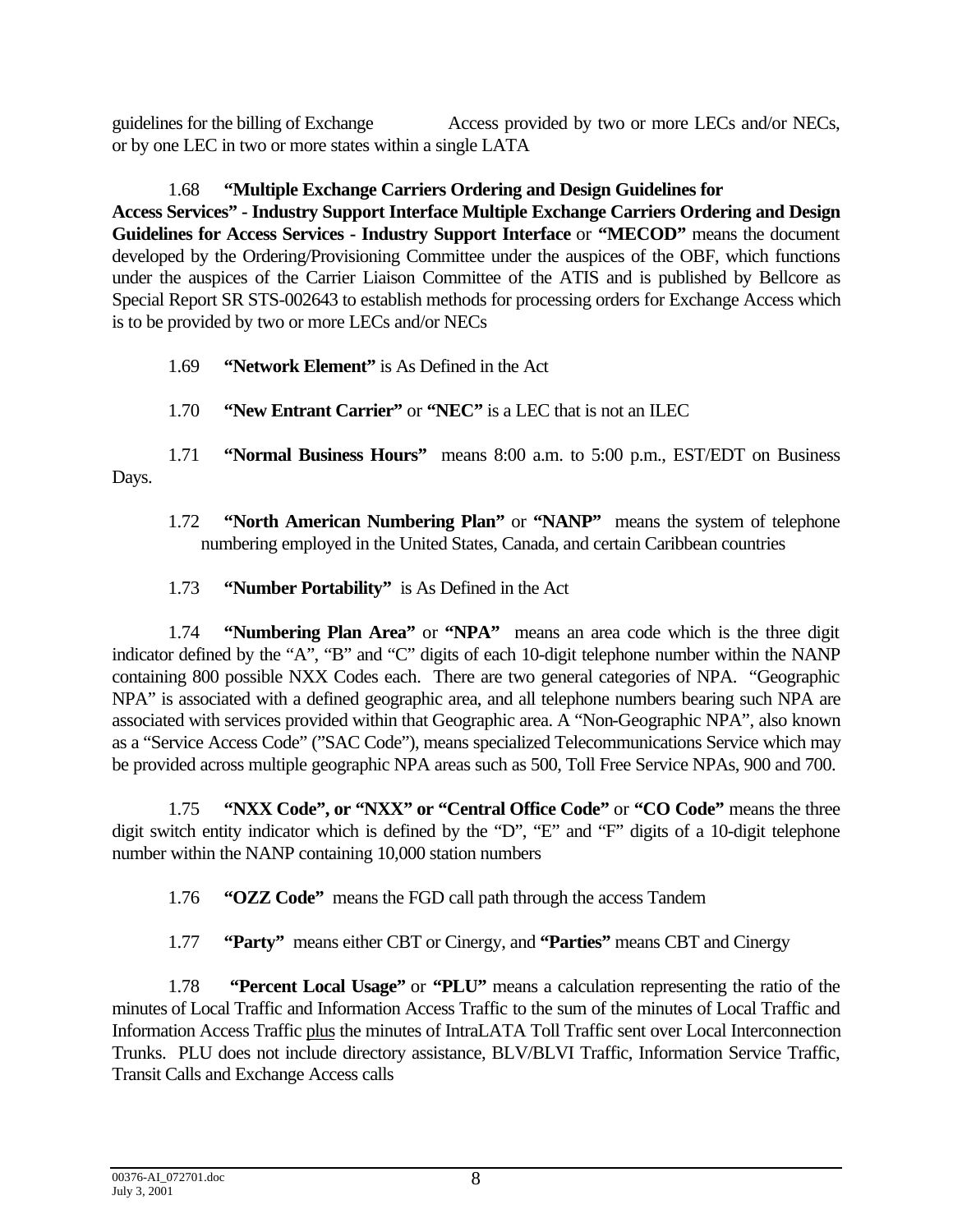1.79 **"Primary Listing"** means the single Directory Listing provided to Customers under the terms of this Agreement. Each telephone configuration that allows a terminating call to hunt for an available line among a series of lines shall be considered a single Customer entitled to a single primary listing.

1.80 **"Public Safety Answering Point" or "PSAP"** means an answering location for 9-1- 1 calls originating in a given area. A PSAP may be designated as Primary or Secondary, which refers to the order in which calls are directed for answering. Primary PSAPs respond first; Secondary PSAPs receive calls on a transfer basis only, and generally serve as a centralized answering location for a particular type of emergency call. PSAPs are staffed by employees of Service Agencies such as police, fire or emergency medical agencies or by employees of a common bureau serving a group of such entities.

1.81 **"Publisher"** means CBT's Yellow Pages Directories publisher.

1.82 **"Reciprocal Compensation"** is As Described in the Act

1.83 **"Signal Transfer Point ("STP")** means a packet switching function that routes signaling messages among Service Switching Points ("SSPs"), Service Control Points ("SCPs"), Signaling Point ("SPs"), and other STPs in order to set up calls and to query databases for advanced services.

1.84 **"Switched Access Detail Usage Data"** means a category 1101XX record as defined in the EMR Bellcore Practice BR 010-200-010.

1.85 **"Switched Access Summary Usage Data"** means a category 1150XX record as defined in the EMR Bellcore Practice BR 010-200-010.

1.86 **"Synchronous Optical Network"** or **"SONET"** means an optical interface standard that allows inter-networking of transmission products from multiple vendors. The base rate is 51.63 Mbps (OC-1/STS-1) and higher rates are direct multiples of the base rate, up to 13.22 Gpbs

- 1.87 **"Technically Feasible Point"** is As Described in the Act
- 1.88 **"Telecommunications"** is As Defined in the Act
- 1.89 **"Telecommunications Carrier"** is As Defined in the Act
- 1.90 **"Telecommunications Service"** is As Defined in the Act
- 1.91 **"Telephone Exchange Service"** is As Defined in the Act
- 1.92 **"Telephone Toll Service"** is As Defined in the Act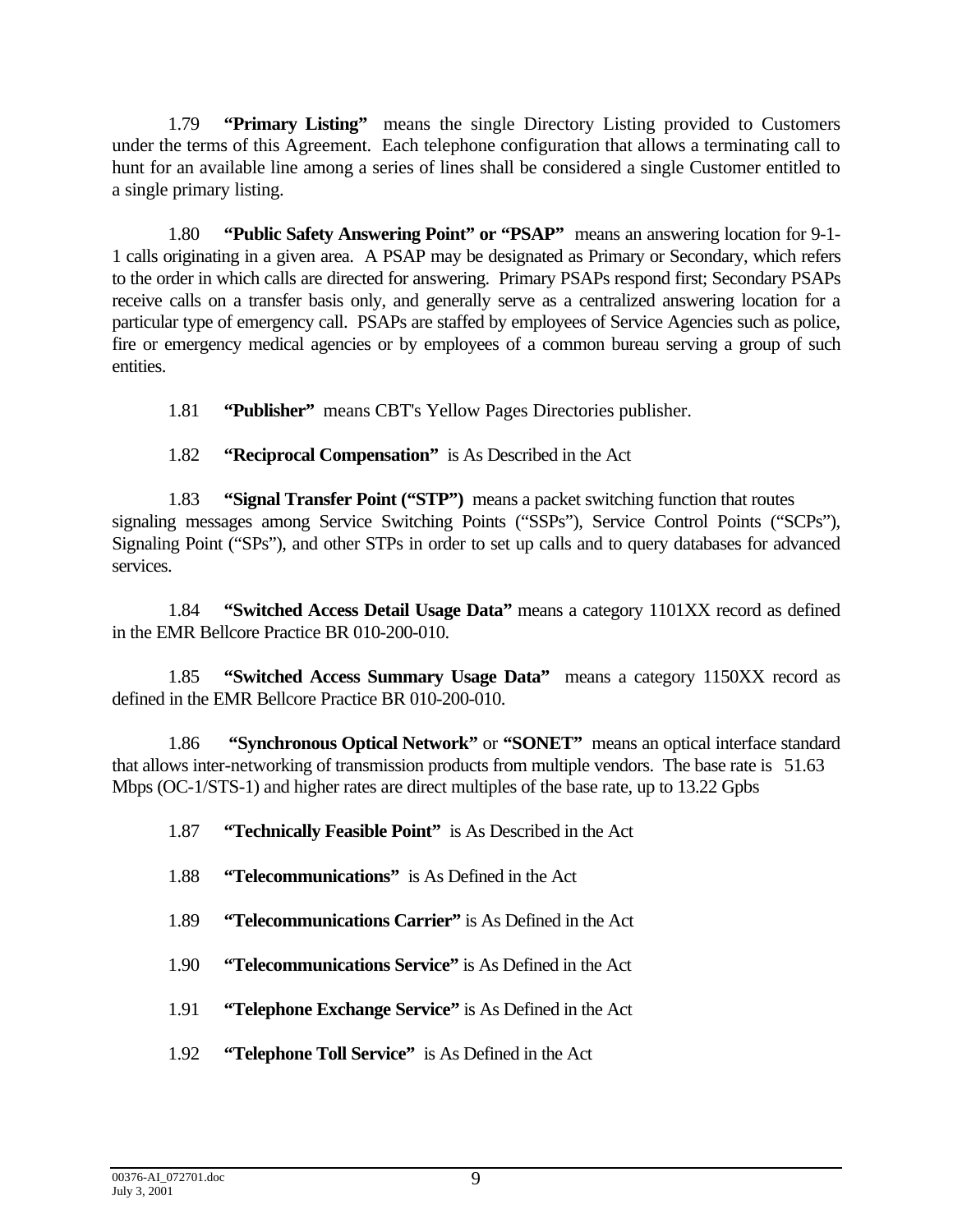1.93 **"Territory"** means all portions of the State of Kentucky in which CBT or its successor ILEC is presently authorized to provide Telephone Exchange Services and maintain a Central Office and in which Cinergy or its Affiliates at any time during the term of this Agreement are authorized to provide Telephone Exchange Service and are served by a Cinergy Central Office.

1.94 **"Toll Free Service"** means service provided with any dialing sequence that invokes toll-free (i.e., 800-like) service processing. Toll Free Service includes calls to the Toll Free Service 800/888 NPA SAC codes.

1.95 **"Wire Center"** means a building or space within a building which serves as an aggregation point on a network, where transmission facilities and circuits (loops) are connected or switched. Wire Center can also denote a building in which one or more Central Offices, used for the provision of Telephone Exchange Service and Exchange Access, are located. The Wire Center serves as a routing point for Exchange Access service.

1.96 "**Information Access Traffic**" is defined in FCC's Order on Remand and Report and Order in CC Docket Nos. 96-98 and 99-68, Paragraph 44, released on April 27, 2001 and includes exchange services used for Information Access Traffic.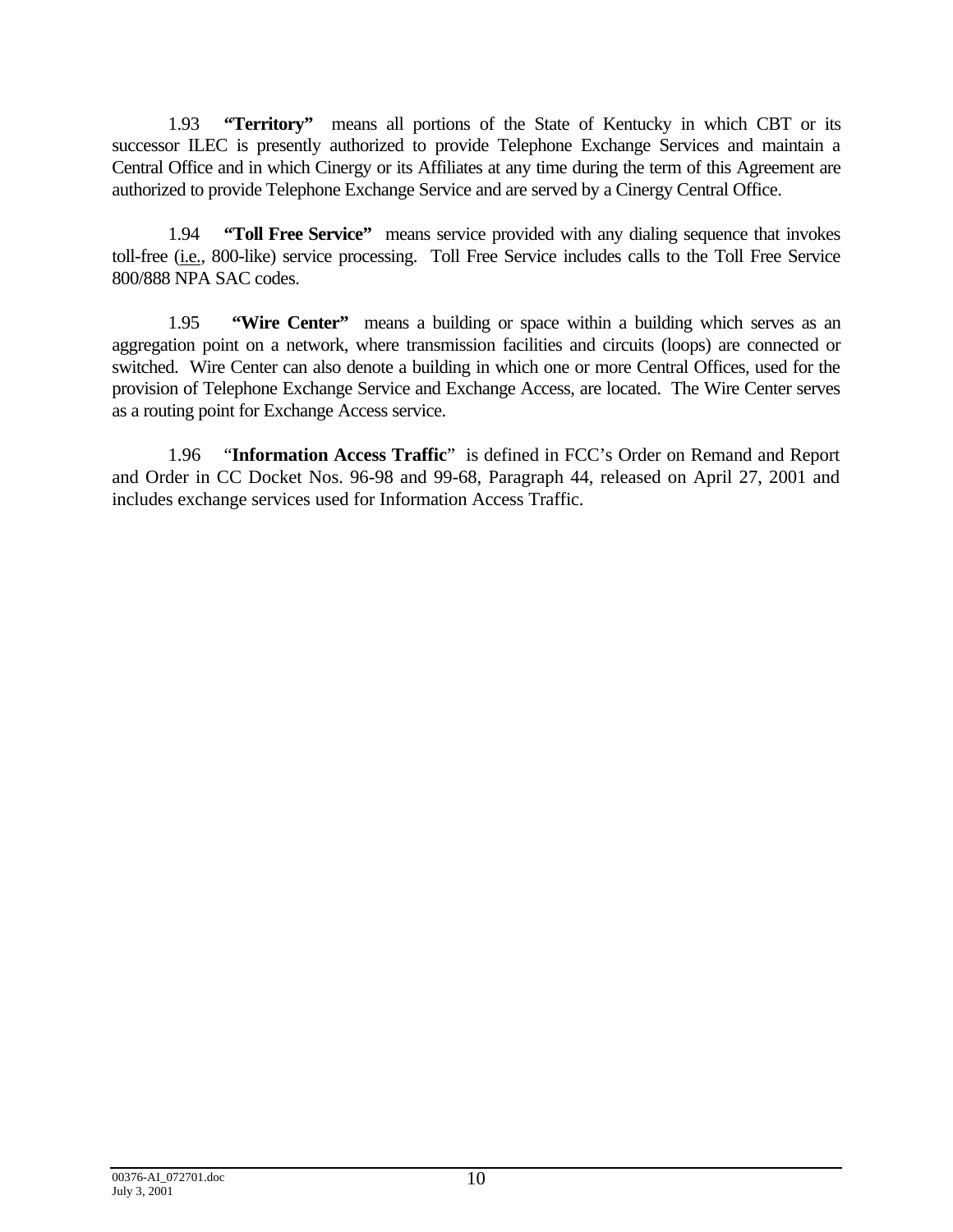#### **ARTICLE II INTERPRETATION AND CONSTRUCTION**

All references to Articles, Sections, Exhibits and Schedules shall be deemed to be references to Articles, Sections of, and Exhibits and Schedules to, this Agreement unless the context shall otherwise require. The headings of the Articles and Sections are inserted for convenience of reference only and are not intended to be a part of or to affect the meaning or interpretation of this Agreement. Unless the context shall otherwise require, any reference to any agreement, other instrument (including CBT or other third party offerings, guides or practices), statute, regulation, rule or tariff is to such agreement, instrument, statute, regulation, rule or tariff as amended and supplemented from time to time (and, in the case of a statute, regulation, rule or tariff, to any successor provision), unless otherwise agreed or as provided for in Section 26.3. This Agreement is the joint work product of the Parties and has been negotiated by the Parties and their respective counsel and shall be fairly interpreted in accordance with its terms, and, in the event of any ambiguities, no inferences shall be drawn against either Party.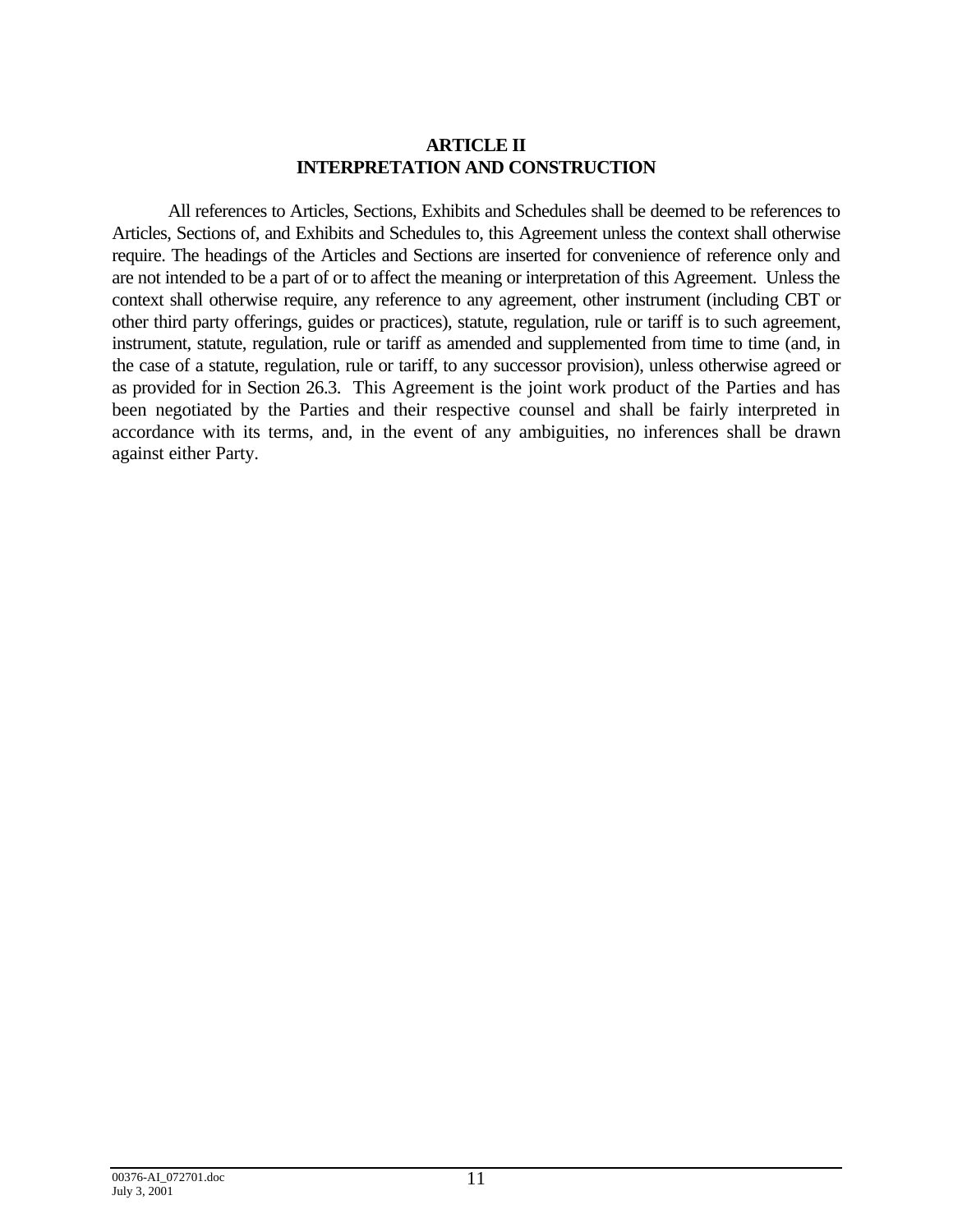#### **ARTICLE III INTERCONNECTION ACTIVATION DATES AND BONA FIDE REQUEST**

3.1 Interconnection Activation Dates. Schedule 3.0 sets forth the Interconnection initially subject to this Agreement and may be revised and supplemented from time to time upon the unanimous action of the Committee to provide for a more definite Interconnection Activation Date and/or to reflect additional Interconnections by attaching one or more supplementary schedules to such schedule. CBT agrees to meet an Interconnection Activation Date requested by Cinergy for subsequent Interconnections if the date specified is not earlier than 120 days after the date on which CBT receives notice from Cinergy that Cinergy wishes to establish such Interconnection.

3.2 Bona Fide Request. Any request by Cinergy for services, including features, capabilities, functionality, Network Elements or combinations that are not otherwise provided by the terms of this Agreement at the time of such request, shall be made pursuant to the Bona Fide Request process set forth on Schedule 3.2.

3.3 Cinergy Services. In addition to the services specifically provided for in this Agreement, CBT may request additional services from Cinergy and the Parties will enter into good faith negotiations with respect to such request.

3.4 Industry Standards. Each Party will strive to its utmost ability to comply with accepted industry standards in the performance of this Agreement, but will not be liable for any noncompliance by any vendor furnishing such equipment or facilities, provided that such equipment/facilities are of a type generally deployed throughout the industry, currently or at the time deployed. Nothing in this Section shall require a Party to deliver performance, functionality or capabilities from specific equipment or facilities beyond that intended by its vendor.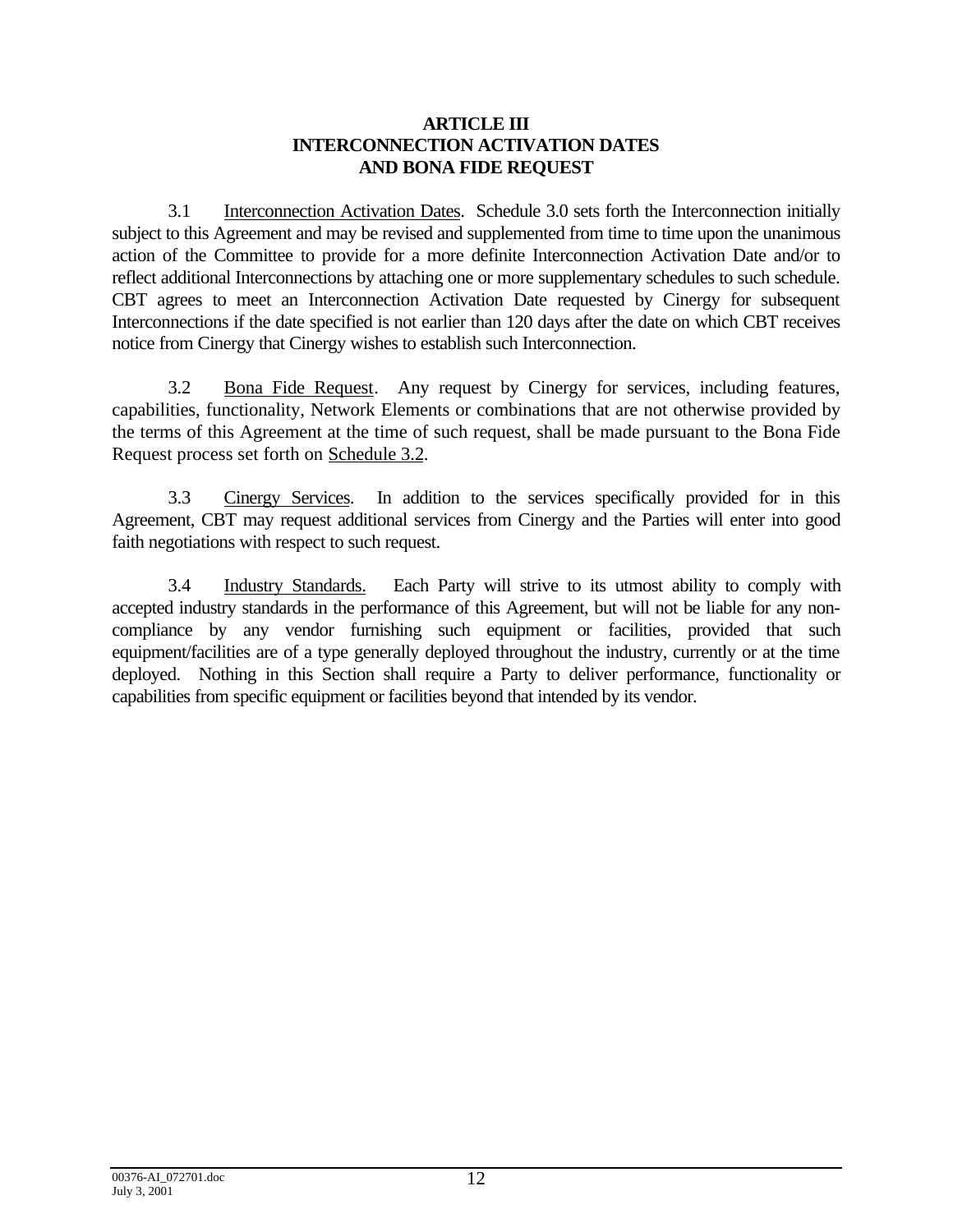#### **ARTICLE IV INTERCONNECTION PURSUANT TO SECTION 251(c)(2)**

4.1 Interconnection Obligation. The Parties agree to Interconnect their respective networks in the Territory for the transmission and routing of Telephone Exchange Service traffic, Information Access Traffic and Exchange Access traffic between the respective Customers of the Parties. Such network interconnection will be accomplished through facilities to be established pursuant to this Agreement between the Cinergy Central Offices and the CBT Central Offices set forth on Schedule 3.0. Appropriate trunk groups shall be established referencing the appropriate Cinergy Central Office and CBT Central Office

## 4.2 Point of Interconnection.

4.2.1 For each CBT Central Office where Cinergy and CBT Interconnect, Cinergy and CBT agree that there shall be a Point(s) of Interconnection ("POI") located at the demarcation point between Cinergy's network and CBT's Central Office. Interconnection shall be accomplished at any technically feasible POI by any technically feasible means, including (i) a Fiber-Meet as provided in Section 4.3; (ii) Collocation at any technically feasible Premise as provided in Article XVI; or (iii) any other Interconnection method to which the Parties may agree in advance of the applicable Interconnection Activation Date and that is consistent with the Act. For Interconnection methods other than a Fiber-Meet, Cinergy will have the right to designate the Interconnection Point(s) in the LATA. For Interconnection by Fiber-Meet, the Parties shall mutually agree on the Interconnection Point(s). There will be at least one Interconnection Point within the LATA; however, Cinergy may designate additional Interconnection Points in the LATA, subject to the terms and conditions of this Article IV. CBT shall not charge additional rearrangement, reconfiguration, disconnection or other non recurring fees associated with the reconfiguration of Cinergy's interconnection arrangement at any CBT Central Office.

4.2.2 For the purpose of traffic originating from CBT and terminating to Cinergy, CBT may establish a point of interconnection at Cinergy's collocation space at the CBT Central Office. Cinergy will charge CBT non-recurring charges for cross-connects at rates equal to 1/2 of the non-recurring charges CBT billed to Cinergy for those facilities. Cinergy will charge CBT for transport from the collocation space to Cinergy's End Office at the applicable Transport Facility rate under this Agreement. When the Parties are using two-way trunks for Local Traffic and IntraLATA Toll Traffic, Cinergy shall charge CBT a pro-rated portion of the monthly fee for cross-connects.

# 4.3 Fiber-Meet

4.3.1 If the Parties Interconnect their networks pursuant to a Fiber-Meet, the Parties shall jointly engineer and operate a single Synchronous Optical Network ("SONET") transmission system. The Parties will agree upon the specific Optical Line Terminating Multiplexor ("OLTM") equipment to be utilized at each end of the SONET transmission system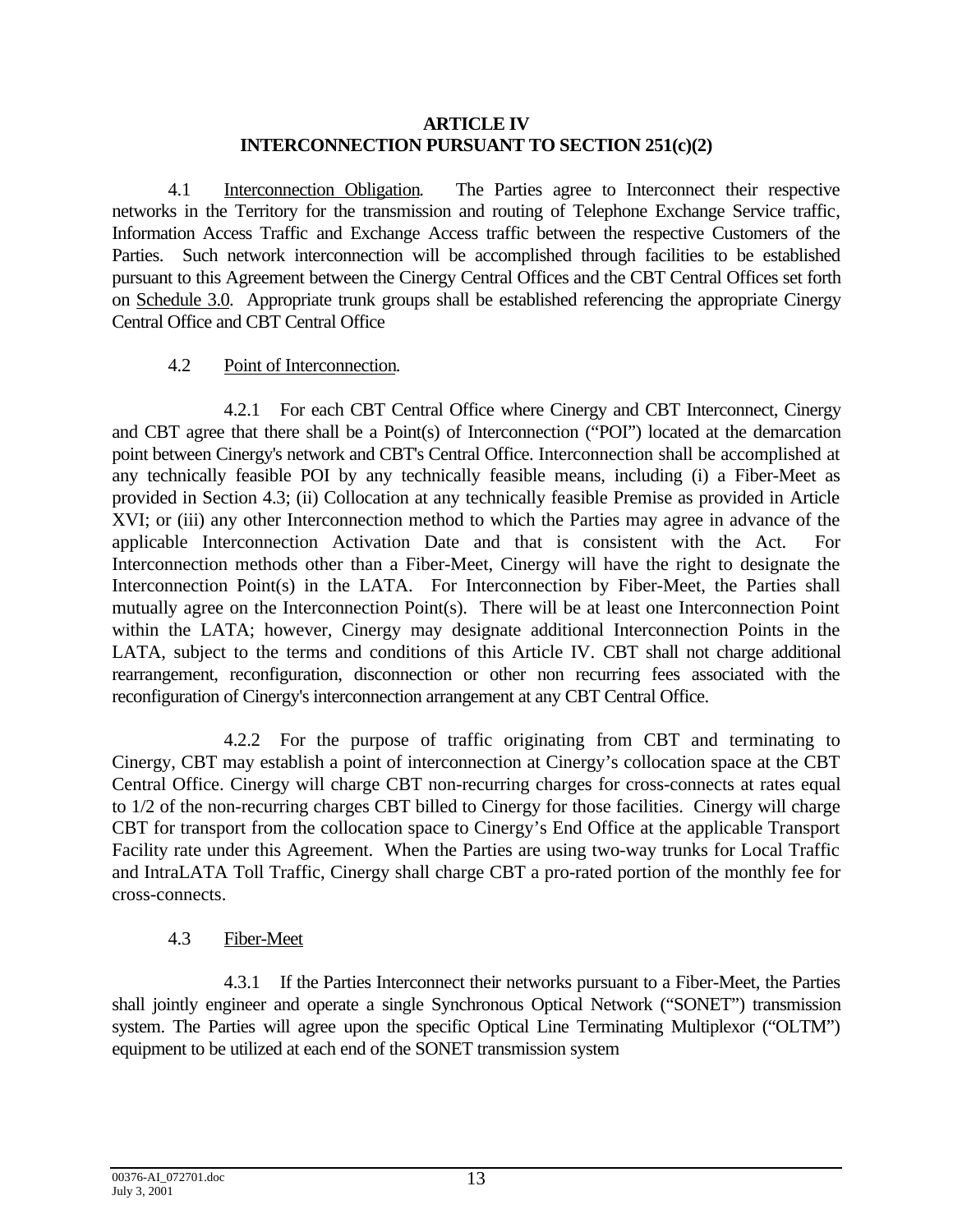4.3.2 CBT shall, wholly at its own expense, procure, install and maintain the agreed upon OLTM equipment in each CBT Interconnection Wire Center ("CIWC") identified on Schedule 3.0, in capacity sufficient to provision and maintain all logical trunk groups prescribed by Articles V and VI

4.3.3 Cinergy shall, wholly at its own expense, procure, install and maintain the agreed upon OLTM equipment in the Cinergy Interconnection Wire Center ("TIWC") identified on Schedule 3.0, in capacity sufficient to provision and maintain all logical trunk groups prescribed by Articles V and VI

4.3.4 CBT shall designate a manhole or other suitable entry-way immediately outside the CIWC as a Fiber-Meet entry point, and shall make all necessary preparations to receive, and to allow and enable Cinergy to deliver, fiber optic facilities into that manhole with sufficient spare length to reach the OLTM equipment in the CIWC. Cinergy shall deliver and maintain such strands wholly at its own expense. Upon verbal request by Cinergy to CBT in the event of service-affecting trouble, CBT will allow Cinergy access to the Fiber-Meet entry point for maintenance purposes as promptly as possible after the request - normally within 1 hour during Normal Business Hours and within 2 hours outside of Normal Business Hours.

4.3.5 Cinergy shall designate a manhole or other suitable entry-way immediately outside the TIWC as a Fiber-Meet entry point, and shall make all necessary preparations to receive, and to allow and enable CBT to deliver, fiber optic facilities into that manhole with sufficient spare length to reach the OLTM equipment in the TIWC. CBT shall deliver and maintain such strands wholly at its own expense. Upon verbal request by CBT to Cinergy in the event of service-affecting trouble, Cinergy will allow CBT access to the Fiber-Meet entry point for maintenance purposes as promptly as possible after the request - normally within 1 hour during Normal Business Hours and within 2 hours outside of Normal Business Hours.

4.3.6 Cinergy shall pull the fiber optic strands from the Cinergy-designated manhole/entry-way into the TIWC and through appropriate internal conduits Cinergy utilizes for fiber optic facilities and shall connect the CBT strands to the OLTM equipment Cinergy has installed in the TIWC

4.3.7 CBT shall pull the fiber optic strands from the CBT-designated manhole/entry-way into the CIWC and through appropriate internal conduits CBT utilizes for fiber optic facilities and shall connect the Cinergy strands to the OLTM equipment CBT has installed in the CIWC

4.3.8 Each Party shall use its best efforts to ensure that fiber received from the other Party will enter that Party's Wire Center through a point separate from that through which the Party's own fiber exited. However, neither Party is required to construct a second entrance if a second entrance does not exist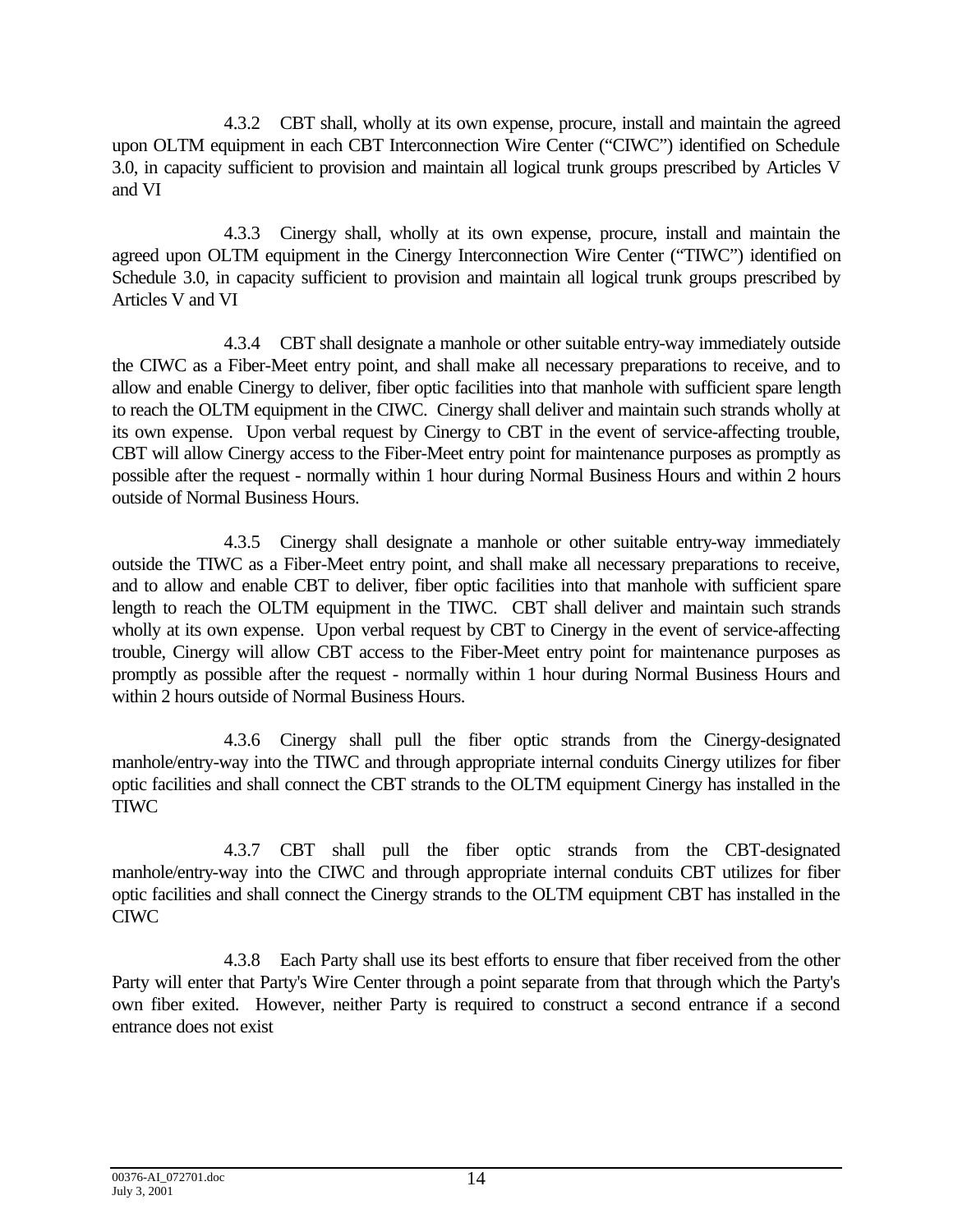4.3.9 For Fiber-Meet arrangements, each Party will be responsible for (i) providing its own transport facilities to the Fiber-Meet, and (ii) the cost to build-out its facilities to such Fiber-Meet.

4.4 Additional Switches. If Cinergy or any of its Affiliates deploys additional switches in the Territory after the date hereof or otherwise wishes to establish Interconnection with additional CBT Central Offices, Cinergy shall be entitled upon written notice thereof to CBT to establish such Interconnection and the terms and conditions of this Agreement shall apply to the Interconnection of such switches with CBT's Central Offices. If either Party establishes an additional Tandem Switch in the Territory, the Parties shall jointly determine the requirements regarding the establishment and maintenance of separate trunk groups connections and the sub-tending arrangements relating to Tandem Switches and End Offices which serve such other Party's Customers within the Exchange Areas served by such Tandem Switches. The notice given pursuant to this Section must include (i) the POI Cinergy has designated (or if such Interconnection is pursuant to a Fiber-Meet, the POI Cinergy requests); (ii) Cinergy's requested Interconnection Activation Date; and (iii) a forecast of Cinergy's trunking requirements**.** Unless otherwise agreed by the Parties, each new Interconnection Activation Date shall be the earlier of (i) the date mutually agreed by the Parties and (ii) the date that is no more than 120 days after the date on which Cinergy delivered notice to CBT pursuant to this Section. Within 10 Business Days of CBT's receipt of this notice, CBT and Cinergy shall confirm the POI and the Interconnection Activation Date by attaching a supplementary schedule to Schedule 3.0

4.5 Sizing and Structure of Interconnection Facilities. The Parties shall mutually agree as to the appropriate sizing for Interconnection facilities based hereunder on the standards set forth in this Agreement. The Interconnection facilities provided by each Party shall be at either the DS-0, DS-1 or DS-3 level, according to mutual forecasts and sound engineering practice, as mutually agreed to by the Parties during planning - forecasting meetings

4.6 Nondiscriminatory Interconnection. Interconnection shall be equal in quality to that provided by the Parties to themselves or any subsidiary, Affiliate or other person. For purposes of this Section 4.6, "equal in quality" means the same technical criteria and service standards that the providing Party uses within its own network. If Cinergy requests an Interconnection that is of a different quality than that provided by CBT to itself or any subsidiary, Affiliate or other person, such request shall be treated as a Bona Fide Request and established upon rates, terms and conditions consistent with the Act.

# 4.7 Standard Intervals.

4.7.1 Each Party shall provide the other Party Interconnection in accordance with the intervalsin Schedule 4.7.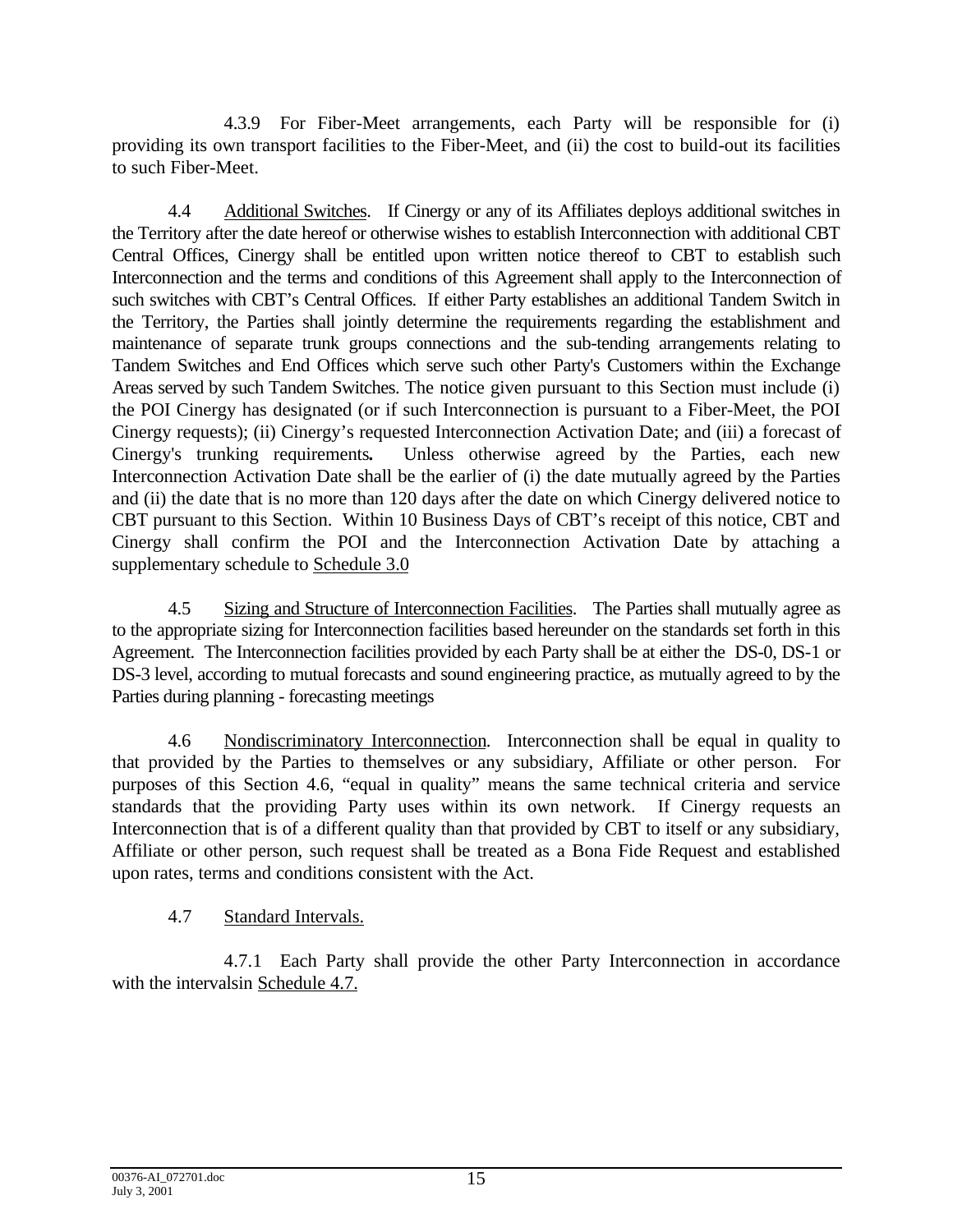# **ARTICLE V TRANSMISSION AND ROUTING OF TELEPHONE EXCHANGE SERVICE TRAFFIC PURSUANT TO SECTION 251(c)(2)**

5.1 Scope. Article V prescribes parameters for the Local Interconnection Trunk Groups to be effected over the Interconnections specified in Article IV for the transmission and routing of Local Traffic, Information Access Traffic and IntraLATA Toll Traffic between the Parties' respective Telephone Exchange Service Customers.

5.2 Trunking Criteria. The Committee will work to establish direct trunking criteria that will provide for efficient network utilization both from a cost and an engineering perspective.

5.3 Local Interconnection Trunks. Unless otherwise agreed (e.g., in the case of 911 trunks) the Parties shall configure two-way trunk groups as a direct transmission path through the Interconnection Point(s) specified in Schedule 3.0. Cinergy shall specify the Digital Signal Level of the trunk facilities (e.g., DS0, DS1 or higher, where available) consistent with the forecasting requirements in Section 19.3. No Party shall terminate Exchange Access traffic or originate untranslated 800/888 traffic over Local Interconnection Trunks.

5.4 Signaling Protocol. The Parties shall interconnect their networks using Signaling System 7 ("SS7") signaling as defined in Bellcore GR-317 and GR-394, including ISDN User Part ("ISUP") for trunk signaling and Transaction Capabilities Application Part ("TCAP") for CCIS-based features. Cinergy may establish CCIS interconnection either directly or through a third party. Cinergy shall establish outgoing multifrequency ("MF") trunks to CBT for 911 traffic. All applicable CCIS signaling parameters shall be provided including CPN. All privacy indicators shall be honored.

5.5 SS7 Interconnection. Each Party is responsible for requesting Interconnection to the other Party's CCIS network where SS7 signaling on the trunk group(s) is desired. Each Party shall connect to a pair of access STPs where traffic will be exchanged or shall arrange for signaling connectivity through a third-party provider that is connected to the other Party's signaling network. The Parties shall establish Interconnection at the STP.

5.6 Decommission. If CBT decides to decommission a Central Office or switch, CBT shall not charge Cinergy for moving Collocation arrangements.

5.7 64CCC. Where available, and upon the request of the other Party, each Party shall cooperate to ensure that its trunk groups are configured utilizing the B8ZS ESF protocol for 64 Kbps clear channel transmission to allow for ISDN interoperability between the Parties' respective networks.

5.8 Traffic Delivery. Each Party shall deliver all traffic destined to be terminated at the other Party's Central Office in accordance with the serving arrangements defined in the LERG.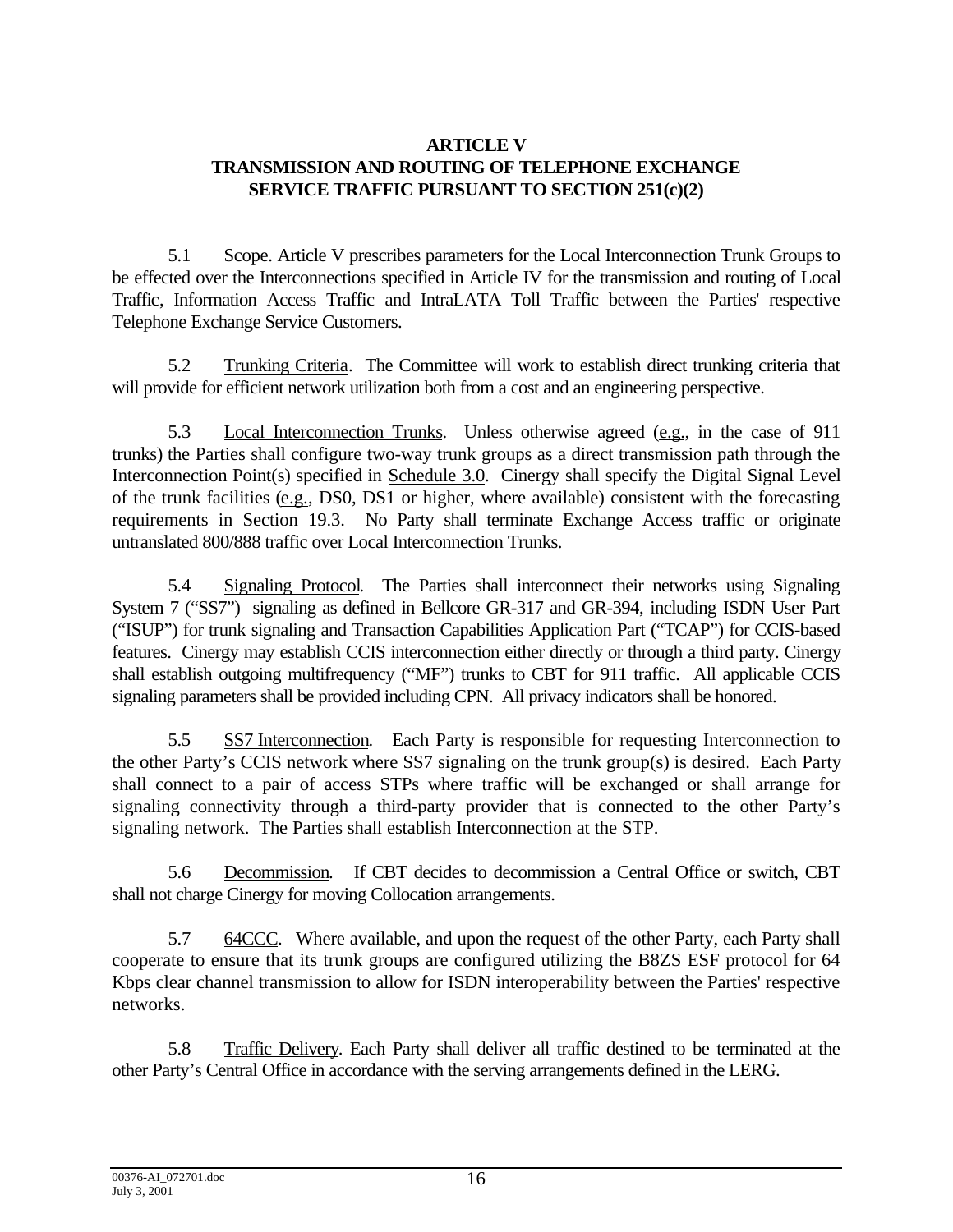5.9 Choke Trunk Group. Cinergy will establish a separate choke trunk group in accordance with the forecasts provided in Section 19.3 for traffic to Mass Calling Codes.

5.10 N11 Codes. Calls completed using N11 codes (i.e., 411, 511, 911) shall not be sent between Cinergy's and CBT's networks over the Local Interconnection Trunk Groups.

5.11 Grades of Service. The Parties shall initially engineer and shall jointly monitor and enhance all trunk groups consistent with the Implementation Plan. A blocking standard of onehalf of one percent (0.005) for all final trunk group traffic via tandem and a blocking standard of one percent (0.01) during the average busy hour for all other final trunk group traffic, as defined by industry standards, shall be maintained.

5.12 Reciprocal Compensation Arrangements -- Section 251(b)(5) beginning June 14, 2001. Compensation for the transport and termination of Local Traffic and IntraLATA Toll Traffic shall be pursuant to this **Section 4**.**8** beginning June 14, 2001. Compensation for the transport and termination of any Exchange Access Traffic shall be pursuant to **Article VI**.

5.12.1 Reciprocal Compensation applies for transport and termination of Local Traffic billable by CBT or Cinergy that a Telephone Exchange Service Customer originates on CBT's or Cinergy's network for termination on the other Party's network. The Parties shall compensate each other for such transport and termination of Local Traffic at the rates provided in the Pricing Schedule; provided, however, that compensation for local traffic will be reciprocal and symmetrical.

5.12.1.1 Reciprocal Compensation for Local traffic and ISP traffic will be rated as required by the FCC's Order on Remand and Report and Order in CC Docket Nos. 96-98 and 99-68, released on April 27, 2001, as follows.

- (i) Beginning on June 14, 2001, and continuing for six months, intercarrier compensation for Local traffic will be capped at a rate of \$.0015/minute-of-use (mou). Starting December 14, 2001, and continuing for eighteen months, the rate will be capped at \$.0010/mou. Starting June 14, 2003, and continuing through June 14, 2004 or until further FCC action (whichever is later), the rate will be capped at \$.0007/mou.
- (ii) The Parties agree that traffic was not exchanged prior to April 18, 2001, and therefore, any ISP Traffic exchanged between the Parties, shall be exchanged on a Bill and Keep basis.
- (iii) There shall be a rebuttable presumption that traffic exchanged between the Parties that exceeds a 3:1 ratio of terminating to originating traffic is ISP-bound traffic subject to the compensation mechanism set forth in this Section. A Party may rebut the presumption by demonstrating to the Commission that traffic above the 3:1 ratio is in fact Local Traffic delivered to non-ISP customers. Conversely, a Party can demonstrate to the Commission that traffic it delivers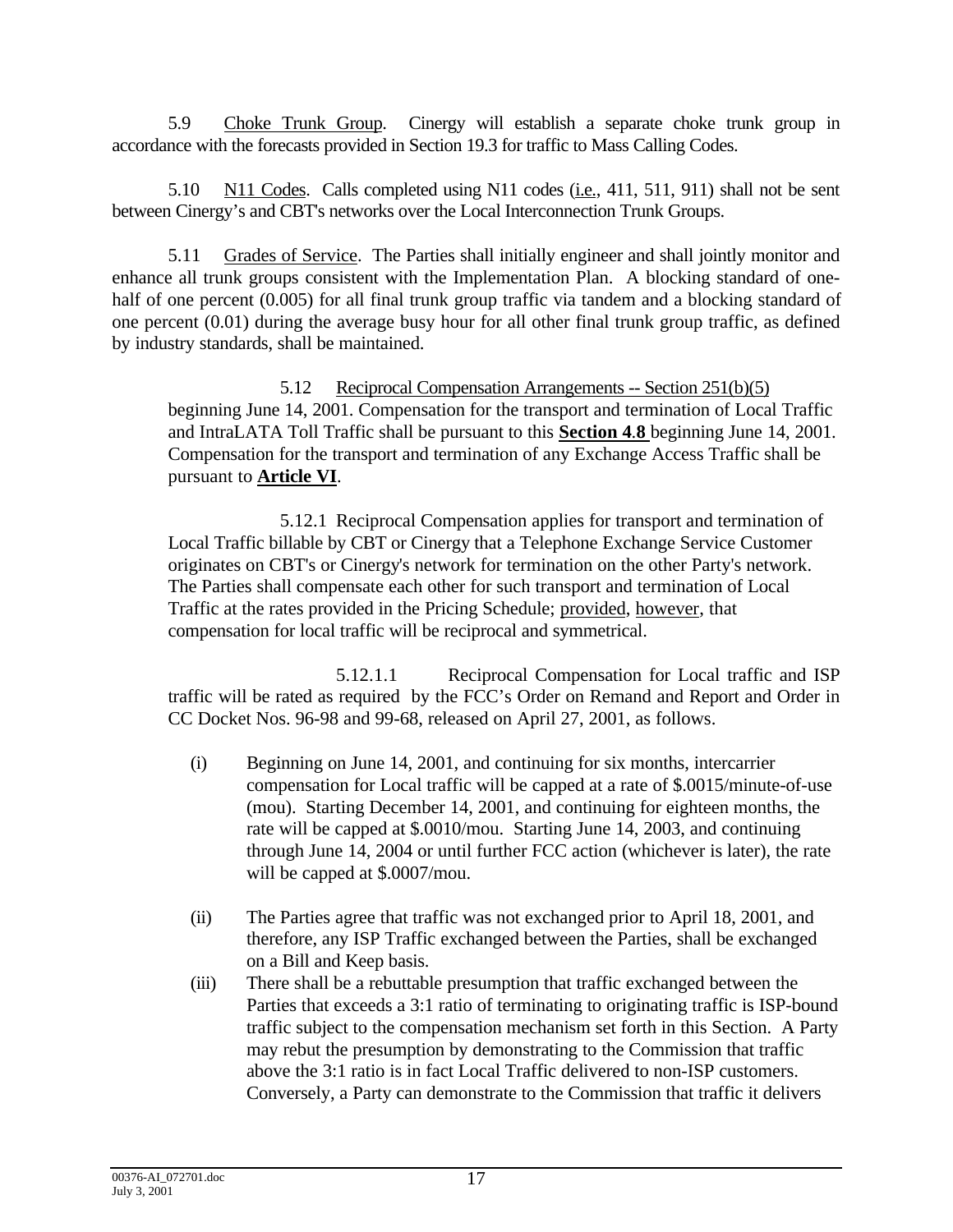to the other Party is ISP-bound traffic, even though it does not exceed the 3:1 ratio During the pendency of any such proceedings, the Parties remain obligated to pay the presumptive rates, subject to true-up upon the conclusion of Commission proceedings.

5.12.1.2 For each month, beginning June 14, 2001, during the term of this Agreement (each a "Calculation Period"), each party shall calculate the total Local Traffic and ISP traffic delivered to the other Party during that Calculation Period and provide the calculation in written form to the other Party, within thirty (30) days after the end of the Calculation Period.

5.12.2 The Reciprocal Compensation arrangements set forth in this Agreement are not applicable to Exchange Access. All Exchange Access and all IntraLATA Toll Traffic shall continue to be governed by the terms and conditions of the applicable federal and state tariffs.

5.12.3 Each Party shall charge the other Party its effective tariffed intraLATA access rates for the transport and termination of all IntraLATA Toll Traffic.

5.12.4 For intralata Toll Free Services, originating switched access charges, the 800 query charge and the record provisioning charge may be billed, if appropriate, by the Party originating the call to the Toll Free Service LEC provider.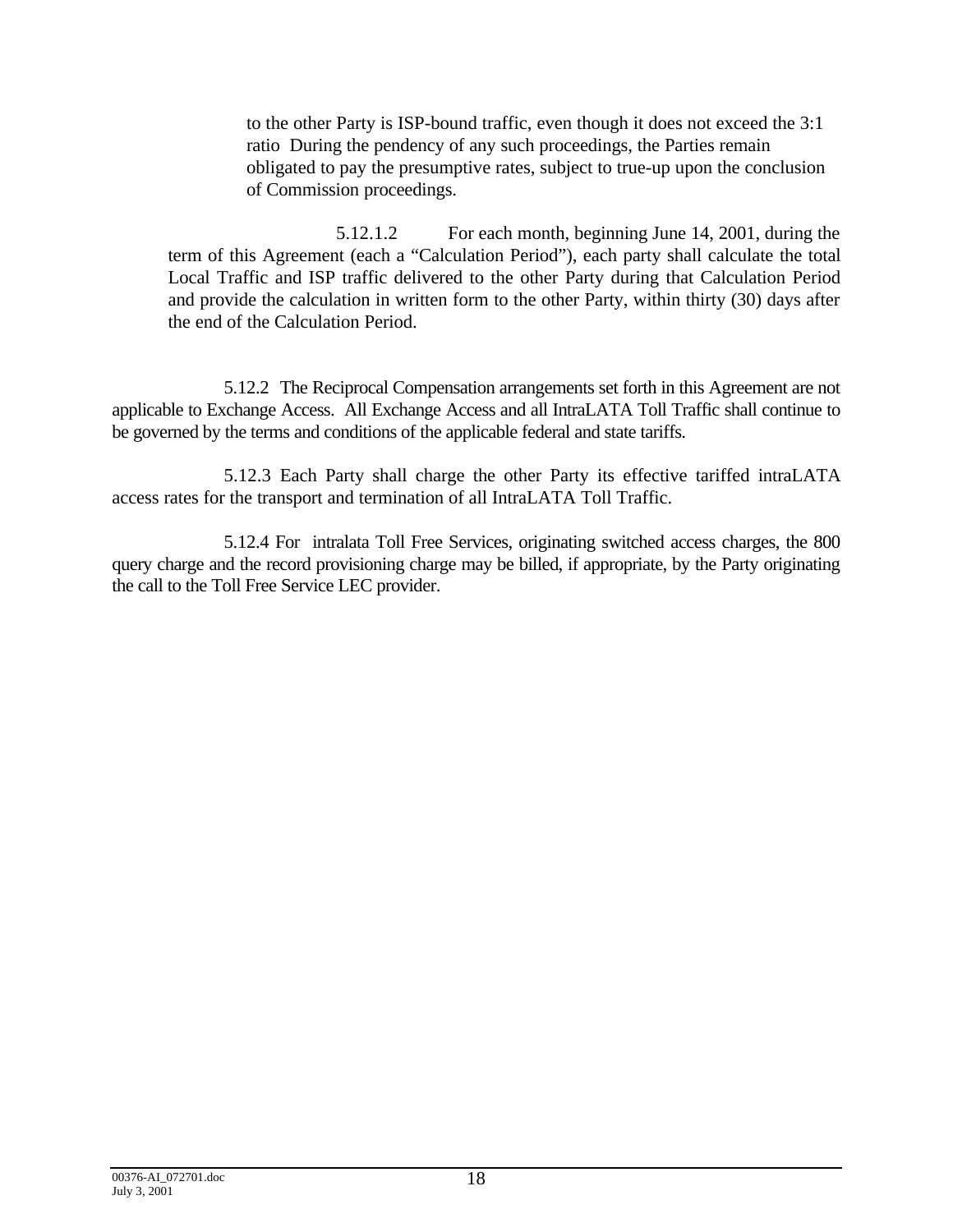#### **ARTICLE VI TRANSMISSION AND ROUTING OF EXCHANGE ACCESS TRAFFIC PURSUANT TO 251(c)(2)**.

6.1 Scope. Article VI prescribes parameters for certain trunk groups ("Meet-Point Trunks") to be established over the Interconnections specified in Article IV for the transmission and routing of Exchange Access traffic and untranslated Toll Free Service Traffic between Cinergy Telephone Exchange Service Customers and Interexchange Carriers.

6.2 Meet-Point Trunks. The Parties shall jointly establish, Meet-Point Trunks to enable Cinergy and CBT to jointly provide Exchange Access to IXCs via a CBT Central Office. The Meet-Point Trunks shall be two-way trunks which are separate from the Local Interconnection Trunks and shall be used solely for the transmission and routing of Exchange Access traffic.

6.3 CCIS. The Parties shall provide CCIS to each other, where and as available, in conjunction with the two-way Meet-Point Trunk Groups. The Parties may establish CCIS Interconnections either directly or through a third-party. The Parties shall cooperate in the exchange of TCAP messages to facilitate full interoperability of CCIS-based features between their respective networks, including all CLASS features and functions to its own Customers. The Parties shall provide all CCIS signaling, Billing Number, originating line information ("OLI") and any other such similar service. For terminating FGD, CBT shall pass CPN if it receives CPN from FGD carriers. All privacy indicators shall be honored. Where available, network signaling information such as Transit Network Selection ("TNS") parameter (CCIS platform) and OZZ/CIC information (non-CCIS environment) shall be provided by Cinergy whenever such information is needed for call routing or billing. The Parties shall follow existing OBF adopted standards pertaining to TNS and OZZ/CIC codes

#### 6.4 Toll Free Service.

6.4.1 All originating Toll Free Service calls for which CBT performs the Service Switching Point ("SSP") function (e.g. performs the database query) shall be delivered by Cinergy using GR-394 format over a Meet-Point Trunk Group designated for Toll Free Service traffic. If Cinergy becomes a toll free service provider, CBT shall deliver traffic using the GR-394 format over a Meet-Point Trunk Group designated for Toll Free Service traffic

6.4.2 All originating Toll Free Service calls for which Cinergy performs the SSP function, if delivered to CBT, shall be delivered by Cinergy using GR-394 format over the Meet-Point Trunk Group for calls destined to IXCs, or shall be delivered by Cinergy using GR-317 format over the Local Interconnection Trunk Group for calls destined to End Offices that directly subtend CBT access tandems

6.5 FGB. Originating Feature Group B calls shall be delivered to CBT's Tandem using the interLATA trunk groups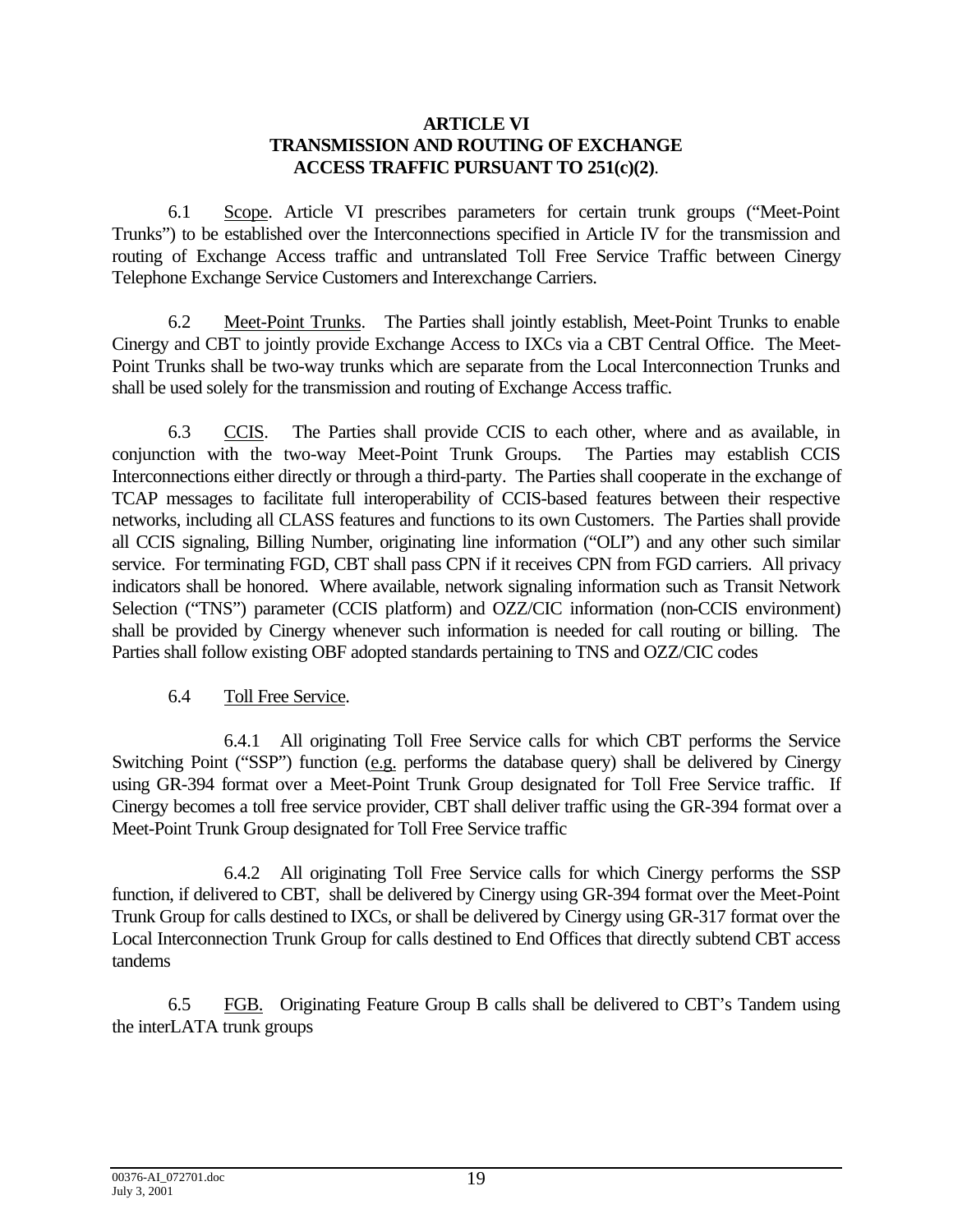# 6.6 Meet-Point Billing Services

6.6.1 Pursuant to the procedures described in Multiple Exchange Carrier Access Billing ("MECAB") document SR-BDS-000983, issue 5, June 1994, the Parties shall provide to each other the Switched Access Detail Usage Data and the Switched Access Summary Usage Data to bill for jointly provided switched access service, such as switched access Feature Groups B and D. The Parties agree to provide this data to each other at no charge. If the procedures in the MECAB document are amended or modified, the Parties shall implement such amended or modified procedures, as applicable to this Agreement, within a reasonable period of time. Each party shall provide the other Party the billing name, billing address, and carrier identification code ("CIC") of the IXCs that may utilize any portion of either Party's network in a Cinergy/CBT MPB arrangement in order to comply with the MPB Notification process as outlined in the MECAB document. Each Party will be entitled to reject a record that does not contain a CIC.

6.6.2 Cinergy shall designate the access Tandem or any other reasonable facilities or points of Interconnection for the purpose of originating or terminating IXC traffic. For the access Tandem designated, the Parties shall mutually agree upon a billing percentage as set forth in Schedule 6.6 and shall further agree upon billing percentages for additional routes, if any, which billing percentages shall be set forth in Schedule 6.6 as amendments hereto. Either Party may make this billing percentage information available to IXCs. The billing percentages shall be calculated according to one of the methodologies specified for such purposes in the MECAB document.

6.6.3 The Parties shall undertake all reasonable measures to ensure that the billing percentage and associated information are maintained in their respective federal and state access tariffs, as required, until such time as such information can be included in the National Exchange Association ("NECA") FCC Tariff No. 4.

6.6.4 Each Party shall implement the "Multiple Bill/Multiple Tariff" option in order to bill the IXC for each Party's own portion of jointly provided Telecommunications Service.

# 6.7 Data Format and Data Transfer.

6.7.1 Necessary billing information will be exchanged on magnetic tape or via electronic data transfer using the EMR format.

6.7.2 Cinergy shall provide to CBT, on a monthly basis, the Switched Access Summary Usage Data (category 1150XX records), via magnetic tape using a mutually agreed upon format.

6.7.3 CBT shall provide to Cinergy, on a weekly basis, the Switched Access Detail Usage Data (category 1101XX records) on magnetic tape using EMR format no later than ten (10) calendar days from the usage recording date. CBT and Cinergy shall use best efforts to migrate to electronic data transfer when both Parties have the capability.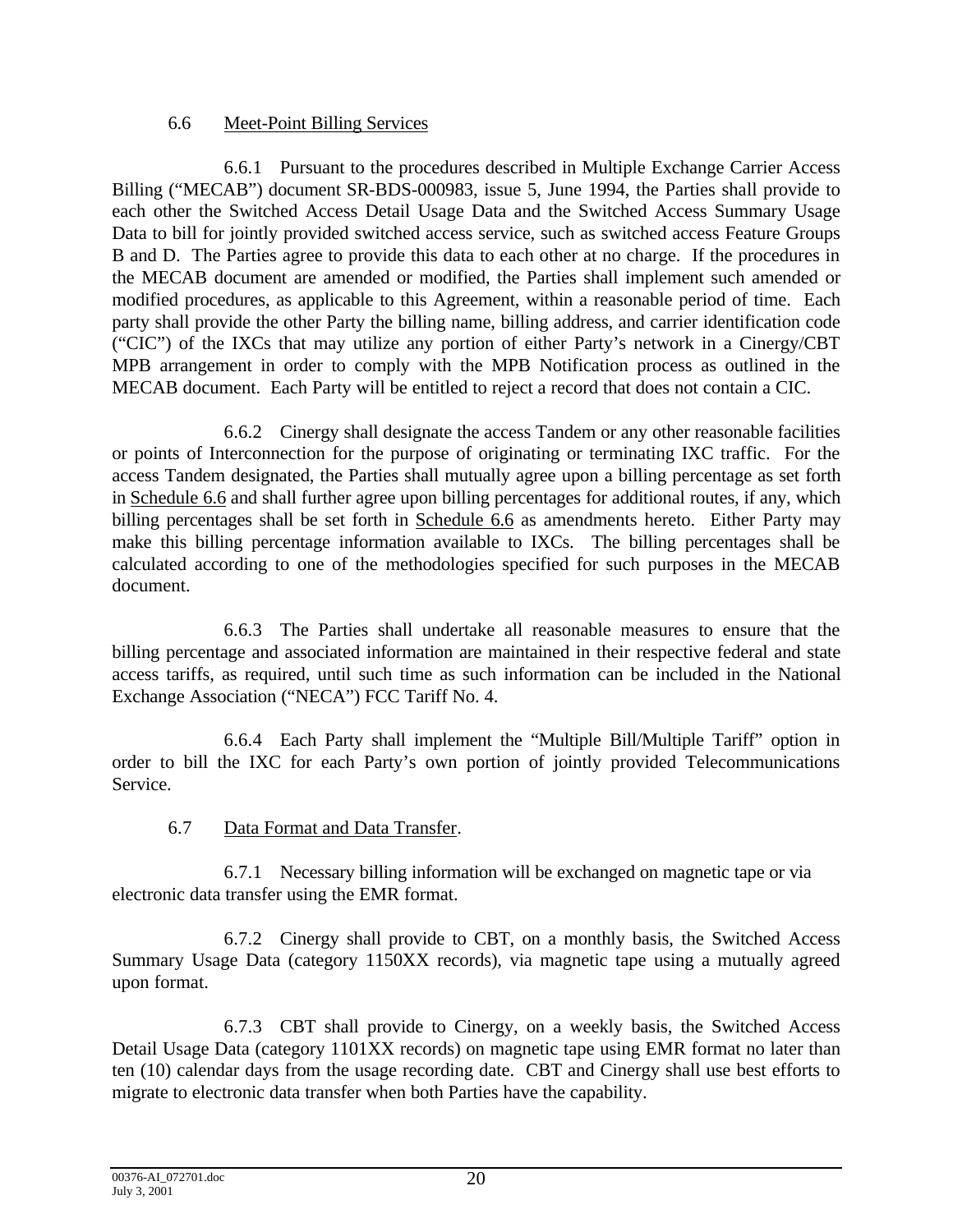6.7.4 Each Party shall coordinate and exchange the billing account reference("BAR**"**) and billing account cross reference ("BACR") numbers for the Meet-Point Billing service. Each Party shall notify the other Party if the level of billing or other BAR/BACR elements change, resulting in a new BAR/BACR number.

6.7.5 When CBT records on behalf of Cinergy and Access Detail Usage Data is not submitted to Cinergy by CBT in a timely fashion or if such Access Detail Usage Data is not in proper format as previously defined and if as a result Cinergy is delayed in billing IXC, then late payment charges will be payable by CBT to Cinergy. Late payment charges will be calculated on the total amount of late access usage charges at the rate of 0.000493% per day (annual percentage rate of eighteen percent (18%)) compounded daily for the number of days late.

6.7.6 If Summary Access Usage Data is not submitted to CBT in a timely fashion or if it is not in proper format as previously defined and if as a result CBT is delayed in billing IXC, then late payment charges will be payable by Cinergy to CBT. Late payment charges will be calculated on the total amount of late access usage charges at the rate of 0.000493% per day (annual percentage rate of eighteen percent (18%)) compounded daily for the number of days late. Excluded from this provision will be any detailed usage records not provided by the subsequent billing company in a timely fashion.

# 6.8 Errors or Loss of Access Usage Data

6.8.1 Errors may be discovered by Cinergy, the IXC or CBT. Each Party agrees to use reasonable efforts to provide the Other Party with notification of any discovered errors within 5 Business Days of such discovery. A Party may recover against the other Party due to errors or loss of access usage whenever a Party's IXC customer successfully asserts any claim for which the Party making the error is responsible.

6.8.2 In the event of a loss of data, both Parties shall cooperate to reconstruct the lost data. If such reconstruction is not possible, the Parties shall use a reasonable estimate of the lost data, based on 3 months of prior usage data. In the event three (3) months of prior usage data is not available, the Parties shall defer such reconstruction until three (3) months of prior usage data is available.

6.9 Payment. The Parties shall not charge one another for the services rendered pursuant to this Article VI.

6.10 Toll Free Service Calls. The meet-point billing process in accordance with Section 6.7 above shall apply to all Toll Free Service calls where the provider is an IXC. Each party shall be responsible for billing its portion of the charges described herein.

6.11 Exchange Access Service. If any Party provides intermediary functions for Exchange Access service connection between an IXC and other Party, each Party shall provide their own Exchange Access services to the IXC on a meet point basis. The meet point billing arrangement shall be through the multiple bill. Each Party shall bill its own network access services rates to the IXC with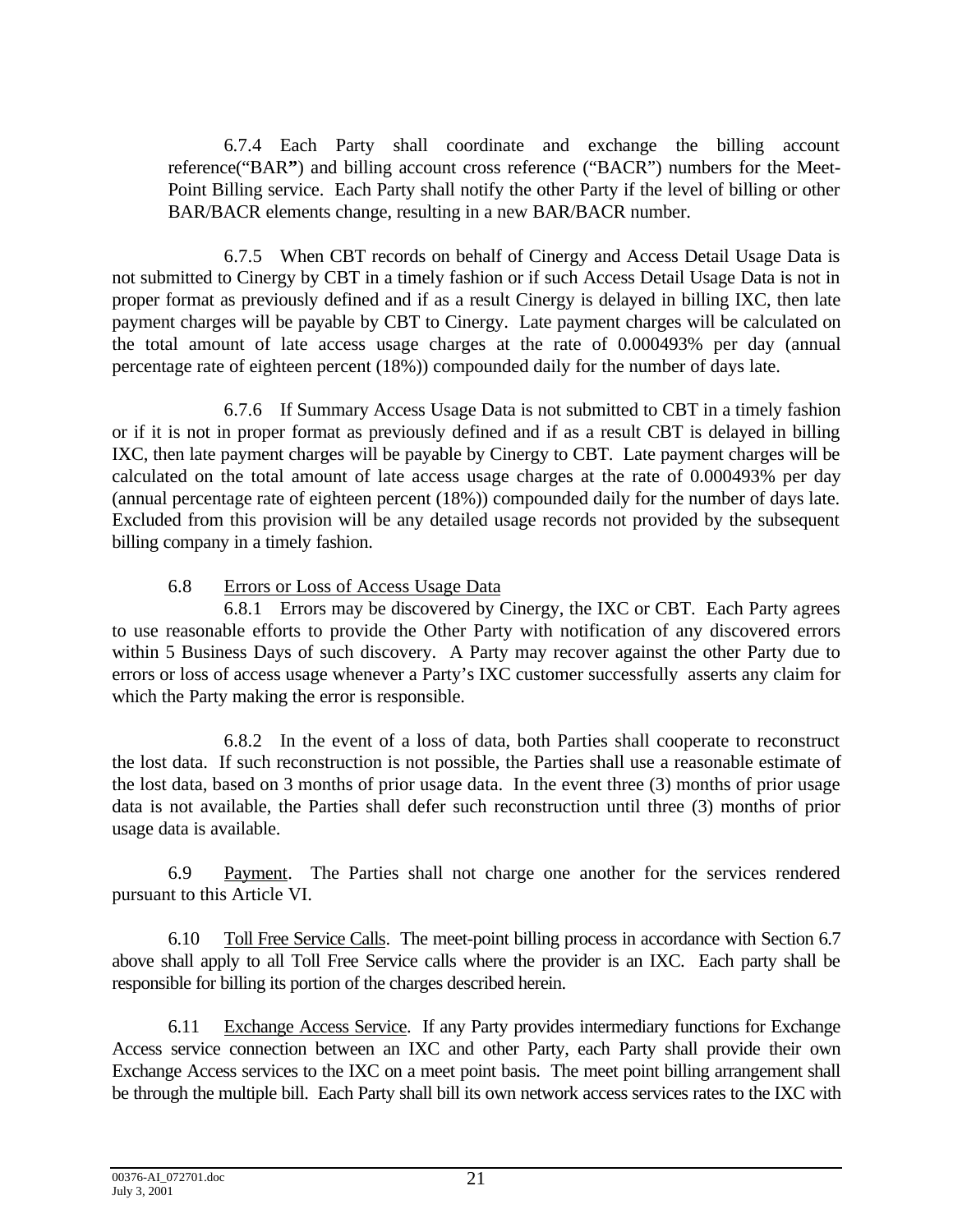the exception of the residual interconnection charge. The residual interconnection charge, if any, shall be billed by the Party providing the End Office function.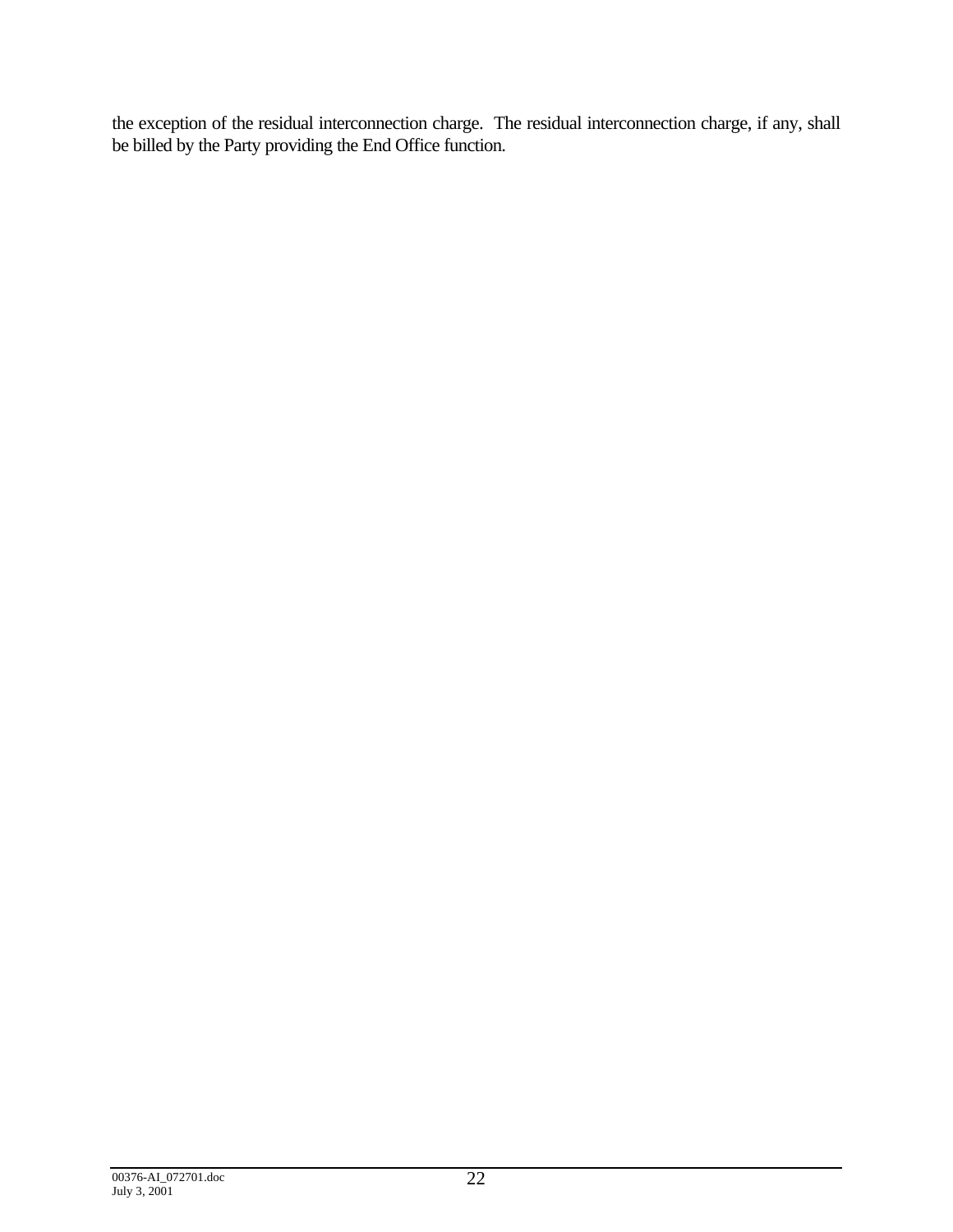#### **ARTICLE VII MEASUREMENT AND BILLING; TRUNK FORECASTING AND SERVICING**

## 7.1 Measurement and Billing

7.1.1 For billing purposes, each Party shall pass CPN information on each call that it originates over the Local/IntraLATA Trunks; provided that all calls exchanged without CPN information shall be billed as either Local Traffic or IntraLATA Toll Traffic based upon a percentage of local usage (PLU) factor calculated based on the amount of actual volume during the preceding three (3) months. The factors will be reevaluated every three (3) months and provided to the Other Party within twenty (20) calendar days after the end of each quarter. If a PLU factor is not provided, the one already in effect stays in effect (i.e., no default). If either Party fails to pass at least ninety percent (90%) of calls (other than Operator Services calls) with CPN that it originates within a monthly period on a specific trunk, then either Party may require that separate trunk groups for Local Traffic and IntraLATA Toll Traffic and, if applicable, Exchange Access Traffic be established for that specific trunk.

7.1.2 Measurement of Telecommunications traffic billed hereunder shall be (i) in actual conversation seconds for Local Traffic and Information Access Traffic and (ii) in accordance with applicable tariffs for all other types of Telecommunications traffic. The actual conversation seconds for each type of traffic will be totaled for the entire monthly billing cycle and then rounded to the next whole minute.

7.1.3 The Parties shall provide each other monthly usage data for all traffic transported and terminated through the Tandem Office and End Office Interconnections established under this Agreement.

7.1.4 The Parties acknowledge that there are certain types of calls that require exchange of billing records between the Parties. These types of records include intraLATA alternate billed calls (e.g., calling card, bill-to-third party, and collect records and LEC-provided Toll Free Service records). The exchange of billing records for calls of this type that are subject to the Intercompany Settlements (ICS) process will be handled through the existing CMDS processes. The payments of revenues for these types of calls will be handled through Calling Card and Third Number Settlement ("CATS") with the CMDS host and local arrangements with CBT. The Committee will agree upon a process for handling the settlement of non-ICS alternate billed messages between the Parties.

7.1.5 For Toll Free Service, originating switched access charges, the 800 query charge and the record provision charge shall be billed by the Party originating the call to the Toll Free Service provider.

7.1.6 Each Party shall calculate terminating Interconnection minutes of use based on standard AMA recordings made within each Party's network.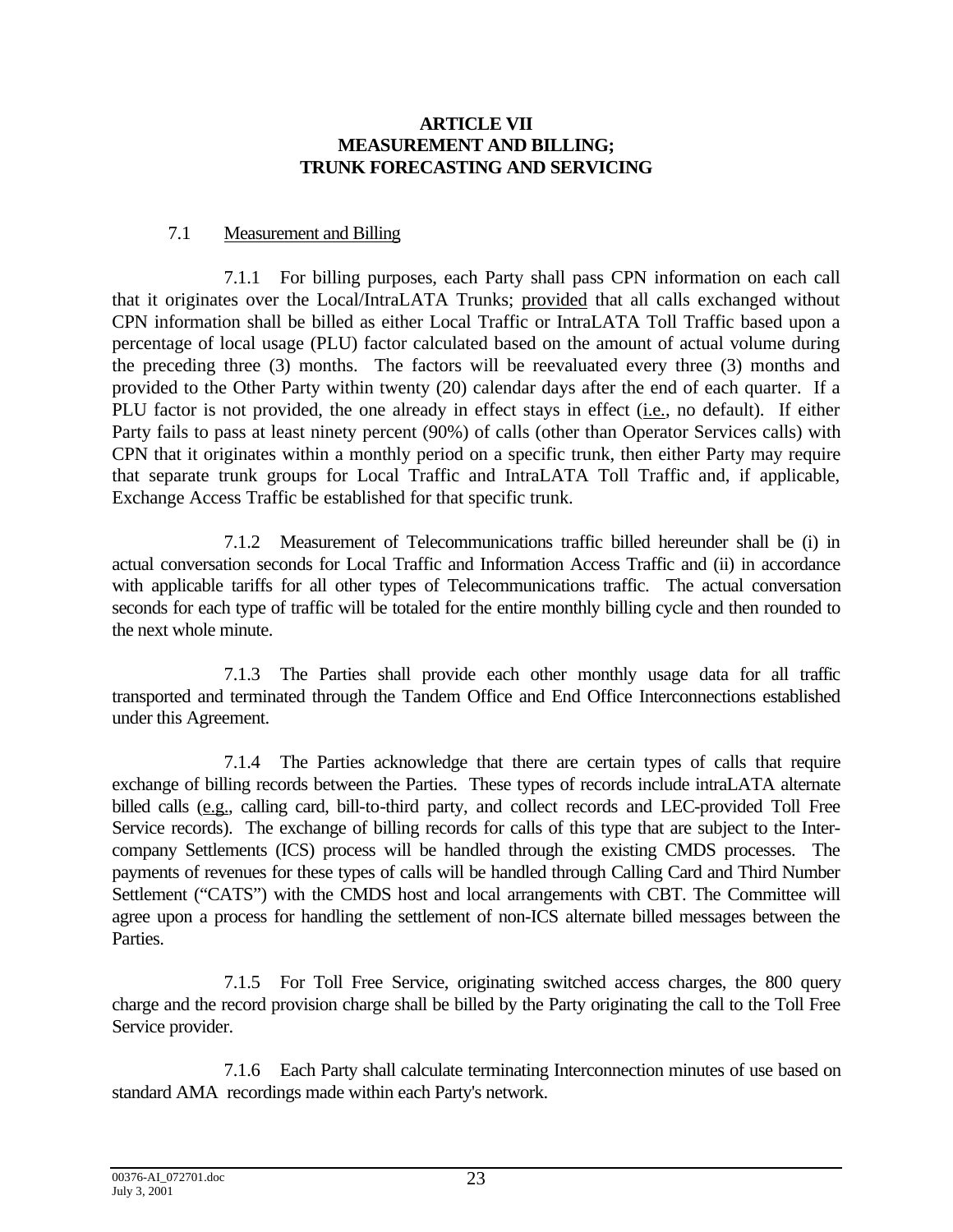# 7.2 Trunk Forecasting.

7.2.1 The Parties shall work towards the development of joint forecasting responsibilities for the traffic utilization over trunk groups. Intercompany forecast information must be provided by the Parties to each other quarterly or more frequently as the Committee may determine. The quarterly forecasts shall include, among other things.

- a. Yearly forecasted trunk quantities including, without limitation, measurements that reflect actual tandem Local Interconnection Trunks and Meet-Point Trunks and tandem-subtending Local Interconnection End Office equivalent trunk requirements for a minimum of three (current and plus-1 and plus-2) years; provided that the current year forecast shall show a monthly forecast.
- b. The use of Common Language Location Identifier (CLLI-MSG), which is described in Bellcore documents BR 795-100-100 and BR 795-400-100; and
- c. A description of major network projects anticipated for the following six (6) months.

The Parties shall review engineering requirements on a semi-annual basis and establish annual forecasts for trunk and facilities utilization provided under this Agreement. Trunk growth shall be implemented as dictated by engineering requirements.

7.2.2 Each Party shall provide a specified point of contact for planning, forecasting and trunk servicing purposes.

# 7.3 Trunk Servicing.

7.3.1 Orders between the Parties to establish, add, change or disconnect trunks shall be processed by use of an Access Service Request ("ASR").

7.3.2 The Parties shall jointly manage the capacity of Local Interconnection Trunk Groups. Either Party may send the other an ASR to initiate changes to the Local Interconnection Trunk Groups that the ordering Party desires based on the ordering Party's capacity assessment. The receiving Party shall issue a Firm Order Commitment ("FOC") and a Design Layout Record ("DLR") to the ordering Party within five (5) Business Days after receipt of the ASR.

7.3.3 Orders that comprise a major project (i.e., new switch deployment) shall be submitted in accordance with a mutually agreed schedule, and their implementation shall be jointly planned and coordinated.

7.3.4 Service requested in an ASR shall be provided within the intervals set forth in Schedule 4.7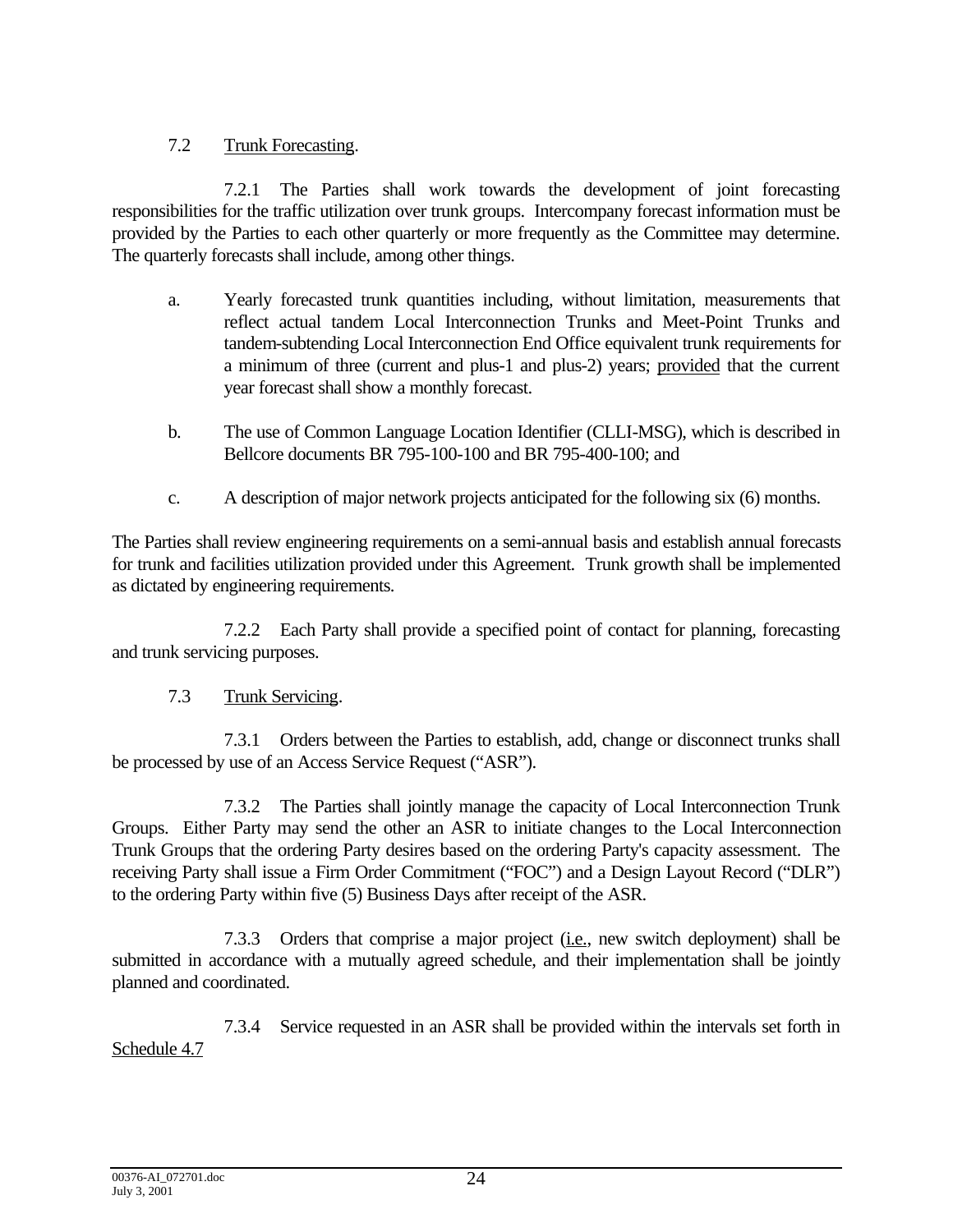7.3.5 If a Party requires trunk servicing within shorter time intervals than those provided for in this Article VII due to a *bona fide* Customer demand and such trunk servicing was not forecasted by a Party pursuant to Article XXI, such Party may designate its ASR as an "Expedite" and the other Party shall issue its FOC and DLR and use its best efforts to install service as soon as reasonably possible.

7.3.6 Cinergy shall be responsible for engineering its network on its side of the POI. CBT shall be responsible for engineering the POI and its network on its side of the POI.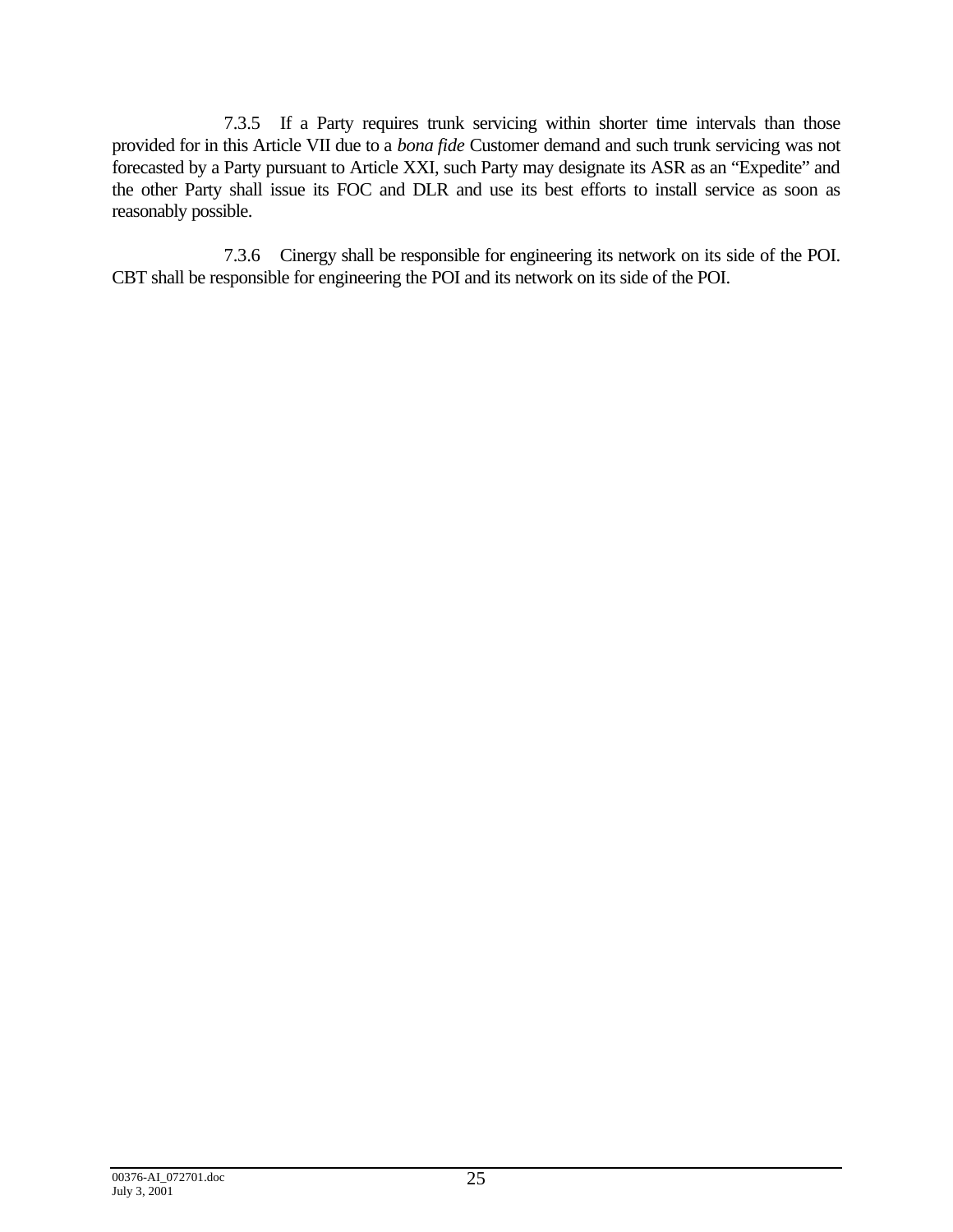### **ARTICLE VIII TRANSPORT AND TERMINATION OF OTHER TYPES OF TRAFFIC**

## 8.1 BLV/BLVI Traffic.

8.1.1 Busy Line Verification ("BLV") is performed when one Party's Customer requests assistance from the operator bureau of the other Party to determine if the called line is in use; the Operator Bureau will verify conversation on the line, but will not complete the call for the Customer initiating the BLV inquiry. Only one BLV attempt will be made per Customer operator bureau call.

8.1.2Busy Line Verification Interrupt ("BLVI") is performed when one Party's operator bureau interrupts a telephone call in progress after BLV has occurred. The operator bureau will interrupt the busy line and inform the called party that there is a call waiting. The operator bureau will only interrupt the call and will not complete the telephone call of the Customer initiating the BLVI request. The operator bureau will make only one BLVI attempt per Customer operator telephone call, and the applicable charge applies whether or not the called party releases the line.

8.1.3 Each Party's operator bureau shall accept BLV and BLVI inquiries from the operator bureau of the other Party in order to allow transparent provision of BLV/BLVI Traffic between the Parties' networks. Each Party shall route BLV/BLVI Traffic inquiries over operator inward trunks (and not the Local/IntraLATA Trunks) established between the Parties' respective operator bureaus.

8.1.4 Each Party shall compensate the other Party for BLV/BLVI traffic as set forth in the Pricing Schedule.

8.2 Transit Service.

8.2.1 In addition to the Interconnection and other services provided to Cinergy by CBT under this Agreement that are required under the Act, CBT agrees that it shall also provide Transit Service to Cinergy on the terms and conditions set forth in this Section 8.2. If requested by CBT, Cinergy will provide Transit Service to CBT on the same terms and conditions.

8.2.2 "Transit Service" means the delivery of certain traffic between a Party and a third party LEC, ILEC or CMRS provider by the Other Party over the Local/IntraLATA Trunks. The following traffic types will be delivered: (i) Local Traffic, Information Access Traffic and IntraLATA Toll Traffic originated from either party to such third party LEC, ILEC or CMRS provider, and (ii) IntraLATA Toll Traffic originated from such third party LEC, ILEC or CMRS provider and terminated to the other Party.

8.2.3 The Parties shall reciprocally compensate each other for Local Traffic, Information Access Traffic and IntraLATA Toll Traffic a Party originates over the Transit Service at the rate specified in the Pricing Schedule and will dispute any additional charges or costs such terminating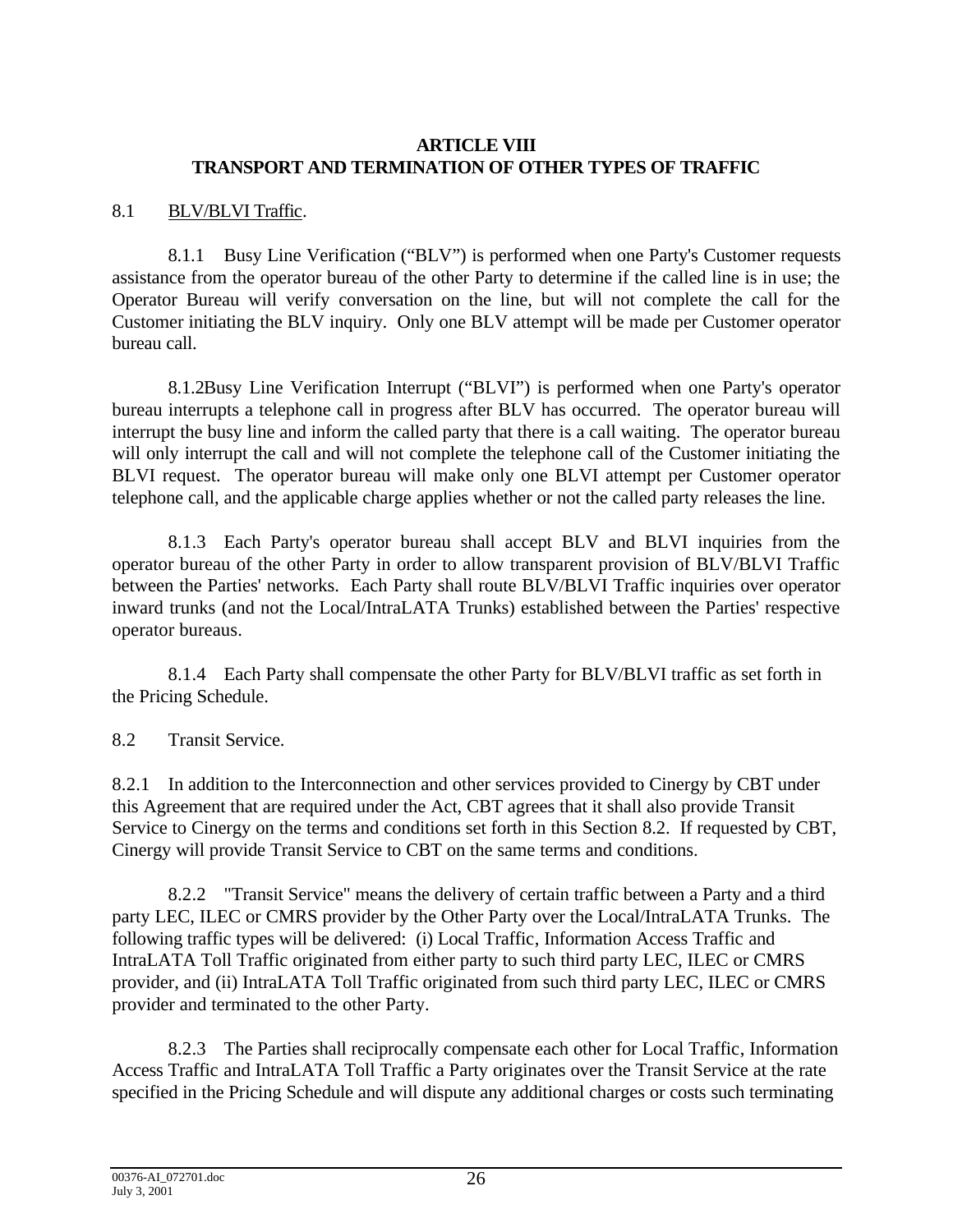third party LEC, ILEC or CMRS provider imposes or levies on the providing Party for the delivery or termination of such traffic, including any switched access charges and refer such third Party to the other Party for direct billing. Parties shall exchange necessary information for bill validation.

8.2.4 For Local Traffic, Information Access Traffic and IntraLATA Toll Traffic originating from a third party LEC or CMRS provider that is delivered to Cinergy over the Transit Service,

 (1) For IntraLATA Toll Traffic that is subject to a PTC arrangement, CBT shall deliver such IntraLATA Toll Traffic and compensate Cinergy in accordance with the terms and conditions of such PTC arrangements and CBT will be responsible for paying Cinergy any charges for traffic termination and will collect such amounts from the secondary carrier;

(2) For Local Traffic, Information Access Traffic and IntraLATA Toll Traffic where CBT has a transiting arrangement with such third-party LEC or CMRS provider that is not a PTC, and authorizes CBT to deliver such traffic to Cinergy ("Other Party Transit Agreement"), then CBT shall deliver such traffic to Cinergy in accordance with the terms and conditions of its Other Party Transit Agreement, and such third-party LEC or CMRS provider (and not Cinergy) shall be responsible to pay CBT the applicable Transit Service charge. Cinergy will bill any termination charges solely to the third party carrier.

8.2.5 The Parties acknowledge that they are each responsible to make direct billing and compensation arrangements with each Third Party other than secondary carriers. Each Party will use all reasonable efforts to make such arrangements as quickly as possible and will notify the other Party when such arrangements are made.

8.2.6 CBT expects that all networks involved in transit traffic will deliver each call to each involved network with CCIS and the appropriate Transactional Capabilities Application Part ("TCAP") message to facilitate full interoperability and billing functions. In all cases, both Parties are responsible to follow the EMI standard guidelines.

8.2.7 As provided in this Article VIII, CBT, as the transit service provider, will not pay any terminating charges on behalf of the originating LEC or CMRS provider unless that originating party is a secondary carrier behind CBT. The terminating LEC or CMRS provider is responsible for billing the originator of the traffic, and not CBT, for terminating charges.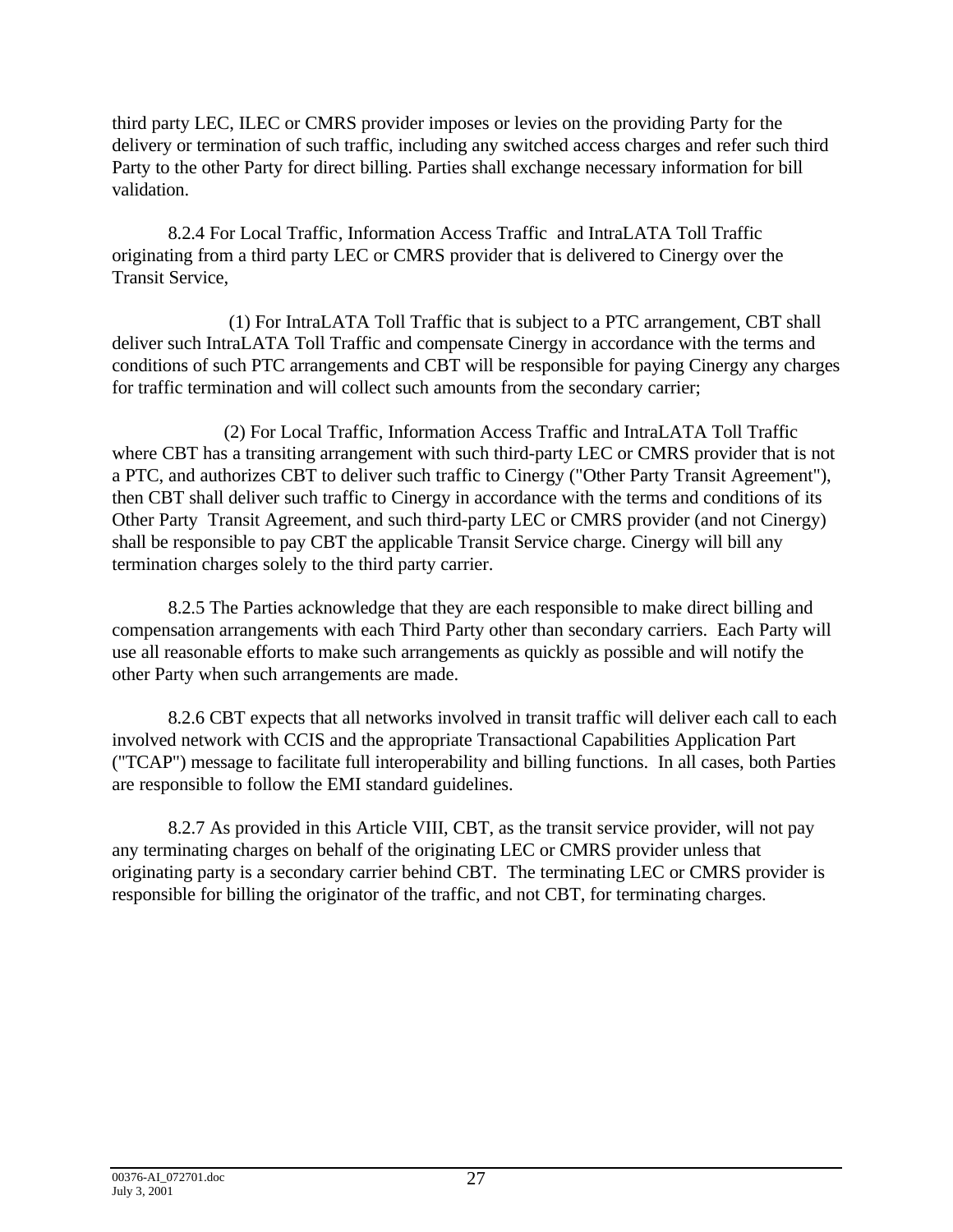#### **ARTICLE IX UNBUNDLED ACCESS -- SECTION 251(c)(3)**

#### 9.1 Access to Network Elements

9.1.1 CBT shall provide Cinergy access to CBT's Network Elements on an unbundled basis at any Technically Feasible Point in accordance with the terms and conditions of this Article IX. CBT shall provide Cinergy access to each unbundled Network Element, along with all of such unbundled Network Element's features, functions and capabilities in a manner that shall allow Cinergy to provide any Telecommunications Service that can be offered by means of that Network Element; provided that the use of such Network Element is consistent with the Act.

9.1.2 Notwithstanding anything to the contrary in this Article IX, CBT shall not be required to provide Network Elements to TWC if the FCC and the Commission do not conclude that such Network Element meets the Access Standards of Section 251 (d)(2) of the Telecom Act of 1996.

9.1.3 CBT shall be required to make available Network Elements, including facilities and software necessary to provide such Network Elements, where available. If CBT makes available Network Elements that require special construction, Cinergy shall pay to CBT any applicable special construction charges, as determined in accordance with the Act. The Parties shall mutually agree on the nature and manner of any required special construction, the applicable charges thereto and the negotiated interval(s) that will apply to the provisioning of such Network Element(s) in lieu of the standard intervals set forth on Schedule 9.8.

9.1.4 CBT shall permit Cinergy to connect Cinergy's facilities or facilities provided to Cinergy by third parties with each of CBT's unbundled Network Elements at any point on CBT's network designated by Cinergy that is technically feasible.

9.2 Network Elements: Until the FCC or the Commission promulgate new rules specifying the mandatory unbundled Network Elements in accordance with the remand instructions of the United States Supreme Court, at the request of Cinergy, CBT shall provide Cinergy access to the following Network Elements on an unbundled basis:

9.2.1 Local Loops, as more fully described on Schedule 9.2.1;

9.2.2 The Network Interface Device, as more fully described on Schedule 9.2.2;

9.2.3 Interoffice Transmission Facilities, as more fully described on Schedule 9.2.3;

9.2.4 Signaling Links and Call-Related Databases, as more fully described on Schedule 9.2.4**;**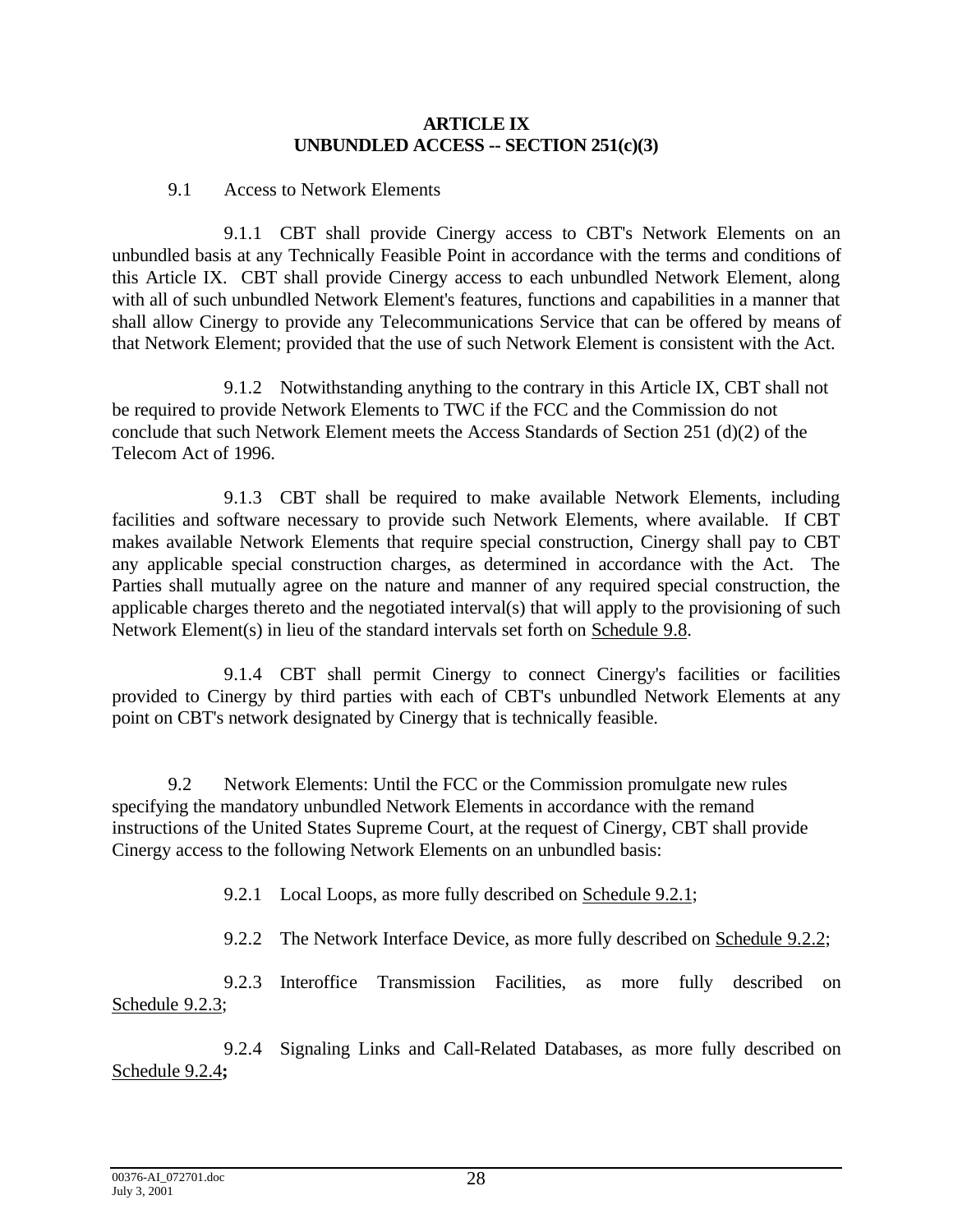9.2.5 Directory Assistance, as more fully described on Schedule 9.2.5; and

9.2.6 Operations Support Systems ("OSS") functions as morefully described on Schedule 9.2.6.

When the FCC or the Commission promulgate new rules specifying the mandatory unbundled Network Elements in accordance with the remand instructions of the United States Supreme Court, the parties shall revise this agreement to conform the list of required Network Elements to such rules.

# 9.3 Nondiscriminatory Access to and Provision of Network Elements

9.3.1 Subject to Section 9.3.3, the quality of an unbundled Network Element, as well as the quality of the access to such unbundled Network Element that CBT provides to Cinergy, shall be (i) the same for all Telecommunications Carriers requesting access to such Network Element and (ii) at least equal in quality to that which CBT provides to itself, its subsidiaries, affiliates or any other person, unless CBT proves to the Commission that it is not technically feasible to provide the Network Element requested by Cinergy, or access to such Network Element at a level of quality that is equal to that which CBT provides itself.

9.3.2 CBT shall provide Cinergy access to Network Elements, on terms and conditions no less favorable than the terms and conditions under which CBT provides such elements to itself, its subsidiaries, affiliates and any other person, including the time within which CBT provisions such access to Network Elements, except as may be provided by the Commission pursuant to Section 9.1.2.

9.3.3 Upon the request of Cinergy made in accordance with the Bona Fide Request process, CBT shall provide to Cinergy a Network Element and access to such Network Element that is different in quality to that required under Sections 9.3.1 and 9.3.2, unless CBT proves to the Commission that it is not technically feasible to provide the requested Network Element or access to such Network Element at the requested level of quality.

9.3.4 CBT shall make available to Cinergy the following Combinations as described in Schedule 9.3.4 at the rates set forth in the Pricing Schedule. Combinations that include the "Unbundled Local Loop" will be priced and configured with the Two Wire Analog Voice Grade Loop Element as described in Schedule 9.3.4.

- 9.3.4.1 Loop Combination.
- 9.3.4.2 Loop/Transport Combination #1. (VG Interface)
- 9.3.4.3 Loop/Transport Combination #2. (DS1 Interface)
- 9.4 Provisioning of Network Elements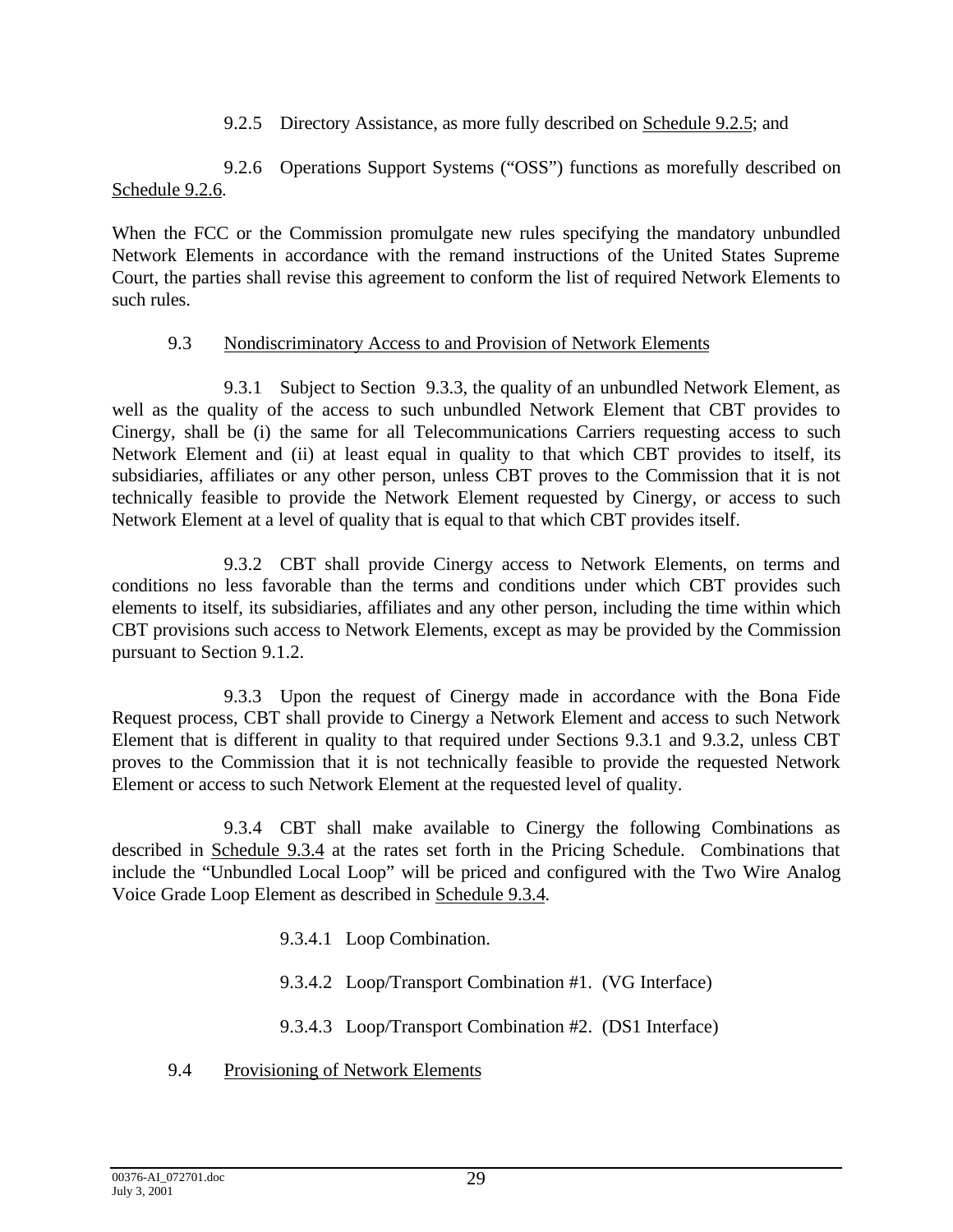9.4.1 CBT shall provide Cinergy unbundled Network Elements as set forth on Schedule 9.4.

9.4.2 CBT shall provide Cinergy access to the Operations Support Systems Functions for CBT's pre-ordering, ordering, provisioning, maintenance and repair, and billing that relate to the Network Elements that Cinergy purchases hereunder. Access to such Operations Support Systems functions shall be as provided in Schedule 9.2.6 and the Implementation Plan.

9.4.3 Prior to submitting an order for a Network Element that replaces, in whole or in part, a service offered by CBT or any other telecommunications provider for which CBT changes a primary local exchange carrier, Cinergy shall provide a representation of authorization in the form set forth on Schedule 10 that applies to all orders submitted by Cinergy under this Agreement that require a primary local exchange carrier change.

9.4.4 CBT and Cinergy shall coordinate cutover of customer lines as described in Schedule 9.4.4

# 9.5 Pricing of Unbundled Network Elements

9.5.1 CBT shall charge Cinergy the non-recurring (including any applicable connection charges) and monthly recurring rates for unbundled Network Elements (including the monthly recurring rates for those specific Network Elements, service coordination fee and Cross-Connect charges) as specified in the Pricing Schedule. If Cinergy requests or approves a CBT technician to perform services in excess of or not otherwise detailed in the Pricing Schedule, CBT may charge Cinergy for any additional and reasonable labor charges to perform such services. For the purposes of this Agreement "Line Connection Service" means any non-recurring activity performed at the CBT Central Office or the CBT side of the network interface required to connect a specified Network Element to any Customer- or end user-provided element or required to interconnect contiguous Network Elements.

9.5.2 If Cinergy orders a Combination identified in Section 9.3.4 and the provision of any such Combination requires CBT to modify any of its existing systems, service development processes or its network (beyond that required for CBT to provision its own retail services) to provide access to such Combination, Cinergy shall be required to compensate CBT for any costs incurred to provide access to such Combination.

9.6 Billing. CBT shall bill Cinergy for access to unbundled Network Elements in accordance with Section 30.6.

# 9.7 Maintenance of Unbundled Network Elements

9.7.1 If Cinergy reports to CBT a suspected failure of a Network Element, Cinergy specifically requests a dispatch, CBT dispatches a technician, and such trouble was not caused by CBT's facilities or equipment, then Cinergy shall pay CBT a maintenance of service charge as set forth in the Pricing Schedule.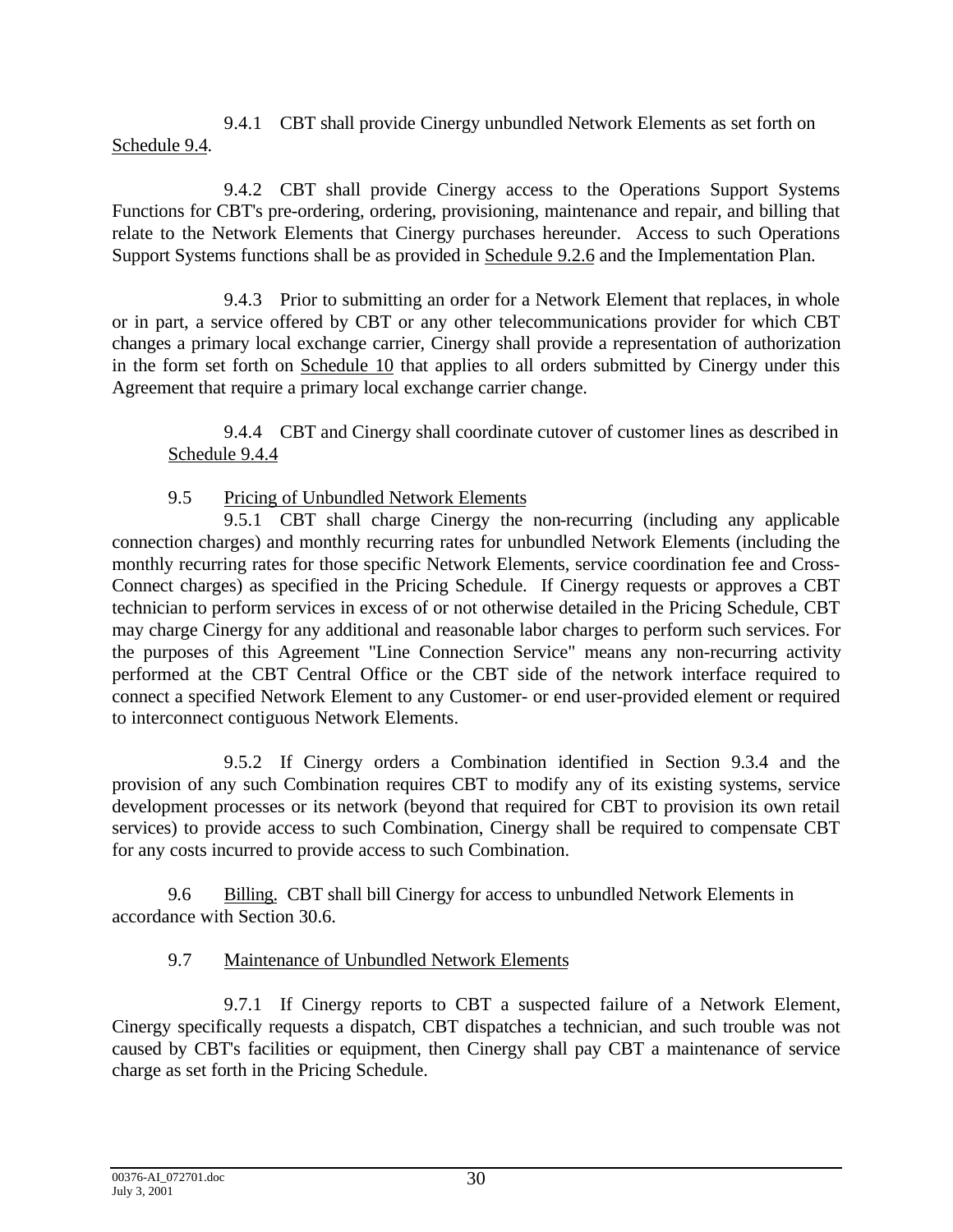9.7.2 CBT shall provide Cinergy maintenance of unbundled Network Elements provided by CBT hereunder on terms and conditions no less favorable than CBT provides for itself, consistent with the Act.

## 9.8 Standard Intervals.

9.8.1 CBT shall provide to Cinergy access to unbundled Network Elements in accordance with the Standard Intervals in Schedule 9.8.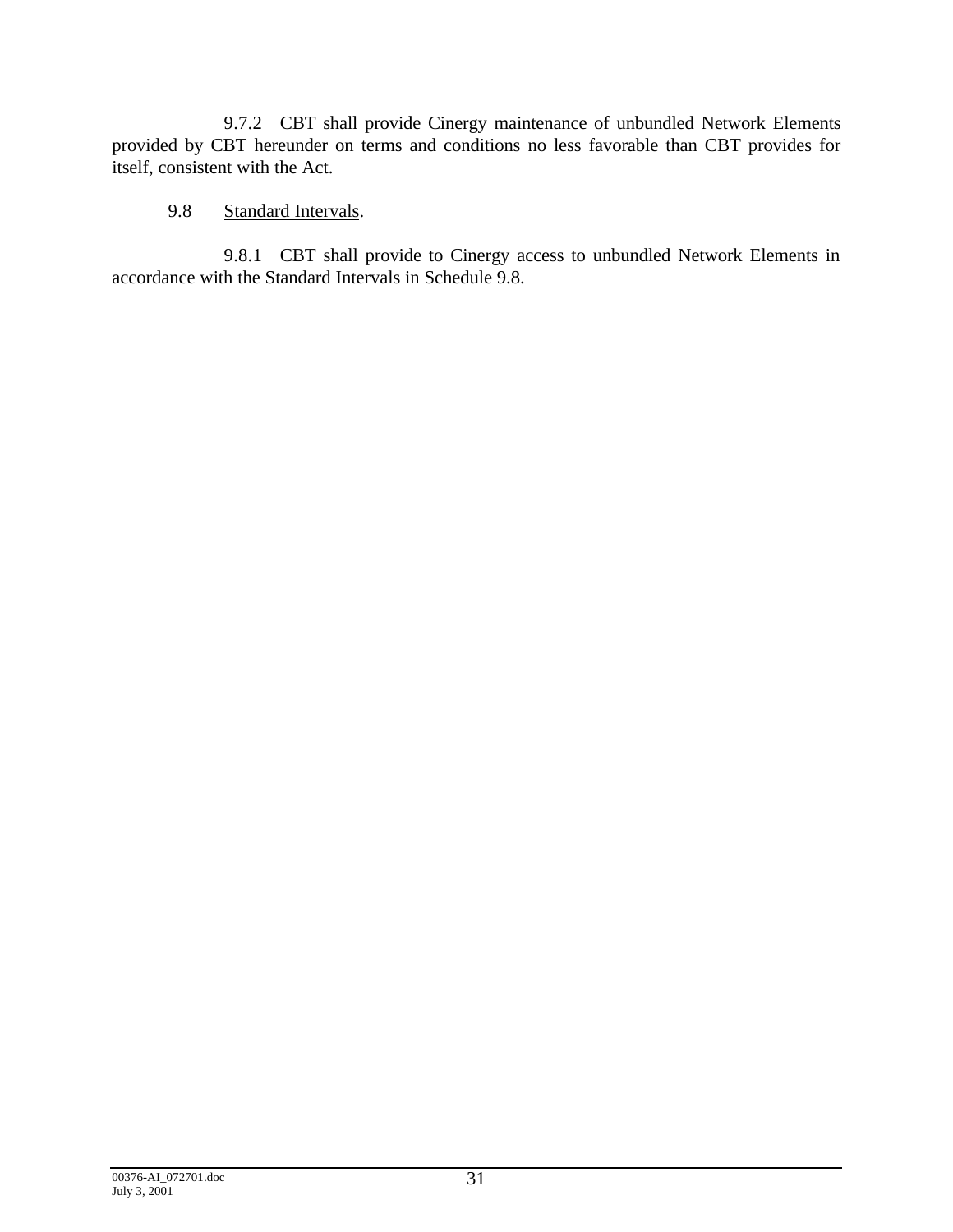# **ARTICLE X OPERATIONAL MATTERS**

10.1 A maintenance of service charge shall apply when any Party requests the dispatch of the other Party's personnel for the purpose of performing maintenance activity on the Interconnection trunks, and any of the following conditions exist:

- a. No trouble is found in the Interconnection trunks; or
- b. The trouble condition results from equipment, facilities or systems not provided by the Party whose personnel were dispatched; or
- c. Trouble clearance did not otherwise require a dispatch, and upon dispatch requested for repair verification, the Interconnection trunk does not exceed maintenance limits

10.2 If a maintenance of service initial charge has been applied and trouble is subsequently found in the facilities of the Party whose personnel were dispatched, the charge shall be canceled

10.3 Each Party shall bill the other Party for maintenance of service in accordance with the rates, terms and conditions contained in their respective tariffs. The Parties shall exchange maintenance of services contracts and escalation lists

10.4 In answering misdirected repair calls, no Party shall make disparaging remarks about another, nor shall they use repair calls as the basis for internal referrals or to solicit customers to market services. A Party may respond with factual information in answering customer questions

10.5 All Parties shall provide their respective repair numbers to each other for purposes of Customer referrals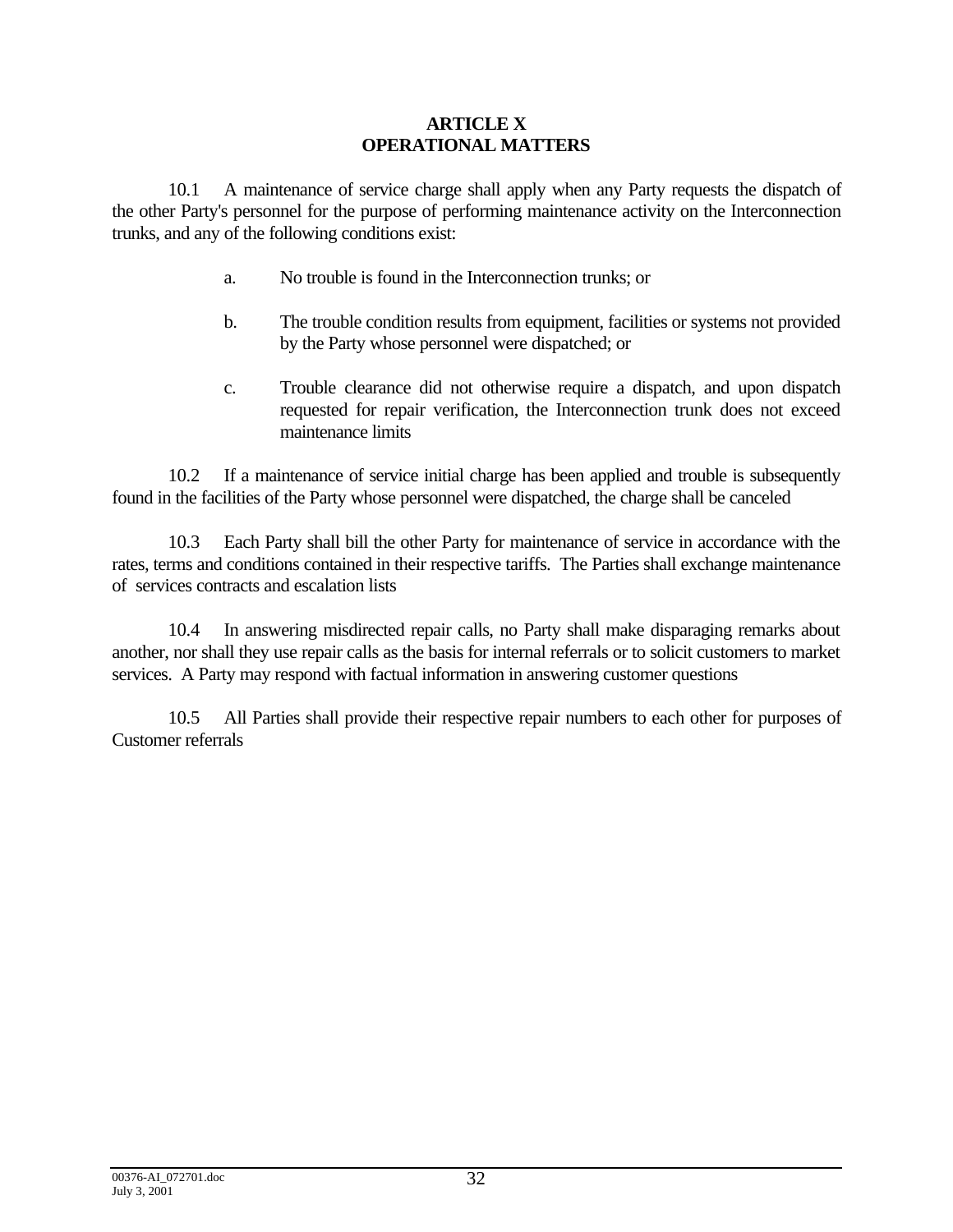### **ARTICLE XI 911 AND E911 SERVICE AND DIRECTORY ASSISTANCE - SECTION 271(c)(2)(B)(vii) .**

# 11.1 E911

11.1.1 CBT shall provide E9-1-1 Service to Cinergy's Customers on the same basis that CBT provides E9-1-1 Service to its own Customers in the municipality where such E9- 1-1 Service is provided pursuant to the terms and conditions set forth in this Section 11.1 in each Rate Center in which (i) Cinergy is authorized to provide local exchange services and (ii) CBT is the E9-1-1 service provider.

### 11.1.2 Service and Facilities Provided.

- (a) CBT will provide Cinergy with multiplexing at a designated CBT Central Office at the rates set forth at in the Pricing Schedule. CBT will also provide Cinergy with trunking from the CBT Central Office to the designated CBT Control Office(s) with sufficient capacity to route Cinergy's originating 9-1-1 calls over Service Lines to the designated primary PSAP or to designated alternate locations. Such trunking will be provided at the rates set forth in Pricing Schedule. If Cinergy forwards the ANI information of the calling party to the Control Office, CBT will forward that calling number and the associated street address to the PSAP for display. If no ANI is forwarded by Cinergy, CBT will display a Central Office identification code for display at the PSAP.
- (b) The Parties will agree upon the proper quantity of trunks from its switches to the CBT Central Office(s), including Diverse Routes, where available. Trunks between the CBT Central Office and the CBT Control Office shall be delivered consistent with time frames that CBT provides itself or other customers, but in no case shall it exceed thirty (30) days. Following delivery, Cinergy and CBT will cooperate to promptly test all transport facilities between Cinergy's network and the CBT Control Office to assure proper functioning of the E9-1-1 service.
- (c) CBT will provide to Cinergy or its agent in paper, on diskette or mechanized format the master street address guide information (the "E9-1- 1 A&R Information") and Cinergy will seek the appropriate governmental approval if required that will (i) enable Cinergy to make pre-edits to validate the street addresses of Cinergy Customers and (ii) specify which E9-1-1 Control Office serves as the jurisdictional E9-1-1 answering point for Customers within the Exchange Areas served by Cinergy. The E9-1-1 A&R Information will be provided by exchange rate center or community upon request. Until such time as a mechanized process for provision of this information is made available by CBT, CBT shall provide to Cinergy or its agent in diskette format any updates to the E9-1-1 A&R Information on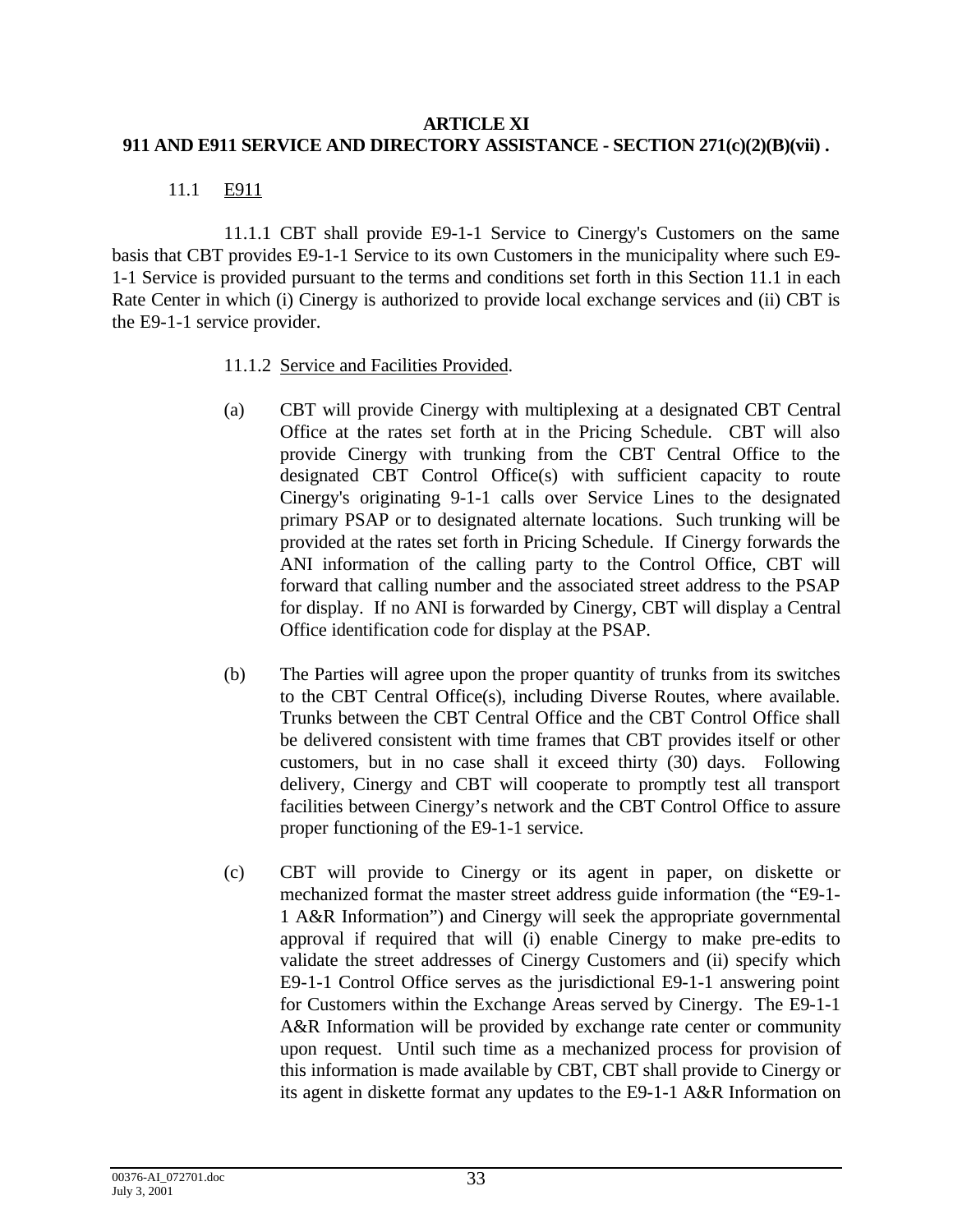a quarterly basis or as soon as reasonably practicable after such updates occur. CBT will provide Cinergy the file format rules and definitions of E9-1-1 A&R Information at the time it provides such E9-1-1 A&R Information.

- (d) CBT will coordinate access to the CBT ALI database for the initial loading and updating of Cinergy Customer information. Access coordination will include:
	- (1) CBT-provided format requirements and a delivery address for Cinergy to supply an electronic version of Customer telephone numbers, addresses and other information, both for the initial load and, where applicable, daily updates. CBT shall confirm receipt of this data as described in Section 11.1.2 $(g)$ ;
	- (2) Coordination of error resolution involving entry and update activity;
	- (3) Provisioning of specific E9-1-1 routing information on each access line;
	- (4) Updating the CBT ALI database from paper records of service order activity supplied by Cinergy is optional. The charge for this service is separate and set forth in the Pricing Schedule under the category "Optional Manual Update"; and
	- (5) Providing Cinergy with reference data required to ensure that Cinergy's Customer will be routed to the correct PSAP when originating a E9-1-1 call.
- (e) In the event of a CBT or Cinergy E9-1-1 trunk group failure, the Party that owns the trunk group will notify, on a priority basis, the other Party of such failure, which notification shall occur within one hour of that Party becoming aware of the failure or sooner if required under Applicable Law. The Parties will exchange a list containing the names and telephone numbers of the support center personnel responsible for maintaining the E9-1-1 Service between the Parties.
- (f) CBT will provide the order number and circuit identification code in advance of the service due date.
- (g) Cinergy or its third-party agent will provide CNA data to CBT for use in entering the data into the E9-1-1 database. The initial CNA data will be provided to CBT in a NENA-Recommended Format for Data Exchange, version to be determined by CBT. Cinergy or its agent will provide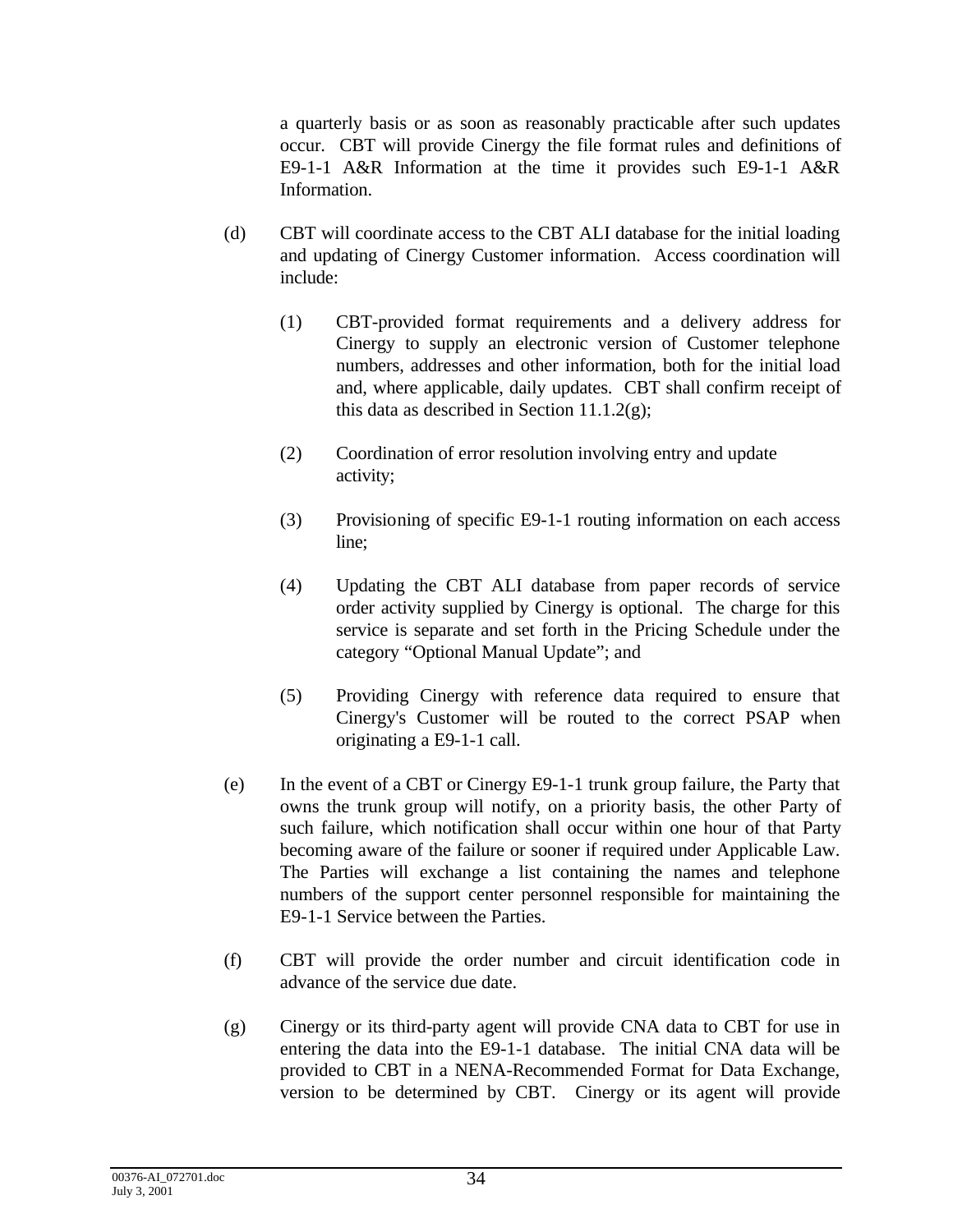updates to the ALI database when changes occur. If Cinergy assigns responsibility to CBT for error correction, Cinergy will reimburse CBT for the cost of that service. If errors in CNA data updates caused by Cinergy or its third party agent cause a failure in CBT's database, Cinergy will be responsible for the reasonable costs, if any, incurred by CBT in recovering its database. Also, if any error in or corruption of data provided by Cinergy or its Third Party vendor results in a failure of the system used by CBT to maintain the database, Cinergy will be responsible for the reasonable direct costs, if any, incurred by CBT to restore its system to normal performance, but not consequential damages or indirect costs. CBT will confirm receipt of such data and corrections by the next Business Day by providing Cinergy with a report of the number of items sent, the number of items entered correctly, and the number of errors. CBT will provide the ability to reconcile Cinergy CNA information as it resides in the CBT ALI database.

- (h) Cinergy will monitor the E9-1-1 circuits for the purpose of determining originating network traffic volumes. Cinergy will notify CBT if traffic study information indicates that additional circuits are required to meet the current level of E9-1-1 call volumes.
- (i) Incoming trunks for E9-1-1 shall be engineered to assure minimum P.01 grade of service, as measured using the "busy day/busy hour" criteria.
- (j) All E9-1-1 trunks must be capable of transmitting and receiving Baudot code necessary to support the use of Telecommunications Devices for the Deaf (TTY/TDDs).
- (k) Cinergy shall report errors, defects and malfunctions to CBT. CBT shall provide Cinergy with the point of contact for reporting errors, defects and malfunctions in the service and shall also provide escalation contacts.

11.1.3 Compensation. In addition to the amounts specified in Section 11.1.2, Cinergy shall compensate CBT as set forth in the Pricing Schedule. The rate set forth includes database maintenance, updates and administration, E-911 tandem switching, trunking and facilities from Cinergy switches to the E-911 tandem and to the PSAPs from the E-911 tandem.

### 11.1.4 Additional Limitations of Liability Applicable to E9-1-1 Service.

(a) CBT is not liable for the accuracy and content of CNA data that Cinergy delivers to CBT. Cinergy is responsible for maintaining the accuracy and content of that data as delivered. However, as custodian of the data CBT must exercise reasonable care of the data.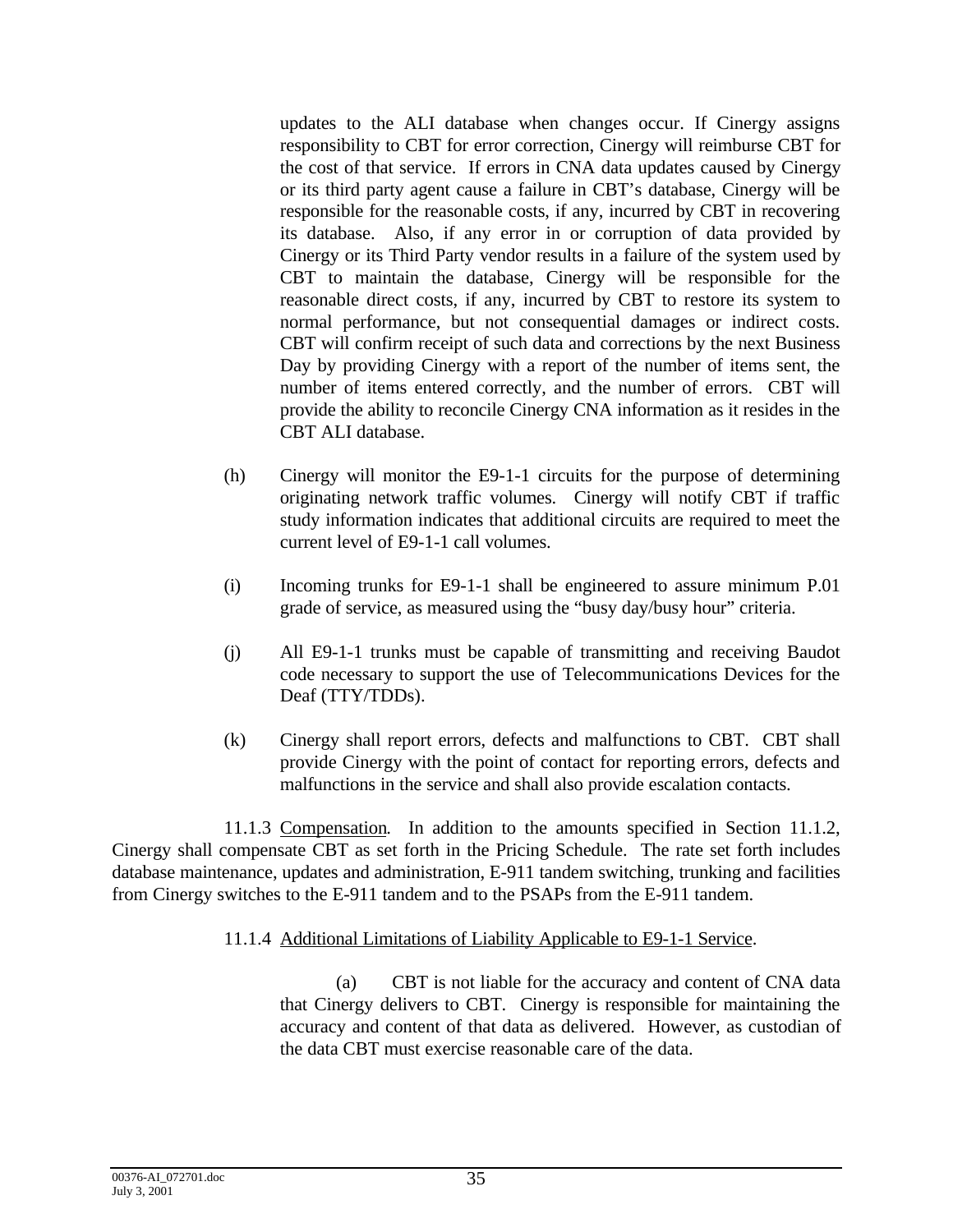(b) Notwithstanding anything to the contrary contained herein, CBT's liability to Cinergy and any third person shall be limited to the maximum extent permitted by applicable law in Kentucky.

11.1.5 Database and Network Requirements. The Committee shall identify that information that Cinergy must provide CBT so that CBT can provide Cinergy with the E9-1-1 services described herein.

11.1.6 Carrier Code. CBT shall adopt use of a Carrier Code (NENA standard five-character field) on all ALI records received from Cinergy. The NENA Carrier Code for Cinergy is "CinergyOM".

11.2 Non-Published Numbers. Subject to any applicable confidentiality requirements imposed by law regarding non-published numbers, the Parties shall reciprocally provide their respective numbers and contact names for their non-published bureaus so that each Party's operators shall have the capability to contact the other in order to request that a Party's operator notify that Party's Customer with a non-published number of an urgent call or emergency at the request of a user of the other Party.

11.3 Directory Listings**.** CBT, as publisher of its White Pages, will include Primary Listings of Cinergy's Customers in its White Pages, and shall cause its Publisher to include primary listings of Cinergy's directory customers in its Publisher's Yellow Pages directories under the following terms and conditions:

11.3.1 CBT will publish the Primary Listing of Cinergy Customers located within the geographic scope of its White Pages directory.

11.3.2 Listings of Cinergy Customers shall be interfiled with listings of Customers of CBT and other LECs serving the same geographic area where such listings are included within a directory.

11.3.3 CBT shall provide Cinergy with a copy of such listings prior to publication in such form and format as may be mutually agreed to by the Parties. Both Parties shall use their best efforts to ensure the accurate listing of such information.

11.3.4 CBT or its Publisher must receive all Primary Listings of Cinergy Customers prior to the service order close date for the directory in which those listings are to appear. CBT or its Publisher will provide Cinergy with appropriate service order close dates within thirty (30) days of this information becoming available.

11.3.5 Nothing in this Agreement shall restrict CBT's and its Publisher's authority from altering the geographic scope, directory life, headings, content or format of the directories. CBT and its Publisher will provide information on such alterations at the same time such information is provided to CBT.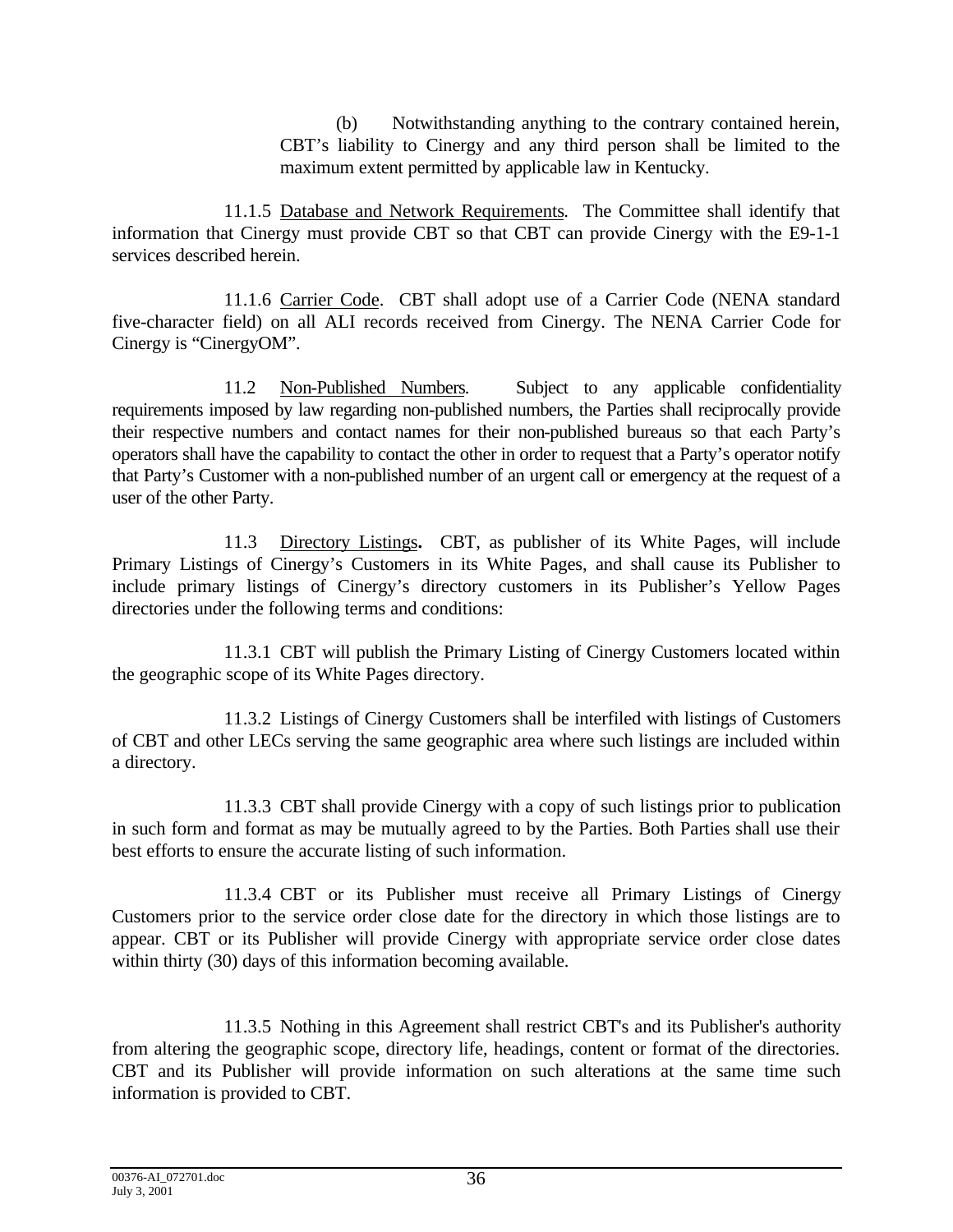11.3.6 At the rate set forth in the Pricing Schedule, CBT shall include, in the customer information section of its White Pages Directory, information about Cinergy services, including addresses and telephone numbers for Cinergy Customer service. The form and content of such customer information shall be provided by Cinergy to CBT prior to the close date for the customer information section. CBT shall maintain editorial rights as well as control of the format and design of these pages. Cinergy will work directly with the Publisher to include customer information in the Publisher's Yellow Page directory. If Cinergy wishes to share an information page with other NEC's who agree to the arrangement, the per-page charge will be proportionately reduced.

11.4 Listing and Listing Updates. Cinergy will provide Cinergy Customer Primary Listings and Listing Updates to CBT or its Publisher on a non-exclusive basis as follows:

11.4.1 Cinergy shall provide its Customer Primary Listings to CBT or its Publisher in a mutually agreeable form and format. CBT or its Publisher will not impose an additional charge for changes to Customer Primary Listings previously provided by Cinergy to CBT or its Publisher.

11.4.2 Within two (2) Business Days of installation, disconnection or other change in service (including change of non-listed or non-published status) affecting the directory assistance database or the directory listing of a Cinergy Customer, Cinergy shall provide Listing Updates to CBT in a form and format acceptable to CBT.

11.4.3 Cinergy will cooperate with CBT or its Publisher to develop a costeffective, mutually satisfactory, mechanized or electronic process for the provision of Cinergy's Listing Updates to CBT or its Publisher, which process shall be available for joint testing within six (6) months of the Effective Date.

11.4.4 Publisher or CBT may sell or license the use of Customer Listings, or Listing Updates to third persons without the prior written consent of Cinergy. CBT will at the request of Cinergy provide Cinergy's customer listings to third party directory publishers or directory assistance providers who request them.

11.5 Directory Delivery. CBT will provide initial and secondary (replacement, additional or New Line orders) delivery of CBT's White Page Directory and shall cause its Publisher to provide initial and secondary (replacement additional or new line orders) delivery of Yellow Page directories to Cinergy Customers under the same terms and conditions that CBT delivers to its customers. Timing of such delivery and determination of which telephone directories shall be delivered (by customer address, NPA NXX or other criteria) and the number of telephone directories to be provided per customer, shall be provided under the same terms that CBT delivers telephone directories to its own local service customers. Upon directory publication, CBT will arrange for the distribution of the directory to Cinergy Customers in the directory coverage area.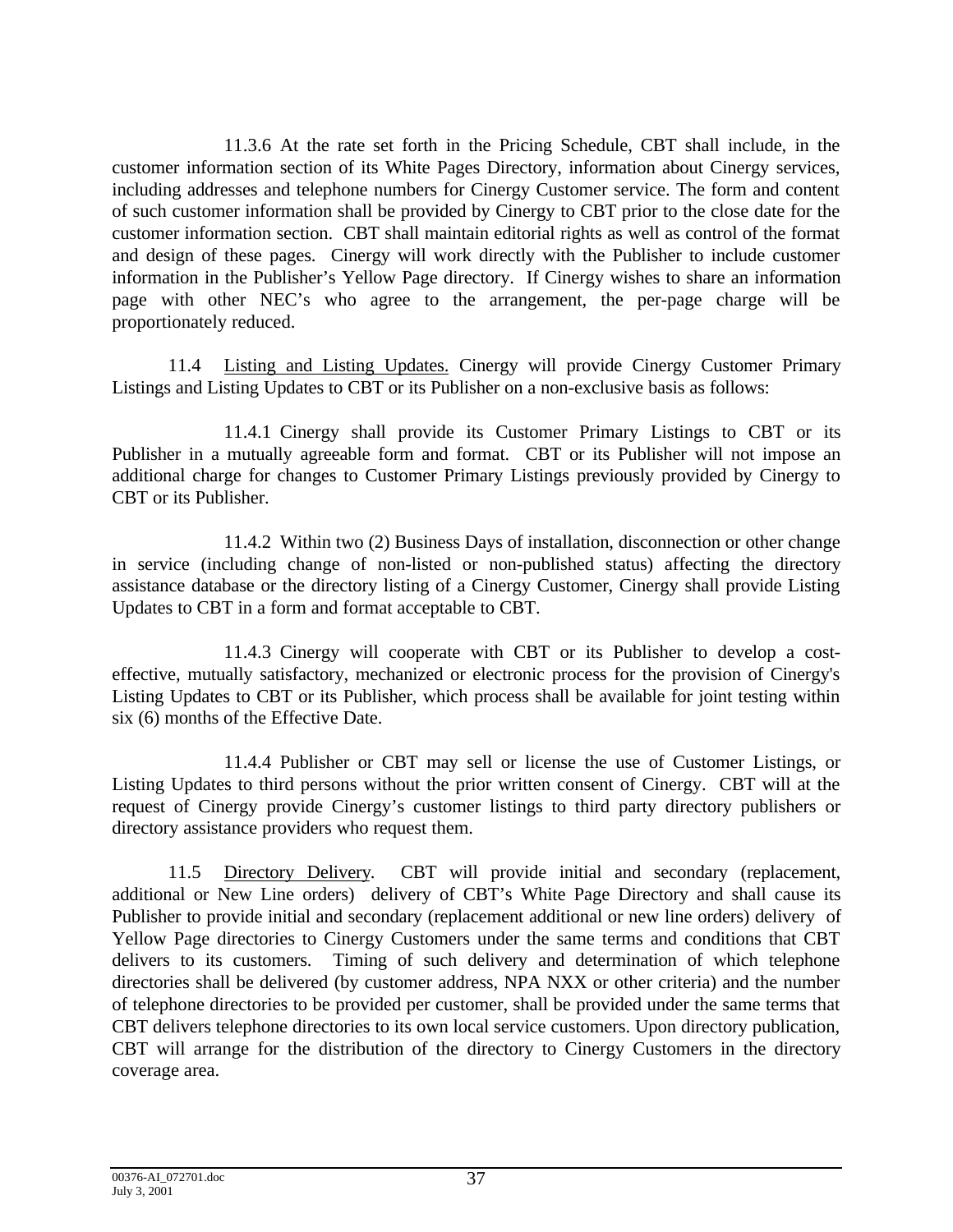11.6 Nondiscriminatory Formats**.** CBT shall make available to Cinergy Customers the same White Pages formats and shall cause its Publisher to make available the same Yellow Pages format that CBT and its Publisher provides to its retail Customers, at the same rates, terms and conditions.

11.7 Compensation. Upon receipt of a listing, Cinergy will compensate CBT at the rate set forth in the Pricing Schedule which amount includes: inclusion of Primary Listings in the White Page directory for residence and business customers and the Yellow Page directory for business customers and Listing Updates in the White Pages, Yellow Pages and the directory assistance database, distribution of directories in accordance with Section 11.5, and inclusion of Primary Listings and Listing Updates in other directories published by CBT or its Publisher. In the event the Commission determines in the Alternative Regulation proceeding or other proceeding that CBT should provide such directory services at no cost or at a lower cost than that provided for in the Pricing Schedule, the amounts provided in the Pricing Schedule will be reduced accordingly.

11.8 Directory Assistance Database. CBT shall take such action as may be necessary to ensure that Cinergy's Customers' primary listings and any changes to such listings are included in the directory assistance database as soon as possible but in no event longer than two Business Days after Cinergy provides the necessary information to CBT.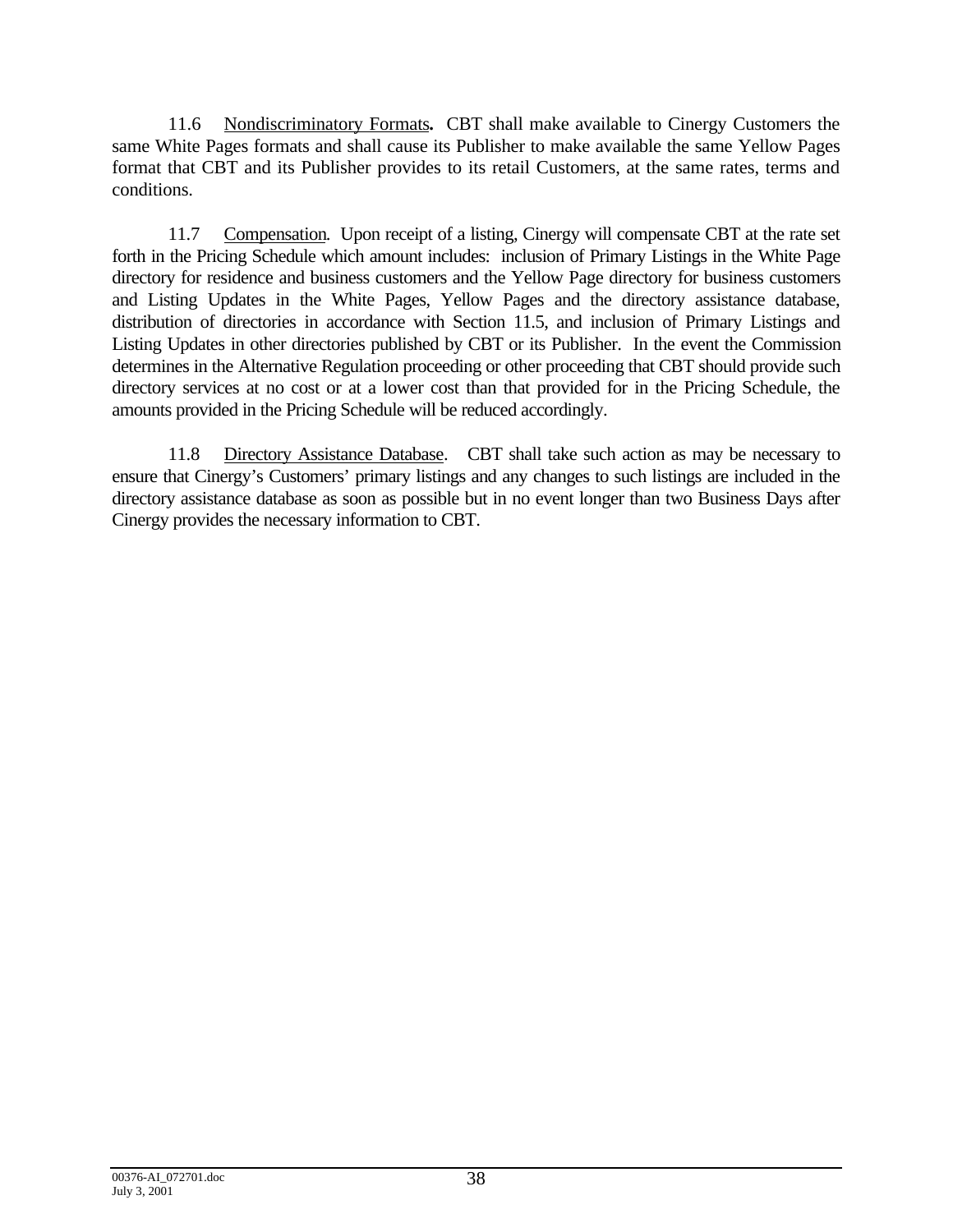# **ARTICLE XII RESALE -- SECTIONS 251(c)(4) and 251(b)(1) .**

# 12.1 Availability of Wholesale Rates for Resale.

CBT shall offer to Cinergy for resale at wholesale rates its local exchange telecommunications services, as described in Section 251(c)(4) of the Act, or as modified pursuant to Section 251(f)(2) on such terms and conditions as the Parties may agree in a separate agreement governing such resale.

# 12.2 Availability of Retail Rates for Resale.

Each Party shall make available its Telecommunications Services for resale at retail rates to the other Party in accordance with Section 251(b)(1) of the Act or as modified pursuant to Section  $251(f)(2)$ .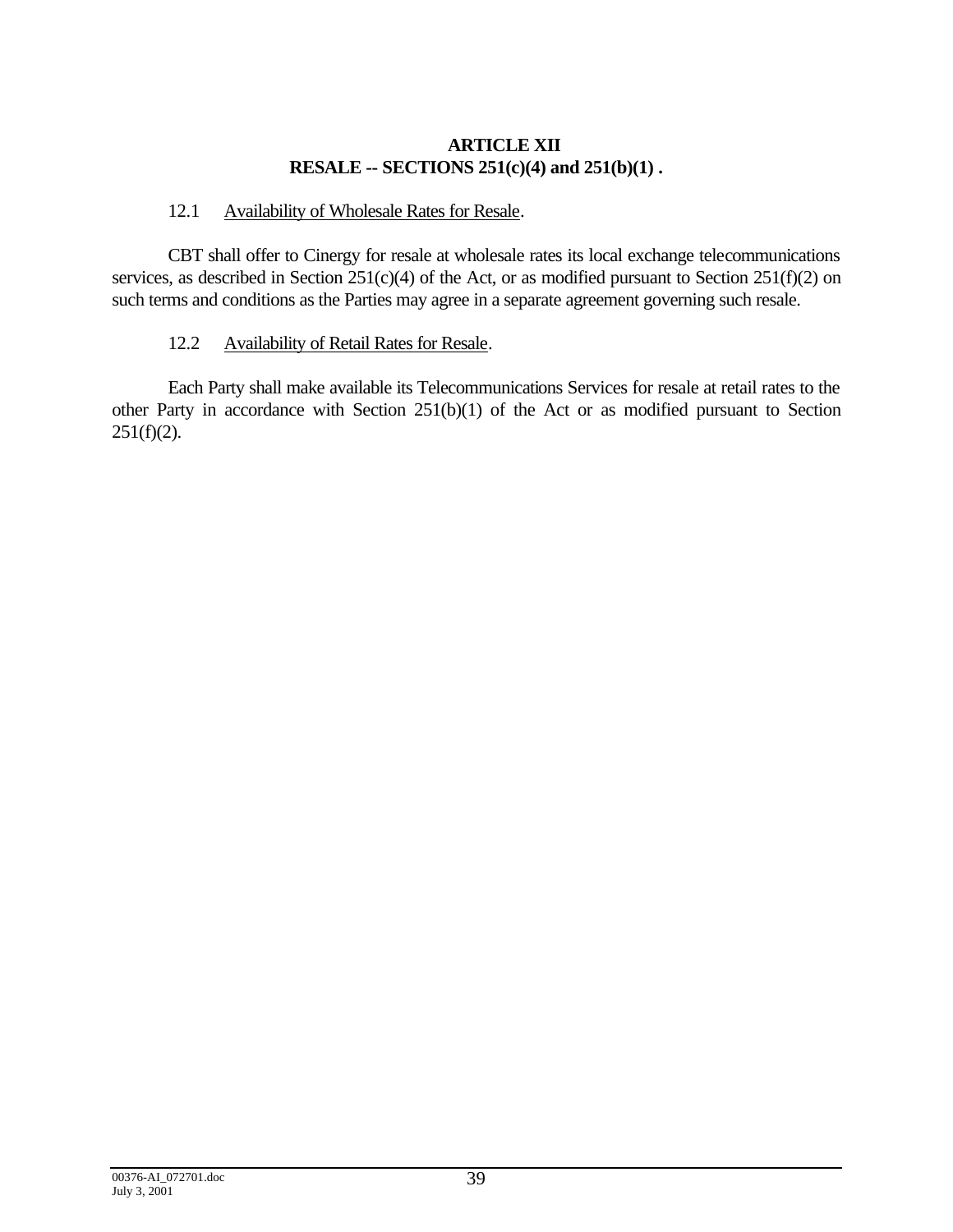### **ARTICLE XIII NOTICE OF CHANGES -- SECTION 251(c)(5)**

If a Party makes a change in the information necessary for the transmission and routing of services using that Party's facilities or networks, as well as any other changes that would affect the interoperability of those facilities and networks, the Party making such change shall provide at least ninety (90) days advance written notice of such change to the other Party or within such time period as determined by the FCC or the Commission.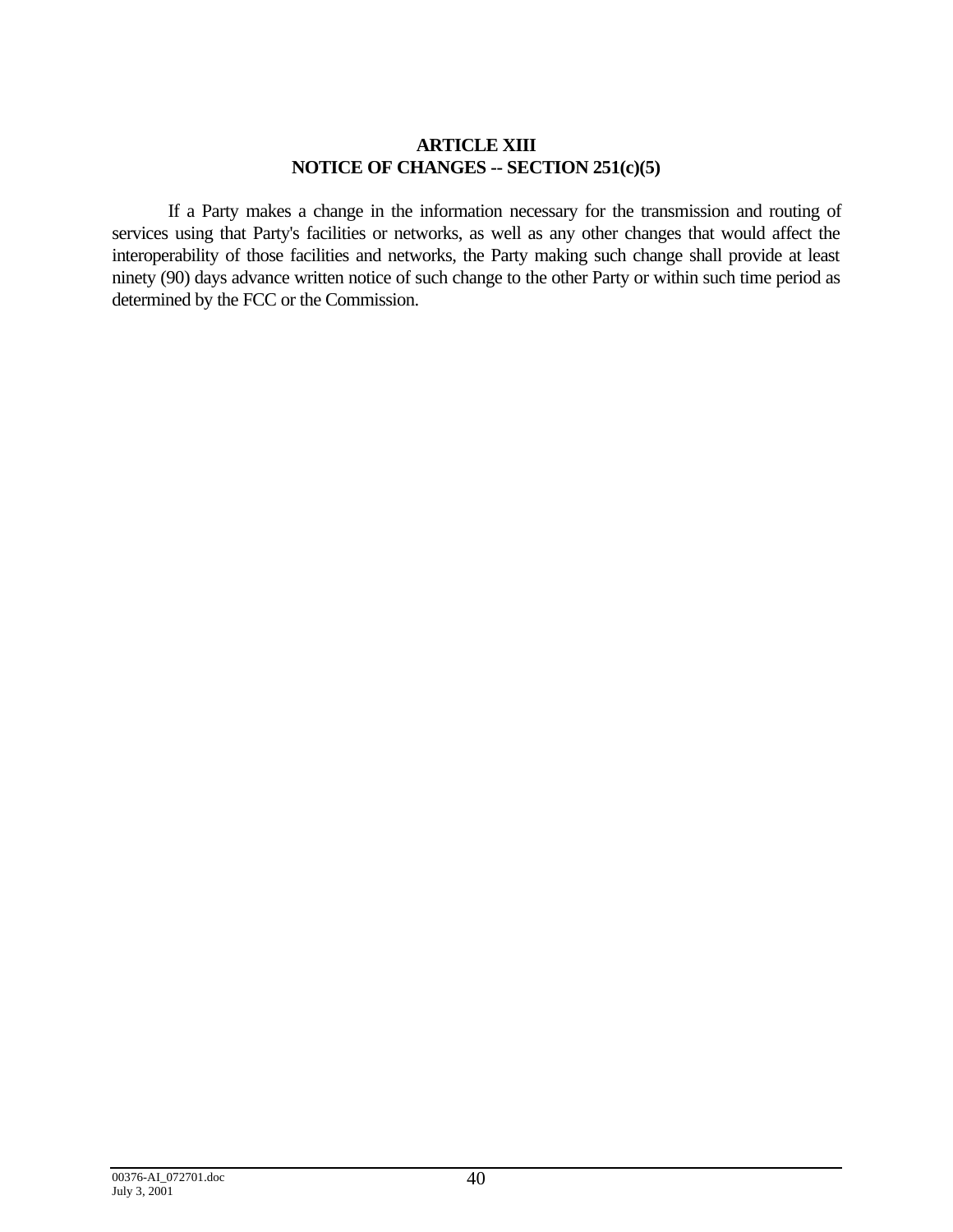# **ARTICLE XIV DIALING PARITY -- SECTION 251(b)(3)**

The Parties shall provide Dialing Parity to each other as required under Section 251(b)(3) of the Act.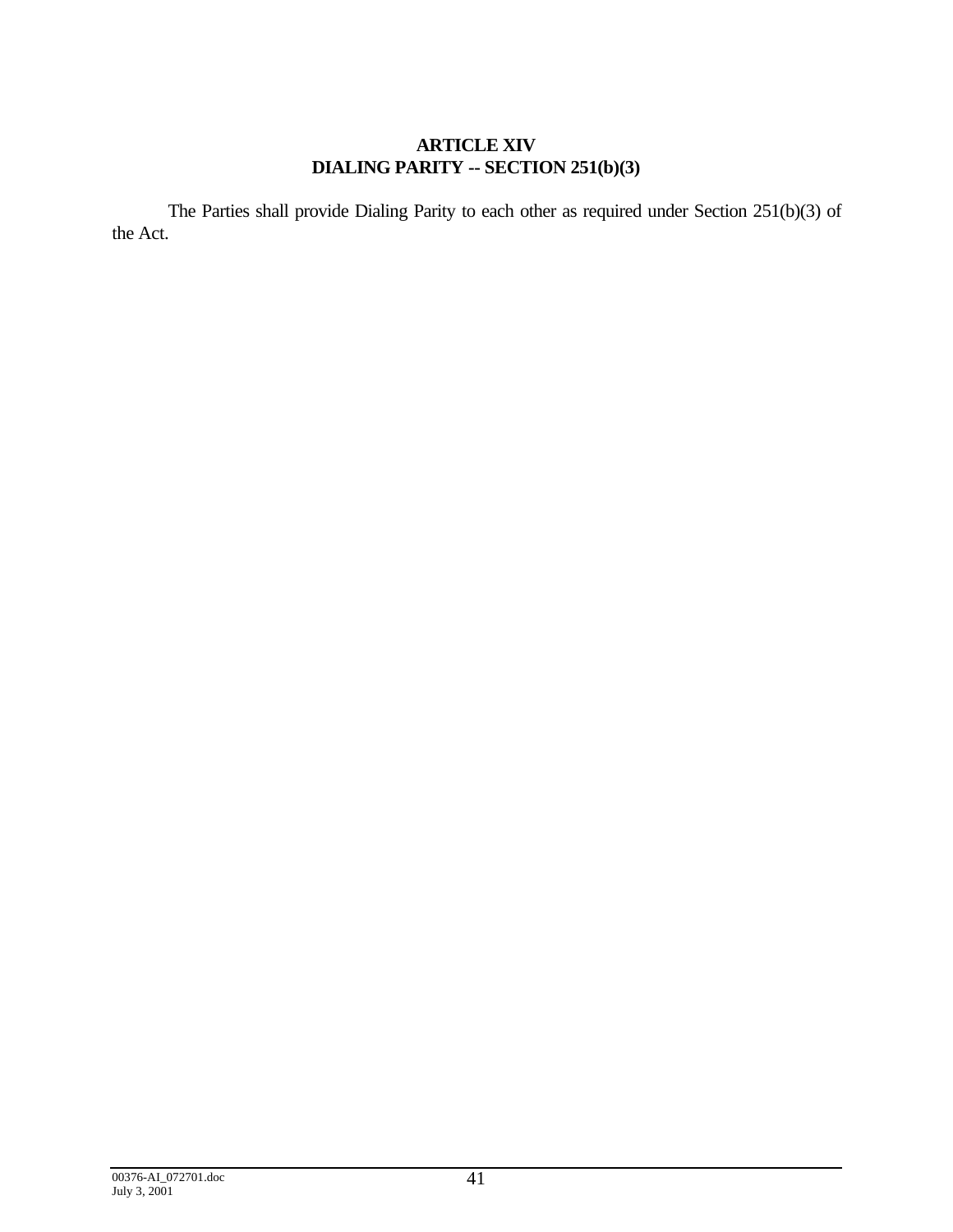## **ARTICLE XV ACCESS TO RIGHTS-OF-WAY -- SECTION 251(b)(4)**

Each Party shall provide the other Party access to the poles, ducts, rights-of-way and conduits it owns or controls on terms, conditions and prices comparable to those offered to any other entity pursuant to each Party's applicable tariffs and/or standard agreements and in accordance with Section 224 of the Act.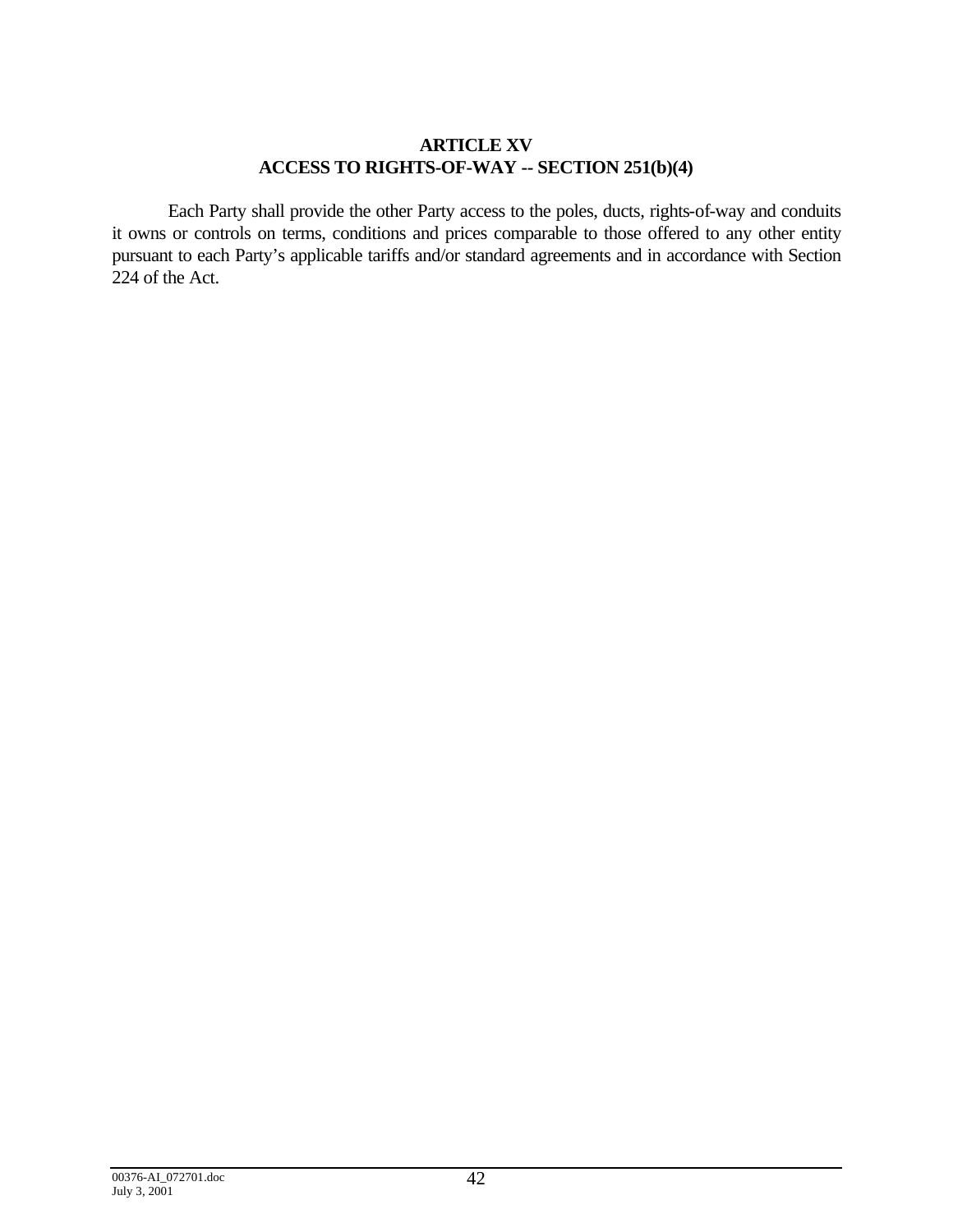# **ARTICLE XVI COLLOCATION -- SECTION 251(c)(6)**

CBT will provide to Cinergy Physical Collocation and Virtual Collocation in accordance with Schedule 16.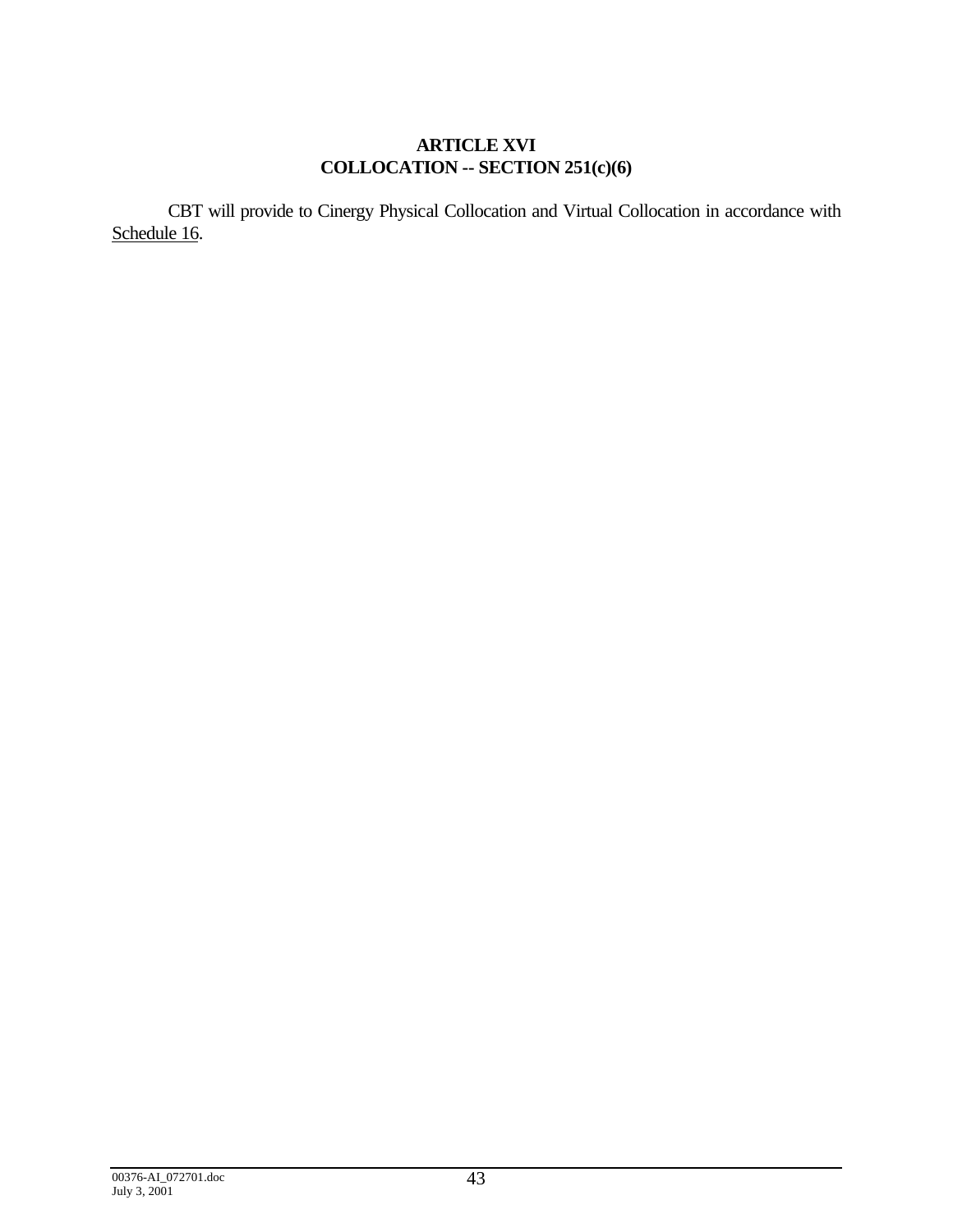## **ARTICLE XVII SECTION 251(b) PROVISIONS NUMBER PORTABILITY -- SECTION 251(b)(2)**

# 17.1 Provision of Local Number Portability (LNP)

Both Cinergy and CBT shall jointly cooperate to implement all applicable requirements for Local Number Portability as set forth in the Act, FCC rules and regulations, and the rules and regulations of the Commission. Specific rules, regulations, and rates for Local Number Portability (LNP) Query Service are available in CBT's Access Service Tariff FCC No. 35, Section 13.3.9.

17.1.1 Conventions. For purposes of this Article XVII, Party A means the Carrier from which a telephone number is Ported, and Party B means the carrier to which a telephone number is ported.

17.1. 2 The Parties agree that as part of either carrier's implementation of LNP in an existing switch or in the process of deploying a new switch, the Parties shall cooperate in joint testing for the implementation of LNP.

17.1.3 The use of LNP shall not subject either Party or its customers to any degradation of service compared to the other Party and its customers as measured by any relevant performance standard, including transmission quality, switching, and transport costs, increased call set-up time and post-dial delay. Both Parties shall act as the default carrier for the other Party in the event that either Party is unable to perform the routing necessary for LNP due to abnormal conditions. Both Parties agree to begin default queries, as necessary, only after the first telephone number in a LNP-capable NXX has actually been ported.

17.1.4 Both Parties shall provide updates to the LERG at least forty-five (45) days prior to the LNP effective date and will identify the portable switches and NXXs. All NXXs assigned to LNP-capable switches are to be designated as portable unless a NXX has otherwise been designated as non-portable. Non-portable NXXs include NXX codes assigned to paging, cellular, and wireless services; codes assigned for internal testing and official use; codes assigned to mess calling on a choked network; and any other NXX codes required to be designated as nonportable by the rules of the FCC or Commission. On a prospective basis, newly assigned codes in switches capable of porting shall become commercially available for porting with the effective date in the network.

# 17.2 Procedures for Providing LNP

The Parties shall follow the Local Number Portability provisioning process recommended by the North American Numbering Council ("NANC") and adopted by the FCC. In addition, the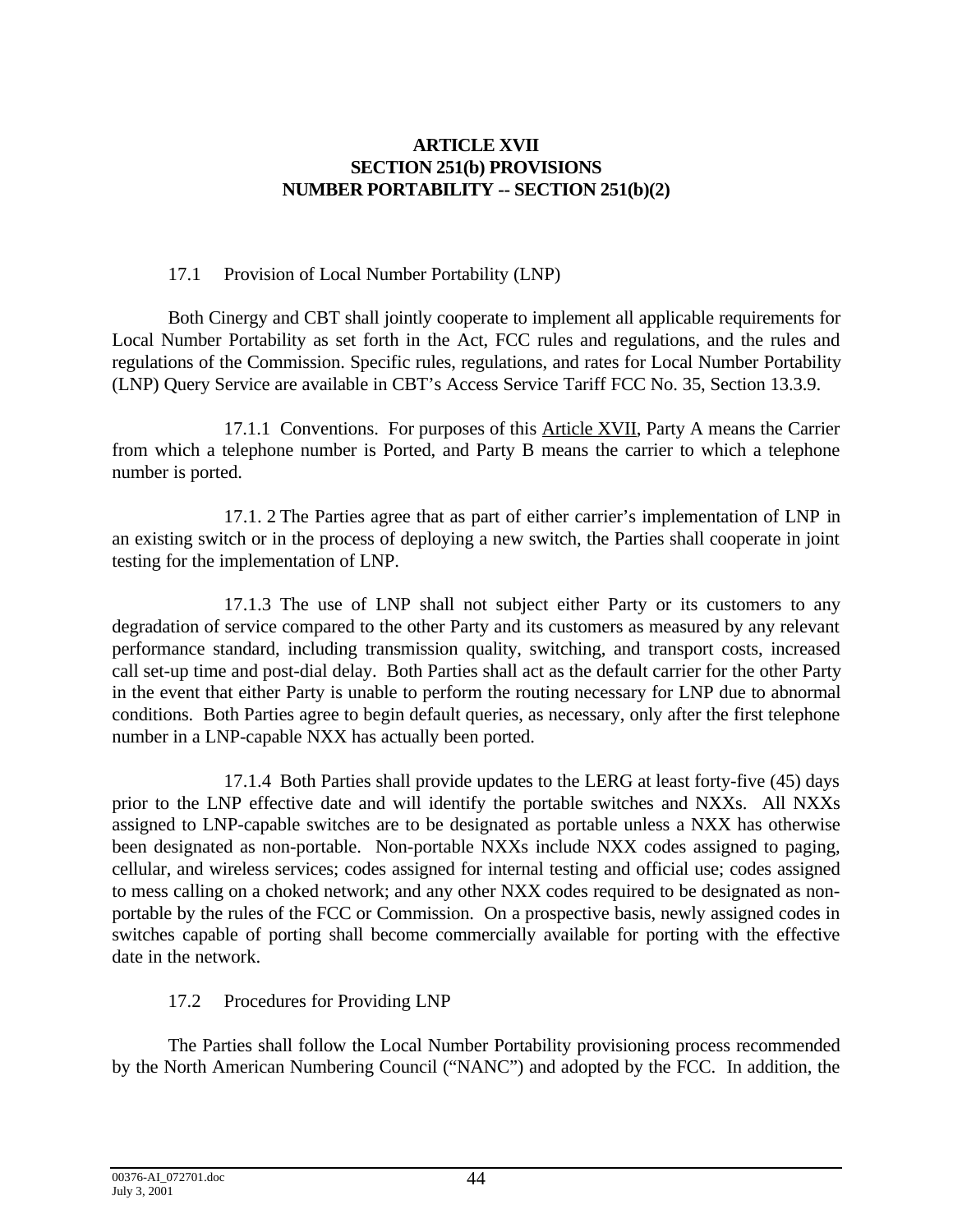Parties agree to follow the Local Number Portability ordering procedures established at the Ordering and Billing Forum ("OBF").

17.2.1 The Parties shall work cooperatively to port customer's telephone number(s) using LNP.

17.2.2 When a telephone number is ported from Party A's network using LNP, Party A shall remove any non-proprietary line-based calling cards associated with the ported number(s) from its LIDB. Reactivation of the line-based calling card in another LIDB, if desired, is the responsibility of Party B or the customer.

17.2.3 When a customer of Party A ports their telephone number(s) to Party B, in the process of porting the customer's telephone numbers, Party A shall implement the ten-digit trigger feature where it is available. When Party A receives the porting request, the unconditional trigger shall be applied to the customer's line prior to the due date of the porting activity. When the ten digit unconditional trigger is not available, the Parties must coordinate the disconnect activity.

17.2.4 The Parties shall include the Jurisdictional Information Parameter ("JIP") in the Initial Address Message ("IAM") that contains the LERG-assigned NPA-NXX (6 digits) identifying the originating switch on calls originating from LNP capable switches.

17.2.5 NXX Migration. Where a Party has activated an entire NXX for a single Customer, or activated a substantial portion of an NXX for a single Customer with the remaining numbers in that NXX either reserved for future use or otherwise unused, if such Customer chooses to receive service from the other Party, the first party shall cooperate with the second Party to have the entire NXX reassigned (or subsequently re-assigned, in the case of the subsequent carrier changes) in the LERG (and associated industry databases, routing tables, etc.) to an End Office operated by the second Party. Such transfer will be accomplished with appropriate coordination between the Parties and subject to standard industry lead times for movements of NXXs from one switch to another.

17.3 LNP Performance. The Implementation, Forecasting, Planning and Standards Committee described in Section 30.3 will address LNP Performance.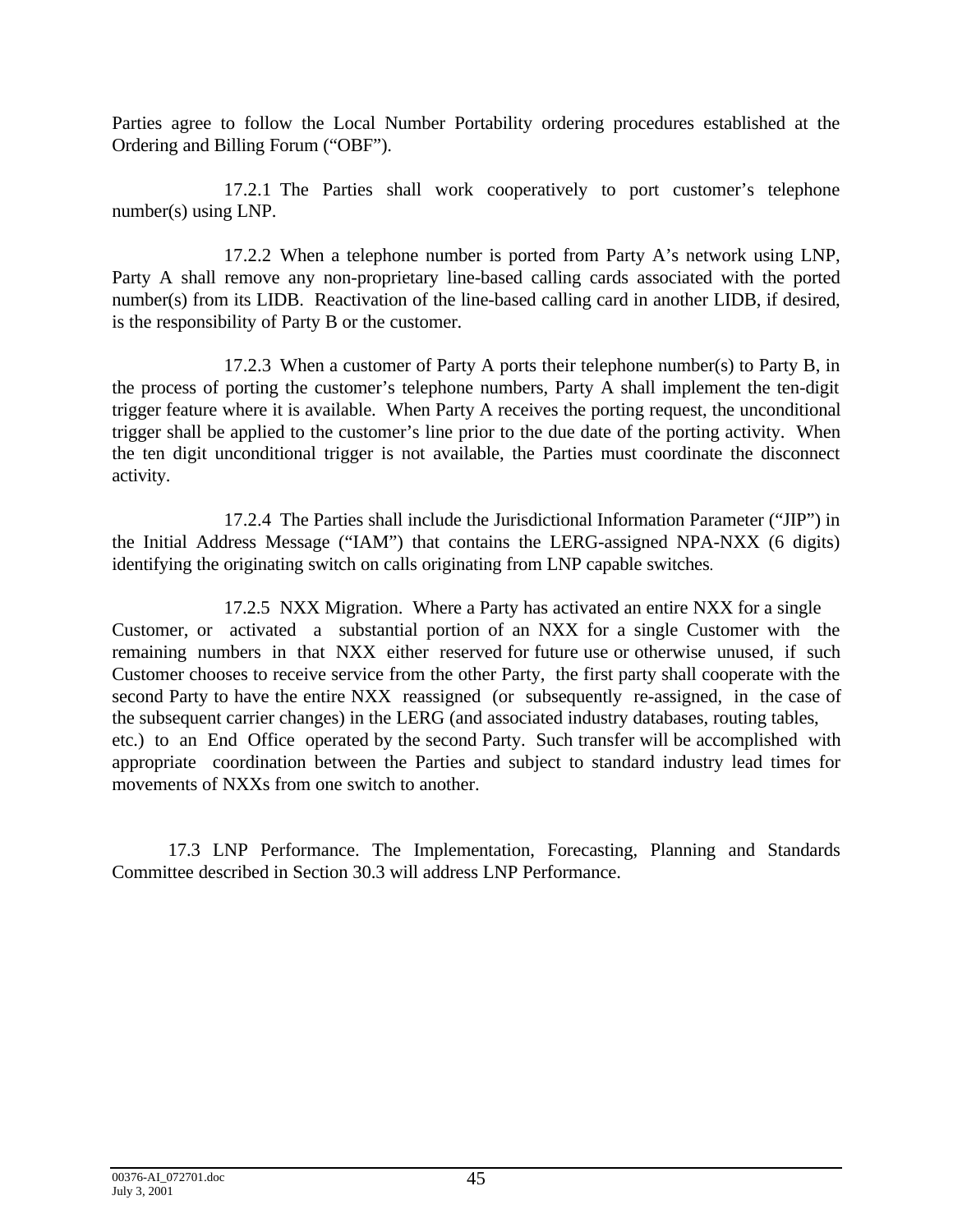### **ARTICLE XVIII SERVICE PERFORMANCE RECORDS**

CBT will keep activity records concerning its compliance with the Interconnection Performance Benchmarks and Network Element Benchmarks criteria listed in Schedules 4.7 and 9.8.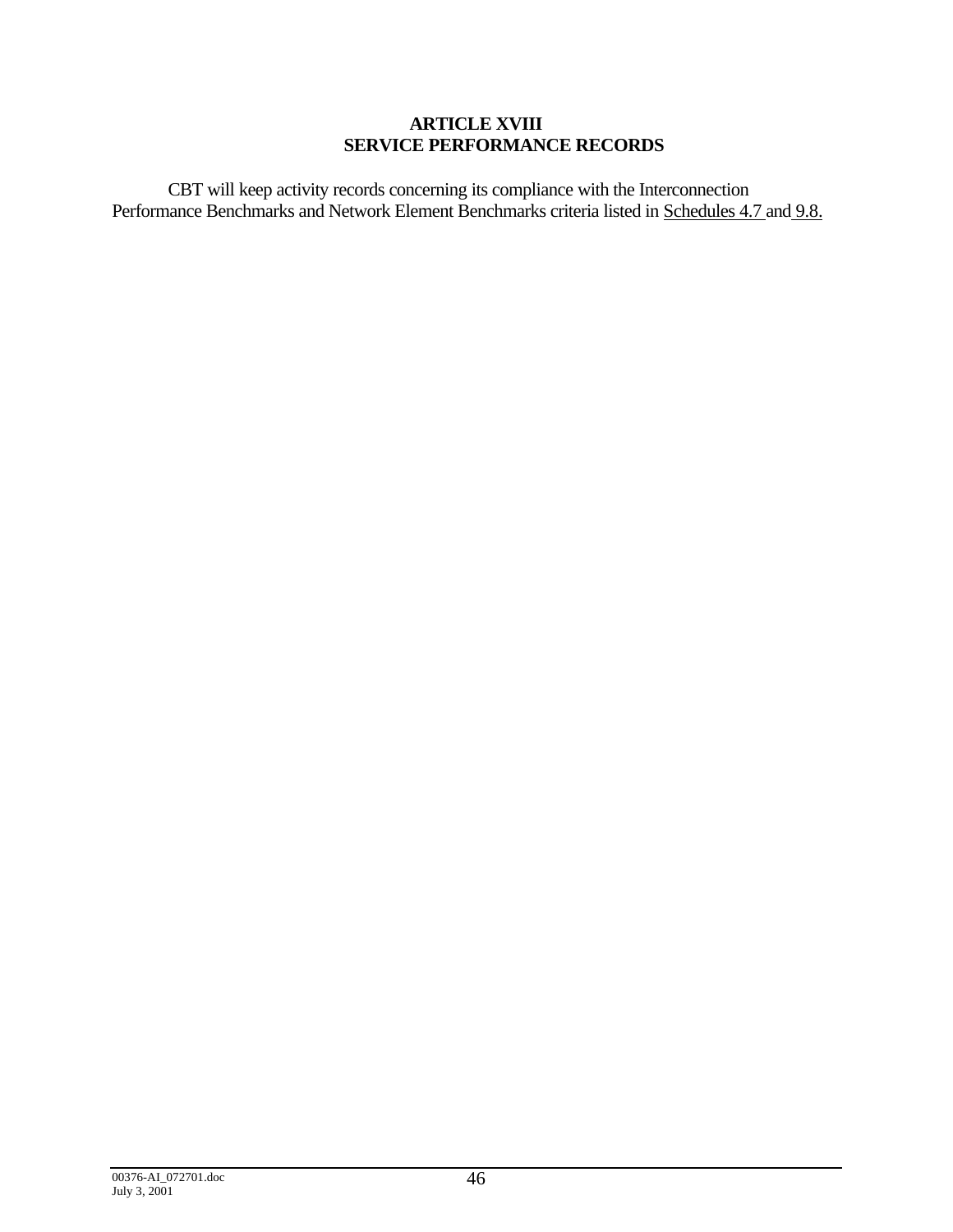### **ARTICLE XIX RESPONSIBILITIES OF THE PARTIES**

19.1 Best Efforts. At all times during the term of this Agreement or any extension, the Parties agree to use their best efforts to comply with all provisions herein in a fair and nondiscriminatory manner

19.2 Reports; Audits. The Parties agree to exchange such reports and/or data as required under this Agreement to facilitate the proper billing of traffic. Upon thirty (30) days' written notice, any Party may request an audit of the usage reports and any such audit shall be accomplished during normal business hours at the office designated by the Party being audited. Audit requests shall not be submitted more frequently than one (1) time per calendar year. Audits shall be performed by a mutually acceptable independent auditor paid for by the Party requesting the audit. No Party shall have access to the data of the Party subject to the audit, but shall rely upon summary results provided by the independent auditor. Each Party shall maintain reports, records and data relevant to the billing of any Services that are the subject matter of this Agreement for a period not less than twelve (12) months after creation thereof. A request for an audit must be received within one (1) year of receipt of the PLU factor and usage reports provided by the Party to be audited

19.3 Traffic Forecasts. Thirty (30) days after the Effective Date and each month during the term of this Agreement, each Party shall provide the other Party with a rolling, six (6) calendar-month forecast of its traffic and volume requirements for the Interconnection and Network Elements provided under this Agreement, in the form and in such detail as agreed by the Parties. Cinergy shall provide CBT with monthly service projections including, without limitation, busy hour usage for CBT's access capacity. CBT shall manage its network in order to accommodate Cinergy's projected traffic at the required grade of service.

# 19.4 Control Office Functions.

19.4.1 The Parties shall share responsibility for all Control Office functions for Local Interconnection Trunks and Trunk Groups, and all Parties shall share the overall coordination, installation, and maintenance responsibilities for such trunks and trunk groups

19.4.2 Cinergy shall be responsible for all Control Office functions for the Meet-Point Trunking, Trunks and Trunk Groups, and shall be responsible for the overall coordination, installation, and maintenance responsibilities for these trunks and trunk groups

- 19.5 Each Party shall
	- a. Provide trained personnel with adequate and compatible test equipment to work with the other Party's technicians;
	- b. Notify the other Party when there is any change affecting the service requested, including the due date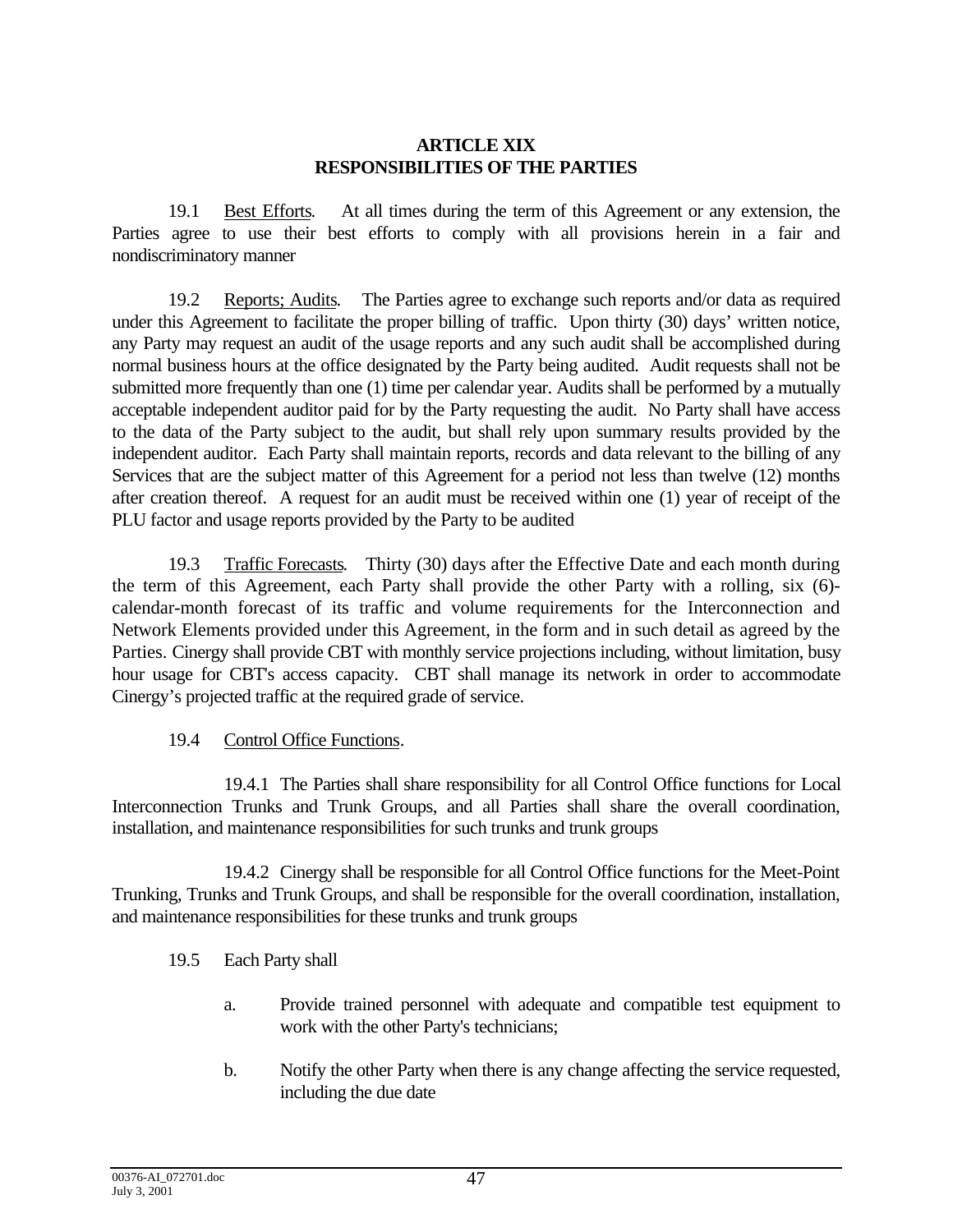- c. Coordinate and schedule testing activities of its own personnel, and others as applicable, to ensure its Interconnection trunks/trunk groups are installed per the Interconnection order, meet agreed-upon acceptance test requirements, and are placed in service by the due date
- d. Perform sectionalization to determine if a trouble is located in its facility or its portion of the Interconnection trunks prior to referring the trouble to the other Party
- e. Advise the other Party's Control Office if there is an equipment failure which may affect the Interconnection trunks
- f. Provide the other Party with a trouble reporting number that is readily accessible and available twenty-four (24) hours per day seven (7) days a week
- g. Provide to the other Party test-line numbers and access to test lines. (For example, provide MLLI WATT number that includes test line numbers, i.e., 105, 108).

19.6 Cinergy Services. In addition to the services specifically provided for in this Agreement, CBT may request additional services from Cinergy and the Parties will enter into good faith negotiations with respect to such request. Cinergy will be under no obligation to provide services that the Act does not require it to provide.

19.7 Fraud. The Parties shall work cooperatively to minimize fraud associated with third-number billed calls, calling card calls, and any other services related to this Agreement

19.8 Trouble Reports. The Parties shall cooperatively plan and implement coordinated repair procedures for the Meet-Point Trunks and Local Interconnection Trunks and facilities to ensure trouble reports are resolved in a timely and appropriate manner

19.9 Billing Contact. The Parties shall provide their respective billing contact numbers to one another

19.10 Insurance. At all times during the term of this Agreement, each Party shall keep and maintain in force at such Party's expense all insurance required by Applicable Law, general liability insurance in the amount of at least \$10,000,000 and worker's compensation insurance in accordance with statutory limits. Upon request from the other Party, each Party shall provide to the other Party evidence of such insurance (which may be provided through a program of self-insurance.

19.11 Responsibility to Customers**.** Each Party is solely responsible for the services it provides to its Customers and to other Telecommunications Carriers.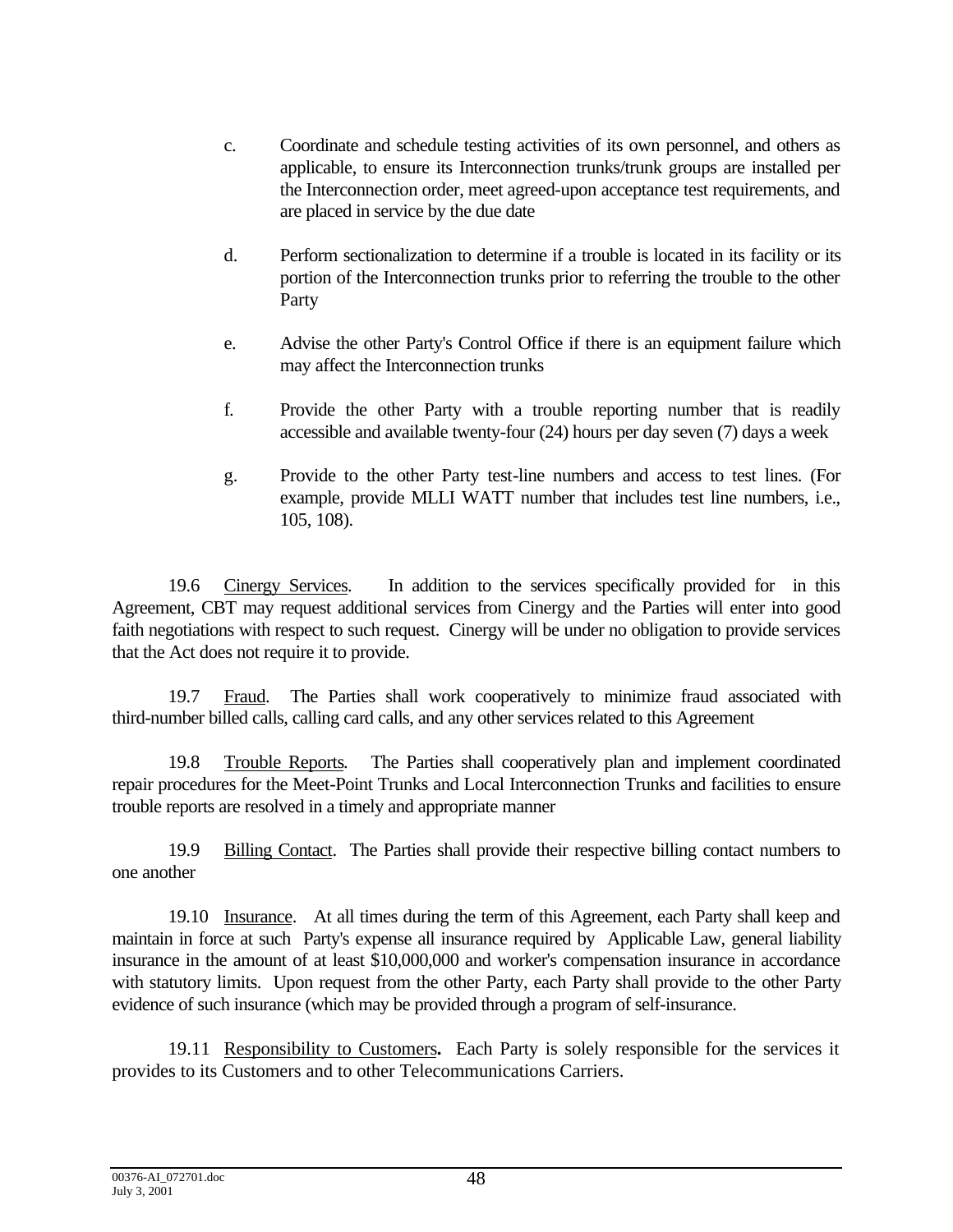19.12 Unnecessary Facilities**.** No Party shall construct facilities which require another Party to build unnecessary facilities.

19.13 NXX Code Administration**.** Each Party is responsible for administering NXX codes assigned to it.

19.14 LERG Listings. Each Party is responsible for obtaining Local Exchange Routing Guide ("LERG") listings of CLLI codes assigned to its switches.

19.15 LERG Use**.** Each Party shall use the LERG published by Bellcore or its successor for obtaining routing information and shall provide all required information to Bellcore for maintaining the LERG in a timely manner.

19.16 Switch Programming**.** Each Party shall program and update its own Switches and network systems to recognize and route traffic to and from the other Party's assigned NXX codes. Except as mutually agreed or as otherwise expressly defined in this Agreement, neither Party shall impose any fees or charges on the other Party for such activities.

CBT will provide Cinergy with a listing, and any future updates to:

- 1) Centrex business group information;
- 2) Switch Network ID Information;
- 3) Local calling area data.

19.17 Numbering Resources. For so long as CBT serves as numbering administrator within the Territory, CBT shall grant Cinergy's request for sufficient numbering resources so that the Parties can distinguish Local Traffic (measured and unmeasured) from IntraLATA Toll Traffic.

19.18 Network Information. CBT shall, upon the request of Cinergy, provide the following network information, subject to any necessary privacy or proprietary safeguards:

- (a) Points of Interconnection available on the CBT network;
- (b) List of all local exchanges, and for each local exchange, the NXXs that are defined as within CBT's "local calling areas;"
- (c) Switch locations (including Tandems and End Offices).

19.19 Referral Announcement. When a Customer changes its service provider from CBT to Cinergy, or from Cinergy to CBT, and does not retain its original telephone number, the Party formerly providing service to such Customer shall provide a referral announcement ("Referral Announcement") on the abandoned telephone number which provides details on the Customer's new number. Referral Announcements shall be provided reciprocally, free of charge to the other Party and the Customer, for a period consistent with Minimum Telephone Services Standards ("MTSS"). However, if either Party provides Referral Announcements for a period longer than the above respective periods when its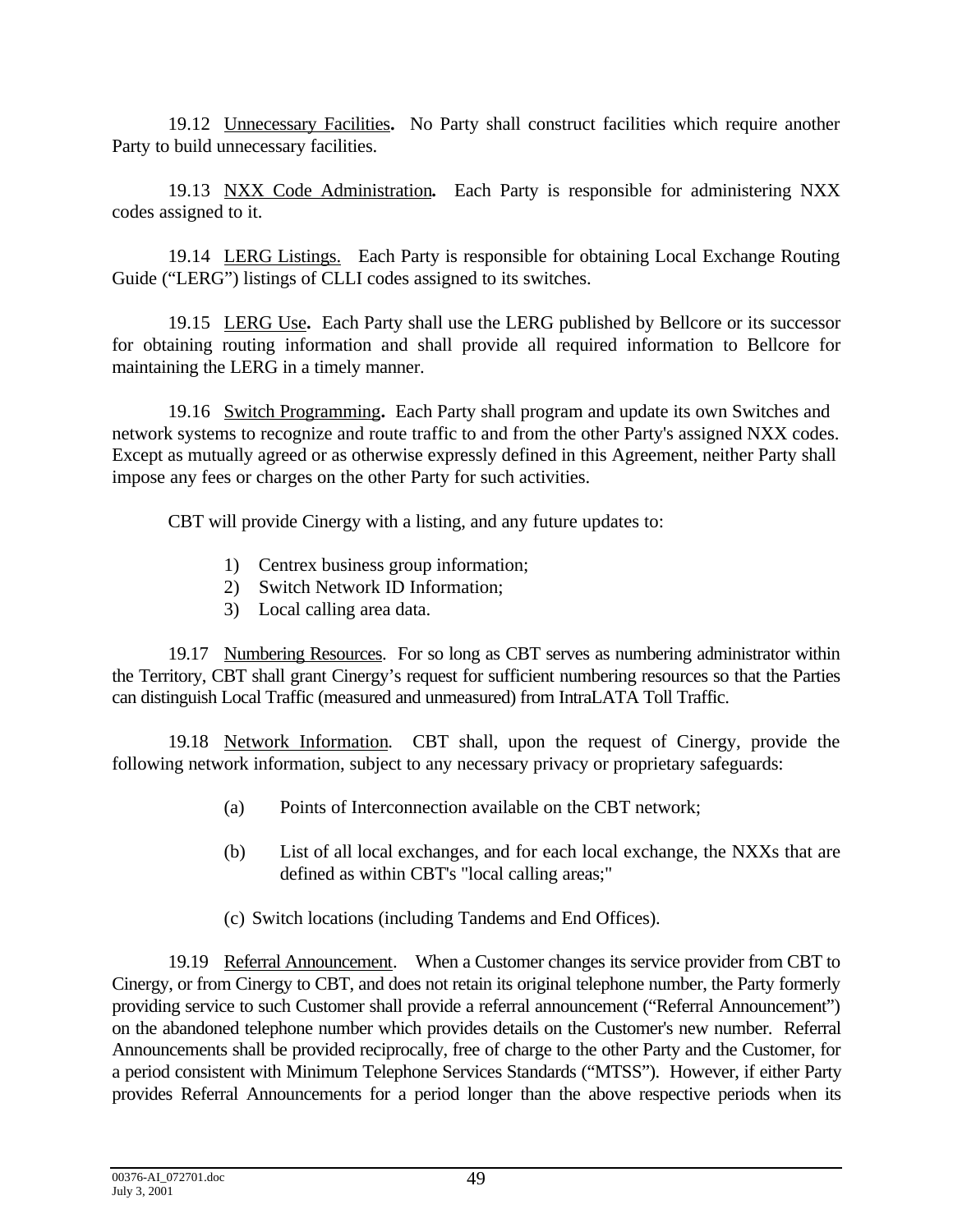Customers change their telephone numbers, such Party shall provide the same level of service to Customers of the other Party. Business customers will receive referral service for main listed telephone numbers. Additional numbers can be referred at an additional charge.

19.20 Labor Relations. Each Party shall be responsible for labor relations with its own employees. Each Party agrees to notify the other Party as soon as practicable whenever such Party has knowledge that a labor dispute concerning its employees is delaying or threatens to delay such Party's timely performance of its obligations under this Agreement. In the event of a labor dispute and to the extent permitted by Applicable Law, a Party shall attempt to minimize impairment of service to the other Party, but in any event, to the extent a given service is affected by a labor dispute, CBT shall treat all Customers of such service, including itself, its subsidiaries and affiliates, equally.

19.21 Good Faith Performance. Each Party shall act in good faith in its performance under this Agreement and, in each case in which a Party's consent or agreement is required hereunder, such Party shall not unreasonably withhold or delay such consent or agreement, as the case may be.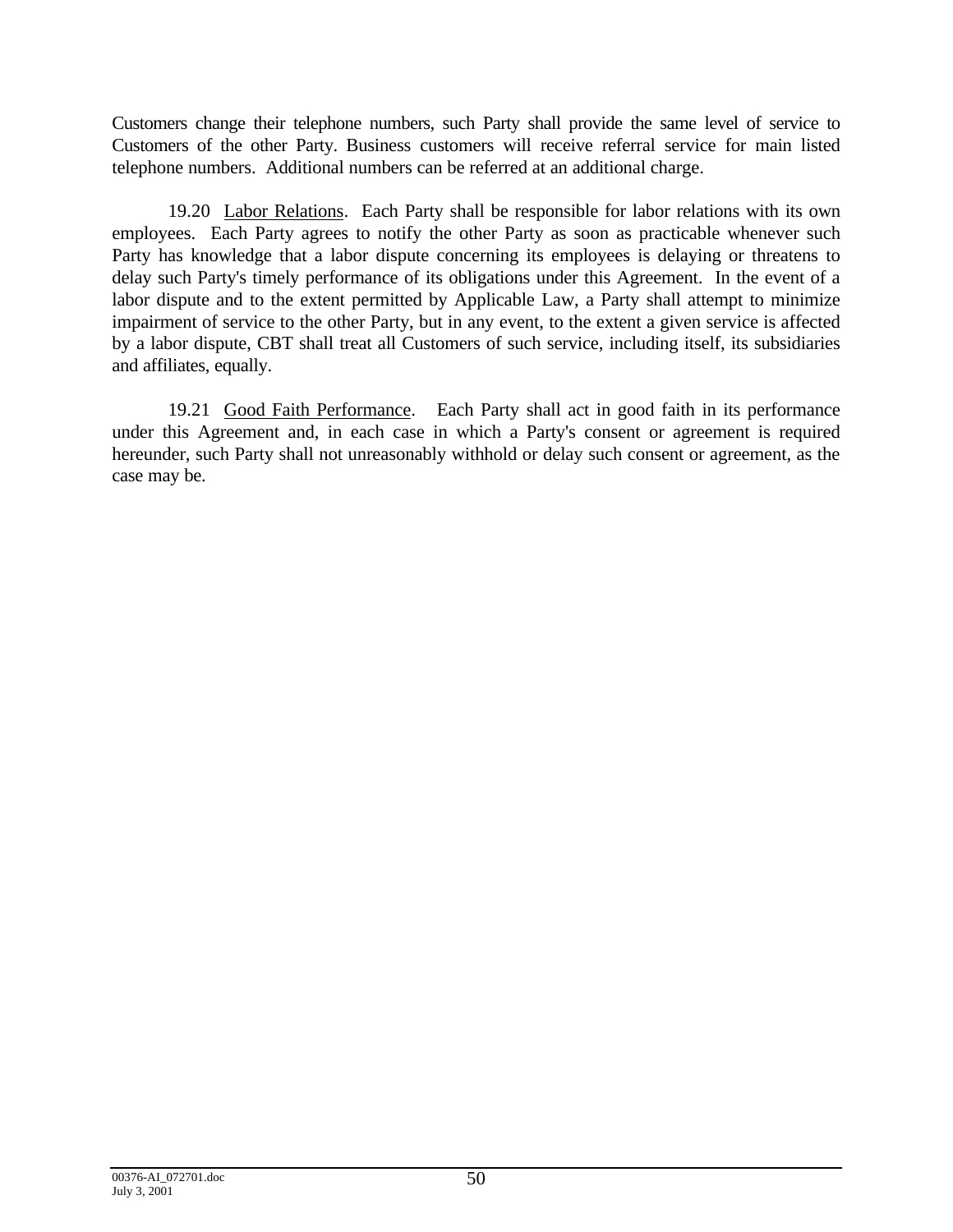# **ARTICLE XX NETWORK MANAGEMENT**

### 20.1 Network Management.

20.1.1 Cinergy and CBT shall work cooperatively to install and maintain a reliable network. Cinergy and CBT shall exchange appropriate information (e.g., maintenance contact numbers, network information, information required to comply with law enforcement and other security agencies of the government, and such other information as the Parties shall mutually agree) to achieve this desired reliability.

20.1.2 Cinergy and CBT shall work cooperatively to apply sound network management principles by invoking network management controls to alleviate or to prevent congestion.

20.2 Protective Controls. Any Party may use or request protective network traffic management controls such as 7-digit and 10-digit code gaps on traffic toward or from each other's network, when required to protect the public switched network from congestion due to facility failures, switch congestion or failure or focused overload. Each Party shall immediately notify the other Party of any protective control action planned or executed by such Party

20.3 Expansive Controls. Where the capability exists, originating or terminating traffic rerouting may be implemented by a Party to temporarily relieve network congestion due to facility failures or abnormal calling patterns. Reroutes shall not be used to circumvent normal trunk servicing. Expansive controls shall only be used when the Parties mutually agree.

20.4 Mass Calling. The Parties shall cooperate and share pre-planning information regarding cross-network call-ins expected to generate large or focused temporary increases in call volumes, in order to prevent or mitigate the impact of these events on the public switched network.

20.5 Network Harm. Neither Party shall use any service related to or using any of the services provided in this Agreement in any manner that interferes with third parties in the use of their service, prevents third parties from using their service, impairs the quality to service to other carriers or to either Party's Customers, causes electrical hazards to either Party's personnel, damage to either Party's equipment or malfunction of either Party's billing equipment.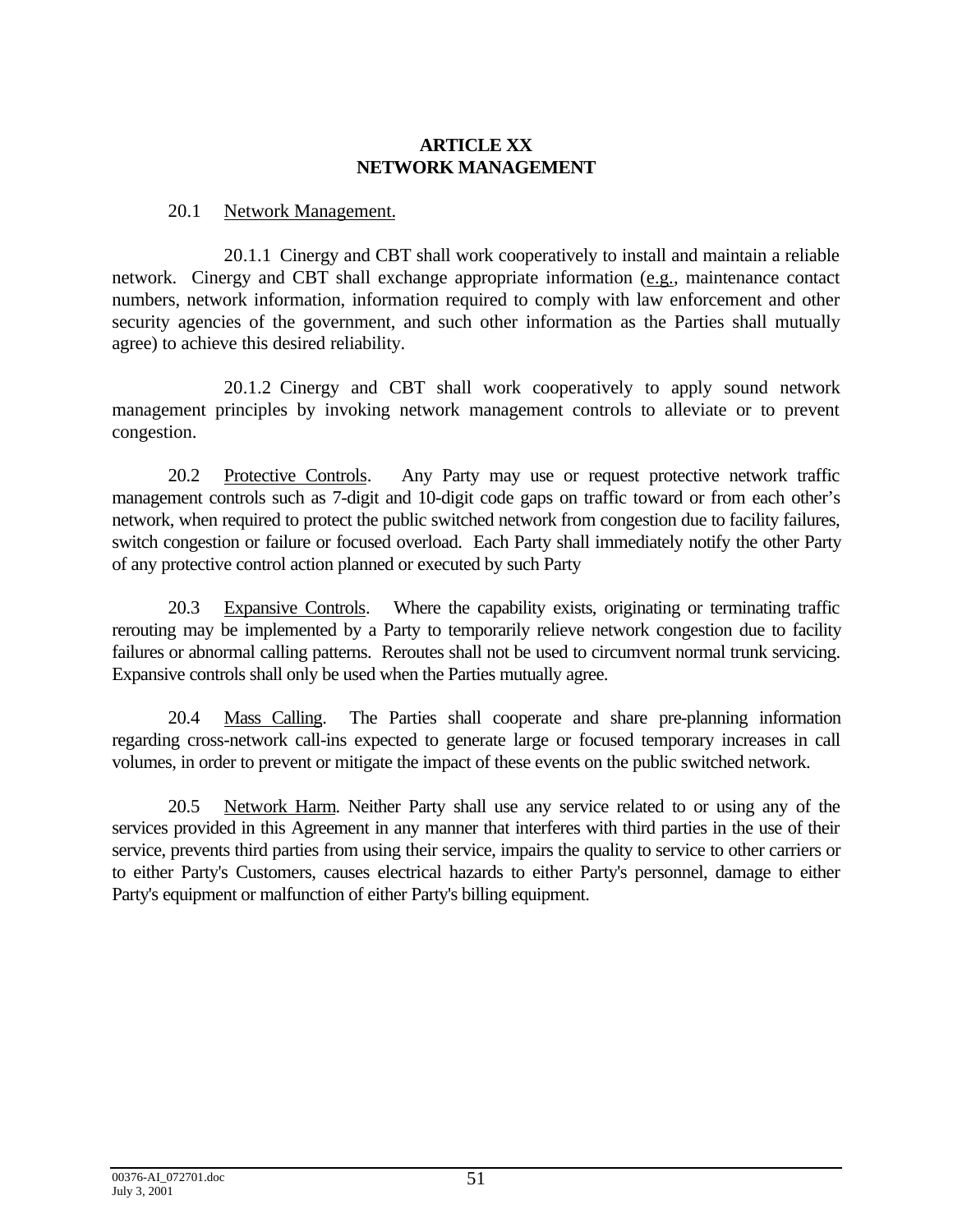### **ARTICLE XXI CANCELLATION CHARGES**

Except as otherwise provided in any applicable tariff or contract referenced herein or as otherwise specifically provided for in this Agreement, no cancellation charges shall not be imposed upon, or payable by, either Party.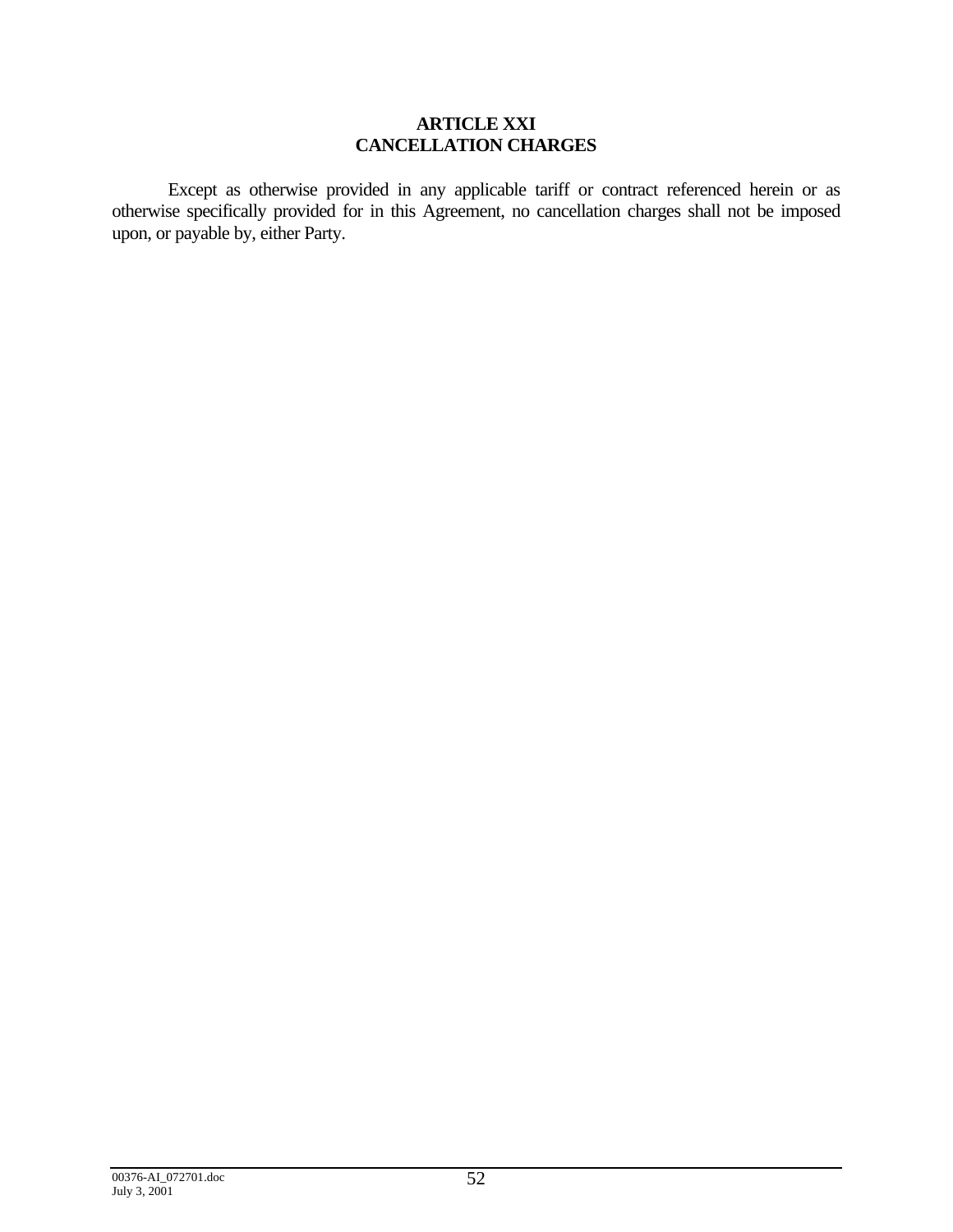## **ARTICLE XXII INDEMNIFICATION**

22.1 Except as provided in Section 23.3, each Party (the "Indemnifying Party") shall defend and indemnify the other Party (the "Indemnified Party") and hold such Indemnified Party harmless against any Loss to a third party arising out of the negligence or willful misconduct ("Fault") by such Indemnifying Party, its agents, contractors, or others retained by such parties, in connection with its provision of services or functions under this Agreement; provided, however, that (1) with respect to employees or agents of the Indemnifying Party, such Fault occurs while performing within the scope of their employment or agency, and (2) with respect to contractors or others retained by the Indemnifying Party, such Fault occurs in the course of performing duties within the scope of their contract or other such relationship with the Indemnifying Party; and provided, however, that in cases where the Loss to the third party is caused in part by the Fault of the Indemnified Party, its employees, agents or contractors, the indemnity obligation shall be limited to the Indemnifying Party's proportionate Fault.

22.2 Each Party ("Indemnified Party") shall be indemnified, defended and held harmless by the other Party ("Indemnifying Party") against any Loss arising from such Indemnifying Party's use of services offered under this Agreement, involving;

(1) Claims for libel, slander, invasion of privacy, or infringement of copyright arising from the Indemnifying Party's own communications; or

(2) Claims for patent, trademark, copyright infringement or other infringement of intellectual property rights, arising from the Indemnifying Party's acts combining or using the service furnished by the Indemnified Party in connection with facilities or equipment furnished by the Indemnifying Party or its Customers, agents, subcontractors or others retained by such Parties.

22.3 Each Party shall indemnify and hold the other Party harmless from any and all penalties imposed upon the other Party arising from the first Party's failure to comply with the Communications Assistance to Law Enforcement Act of 1994 ("CALEA") and shall at such non-compliant Party's sole cost and expense, modify or replace any equipment, facilities or services provided to the other Party under this Agreement to ensure that such equipment, facilities and services fully comply with CALEA.

22.4 The Indemnifying Party agrees to defend any suit brought against the Indemnified Party for any Loss indemnified in this Article XXII. The Indemnified Party agrees to notify the Indemnifying Party promptly in writing of any written claims, lawsuits, or demand for which such Indemnifying Party is or may be responsible and of which the Indemnified Party has knowledge and to cooperate in every reasonable way to facilitate defense or settlement of claims. The Indemnifying Party shall have the exclusive right to control and conduct the defense and settlement of any such actions or claims subject to consultation with the Indemnified Party. The Indemnifying Party shall not be liable for any settlement by the Indemnified Party unless such Indemnifying Party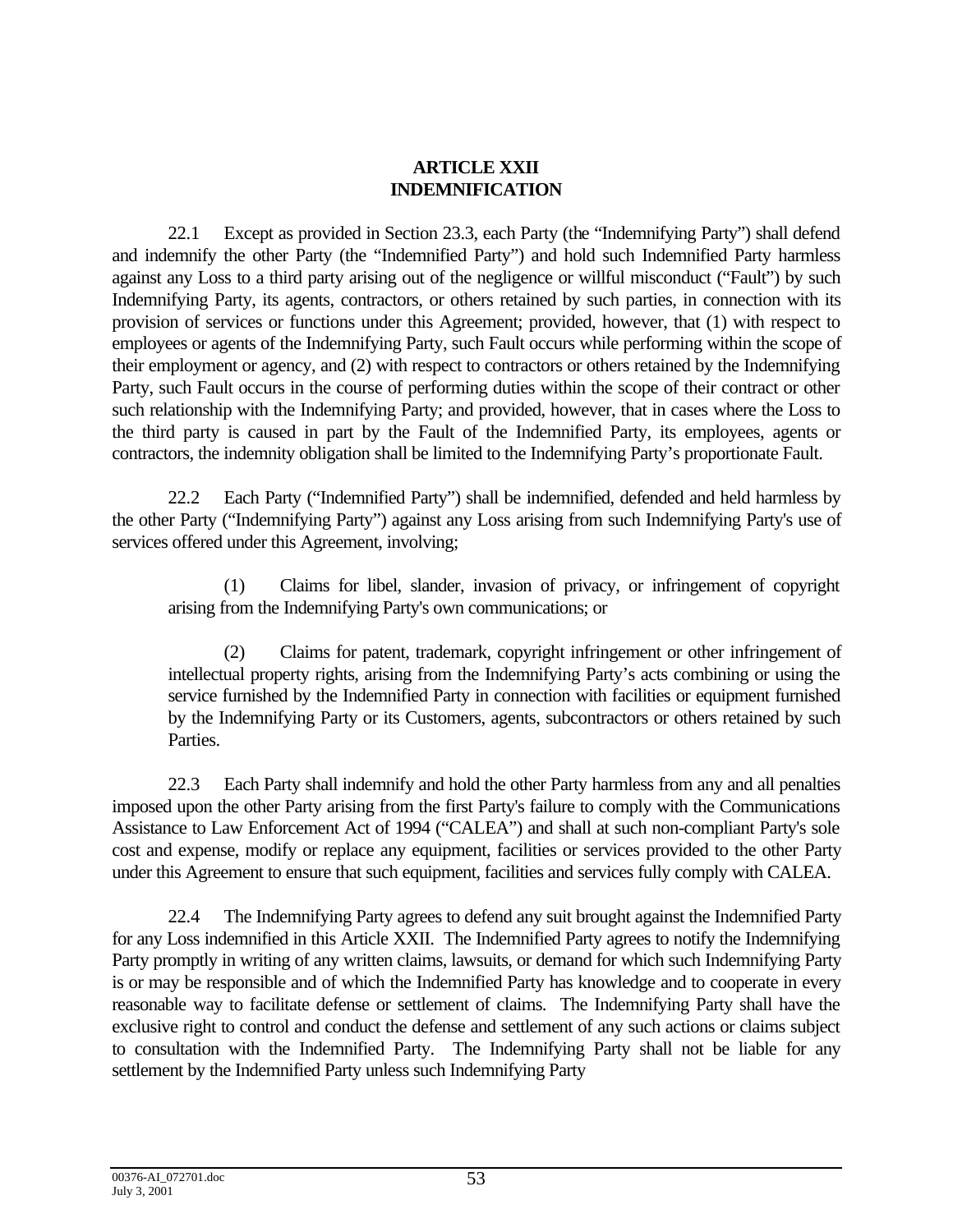has approved such settlement in advance and agrees to be bound by the agreement incorporating such settlement. If an Indemnified Party refuses to approve settlement of a Claim, it shall take over the defense of the Claim at its own expense and the Indemnifying Party shall not be responsible for any cost or liability in excess of the refused settlement.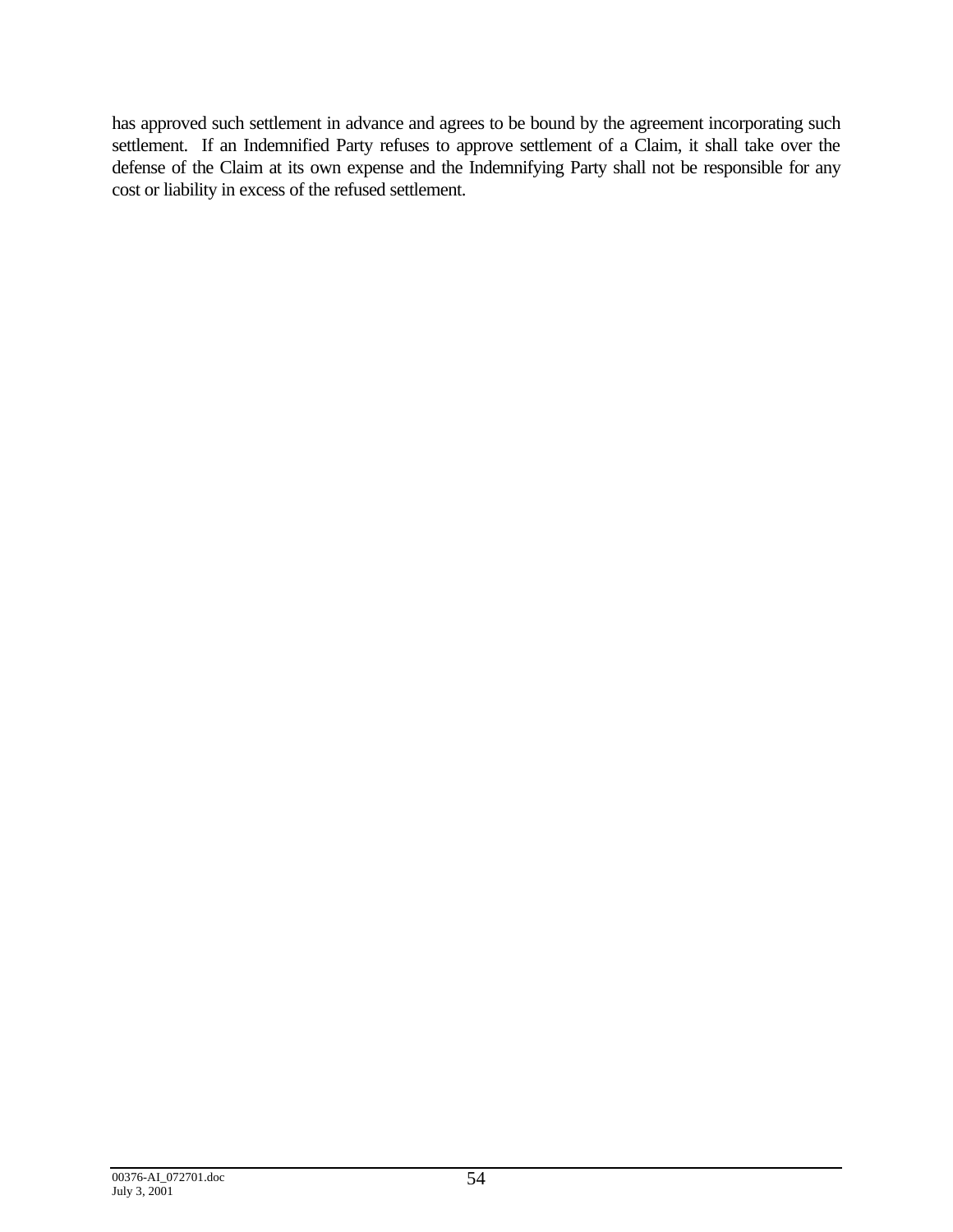### **ARTICLE XXIII LIMITATION OF LIABILITY; DISCLAIMER**

23.1 Each Party shall be responsible only for service(s) and facility(ies) which are provided by that Party, its authorized agents, subcontractors, or others retained by such parties, and neither Party shall bear any responsibility for the services and facilities provided by the other Party, its agents, subcontractors, or others retained by such parties. No Party shall be liable for any act or omission of another Telecommunications Carrier providing a portion of a service.

23.2 Each Party shall, to the maximum extent permitted by applicable law, provide in its tariffs and contracts with its Customers that relate to any Telecommunications Service or Network Element provided or contemplated under this Agreement that in no case shall either Party or any of its agents, contractors or others retained by such parties be liable to any Customer for (i) any Loss relating to or arising out of this Agreement, whether in contract or tort, that exceeds the amount such Party would have charged the applicable Customer for the service(s) or function(s) that gave rise to such Loss, and (ii) any Consequential Damages (as defined in Section 23.3). In the event that a Party breaches its obligation under this Section 23.2, the breaching Party shall be liable to the non-breaching Party for any and all Losses resulting from such breach, including, without limitation, indemnification and/or reimbursement for Losses arising from claims from such breaching Party's Customers.

23.3 In no event shall either Party have any liability whatsoever to the other Party for any indirect, special, consequential, incidental or punitive damages, including but not limited to loss of anticipated profits or revenue or other economic loss in connection with or arising from anything said, omitted or done hereunder (collectively, "Consequential Damages"), even if the other Party has been advised of the possibility of such damages; provided, that the foregoing shall not limit a Party's obligation under Section 22.1 to indemnify, defend and hold the other Party harmless against any amounts payable to a third party, including any losses, costs, fines, penalties, criminal or civil judgments or settlements, expenses (including attorneys' fees) and Consequential Damages of such third party.

23.4 **EXCEPT AS EXPRESSLY PROVIDED UNDER THIS AGREEMENT, NO PARTY MAKES OR RECEIVES ANY WARRANTY, EXPRESS, IMPLIED OR STATUTORY, WITH RESPECT TO THE SERVICES, FUNCTIONS AND PRODUCTS IT PROVIDES OR IS CONTEMPLATED TO PROVIDE UNDER THIS AGREEMENT AND EACH PARTY DISCLAIMS THE IMPLIED WARRANTIES OF MERCHANTABILITY AND/OR OF FITNESS FOR A PARTICULAR PURPOSE.**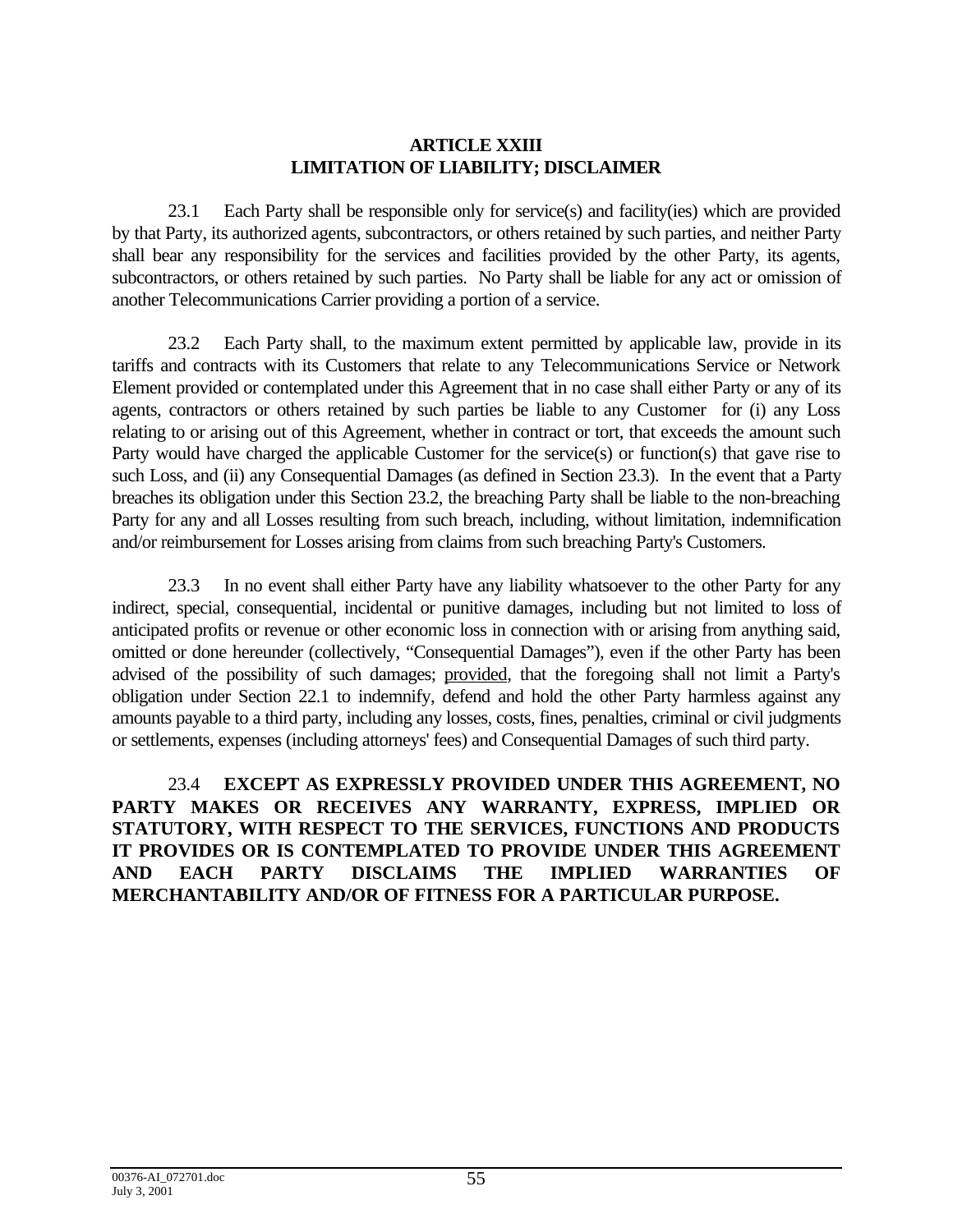# **ARTICLE XXIV EFFECTIVENESS; TERM**

24.1 The Parties shall file this Agreement with the Commission immediately following its execution in accordance with the Act and, unless rejected by the Commission, this Agreement shall become fully effective when approved by the Commission (or the FCC if the Commission fails to act) or when deemed approved under the Act. Prior to such approval, this Agreement will be effective for the purposes of ordering collocations, trunk ordering, formation of the Committee and all other activities that must occur prior to the Interconnection Activation Date.

24.2 The Parties agree to Interconnect their networks pursuant to the terms and conditions of this Agreement in the Territory for a period from the Effective Date until December 17, 2001 (the "Initial Term") pursuant to Section 24.1. Upon expiration of the Initial Term, this Agreement shall automatically be renewed for additional one (1) year periods (each, a "**Renewal Term**") unless a Party delivers to the other Party written notice of termination of this Agreement at least one hundred twenty (160) days prior to the expiration of the Initial Term or a Renewal Term, in which case this Agreement shall terminate at the expiration of the then-current term; provided, however, in the event a Party delivers timely to the other Party a written request to negotiate the rates, terms, and conditions of interconnection pursuant to **Section 24.3** below, that this Agreement shall continue in full force and effect until it is terminated or replaced by a superseding agreement as set forth in **Section 24.3** below.

24.3 Upon delivery of written notice at least one hundred sixty (160) days prior to the expiration of this Agreement, either Party may require negotiations of the rates, terms, and conditions of the Interconnection arrangements to be effective upon such expiration. If the Parties are unable to satisfactorily negotiate such new terms within one hundred thirty five (135) days of such written notice, either Party may petition the Commission or take such other action as may be necessary to establish appropriate Interconnection arrangements. If the Parties are unable to mutually agree on such new terms or the Commission does not issue its order prior to the expiration date of the Agreement, this Agreement shall continue in full force and effect on and after the expiration of the term, subject to the terms and conditions of this Section 24.3 until terminated as provided herein. In the event that the Commission does not issue its order prior to the expiration of the Agreement, the Parties agree that the rates, terms and conditions ultimately ordered by such Commission or negotiated by the Parties shall be effective retroactive to such expiration date. Until a revised or subsequent Interconnection arrangement becomes effective, the Parties shall continue to perform in accordance with the terms of this Agreement.

24.4 Interim Rates. If the rates, charges and prices set forth in this Agreement are "interim rates**"** established by the Commission or the FCC, the Parties agree to replace such interim rates with the rates, charges or prices later established by the Commission or the FCC pursuant to the pricing standards of Section 252 of the Act and such rates, charges and prices shall be effective as determined by the Commission or the FCC.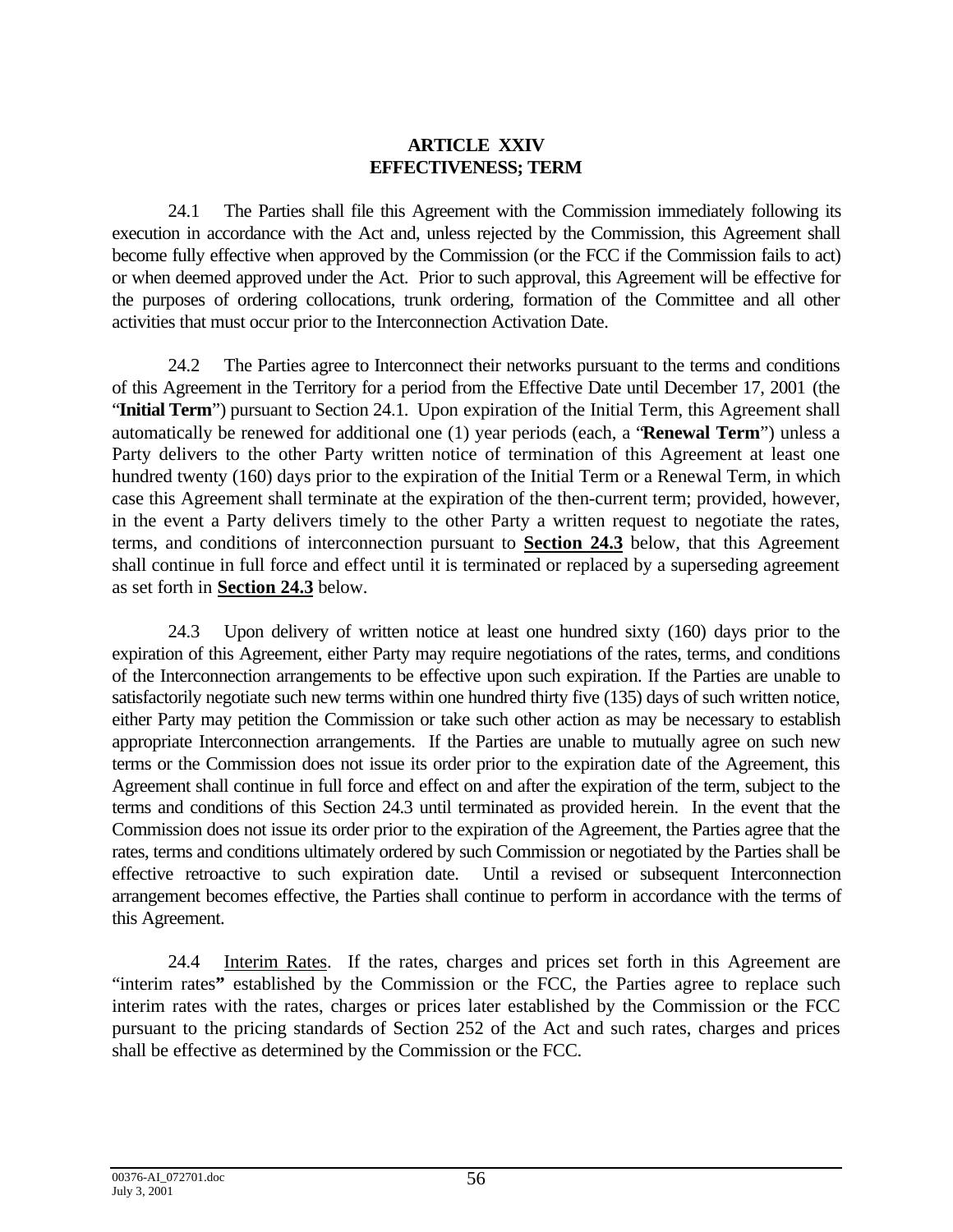**24.5 Payment Upon Expiration or Termination.** In the case of the expiration or termination of this Agreement for any reason, each of the Parties shall be entitled to payment for all services performed and expenses incurred or accrued prior to such expiration or termination, provided that such Party would be entitled to recover for such services or expenses under the provisions of this Agreement.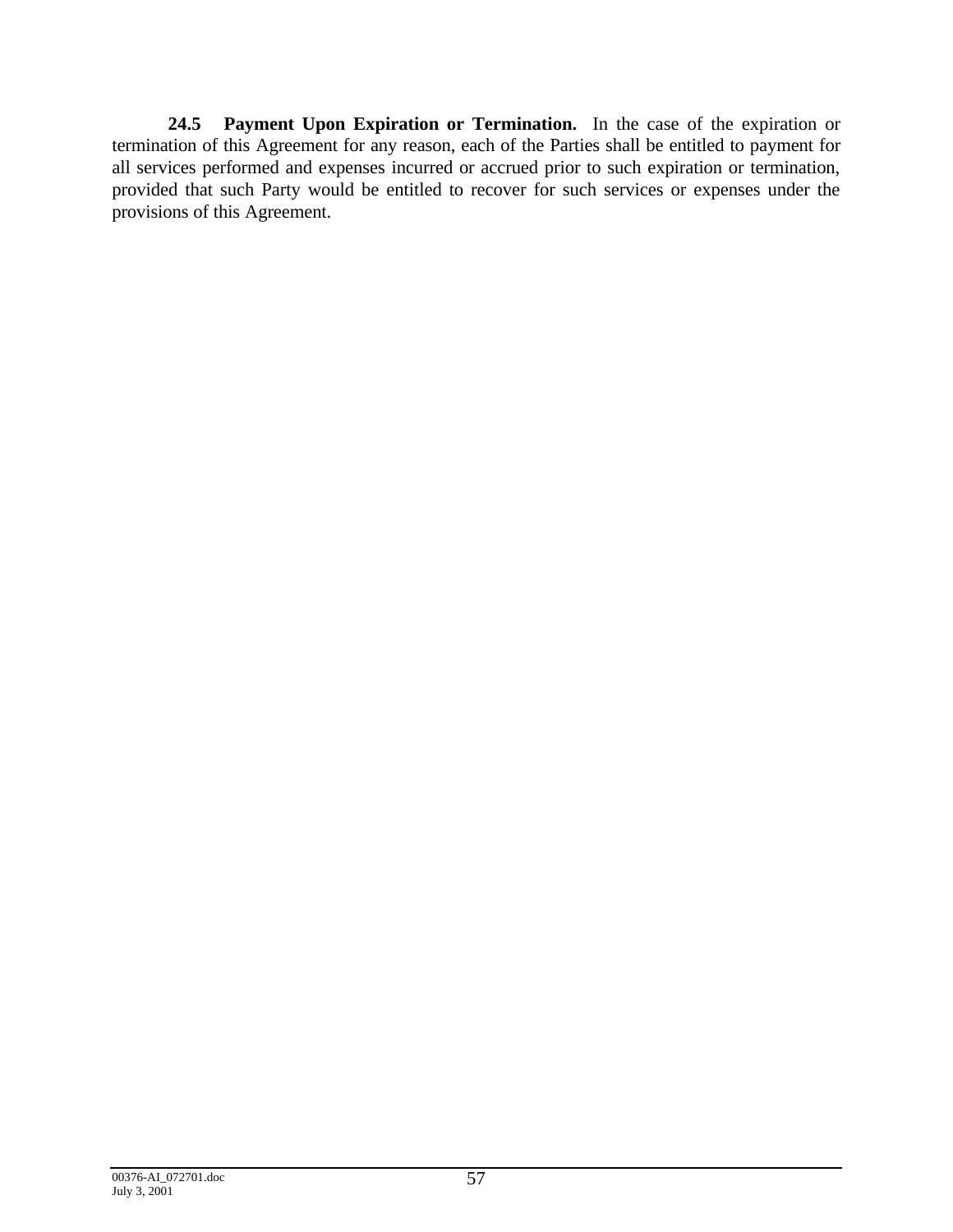# **ARTICLE XXV FORCE MAJEURE**

No Party shall be responsible for delays or failures in performance of any part of this Agreement (other than obligations to make money payments, reimbursements or issue credits) resulting from acts or occurrences beyond the reasonable control of such Party, including, without limitation, acts of nature, acts of civil or military authority, any law, order, regulation, ordinance of any government or legal body; embargoes, epidemics, terrorist acts, riots, insurrections, fires, explosions, earthquakes, nuclear accidents, floods, work stoppages, equipment failure, power blackouts, volcanic action, other major environmental disturbances, unusually severe weather conditions, inability to secure products or services of other persons or transportation facilities or acts or omissions of transportation carriers (individually or collectively, a "Force Majeure Event"); or delays caused by the other Party or any other circumstances beyond the Party's reasonable control. If a Force Majeure Event shall occur, the Party affected shall, upon giving prompt notice to the other Party, be excused from such performance on a day-to-day or hour-for-hour, as applicable, basis to the extent of such interference (and the other Party shall likewise be excused from performance of its obligations on a day-for-day or hour-for-hour, as applicable, basis to the extent such Party's obligations relate to the performance so interfered with). The affected Party shall use its best efforts to avoid or remove the cause of non-performance and the Parties shall proceed to perform with dispatch once the causes are removed or cease. In the event of any such excused delay in the performance of a Party's obligation(s) under this Agreement, the due date for the performance of the original obligation(s) shall be extended by a term equal to the time lost by reason of the delay and by a reasonable amount of time required to reconstruct network infrastructure or of the components thereof. Upon the elimination of the delaying condition and to the extent the delaying condition was equally applicable to its own operations, the delaying Party shall perform its obligations at a performance level no less than that which it uses for its own operations. In the event of such performance delay or failure by CBT caused by the force majeure event, CBT agrees to resume performance in a nondiscriminatory manner, and CBT agrees not to favor its own restoration of Telecommunications Services above that of Cinergy.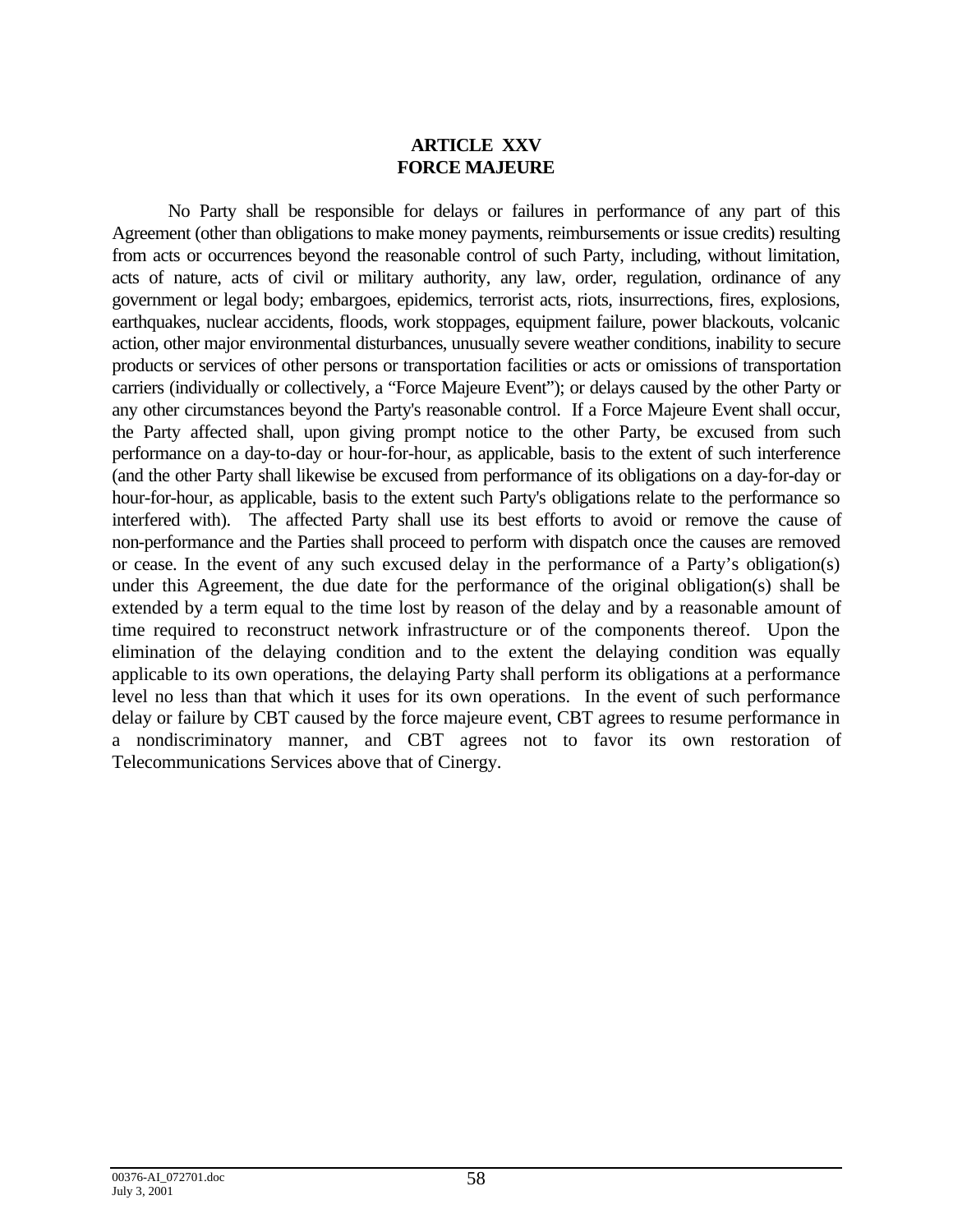### **ARTICLE XXVI GOVERNING LAW AND REGULATORY APPROVAL**

26.1 Governing Law. . This Agreement shall be governed by the laws of the State of Kentucky, without giving effect to the principles of conflicts of law thereof, and federal law, as applicable, including the Act.

26.2 Filing with Commission. . The Parties understand and agree that this Agreement will be filed with the Commission for approval by such Commission (or the FCC if the Commission fails to act) pursuant to Section 252 of the Act. The Parties covenant and agree that this Agreement is satisfactory to them as an agreement under Section 251 of the Act. Each Party covenants and agrees to fully support approval of this Agreement by the Commission or the FCC under Section 252 of the Act without modification. If the Commission, the FCC or a court of competent jurisdiction rejects any portion of this Agreement, the Parties agree to meet and negotiate in good faith to arrive at a mutually acceptable modification of the rejected portion and any other provisions that would be materially affected by the rejected portion; provided that such rejected portion shall not affect the validity of the remainder of this Agreement. The Parties acknowledge that nothing in this Agreement shall limit a Party's ability, independent of such Party's agreement to support and participate in the approval of this Agreement, to assert public policy issues relating to the Act, including challenging the validity of any portion of the Act or an FCC or Commission rule, order, Guideline or other determination made pursuant to the Act, or the application by CBT for suspension or modification of portions of the Act or rules pursuant to Section 251(f)(2) of the Act. In the event CBT obtains a suspension or modification of any portion of the Act or rules thereunder pursuant to Section 252(f)(2) of the Act, the Parties shall negotiate as necessary to incorporate the applicable terms and conditions of such suspension or modification and the Parties agree to negotiate as necessary in order to clarify the application of such suspension or modification to the terms of this Agreement.

26.3 Amendment or Other Changes to the Act; Reservation of Rights. . The Parties acknowledge that the respective rights and obligations of each Party as set forth in this Agreement are based in part on the text of the Act and the rules and regulations promulgated thereunder by the FCC and the Commission as of the Effective Date. In the event of any amendment to the Act, or any effective legislative, regulatory, judicial order, rule or regulation or other legal action that revises or reverses the Act, the FCC's First Report and Order in CC Docket Nos. 96-98 and 95-185, and CS Docket No. 96-166, or any applicable Commission rule, Local Service Guideline, order or arbitration award purporting to apply the provisions of the Act (individually and collectively, an "Amendment to the Act"), either Party may, by providing written notice to the other Party require that any provision that would be materially affected by the Amendment to the Act be renegotiated in good faith and this Agreement be amended accordingly to reflect each such Amendment to the Act relating to any of the provisions in this Agreement. If any such amendment to this Agreement affects any rates or charges of the services provided hereunder, each Party reserves its rights and remedies with respect to the collection of such rates or charges; including the right to seek a surcharge before the applicable regulatory authority.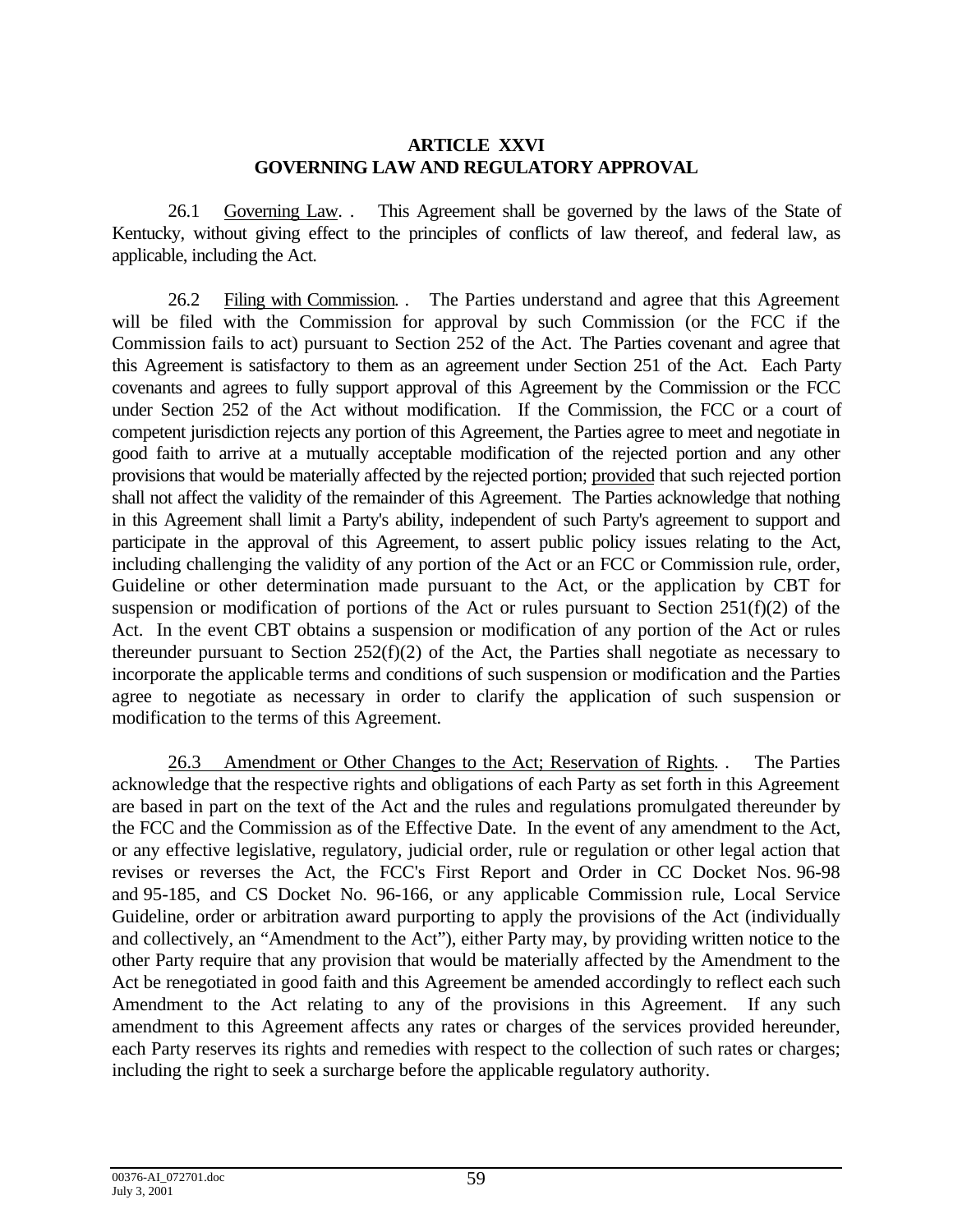26.4 Regulatory Changes**.** . If any legislative, regulatory, judicial or other legal action (other than an Amendment to the Act, which is provided for in Section 29.3) materially affects the ability of a Party to perform any material obligation under this Agreement, a Party may, on thirty (30) days' written notice to the other Party (delivered not later than thirty (30) days following the date on which such action has become legally binding**)**, require that the affected provision(s) be renegotiated, and the Parties shall renegotiate in good faith such mutually acceptable new provision(s) as may be required; provided that such affected provisions shall not affect the validity of the remainder of this Agreement.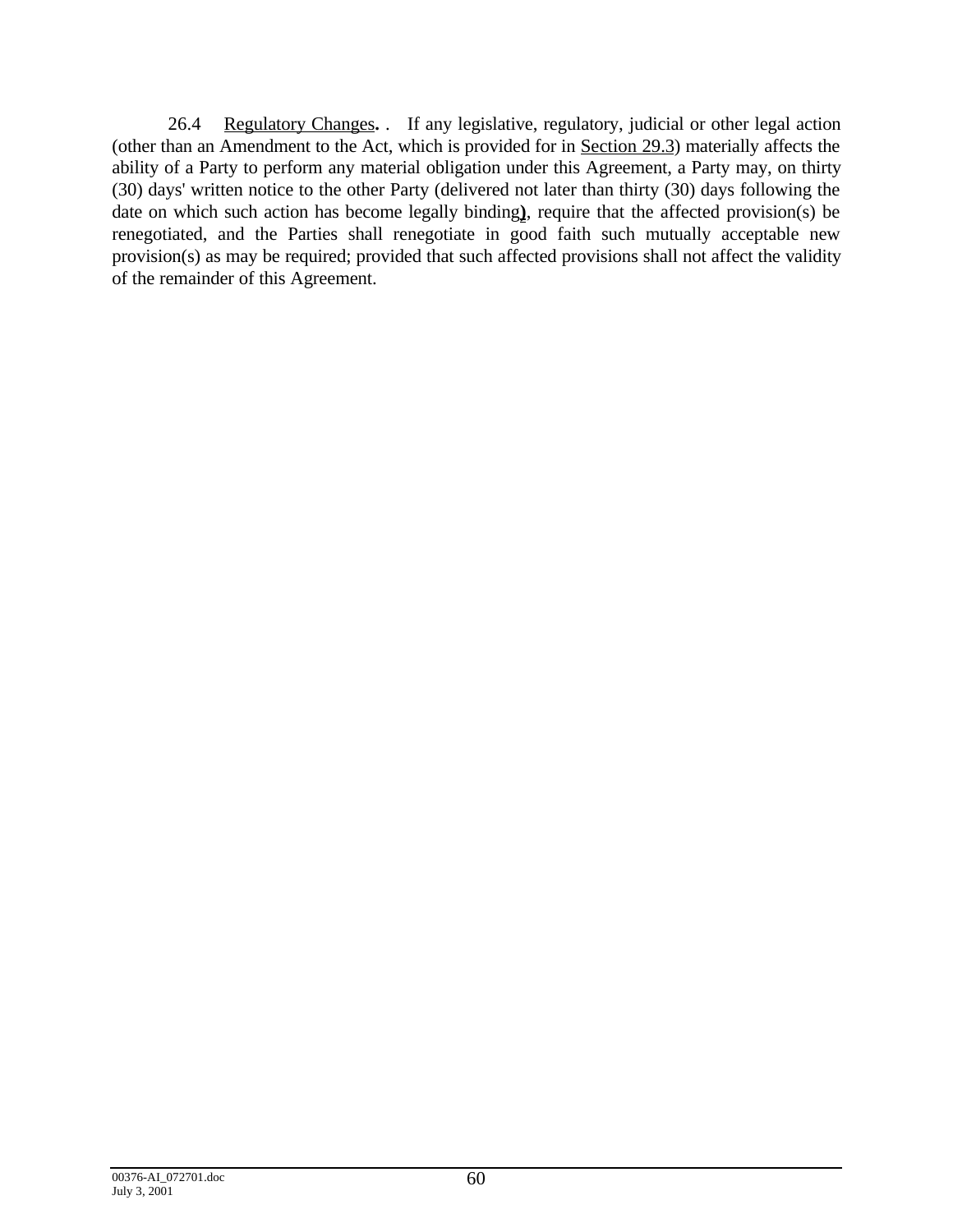### **ARTICLE XXVII DEFAULT**

If either Party believes the other Party is in breach of this Agreement or in violation of law, it shall give the other Party written notice of such breach or violation ten (10) days prior to commencing the dispute resolution procedures set forth in Article XXIX.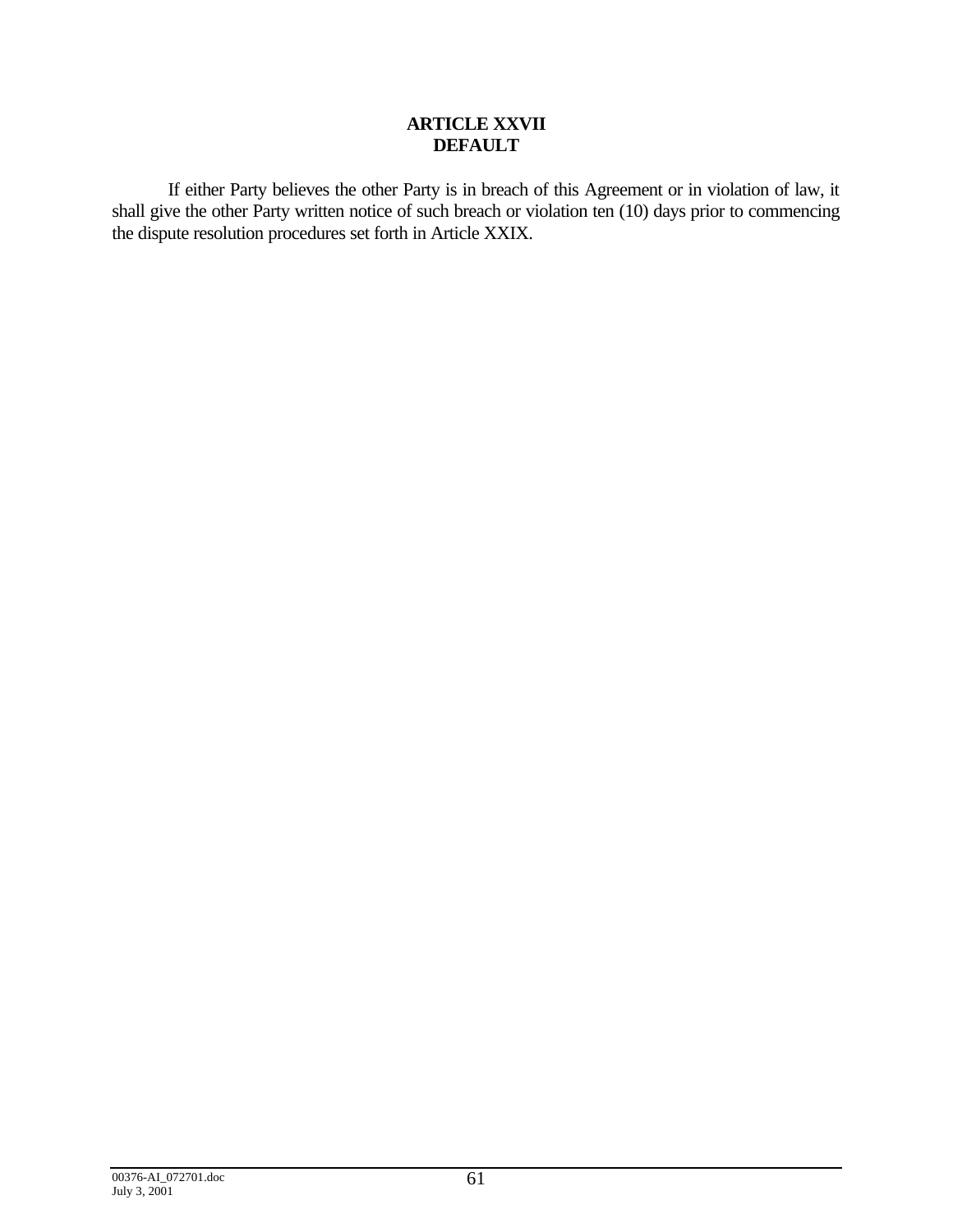# **ARTICLE XXVIII NONDISCLOSURE**

28.1 All information, including, but not limited to, summary results of audits, specifications, microfilm, photocopies, magnetic disks, magnetic tapes, drawings, sketches, models, samples, tools, technical information, data, employee records, maps, financial reports, and market data, (i) furnished or made available or otherwise disclosed by one Party to (a "Disclosing Party") the other Party or any of such other Party's employees, contractors, agents or Affiliates (its "Representatives" and with a Party, a "Receiving Party") dealing with Customer specific, facility specific, or usage specific information, other than Customer information communicated for the purpose of publication of directory database inclusion, forecasts or projections, all information audited hereunder or (ii) in written, graphic, electromagnetic, or other tangible form and marked at the time of delivery as "Confidential" or "Proprietary", or (iii) communicated orally and declared to the Receiving Party at the time of delivery, or by written notice given to the Receiving Party within ten (10) days after delivery, to be "Confidential" or "Proprietary" (collectively referred to as "Proprietary Information"), shall remain the property of the Disclosing Party. A Receiving Party is not in breach of any non-disclosure obligation for disclosing information received by it without notice that such information was to be treated as "Confidential" or "Proprietary."

28.2 Notwithstanding the requirements of this Article XXVIII, all information relating to the Customers of a Party, including information that would constitute Customer Proprietary Network Information (CPNI) of a Party pursuant to the Act and FCC rules and regulations, and Customer Usage Data, whether disclosed by one Party to the other Party or otherwise acquired by a Party in the course of the performance of this Agreement, shall be deemed "Proprietary Information" of that Party. A Party may only use CPNI consistent with the Act and the appropriate authorization from the Customer.

28.3 Upon request by the Disclosing Party, the Receiving Party shall return all tangible copies of Proprietary Information, whether written, graphic or otherwise, except that the Receiving Party may retain one copy for archival purposes and if applicable, as necessary to perform its obligations under this Agreement.

28.4 Each Party shall keep all of the other Party's Proprietary Information confidential and shall use the other Party's Proprietary Information only for performing the covenants contained in this Agreement. Neither Party shall use the other Party's Proprietary Information for any other purpose except upon such terms and conditions as may be agreed upon between the Parties in writing.

28.5 It will disclose Proprietary Information only to those of its employees, contractors, consultants, agents and affiliates who have a need for it in connection with the use or provision of services required to fulfill this Agreement, will cause such persons to use such Proprietary Information only to effectuate the terms and conditions of this Agreement and for no other purpose, and will not permit any of such persons to disclosure such Proprietary Information to any other third person.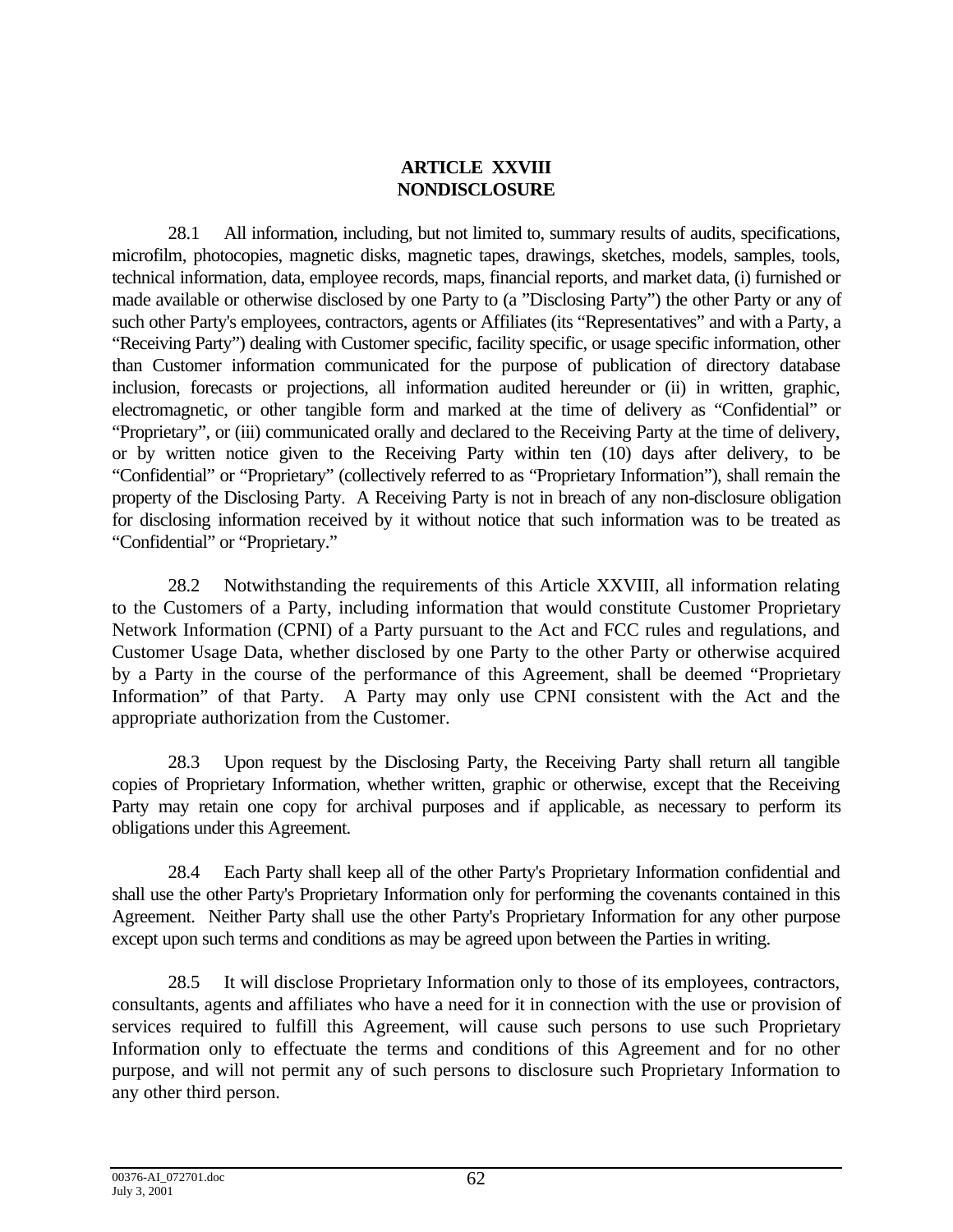28.6 Any Receiving Party so disclosing Proprietary Information to its employees, contractors, consultants, agents or affiliates shall be responsible for any breach of this Agreement by any of its employees, contractors, consultants, agents or affiliates and such Receiving Party agrees to use its reasonable efforts to restrain its employees, contractors, consultants, agents or affiliates from any prohibited or unauthorized disclosure or use of the Proprietary Information and to assist the Disclosing Party in its efforts to protect such information from disclosure. Each Receiving Party making such disclosure shall notify the Disclosing Party as soon as possible if it has knowledge of a breach of this Agreement in any material respect.

28.7 Unless otherwise agreed, the obligations of confidentiality and non-use set forth in this Agreement do not apply to such Proprietary Information which

- a. was at the time of receipt already known to the Receiving Party free of any obligation to keep it confidential evidenced by written records prepared prior to delivery by the Disclosing Party; or
- b. is, or becomes, publicly known through no wrongful act of the Receiving Party; or
- c. is rightfully received from a third person having no direct or indirect secrecy or confidentiality obligation to the Disclosing Party with respect to such information; or
- d. is independently developed by an employee, agent, or contractor of the Receiving Party which individual is not involved in any manner with the provision of services pursuant to the Agreement and does not have any direct or indirect access to the Proprietary Information; or
- e. is approved for release by written authorization of the Disclosing Party; or
- f. is required to be disclosed by the Receiving Party pursuant to applicable law, regulation or order of a court or regulatory body provided that the Receiving Party shall give sufficient notice of the requirement to the Disclosing Party to enable the Disclosing Party to seek appropriate protective relief and will cooperate with the Disclosing Party's attempt to obtain such relief.

28.8 Notwithstanding any other provision of this Agreement, to the contrary, the Proprietary Information provisions of this Agreement shall apply to all information furnished by any Party to the other in furtherance of the purpose of this Agreement, even if furnished before the date of this Agreement.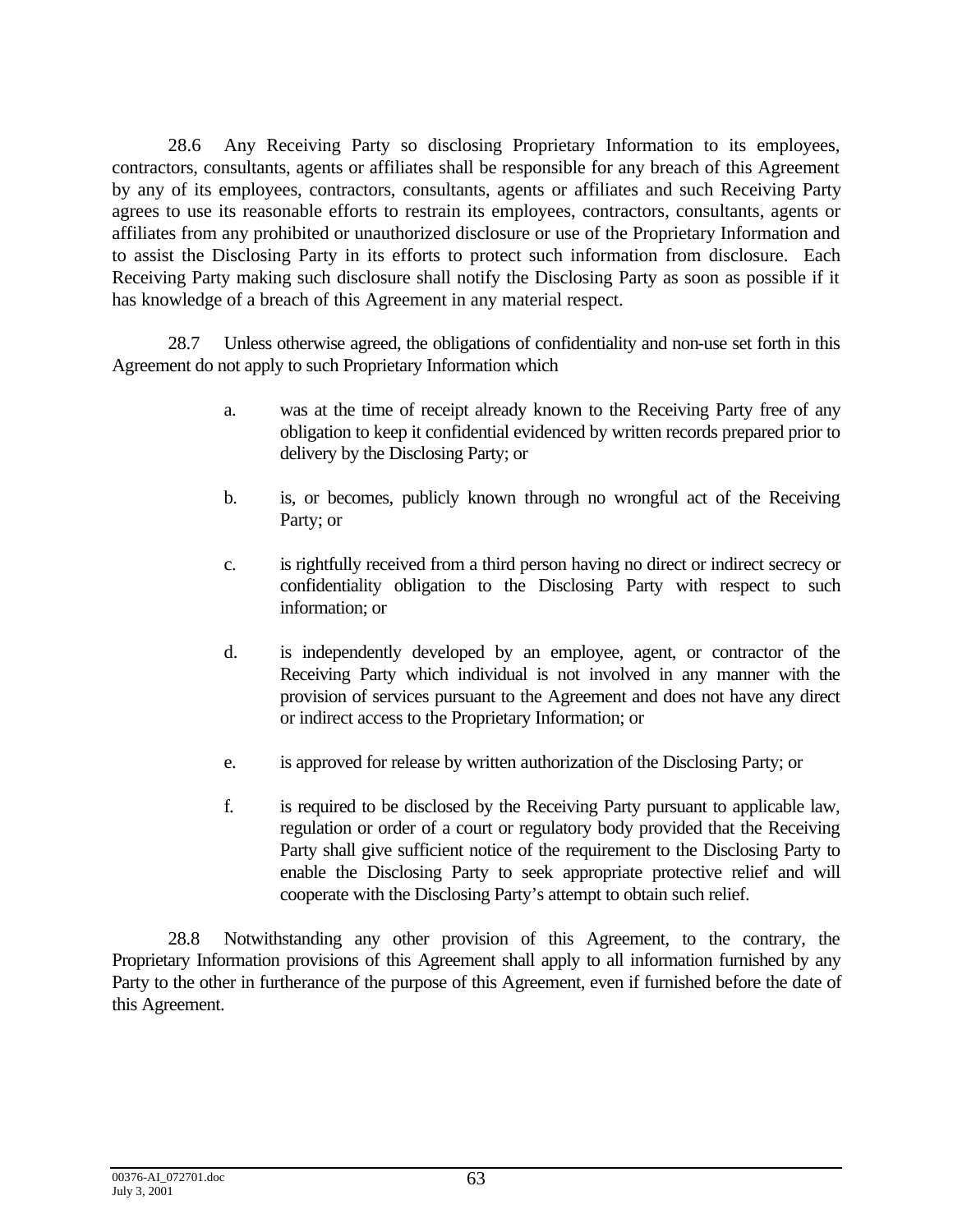### **ARTICLE XXIX DISPUTE RESOLUTION**

The Parties agree that in the event of a default or violation hereunder, or for any dispute arising under this Agreement or related agreements the Parties may have in connection with this Agreement, such disputes shall be resolved in accordance with this Article XXIX: The Parties shall first discuss the dispute and seek resolution prior to taking any action before any court or regulator, or before authorizing any public statement about the nature of the dispute. Such conference shall occur at least at the Vice President level for each Party. In the case of CBT, its Vice President or equivalent officer, shall participate in the meeting, and Cinergy's, Vice President for Business Services or equivalent officer, shall participate. The designated representatives shall meet as often as they reasonably deem necessary in order to discuss the dispute and negotiate in good faith in an effort to resolve such dispute. The specific format for such discussions will be left to the discretion of the designated representatives, however, all reasonable requests for relevant information made by one Party to the other Party shall be honored. If the Parties' are unable to resolve issues related to a dispute within thirty (30) days after the Parties' appointment of designated representatives as set forth above, then thereafter, the Parties shall attempt in good faith to address any default or resolve any dispute according to the rules, guidelines and regulations of the Commission. In the event there are no such dispute resolution rules, guidelines or regulations of the Commission, the Parties shall submit such dispute to the procedures agreed to by the Committee.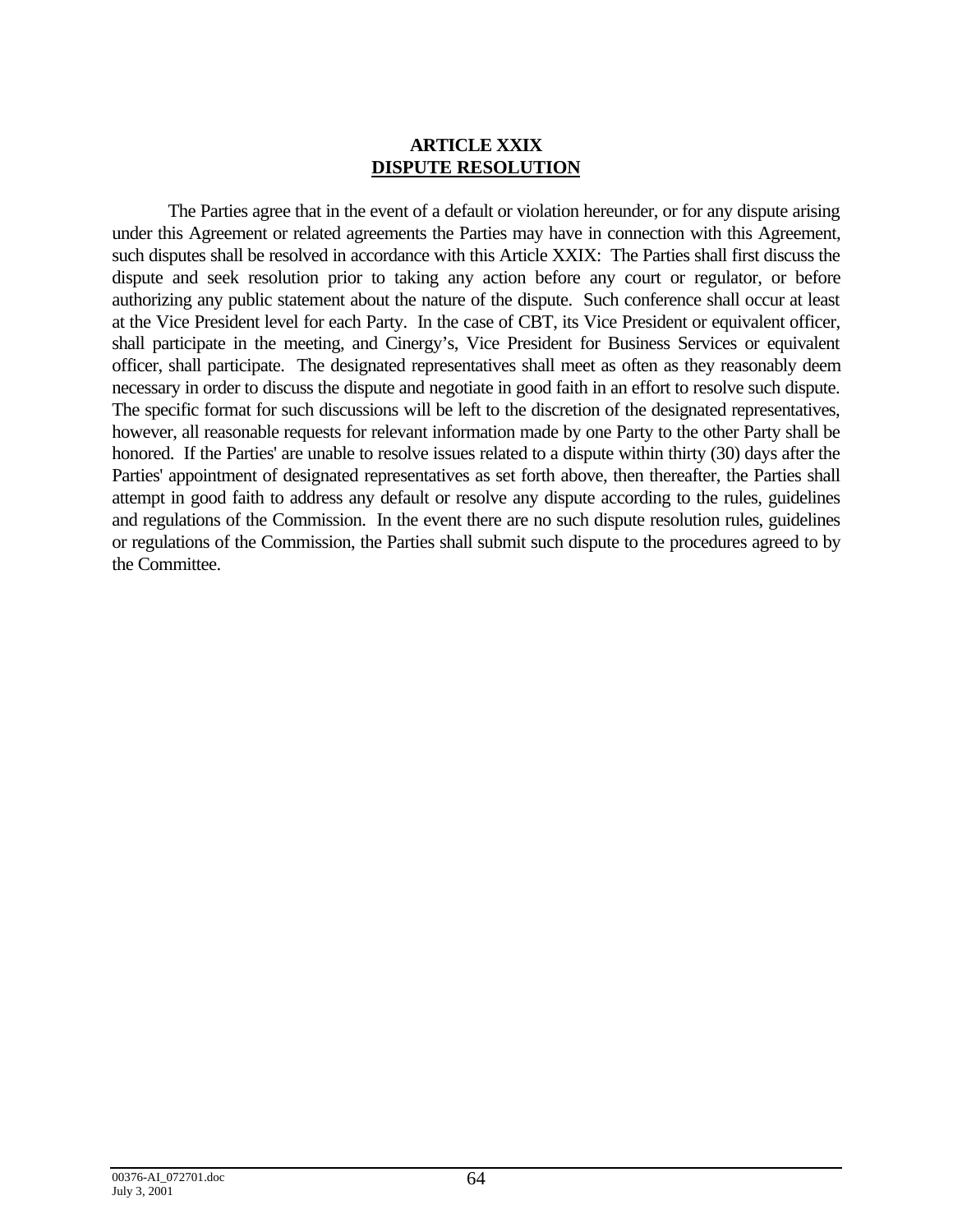#### **ARTICLE XXX MISCELLANEOUS PROVISIONS**

#### 30.1 Authorization

30.1.1 CBT is a corporation duly organized, validly existing and in good standing under the laws of the State of Ohio. CBT has full power and authority to execute and deliver this Agreement and to perform its obligations hereunder.

30.1.2 Cinergy is a limited partnership duly organized, validly existing and in good standing under the laws of the State of Delaware and has full power and authority to execute and deliver this Agreement and to perform its obligations hereunder. Cinergy represents and warrants to CBT that it has been certified as a LEC by the Commission and is authorized to provide, within the areas where it intends to provide services pursuant to this Agreement in the State of Kentucky, the services it has contracted to provide herein.

30.2 Compliance. Each Party shall comply with all applicable federal, state, and local laws, rules, and regulations applicable to its performance under this Agreement.

30.3 Implementation, Forecast, Planning And Standards Committee The Parties hereby agree to the formation of an Implementation, Forecast, Planning and Standards Committee which shall be composed of representatives of both Parties for the purpose of: developing and implementing policies and procedures to promote effective and efficient performance for the benefit of each Party's Customers and each other; promoting reliable forecasting of facility and capital needs associated with the performance of this Agreement; coordinating planning of new, expanded, modified or altered network features, functions and capabilities; and, developing appropriate standards by which to evaluate the quality and timeliness of performance. If needed, the Parties, through the Committee, shall jointly develop and implement an implementation plan regarding technical and operational interfaces and procedures not covered by this Agreement ("Implementation Plan"). Within thirty (30) days of the execution of this Agreement, each Party shall designate, in writing, no more than three (3) persons to be permanent members of this Committee provided that either Party may include, in Committee meetings or Committee activities, such technical specialists or other persons as may be reasonably required to address a specific task, matter or subject. Each Party shall give its representatives on the Committee direct access to those persons who have authority to make decisions on behalf of such Party and bind such Party, provided, however, where decisions must be escalated from the Committee for resolution, such escalation shall occur within five (5) days. The Parties will use their best efforts to conduct the first Committee meeting and identify a schedule and procedures for the purpose of satisfying the objectives of this Section 30.3 within 60 days from the execution of this Agreement. The Parties understand and agree that it is not possible, as of the date this Agreement is executed, to list or define all the needs, resources and capabilities that may be required to efficiently and effectively accomplish the objectives of this Agreement. It is the specific intent of the Parties that the Committee created by this Section 30.3 shall provide the flexibility that shall be required to allow this Agreement to dynamically adapt the relationship of the Parties as circumstances warrant or as otherwise required. The Committee will also address such other matters specifically referenced in this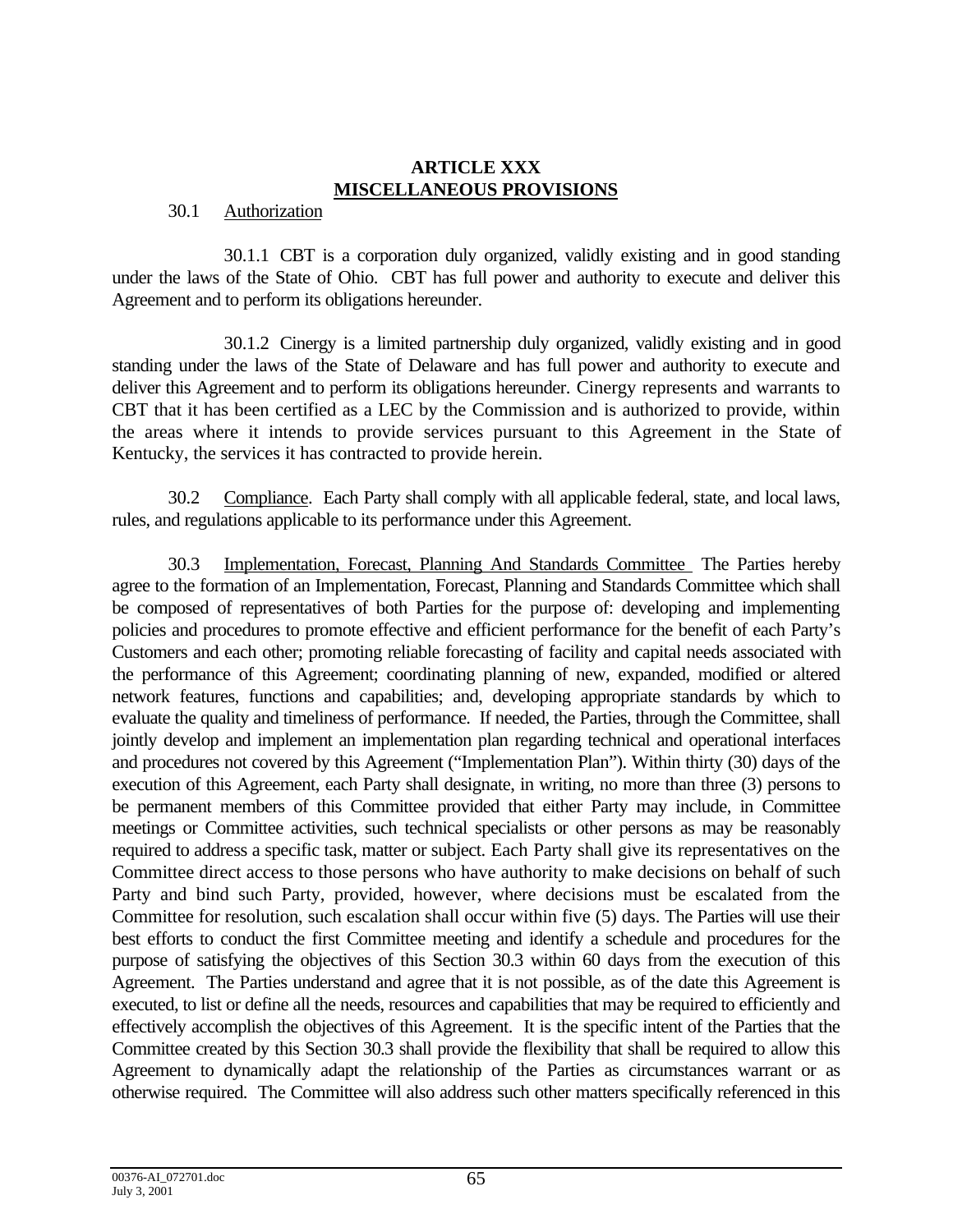Agreement that are to be determined by the Committee. The Parties anticipate that the matters addresses by the following Articles may require further determinations by the Committee: IV, V, VI, VII, VIII, IX, X, XI, XVI, XVII, XVIII, XIX, XX, XXIX, and XXX. In addition, where this Agreement provides that intervals for the provision of a service will be negotiated on a case-by-case basis and the Parties are repeatedly unable to reach agreement on acceptable intervals, at the request of either Party, the Committee will determine whether standard intervals should be substituted for negotiated intervals. Determinations by the Committee may be incorporated in the Implementation Plan or this Agreement according to Section 30.18 but shall, nonetheless, be in writing and provided to the persons specified in Section 30.19 to receive notices.

30.4 Taxes. Each Party purchasing services hereunder shall pay or otherwise be responsible for all federal, state, or local sales, use, excise, gross receipts, transaction or similar taxes, fees or surcharges levied against or upon such purchasing Party (or the providing Party when such providing Party is permitted to pass along to the purchasing Party such taxes, fees or surcharges), except for any tax on either Party's corporate existence, status or income. Whenever possible, these amounts shall be billed as a separate item on the invoice. To the extent a sale is claimed to be for resale tax exemption, the purchasing Party shall furnish the providing Party a proper resale tax exemption certificate as authorized or required by statute or regulation by the jurisdiction providing said resale tax exemption. Failure to timely provide said resale tax exemption certificate will result in no exemption being available to the purchasing Party.

# 30.5 Disputed Amounts

- a. If any portion of an amount due to a Party (the "Billing Party") under this Agreement is subject to a bona fide dispute between the Parties, the Party billed (the "Billed Party") shall within sixty (60) days of its receipt of the invoice containing such disputed amount give notice to the Billing Party of the amounts it disputes ("Disputed Amounts") and include in such notice the specific details and reasons for disputing each item; provided, however, a failure to provide such notice by that date shall not preclude a Party from subsequently challenging billed charges provided that such charges were paid. The Billed Party shall pay when due all undisputed amounts to the Billing Party. Notwithstanding the foregoing, except as provided in Section 19.2, a Party shall be entitled to dispute only those charges for which the Bill Due Date was within the immediately preceding eighteen (18) months of the date on which the other Party received notice of such Disputed Amounts.
- b. If the Billed Party disputes charges and the dispute is resolved in favor of such Billed Party, the Billing Party shall credit the invoice of the Billed Party for the amount of the Disputed Amounts along with any applicable late payment charges no later than the second Bill Due Date after the resolution of the Dispute. If the Billed Party paid the disputed charges, the Billing Party will credit the Billed Party with interest on the amount so paid from the payment date to the date the credit is issued in accordance with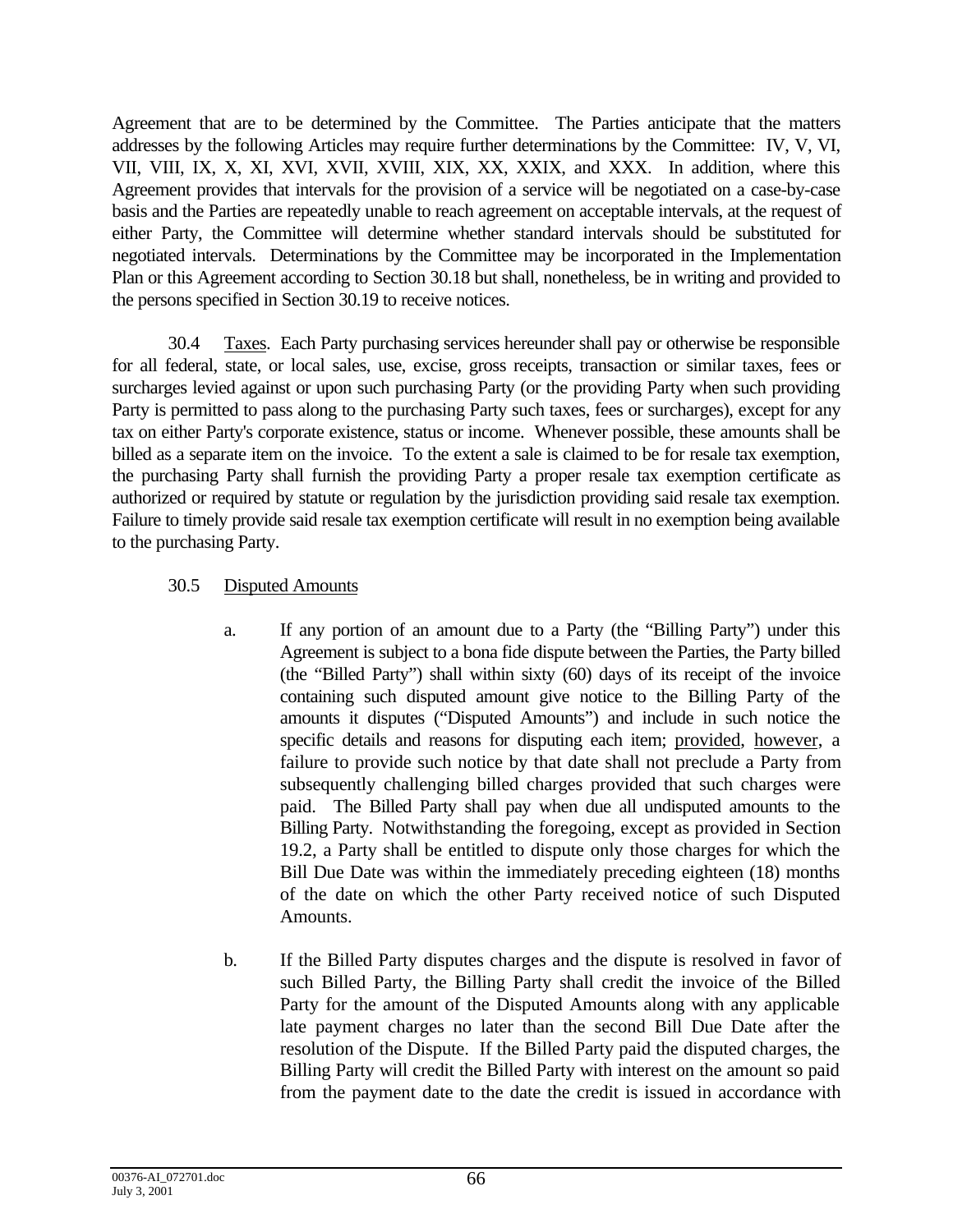Section 30.8. Accordingly, if a Billed Party disputes charges and the dispute is resolved in favor of the Billing Party, the Billed Party shall pay the Billing Party the amount of the Disputed Amounts and any associated late payment charges no later than the second Bill Due Date after the resolution of the Dispute. Late payment charges shall be assessed as set forth in Section 30.8.

- c. If the Parties are unable to resolve the issues related to the Disputed Amounts in the normal course of business within sixty (60) days after delivery to the Billing Party of notice of the Disputed Amounts, each of the Parties shall appoint a designated representative who has authority to settle the dispute and who is at a higher level of management than the persons with direct responsibility for administration of this Agreement. The designated representatives shall meet as often as they reasonably deem necessary in order to discuss the dispute and negotiate in good faith in an effort to resolve such dispute. The specific format for such discussions will be left to the discretion of the designated representatives, however all reasonable requests for relevant information made by one Party to the other Party shall be honored.
- d If the Parties are unable to resolve issues related to the Disputed Amounts within forty-five (45) days after referral of the dispute pursuant to Article XXIX of this Agreement, then either Party may file a complaint with the Commission to resolve such issues. The Commission or the FCC may direct payment of any or all Disputed Amounts (including any accrued interest) thereon or additional amounts awarded, plus applicable late fees, to be paid to either Party.
- e. The Parties agree that all negotiations pursuant to this Section 30.5 shall remain confidential and shall be treated as compromise and settlement negotiations for purposes of the Federal Rules of Evidence and state rules of evidence.

## 30.6 Billing

30.6.1 Each Party will bill all applicable charges, at the rates set forth herein, in the Pricing Schedule and as set forth in applicable tariffs or contracts referenced herein, for the services provided by that Party to the other Party in accordance with this Section.

30.6.2 In order to ensure the proper performance and integrity of the entire billing process, each Party will be responsible and accountable for transmitting to the other Party an accurate and current bill. Each Party will implement control mechanisms and procedures to render a bill that accurately reflects the services ordered and used by the other Party.

30.6.3 CBT shall format each bill in accordance with the formats agreed upon by the Committee.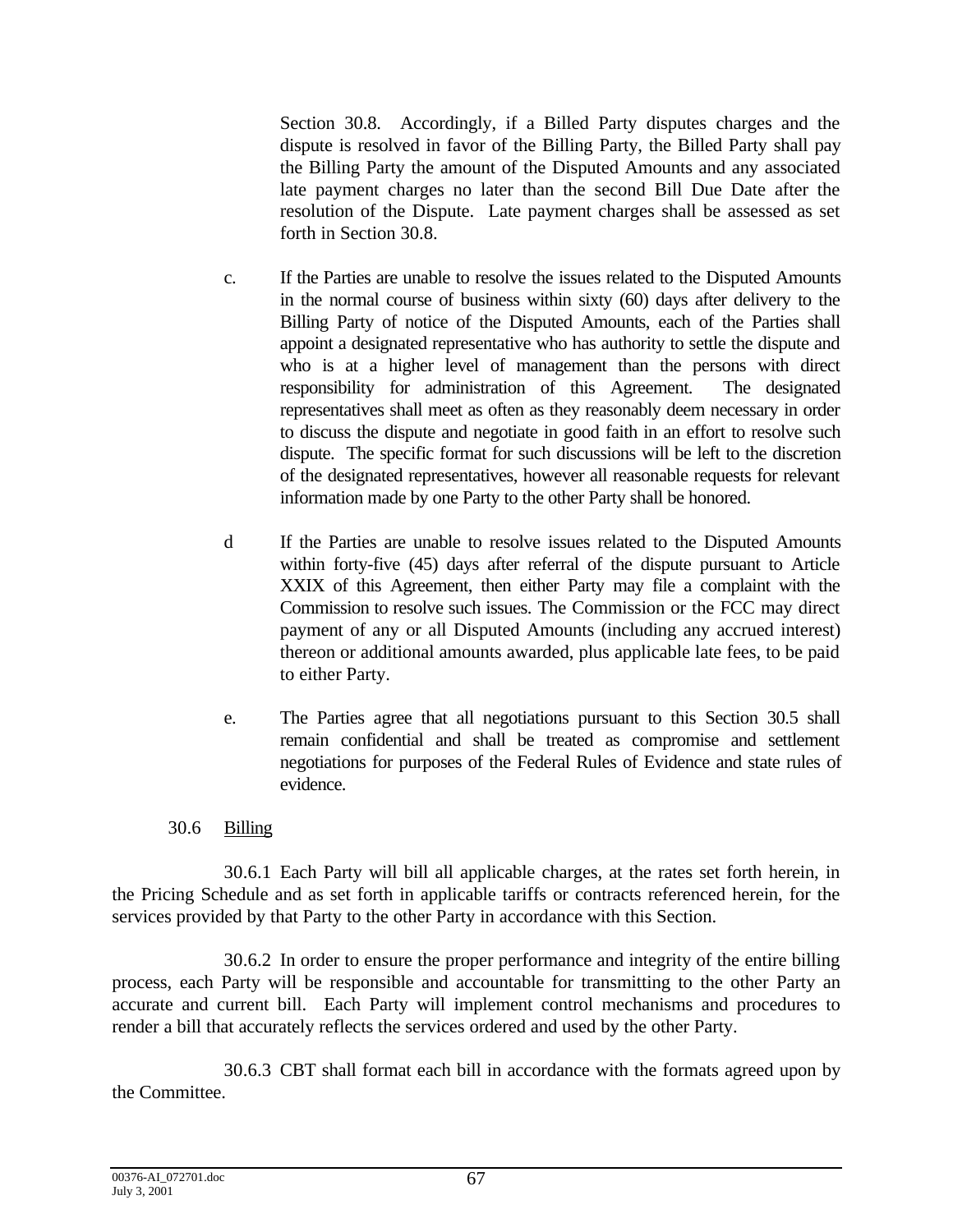## 30.6.4 CBT will assign unique billing codes as agreed upon by the Committee.

30.6.5 Recording. To the extent technically feasible, the Parties shall record all available call detail information associated with calls originated or terminated to the other Party, in accordance with the Implementation Plan and as specifically required herein.

30.6.6 Payment of Charges. Subject to the terms of this Agreement, a Party shall pay the other Party ("Billing Party") all undisputed amounts on or before the date ("Bill Due Date") which is 31 calendar days after the bill date or by the next bill date, whichever is shortest. If the Bill Due Date is on a day other than a Business Day, payment will be due and the Bill Due Date shall be the next following Business Day. Payments shall be made in U.S. Dollars (i) via electronic funds transfer ("EFT") with immediately available funds to the other Party's bank account, or (ii) by check. To the extent that a Party (the "Paying Party") pays via EFT, within thirty (30) days of the Effective Date, the other Party shall provide the Paying Party the name and address of its bank, its account and routing number and to whom payments should be made payable. If a Party receives multiple invoices which are payable on the same date, such Party may remit one payment for the sum of all amounts payable to the other Party. Each Party shall provide the other Party with a contact person for the handling of payment questions or problems.

30.6.7 Late Payment Charges. Except for Disputed Amounts, if a Party fails to remit payment for any charges for services by the Bill Due Date, or if a payment or any portion of a payment is received by a Party after the Bill Due Date, or if payment is not made by check that is currently dated and drawn on an account with sufficient available funds, then a late payment charge may be assessed as provided in Section 30.8.

30.6.8 Single Point of Contact. CBT shall provide to Cinergy a single point of contact, CBT's LEC-C, for handling any billing questions or problems that may arise during the implementation and performance of the terms and conditions of this Agreement.

30.6.9 CBT has two billing systems, each of which has a fixed billing period. Resale will be in the 1st CRIS billing period every month; and unbundled loops will be in the 7th CABS billing period every month. These billing periods coincide with current CABS and CRIS billing procedures. CRIS bills will be sent via NDM, if requested by Cinergy. Bill data tapes will be shipped overnight.

## 30.7 Adjustments.

30.7.1 As provided in this Agreement, a Party shall promptly reimburse (if paid) or credit (if invoiced, but not paid) the other Party for any charges that should not have been billed to the other Party as provided in this Agreement along with accrued interest on any reimbursed amounts as provided in Section 30.8. Such reimbursements or credits shall be set forth in the appropriate section of the invoice.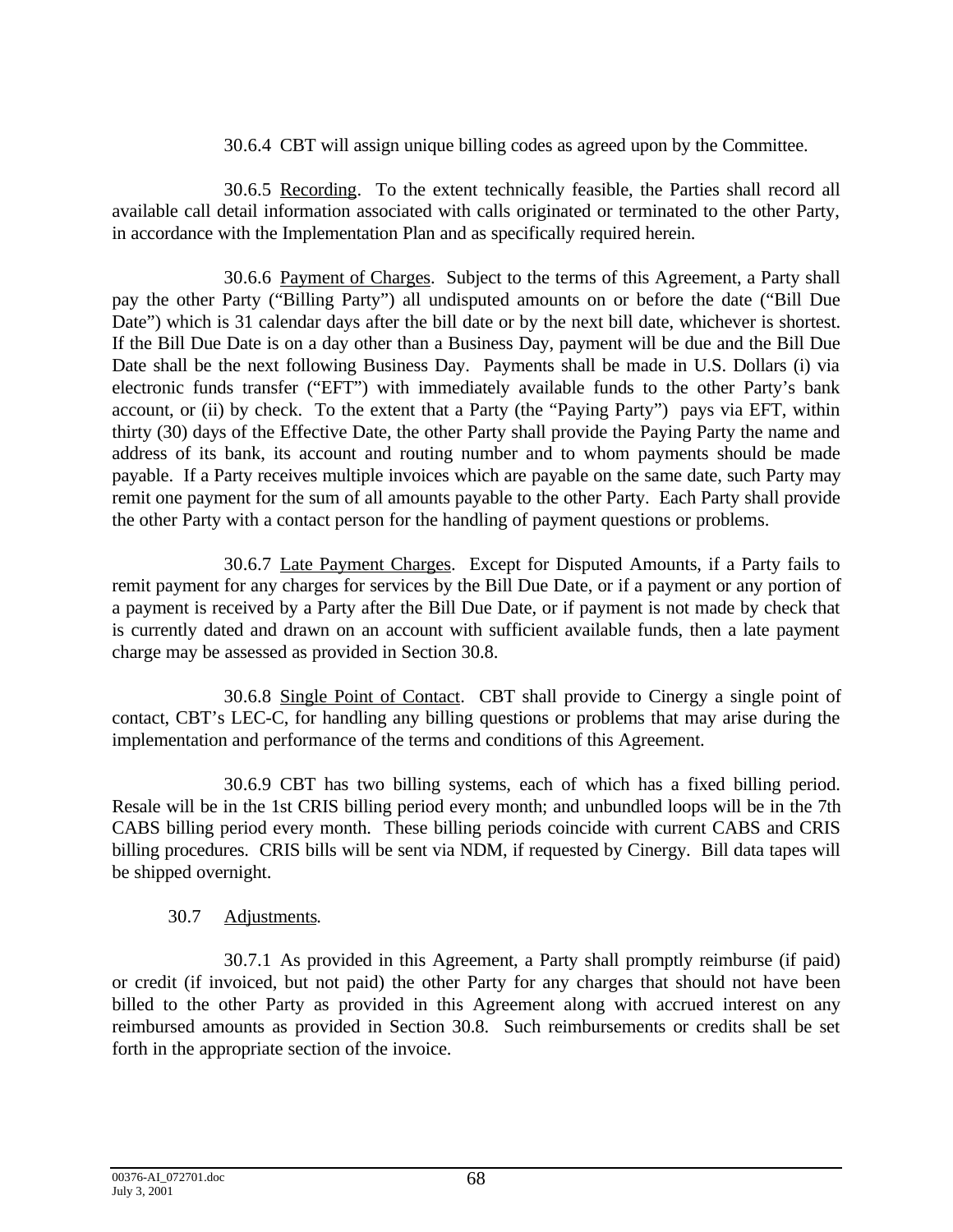30.7.2 As provided in this Agreement, a Party shall bill the other Party for any charges that should have been billed to the other Party as provided in this Agreement, but have not been billed to the other Party ("Underbilled Charges"); provided, however that, except as provided in Section 19.2, the Billing Party shall not bill for Underbilled Charges which were incurred more than ninety (90) days prior to the date that the Billing Party transmits a bill for any Underbilled Charges. For purposes of charges received from another entity, they are deemed incurred when received but must be billed within 45 days from such date.

30.8 Interest on Unpaid or Overbilled Amounts. Except as otherwise provided elsewhere, any undisputed amounts not paid when due or any amounts paid that were paid as a result of a billing error, as the case may be, shall accrue interest from the date such amounts were due or received, as the case may be, at the lesser of (i) one and one-half percent (1½%) per month or (ii) the highest rate of interest that may be charged under Applicable Law, compounded daily for the number of days from the Bill Due Date or date such overpayment was received until the date that payment or reimbursement, as the case may be, is actually received by the appropriate Party.

30.9 Remedies. No remedy set forth in this Agreement is intended to be exclusive and each and every remedy shall be cumulative and in addition to any other rights or remedies now or hereafter existing under applicable law or otherwise. However, any other rights or remedies now or hereafter existing under applicable law or otherwise shall continue to be available only to the extent such right or remedy has not been excluded or modified by the terms of this Agreement

30.10 Publicity and Use of Trademarks or Service Marks. Neither Party nor its subcontractors or agents shall use the other Party's trademarks, service marks, logos or other proprietary trade dress in any advertising, press releases, publicity matters or other promotional materials without such Party's prior written consent.

# 30.11 Section 252(i) and Section 251(c) of the Act.

30.11.1 Each Party shall make available to the other in a particular geographic area, as required by Section 252(i) of the Act, any interconnection, service, or network element provided under an agreement approved under Section 252 of the Act to which it is a party covering the same geographic area upon the same terms and conditions as those provided in the agreement.

30.11.2 At all times during the term of this Agreement or any extension, the Parties agree to use their best efforts to comply with all provisions herein in a fair and nondiscriminatory manner and further agree that CBT shall, in compliance with Section  $251(c)(2)(D)$  and  $251(c)$  provide Interconnection and access to unbundled network elements at any Technically Feasible Point on rates, terms and conditions that are just, reasonable and nondiscriminatory.

30.11.3 The Parties acknowledge that the provisions of this Agreement with respect to Performance Benchmarks, Non-performance Service Credits and compensation to CBT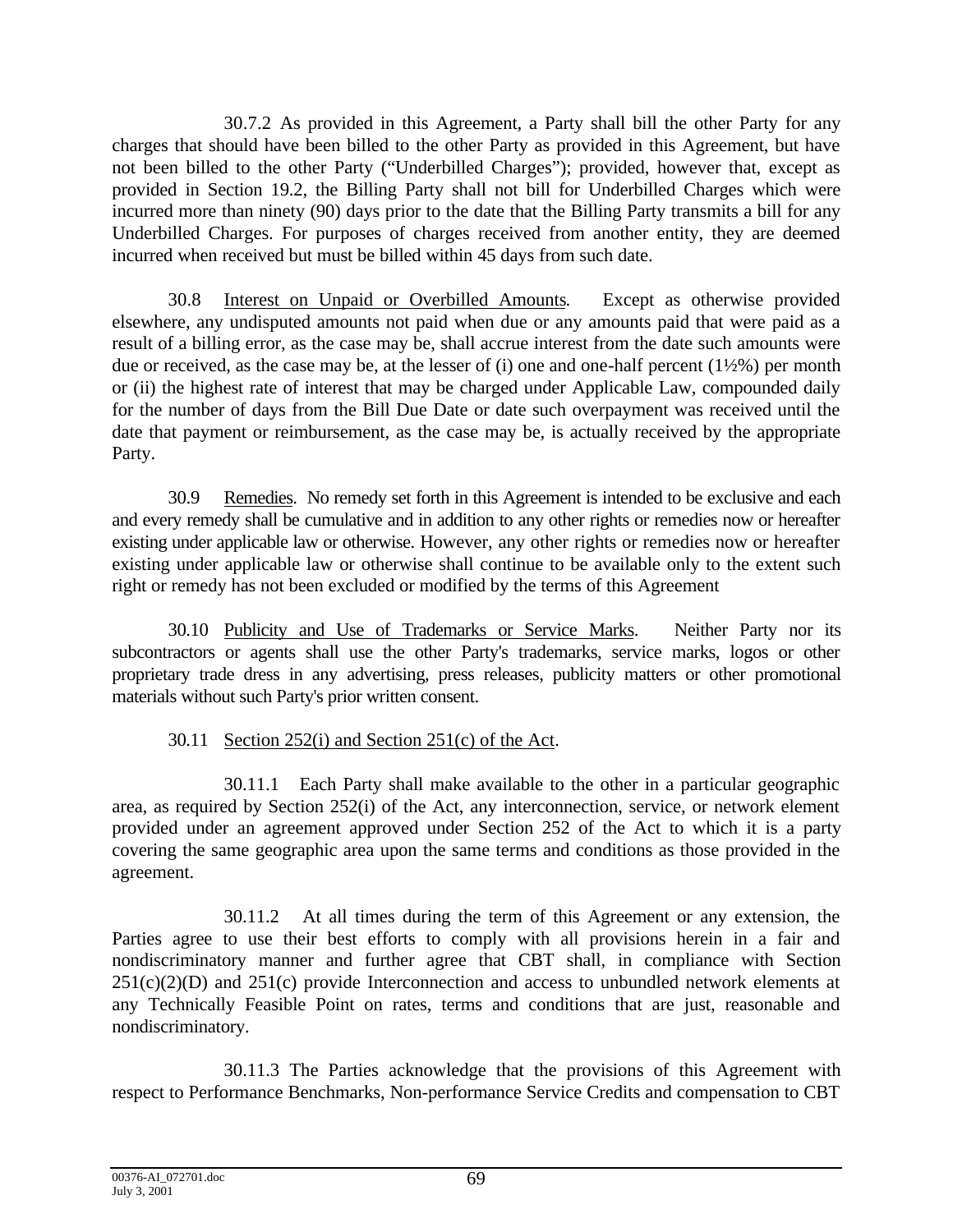for Directory Listings and directory distribution were negotiated as a package, involved a balance of interests peculiar to the two Parties, and as such would not have been agreed between the Parties on a individual basis.

30.12 Intellectual Property. Any intellectual property which originates from or is developed by a Party shall remain in the exclusive ownership of that Party. No license in patent, copyright, trademark or trade secret, or other proprietary or intellectual property right now or hereafter owned, controlled or licensable to a Party, is granted to the other Party or shall be implied or arise by estoppel. It is the responsibility of each Party to ensure at its own cost that it has obtained any necessary licenses in relation to intellectual property of third Parties in order to perform its obligations under this Agreement.

30.13 Severability. If any provision of this Agreement shall be held to be illegal, invalid or unenforceable, each Party agrees that such provision shall be enforced to the maximum extent permissible so as to effect the intent of the Parties, and the validity, legality and enforceability of the remaining provisions of this Agreement shall not in any way be affected or impaired thereby. However, the Parties shall negotiate in good faith to amend this Agreement to replace, with enforceable language that reflects such intent as closely as possible, the unenforceable language and any provision that would be materially affected by vacation of the unenforceable language.

30.14 Performance. The Parties understand and agree that each Party's ability to effectively and efficiently provide local exchange service to their respective Customers shall substantially depend upon each Party's responsiveness to the other Party's requests and each Party's performance of its responsibilities under this Agreement.

30.15 Independent Contractor. Each Party shall perform services hereunder as an independent contractor and nothing herein shall be construed as creating any other relationship between the Parties. Each Party and each Party's contractor shall be solely responsible for the withholding or payment of all applicable federal, state and local income taxes, social security taxes and other payroll taxes with respect to their employees, as well as any taxes, contributions or other obligations imposed by applicable state unemployment or workers' compensation acts. Each Party has sole authority and responsibility to hire, fire and otherwise control its employees.

30.16 Non-Assignment. Neither Party may assign or transfer (whether by operation of law or otherwise) this Agreement (or any rights or obligations hereunder) to a third party without the prior written consent of the other Party, which shall not be unreasonably withheld; provided that each Party may assign this Agreement to an Affiliate or an entity under common control with it or an entity acquiring all or substantially all of its assets or equity by providing prior written notice to the other Party of such assignment or transfer. Any attempted assignment or transfer that is not permitted is void ab initio. Without limiting the generality of the foregoing, this Agreement shall be binding upon and shall inure to the benefit of the Parties' respective successors and assigns. No assignment or delegation hereof should relieve the assignor of its obligations under this Agreement.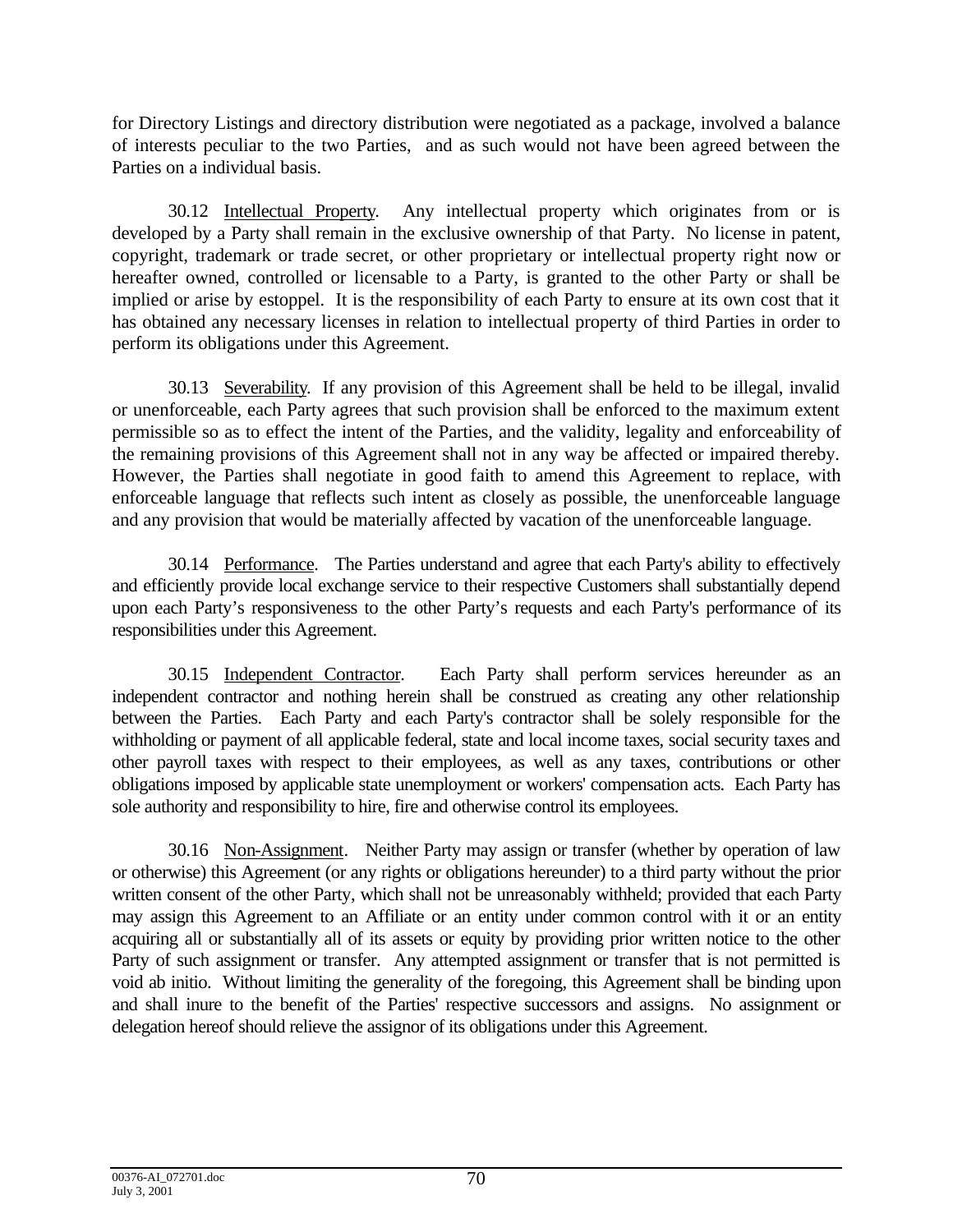30.17 Non-Waiver. Failure of either Party to insist on performance of any term or condition of this Agreement or to exercise any right or privilege hereunder shall not be construed as a continuing or future waiver of such term, condition, right or privilege.

30.18 Modification. No variation or modification of this Agreement and no waiver of any of its terms or conditions shall be valid unless it is in writing and signed by the duly authorized officers of the Party or Parties sought to be charged.

30.19 Notices. Notices given by one Party to the other Party under this Agreement shall be in writing and shall be (a) delivered personally, (b) delivered by express delivery service, (c) mailed, certified mail postage prepaid, return receipt requested or (d) delivered by telecopy to the following addresses of the Parties.

To Cinergy:

Mr. Joe Buck **Director** Cinergy Communications 1419 W. Lloyd Expressway Evansville, In. 47710 Facsimile: 812/461-3363 with a copy to:

Mr. Bob Bye Regulatory Counsel Cinergy Communications 8829 Bond Street Overland Park, Ks. 66214

To CBT:

Cincinnati Bell Telephone 201 East Fourth Street, 102-910 Cincinnati, Ohio 45201-2301 Attn.: Vice President & Gerneral Manager – Carrier Services Facsimile: 513/241-8735

with a copy to:

Cincinnati Bell Telephone 201 East Fourth Street, Room 620 Cincinnati, Ohio 45201-2301 Attn.: General Counsel Facsimile: 513/397-9557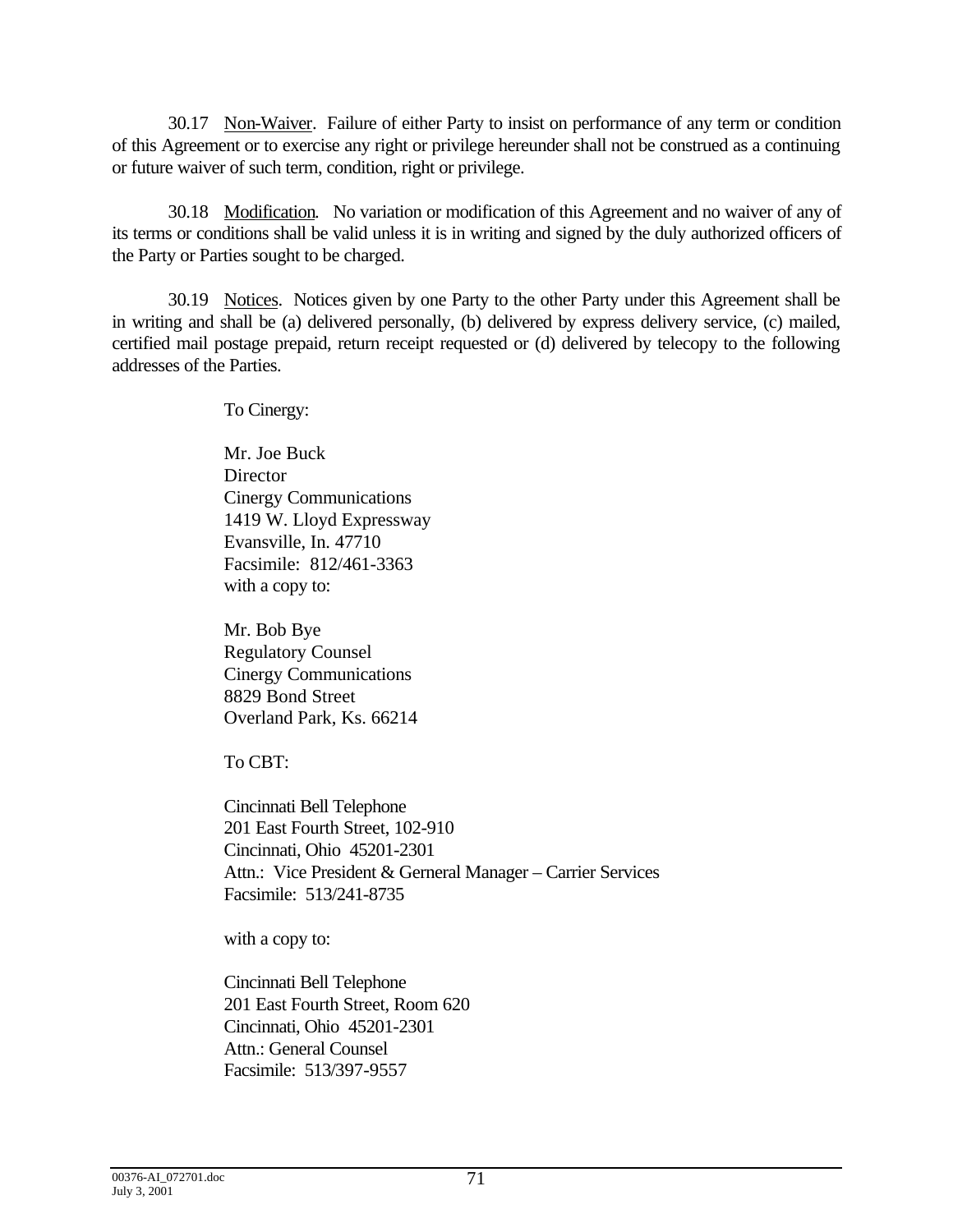or to such other address as either Party shall designate by proper notice. Notices will be deemed given as of the earlier of (i) the date of actual receipt, (ii) the next Business Day when notice is sent via express mail or personal delivery, (iii) upon signature for receipt in the case of certified U.S. mail or (iv) on the date set forth on the confirmation in the case of telecopy.

30.20 No Third Party Beneficiaries; Disclaimer of Agency. This Agreement is for the sole benefit of the Parties and their permitted assigns, and nothing herein express or implied shall create or be construed to create any third-party beneficiary rights hereunder. Except for provisions herein expressly authorizing a Party to act for another, nothing in this Agreement shall constitute a Party as a legal representative or agent of the other Party, nor shall a Party have the right or authority to assume, create or incur any liability or any obligation of any kind, express or implied, against or in the name or on behalf of the other Party unless otherwise expressly permitted by such other Party. Except as otherwise expressly provided in this Agreement, no Party undertakes to perform any obligation of the other Party, whether regulatory or contractual, or to assume any responsibility for the management of the other Party's business.

30.21 Survival. The Parties' obligations under this Agreement which by their nature are intended to continue beyond the termination or expiration of this Agreement shall survive the termination or expiration of this Agreement, including without limitation, Articles XXII, XXVIII, XXIX; and Sections 5.12.2.2, 30.4, 30.5, 30.10 and 30.12.

30.22 Entire Agreement. The terms contained in this Agreement and any Schedules, Exhibits, tariffs and other documents or instruments referred to herein, which are incorporated into this Agreement by this reference, constitute the entire agreement between the Parties with respect to the subject matter hereof, superseding all prior understandings, proposals and other communications, oral or written. Except as specifically provided, nothing in this Agreement shall be deemed to affect any access charge arrangement. Neither Party shall be bound by any terms additional to or different from those in this Agreement that may appear subsequently in the other Party's form documents, purchase orders, quotations, acknowledgments, invoices or other communications.

IN WITNESS WHEREOF, the Parties have executed this Agreement the day and year first above written.

COMPANY COMPANY

# CINERGY COMMUNICATIONS CINCINNATI BELL TELEPHONE

By: By:

Name: John Greenbank Name: Christian Gartner

Title: Vice President Title: Vice President & General Manager – Carrier Services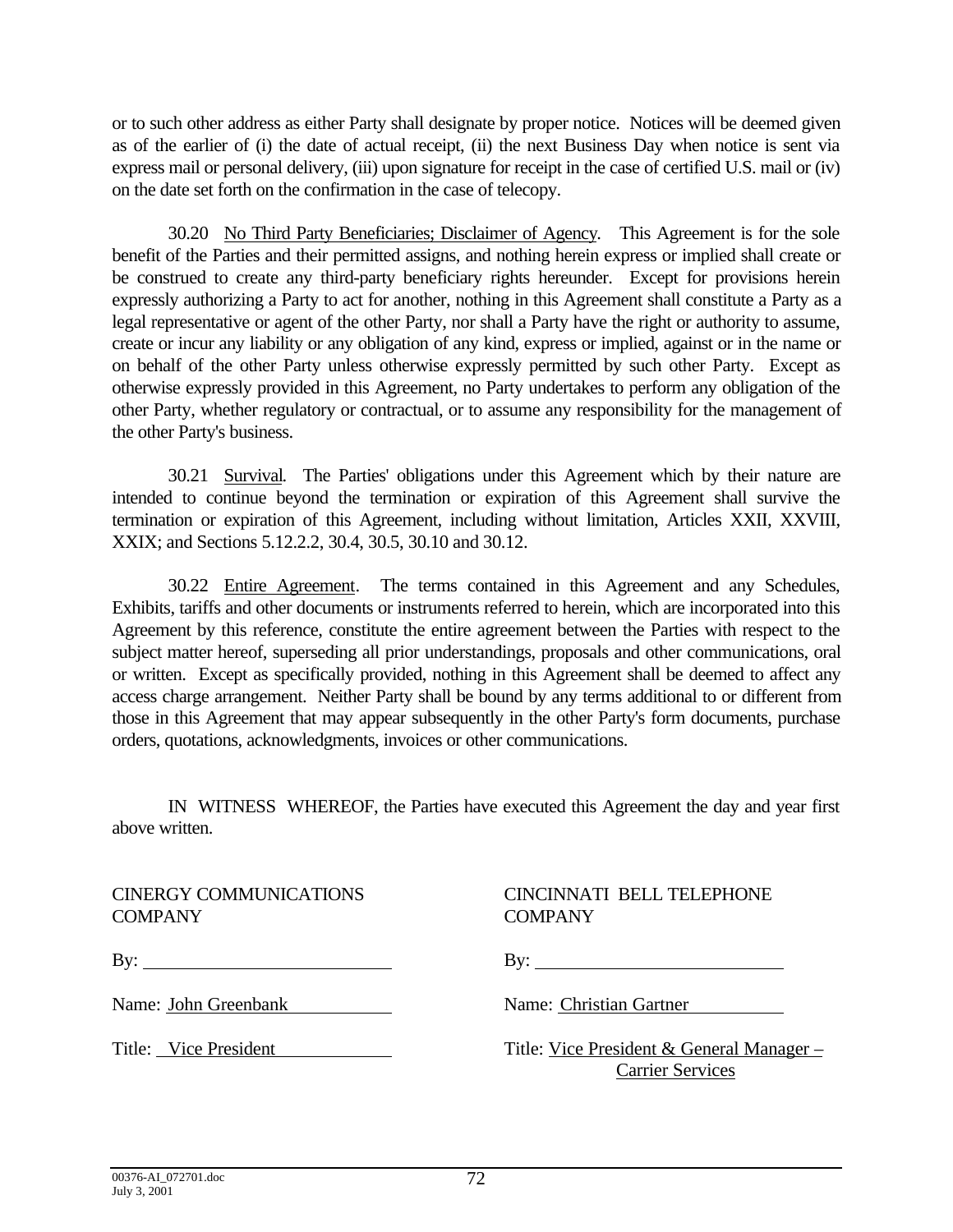## **INTERIM PRICING SCHEDULE FOR INTERCONNECTION (Subject to Section 24.4)**

|                     | <b>RATE ELEMENT</b>                                                                                                                              | <b>RECURRING RATE</b>                                                                                                                                                                                                                                     | <b>NONRECURRING</b><br><b>CHARGE</b> |
|---------------------|--------------------------------------------------------------------------------------------------------------------------------------------------|-----------------------------------------------------------------------------------------------------------------------------------------------------------------------------------------------------------------------------------------------------------|--------------------------------------|
| <b>ITEM I</b><br>A. | <b>Transport and Termination prior</b><br>to June 14, 2001:                                                                                      |                                                                                                                                                                                                                                                           |                                      |
| A1.                 | <b>End Office Local Termination</b>                                                                                                              | N/A                                                                                                                                                                                                                                                       |                                      |
| A2.                 | <b>Tandem Switching</b>                                                                                                                          | N/A                                                                                                                                                                                                                                                       |                                      |
| A3.                 | <b>Tandem Transport Facility</b><br>Mileage                                                                                                      | N/A                                                                                                                                                                                                                                                       |                                      |
| A4.                 | Dedicated Transport <sup>1</sup>                                                                                                                 | See Interoffice<br><b>Transmission Facilities</b>                                                                                                                                                                                                         |                                      |
| <b>B.</b>           | <b>Transport and Termination for</b><br>Local Traffic as of June 14, 2001<br><sup>2</sup> Termination of Local Traffic<br>within annual MOU caps | \$.0015 per minute from<br>June 14, 2001 to<br>December 13, 2001<br>\$ .0010 per minute from<br>December 14, 2001 to<br>June 13, 2003<br>\$ .0007 per minute from<br>June 14, 2003 to June<br>13, 2004 or further<br>FCC Order, whichever<br>occurs later |                                      |
| $C$ .               | Transport and Termination for<br>Information Access Traffic as of<br>June 14, 2001                                                               | <b>Bill and Keep</b>                                                                                                                                                                                                                                      |                                      |
| <b>ITEM II</b>      | <b>BLV/BLVI</b>                                                                                                                                  |                                                                                                                                                                                                                                                           |                                      |
| A.                  | <b>Busy Line Verification (BLV)</b>                                                                                                              | $$1.16$ per use                                                                                                                                                                                                                                           |                                      |
| <b>B.</b>           | <b>Busy Line Verification Interrupt</b><br>(BLVI) (in addition to BLV<br>charge)                                                                 | \$1.35 per use                                                                                                                                                                                                                                            |                                      |
| <b>ITEM III</b>     | <b>Transit Service</b>                                                                                                                           | See FCC No. 35 for                                                                                                                                                                                                                                        |                                      |
|                     | <b>Transit Traffic between CLEC</b><br>and 3rd party LEC or CMRS                                                                                 | Tandem<br>Switching/Transport                                                                                                                                                                                                                             |                                      |
|                     | provider                                                                                                                                         | Charges                                                                                                                                                                                                                                                   |                                      |

<sup>&</sup>lt;sup>1</sup> Applies in lieu of Tandem Switching and Tandem Transport Facility Mileage when local traffic is not routed through a tandem switch. The dedicated transport rate that the requesting carrier pays shall recover only the costs of the portion of that trunk capacity used by the requesting carrier to send the traffic that it will terminate on the other carrier's network.

<sup>&</sup>lt;sup>2</sup> Transport and Termination rates as of June 14, 2001 were set by the FCC's Order on Remand and Report and Order in CC Docket Nos. 96-98 FCC 01-131 on remand from the Court of Appeals for the District of Columbia adopted on April 18, 2001, and are not subject to true up.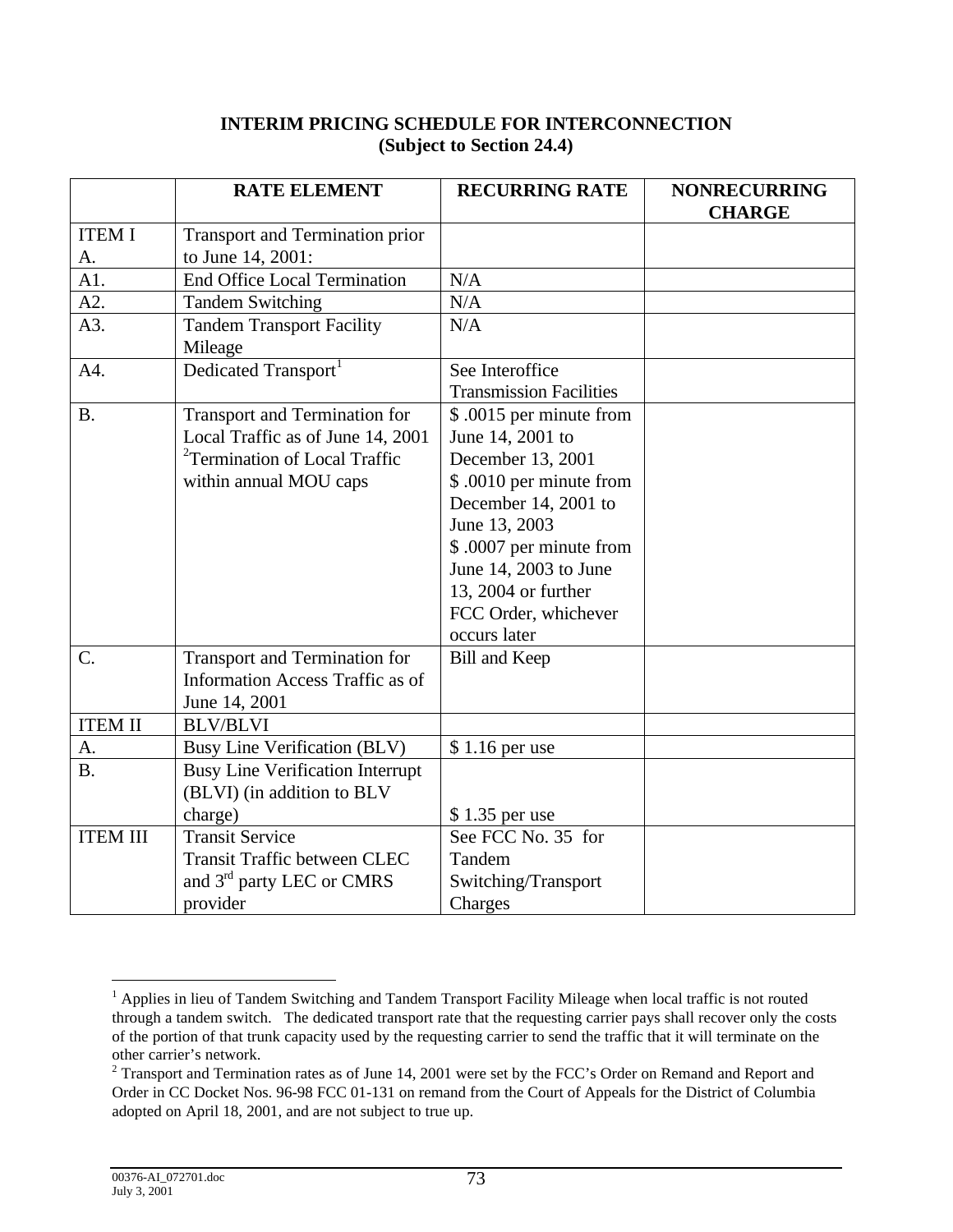|                | <b>RATE ELEMENT</b>                     | <b>RECURRING RATE</b>    | <b>NONRECURRING</b><br><b>CHARGE</b> |
|----------------|-----------------------------------------|--------------------------|--------------------------------------|
| <b>ITEM IV</b> | <b>Unbundled Network Elements</b>       |                          |                                      |
| A.             | Analog Loops <sup>3</sup>               |                          |                                      |
| A. 1.          | 2-Wire VG Analog Loop                   |                          |                                      |
|                | Band 1                                  | \$17.44                  | \$99.43                              |
|                | Band 2                                  | \$22.23                  | \$99.43                              |
|                | Band 3                                  | \$25.84                  | \$99.43                              |
| A.2.           | 4-Wire VG Analog Loop                   |                          |                                      |
|                | Band 1                                  | \$34.89                  | \$122.27                             |
|                | Band 2                                  | \$44.46                  | \$122.27                             |
|                | Band 3                                  | \$51.68                  | \$122.27                             |
| <b>B.</b>      | Conditioning Options for 2-wire         |                          |                                      |
|                | and 4-wire VG Analog Loops <sup>4</sup> |                          |                                      |
| B.1.           | <b>Improved Voice Grade Loss</b>        |                          |                                      |
| B.1.a.         | Qualification                           |                          | \$46.28                              |
| B.1.b.         | Conditioning                            | \$20.93                  | \$55.01                              |
| B.2.           | Non-Loaded Copper Loop                  |                          |                                      |
|                | Guarantee                               |                          |                                      |
| B.2.a.         | Qualification                           | $\overline{\phantom{a}}$ | \$46.28                              |
| B.2.b.         | Load Removal (up to 5 loops             | $\overline{\phantom{a}}$ | \$460.65                             |
|                | to same location)                       |                          |                                      |
| B.3            | ISDN Compatible conditioning            |                          |                                      |
| B.3.a.         | Qualification                           |                          | \$79.49                              |
| B.3.b.         | Conditioning copper loop                | \$56.45                  | \$464.28                             |
| B.3.c.         | Conditioning derived loop               | \$39.55                  | \$60.42                              |
| B.4            | <b>HDSL Qualification</b>               |                          |                                      |
| B.4.a.         | 2-wire                                  | $\overline{\phantom{0}}$ | \$95.96                              |
| B.4.b.         | 4-wire                                  |                          | \$163.65                             |
| $\mathbf{C}$ . | Digital Loops                           | \$62.41                  |                                      |
| C.1.           | 4-wire 64 K bps Digital Loop            |                          |                                      |
| C.2.           | 4-wire 1.544 Digital Mbps Loop          | \$121.06                 |                                      |
|                |                                         |                          |                                      |
| D.             | Access to NID (access to NID)           |                          |                                      |
|                | for accessing customer premises         |                          |                                      |
|                | wiring (inside wire only; does not      | Included in Loop rate.   |                                      |
|                | include the NID itself)                 |                          |                                      |
|                |                                         |                          |                                      |
| E.             | <b>Interoffice Transmission</b>         |                          |                                      |
|                | Facilities                              |                          |                                      |
| E.1.           | Dedicated Transport and                 |                          |                                      |

<sup>&</sup>lt;sup>3</sup><br>Rate Bands defined in Attachment A.<br><sup>4</sup> Conditioning Options apply in addition to Loop charges.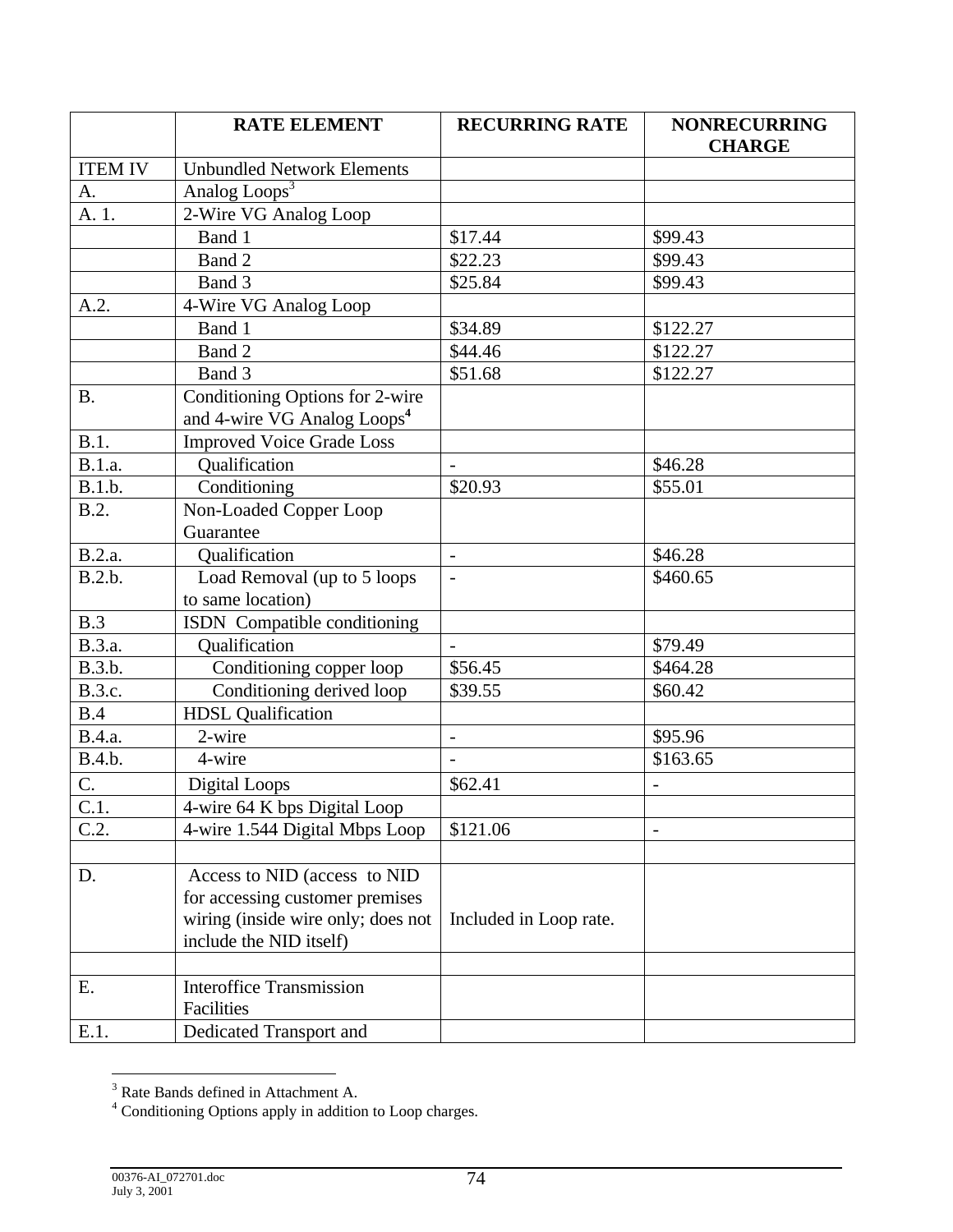|                       | <b>RATE ELEMENT</b>                                                                                | <b>RECURRING RATE</b>                           | <b>NONRECURRING</b><br><b>CHARGE</b> |
|-----------------------|----------------------------------------------------------------------------------------------------|-------------------------------------------------|--------------------------------------|
|                       | <b>Unbundled Dedicated Entrance</b><br>Facility                                                    |                                                 |                                      |
|                       | DS1                                                                                                | <b>Proxied from Access</b><br>Tariff FCC No. 35 |                                      |
|                       | DS3                                                                                                | $\epsilon$                                      |                                      |
|                       | OC <sub>3</sub>                                                                                    | $\zeta \zeta$                                   |                                      |
|                       | <b>OC12</b>                                                                                        | $\zeta\,\zeta$                                  |                                      |
|                       | OC48                                                                                               | $\zeta \zeta$                                   |                                      |
|                       |                                                                                                    |                                                 |                                      |
| E.2.                  | <b>Optional Features</b>                                                                           |                                                 |                                      |
| E.2.a.                | Clear Channel Capability, per<br>1.544 (DS1) bit stream                                            | $\zeta$ $\zeta$                                 |                                      |
| E.2.b.                | <b>Central Office Multiplexing</b>                                                                 |                                                 |                                      |
| $\overline{E}.2.b.1.$ | DS3 to DS1                                                                                         | $\zeta$ $\zeta$                                 |                                      |
| E.2.b.2.              | DS1 to Voice Grade                                                                                 | $\zeta \zeta$                                   |                                      |
|                       |                                                                                                    |                                                 |                                      |
| F.                    | Miscellaneous Charges                                                                              |                                                 |                                      |
| F.1                   | Service Order Charge <sup>5</sup>                                                                  | \$10.66                                         |                                      |
| F.2.                  | Service Order Change                                                                               |                                                 |                                      |
|                       | Charge/Record Charge                                                                               | \$12.25                                         |                                      |
| F.3.                  | Line Connection Charge <sup>6</sup>                                                                | \$24.57                                         |                                      |
| F.4                   | Additional Engineering,<br>Additional Labor, and<br>Maintenance of Service<br>Charges <sup>7</sup> |                                                 |                                      |
|                       |                                                                                                    |                                                 |                                      |
| G.                    | Signaling Networks (CCS/SS7)                                                                       |                                                 |                                      |
| G.1.                  | <b>Signaling Link</b>                                                                              | Proxied from Access<br>Tariff FCC No. 35        |                                      |
| G.2.                  | Port Termination                                                                                   | $\zeta$ $\zeta$                                 |                                      |
|                       |                                                                                                    |                                                 |                                      |
| Η.                    | <b>Directory Assistance</b>                                                                        | \$ .30 per call                                 |                                      |
|                       |                                                                                                    |                                                 |                                      |
| <b>ITEM V</b>         | E911 Service                                                                                       |                                                 |                                      |
| A.                    | Rate Per End User Line                                                                             | \$.12                                           |                                      |
| <b>B.</b>             | Optional Manual update (per<br>hour)                                                               | \$33.58                                         |                                      |
|                       |                                                                                                    |                                                 |                                      |

<sup>&</sup>lt;sup>5</sup><br>
<sup>6</sup> Applies for service migration.<br>
<sup>6</sup> These charges apply as specified in CBT's Access Tariff No. 35, whenever there are requirements for Service Coordination, Stand-by, Outside Normal Business Hours Installation and Repair, and Maintenance Of Service.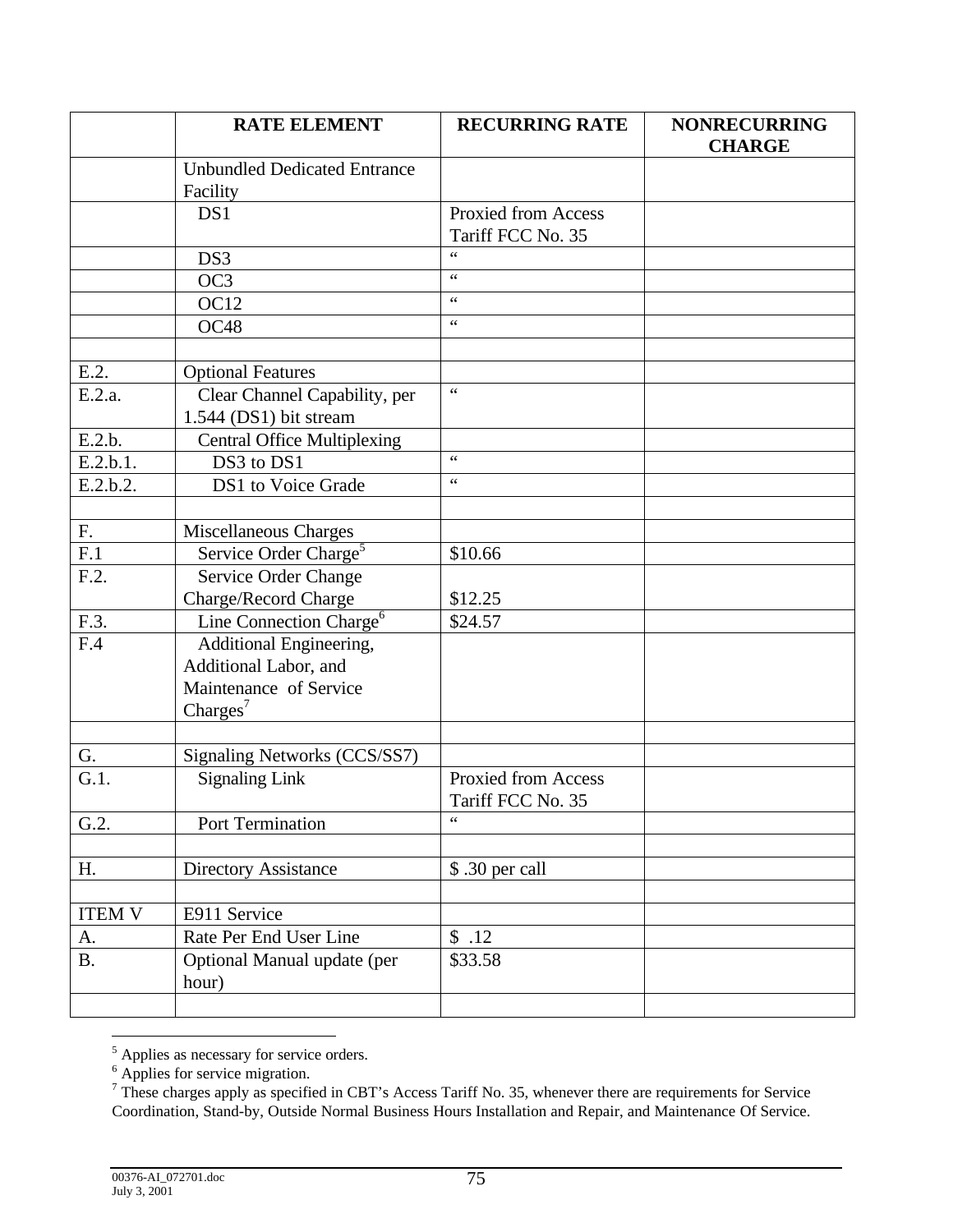|                | <b>RATE ELEMENT</b>                | <b>RECURRING RATE</b>                 | <b>NONRECURRING</b><br><b>CHARGE</b> |
|----------------|------------------------------------|---------------------------------------|--------------------------------------|
| <b>ITEM VI</b> | Collocation                        |                                       |                                      |
| A.             | <b>Application Fee</b>             |                                       | \$1000.00                            |
| <b>B.</b>      | <b>Conduit/Entrance Facility</b>   |                                       |                                      |
|                | West $7th$ St                      | \$ .31 per innerduct ft.              |                                      |
|                | Avondale                           | .31 per innerduct ft.                 |                                      |
|                | Evendale                           | \$ .31 per innerduct ft.              |                                      |
|                | Rossmoyne                          | $\overline{\$}$ .31 per innerduct ft. |                                      |
| C.             | Riser/Cable Space                  |                                       |                                      |
|                | West $7th$ St                      | \$ .01 per ft.                        |                                      |
|                | Avondale                           | \$2.00 per ft.                        |                                      |
|                | Evendale                           | \$2.00 per ft.                        |                                      |
|                | Rossmoyne                          | \$2.00 per ft.                        |                                      |
| D.             | <b>Floor Space</b>                 |                                       |                                      |
|                | West $7th$ St                      | \$7.02 per sq. ft.                    |                                      |
|                | Avondale                           | \$7.02 per sq. ft                     |                                      |
|                | Evendale                           | \$7.02 per sq. ft                     |                                      |
|                | Rossmoyne                          | \$7.02 per sq. ft                     |                                      |
| E.             | General Maintenance of Area        |                                       |                                      |
|                | West $7th$ St                      | \$7.02 per sq. ft.                    |                                      |
|                | Avondale                           | \$7.02 per sq. ft                     |                                      |
|                | Evendale                           | \$7.02 per sq. ft                     |                                      |
|                | Rossmoyne                          | \$7.02 per sq. ft                     |                                      |
| F.             | <b>Power Consumption</b>           |                                       |                                      |
|                | West $7th$ St                      | \$7.00 per fuse amp                   |                                      |
|                | Avondale                           | \$7.00 per fuse amp                   |                                      |
|                | Evendale                           | \$7.00 per fuse amp                   |                                      |
|                | Rossmoyne                          | \$7.00 per fuse amp                   |                                      |
| G.             | Power Delivery                     |                                       | \$312.00 per lead                    |
| H.             | <b>Security Access</b>             |                                       | $$1.50$ per key                      |
| Ι.             | <b>Internal Rates 24 Fiber</b>     |                                       | \$ .98 per in. ft.                   |
|                | Lightguide Cable from vault        |                                       |                                      |
|                | Splice to Collocation Space        |                                       |                                      |
| J.             | Interduct@ 1" within Cable         |                                       | \$ .26 per in. ft.                   |
|                | Vault                              |                                       |                                      |
| K.             | Splicing Outside Fiber to Internal |                                       |                                      |
|                | <b>Rated Fiber</b>                 |                                       |                                      |
| K.1.           | Per $1st$ splice                   |                                       | \$408.19                             |
| K2.            | Per each additional splice         |                                       | \$16.04                              |
| L.             | <b>Splice Testing</b>              |                                       |                                      |
| L.1.           | Per $1st$ splice                   |                                       | \$64.19                              |
| L.2.           | Per each additional splice         |                                       | \$16.04                              |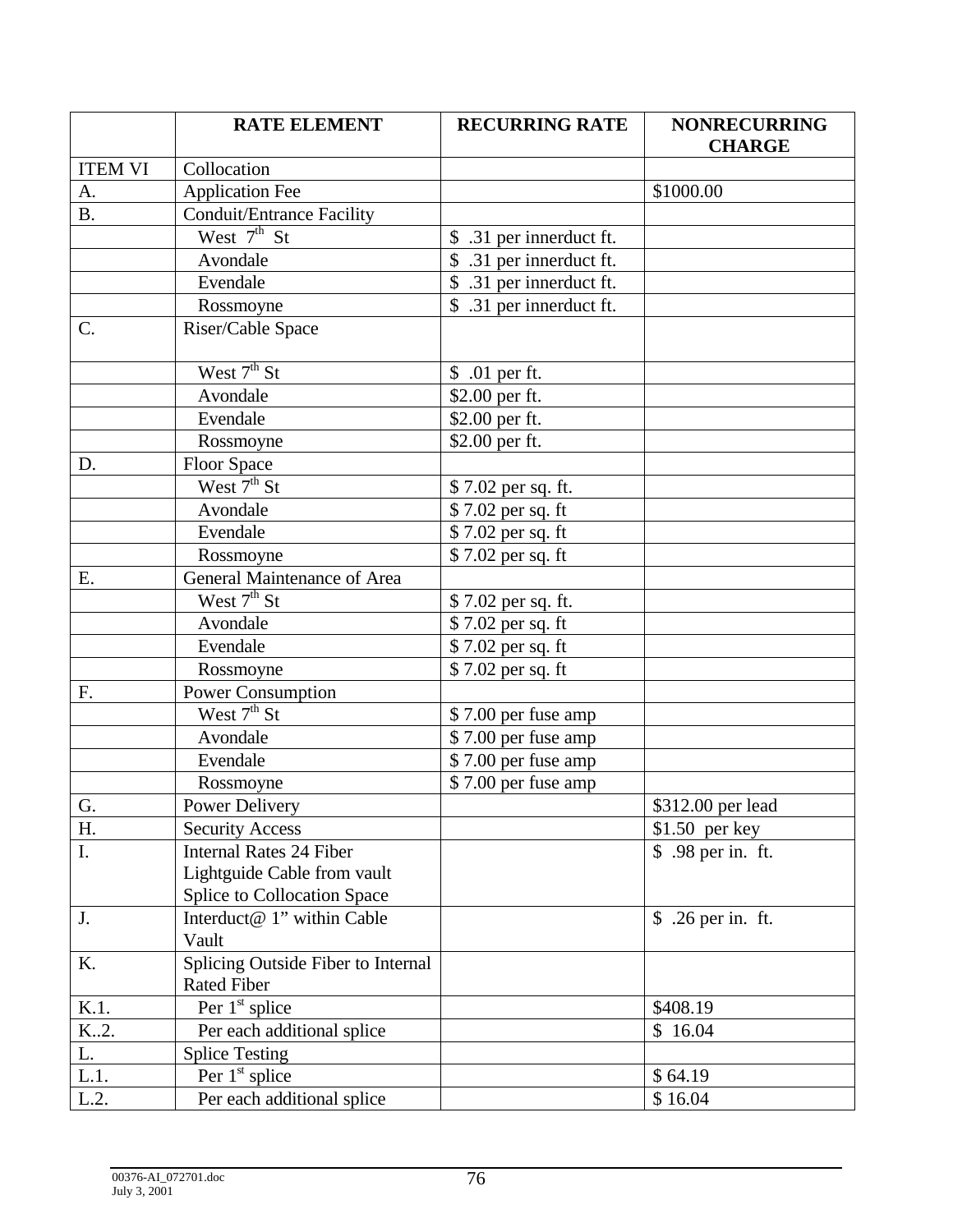|                  | <b>RATE ELEMENT</b>                           | <b>RECURRING RATE</b>         | <b>NONRECURRING</b>            |
|------------------|-----------------------------------------------|-------------------------------|--------------------------------|
|                  |                                               |                               | <b>CHARGE</b>                  |
| M                | Cable Pull from Manhole to                    |                               |                                |
|                  | <b>Collocation Space</b>                      |                               |                                |
| M.1.             | First 100 ft.                                 |                               | \$64.19                        |
| M.2.             | Per addl 100 ft.                              |                               | \$16.04                        |
| N.               | <b>Cage Construction and Materials</b>        |                               |                                |
| $N.1$ .          | Fencing                                       |                               | \$12.00 per ft.                |
| N.2.             | Posts                                         |                               | \$72.00 per pole,<br>installed |
| N.3.             | Gates/Door                                    |                               | \$720.00 per gate/door         |
| O.               | Core Drill Floor in Cage for                  |                               | \$600.00                       |
|                  | Diverse Route Path                            |                               |                                |
| Ρ.               | <b>Space Reservation Charge</b>               |                               | \$55.18 per 100 sq. ft.        |
| Q.               | <b>Collocation Area Preparation</b><br>Charge |                               | <b>ICB</b>                     |
|                  |                                               |                               |                                |
| R.               | <b>Cross Connects</b>                         |                               |                                |
|                  | West $7th$ St                                 |                               |                                |
|                  | DSO (per 100 pairs)                           | \$64.01                       |                                |
|                  | DS1                                           | \$11.34                       |                                |
|                  | DS3                                           | \$65.20                       |                                |
|                  | Avondale, Evendale, and                       |                               |                                |
|                  | Rossmayne                                     |                               |                                |
|                  | DS0 (per 100 pairs)                           | \$64.01                       |                                |
|                  | DS1                                           | \$11.34                       |                                |
|                  | DS3                                           | \$65.20                       |                                |
|                  |                                               |                               |                                |
| <b>ITEM VII</b>  | Structure                                     | See CBT's Pole and            |                                |
|                  |                                               | Anchor, Attachment and        |                                |
|                  |                                               | <b>Conduit Occupancy</b>      |                                |
|                  |                                               | Accommodations Tariff,        |                                |
|                  |                                               | PUCO NO. 1, for               |                                |
|                  |                                               | conduit. See CBT's            |                                |
|                  |                                               | <b>Cable Television Pole</b>  |                                |
|                  |                                               | <b>Attachment Tariff KPSC</b> |                                |
|                  |                                               | No.1, for pole                |                                |
|                  |                                               | attachments and               |                                |
|                  |                                               | anchors.                      |                                |
| <b>ITEM VIII</b> | <b>Directory Listings</b>                     |                               |                                |
| A.               | Per Primary listing per month                 |                               |                                |
|                  | for customers served by                       |                               |                                |
|                  | Cinergy's switch                              |                               |                                |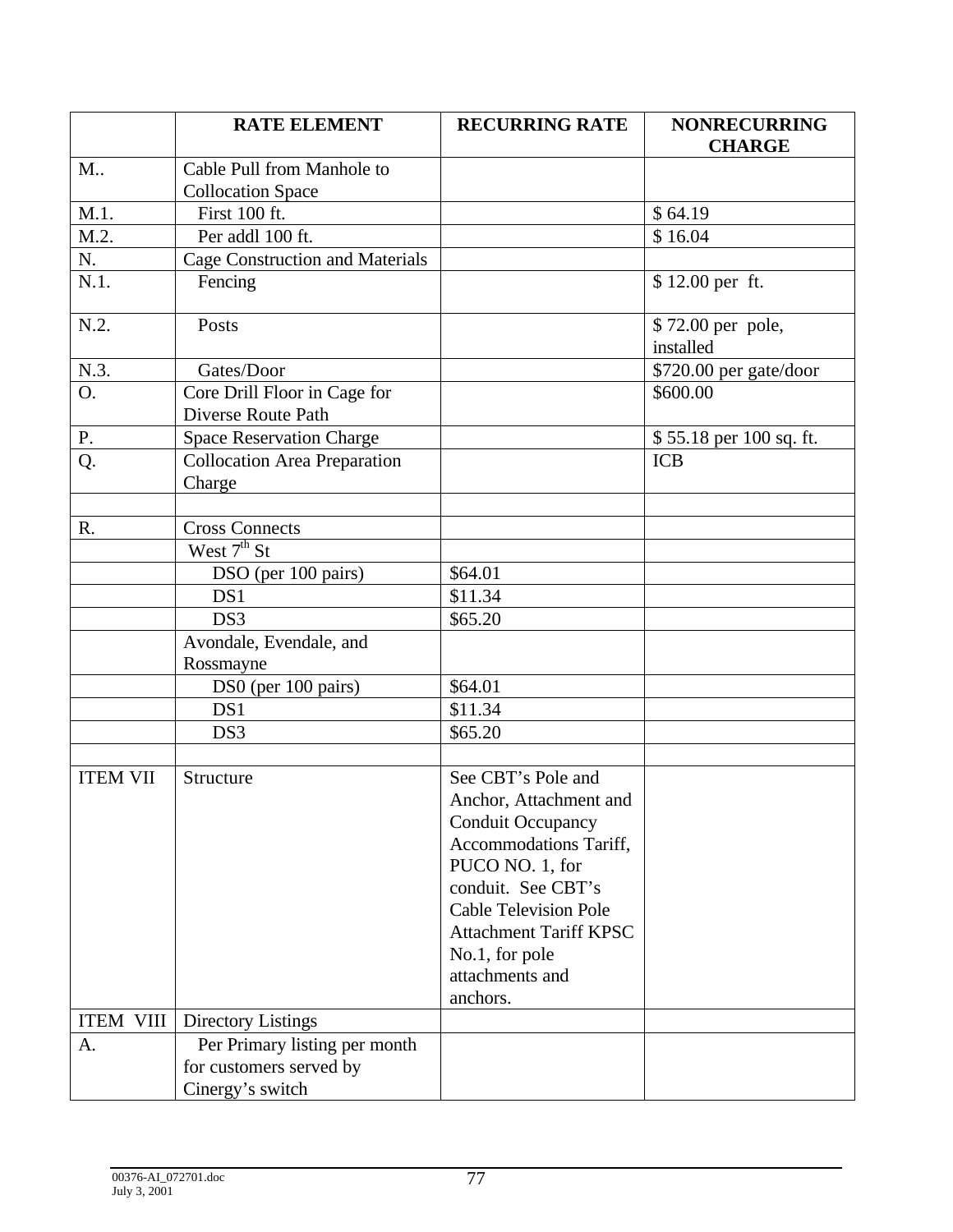|           | <b>RATE ELEMENT</b>                                                                    | <b>RECURRING RATE</b>                                                          | <b>NONRECURRING</b><br><b>CHARGE</b> |
|-----------|----------------------------------------------------------------------------------------|--------------------------------------------------------------------------------|--------------------------------------|
| A.1.      | <b>Business Listing</b>                                                                | .30<br>\$                                                                      |                                      |
| A.2.      | <b>Residence Listing</b>                                                               | \$.42                                                                          |                                      |
| <b>B.</b> | Information pages in Customer<br>Information Section of CBT's<br>white pages directory | \$ .0015 per year per<br>printed page X total<br>number directories<br>printed |                                      |
| Item XIV  | Local Number Portability (LNP)<br>LNP Database Query (per query)                       | <b>CBT FCC Tariff No.35</b>                                                    |                                      |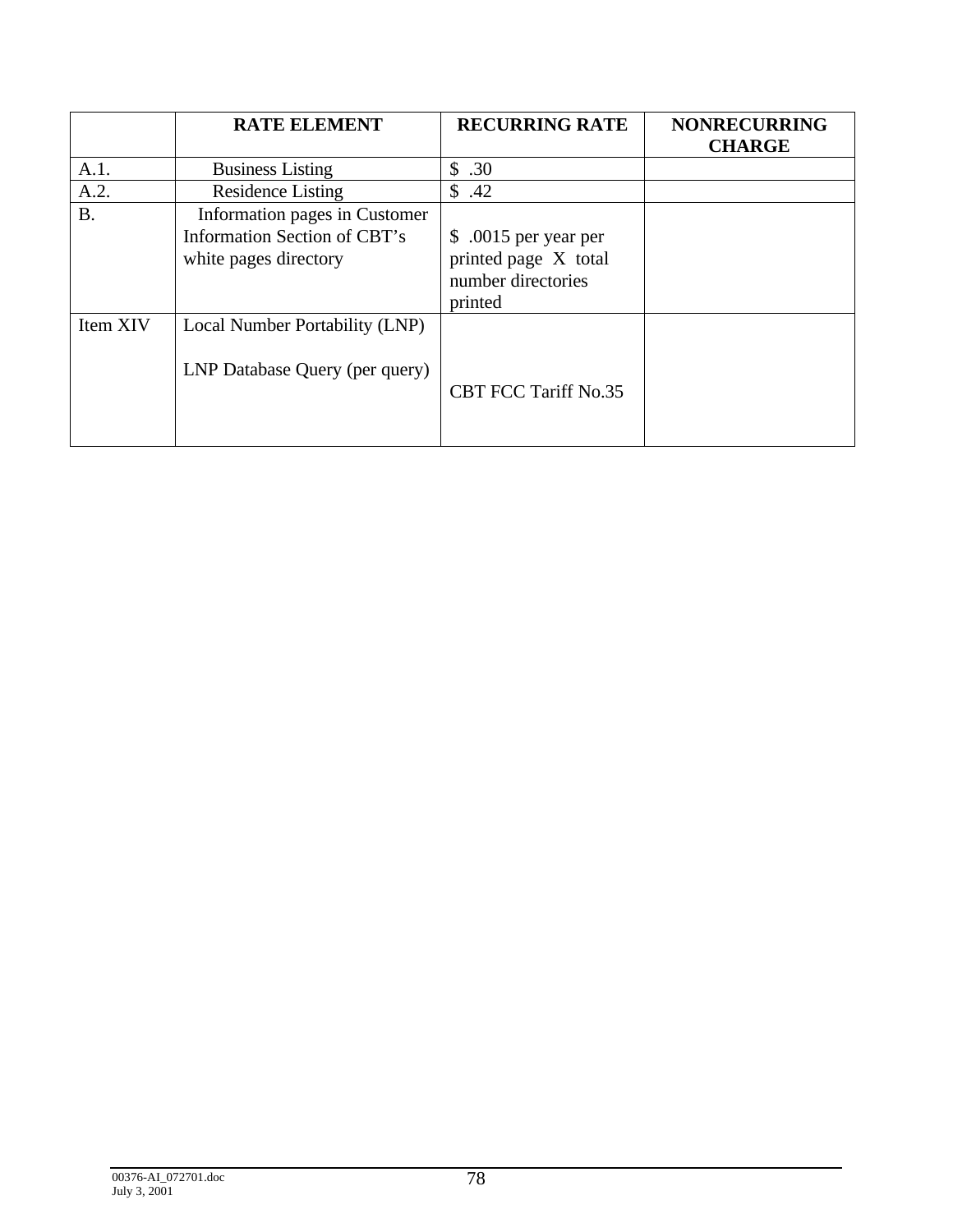# **ATTACHMENT A**

# **PRICING BANDS BY CBT WIRE CENTER (CO)**

| <b>BAND</b>    | <b>WIRE CENTER</b>                                                                                                                                                                                                        | <b>BAND</b>                  | <b>WIRE CENTER</b>                                                                                                                          |
|----------------|---------------------------------------------------------------------------------------------------------------------------------------------------------------------------------------------------------------------------|------------------------------|---------------------------------------------------------------------------------------------------------------------------------------------|
| 1 - MOST DENSE | 209 W 7th Street<br>Avondale<br><b>Cherry Grove</b><br>Cheviot<br>Covedale<br>Crescentville<br>Evendale<br>Fairfield<br>Glendale<br>Groesbeck<br>Hartwell<br><b>Hyde Park</b><br>Madisonville<br>Montgomery<br>Mt Healthy | 2 - MIDDLE<br><b>DENSITY</b> | <b>Batavia</b><br>Goshen<br>Hamilton<br>Hamlet<br>Harrison<br>Loveland<br>Miami<br>Milford<br>Sayler Park<br>Tobasco<br><b>West Chester</b> |
|                | Mt Washington<br><b>North Greenhills</b><br>Northside<br>Norwood<br>Price Hill<br>Rossmoyne<br><b>St Bernard</b><br>Westwood                                                                                              | 3-RURAL                      | <b>Bethel</b><br>New Richmond<br>Newtonsville<br>Reily<br>Seven Mile<br>Shandon<br>Williamsburg                                             |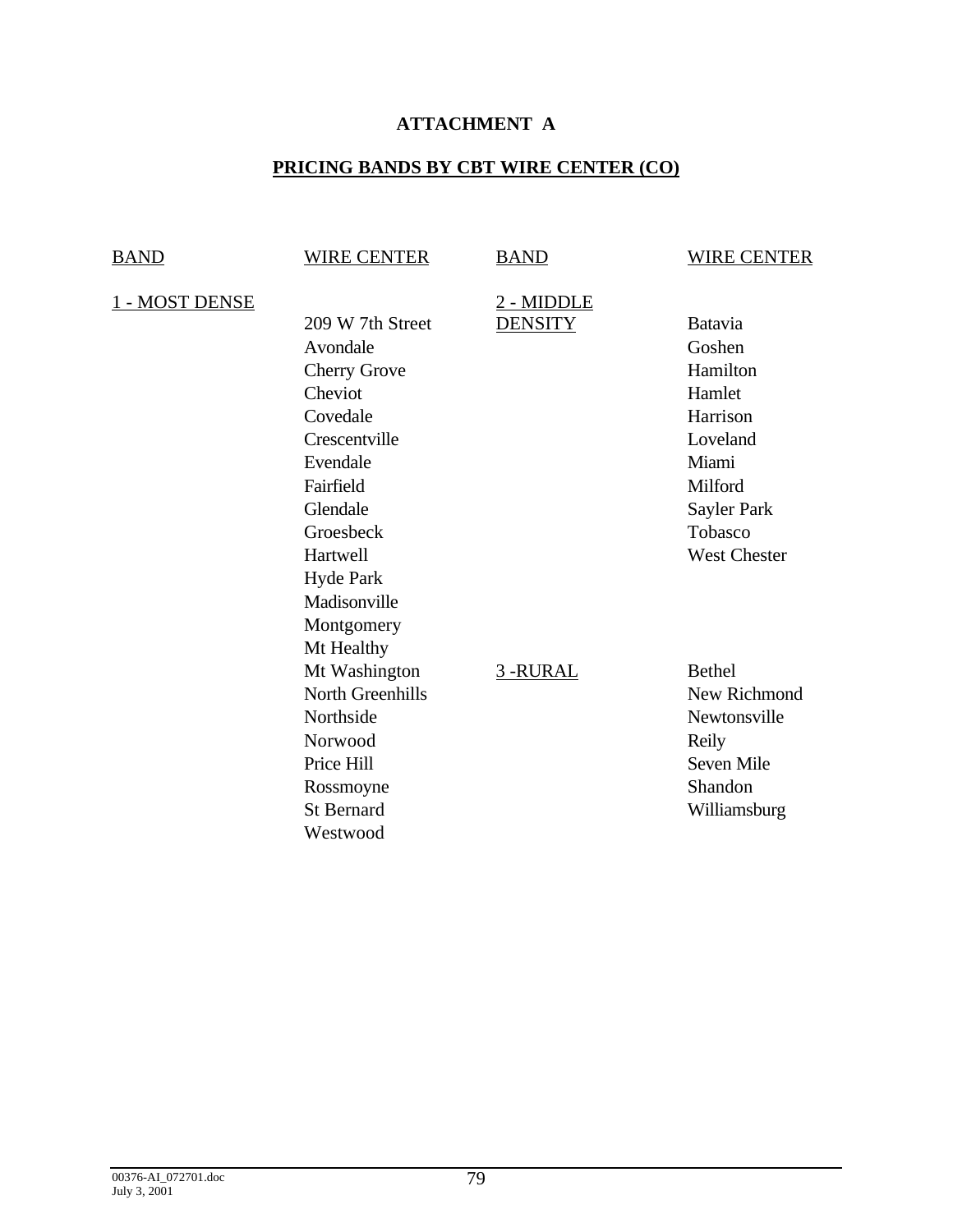# SCHEDULE 3.0

# IMPLEMENTATION SCHEDULE

| LATA | <b>CBT</b> Interconnection | Cinergy Interconnection |                        |
|------|----------------------------|-------------------------|------------------------|
|      | Wire Center                | Wire Center             | Interconnection        |
|      | (CIWC)                     | (TIWC)                  | <b>Activation Date</b> |
| 922  | TRD                        | TRD                     | TRD                    |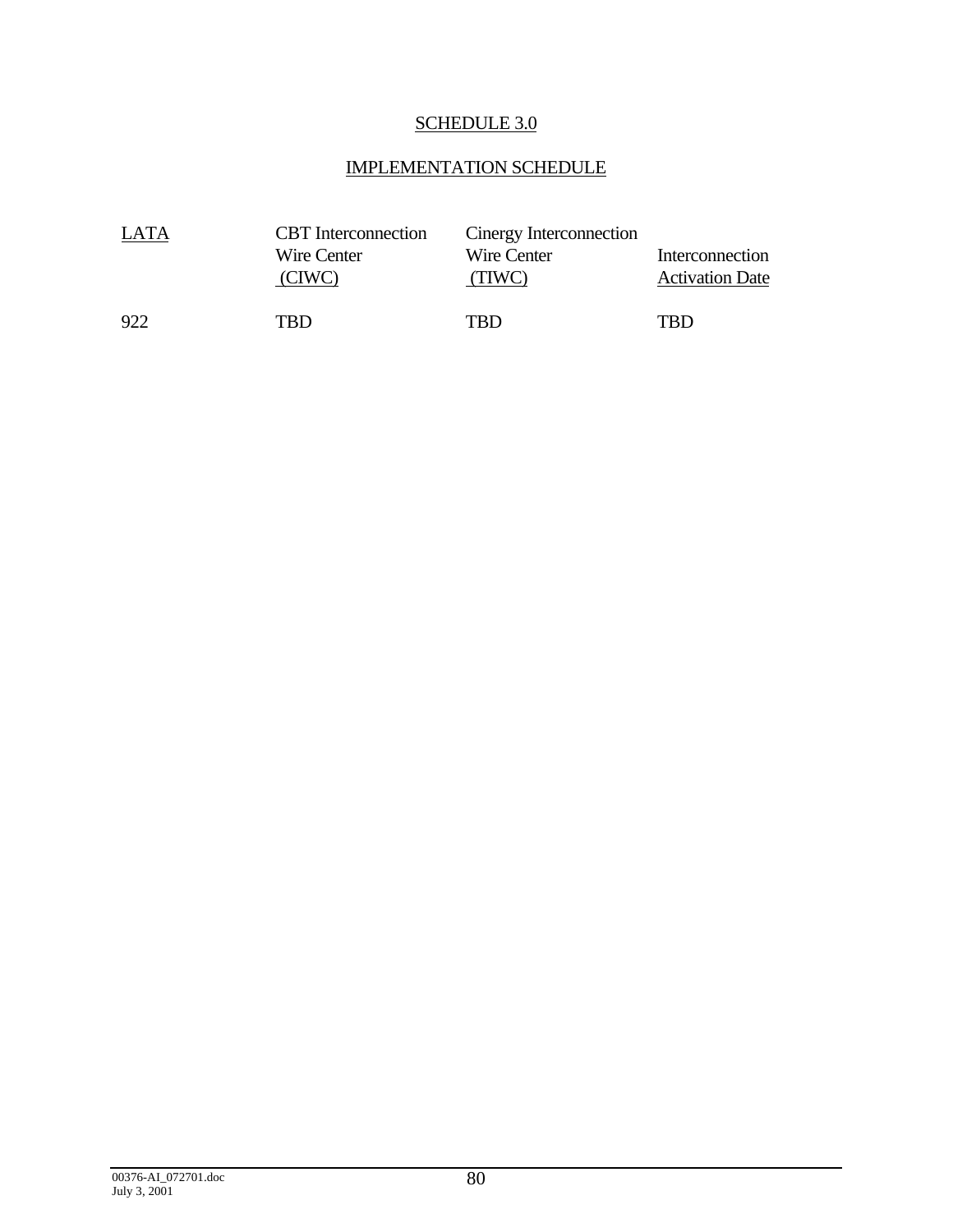## SCHEDULE 3.2

## BONA FIDE REQUEST PROCESS

1. Any request for Interconnection or services that is not already available as described herein shall be treated as a Request under this Schedule.

2. CBT shall use this Schedule to determine technical feasibility of the requested Interconnection, services and, for those items that are technically feasible, to provide the terms and timetable for providing the requested items.

3. A Request shall be submitted in writing and shall, at a minimum, include: (a) a technical description of each requested service, network element or interconnection; (b) the desired interface specifications; (c) a statement that the interconnection, service or network element will be used to provide a telecommunications service; (d) the quantity requested; (e) the location(s) requested; and (f) a requested due date.

4. Within three (3) Business Days of receipt of Request, CBT shall acknowledge its receipt and shall have completed its review of the Request for initial compliance with Section 3 above. In its written acknowledgment, CBT shall advise Cinergy of any missing information reasonably required in order for CBT to complete its preliminary analysis of the Request described in Section 5 below.

5. Unless otherwise agreed to in writing by the Parties, within fifteen (15) Business Days of its receipt of the Request, CBT shall provide Cinergy a preliminary analysis of the Request. The preliminary analysis shall specify whether or not the requested interconnection, service or network element described in the Request is technically feasible and whether or not CBT believes it is required to provide such Request pursuant to the Telecommunications Act of 1996. Such preliminary analysis shall be in writing and set forth the basis for CBT's conclusions.

6. Unless otherwise agreed to by the Parties, as soon as feasible, but not more than thirty (30) days after CBT notifies Cinergy that the Request is technically feasible, CBT shall provide Cinergy a firm price quote and availability date for such development ("Bona Fide Request Quote"). For Bona Fide Requests that involve either: (i) combinations of standard offerings or (ii) individual customer arrangements that do not require alterations not otherwise performed for individual customer arrangements ("Standard BFR Request"), for CBT retail Customers, CBT shall provide a Bona Fide Request Quote within such thirty (30)-day period. For all other Bona Fide Requests ("Non-standard BFR Request"), CBT shall provide a Bona Fide Request Quote as soon as feasible, but in any event not more than ninety (90) days from the date CBT notifies Cinergy that the Request is technically feasible. The Bona Fide Request Quote provided by CBT to Cinergy shall include, at Cinergy's option, either (a) the applicable rates (recurring and nonrecurring) of the requested Interconnection, Network Element or Customized feature, capability or functionality, which rates shall include the reasonable amortized costs of development of such Interconnection, Network Element or customized feature, capability or functionality or (b) the reasonable costs of development of the Interconnection or customized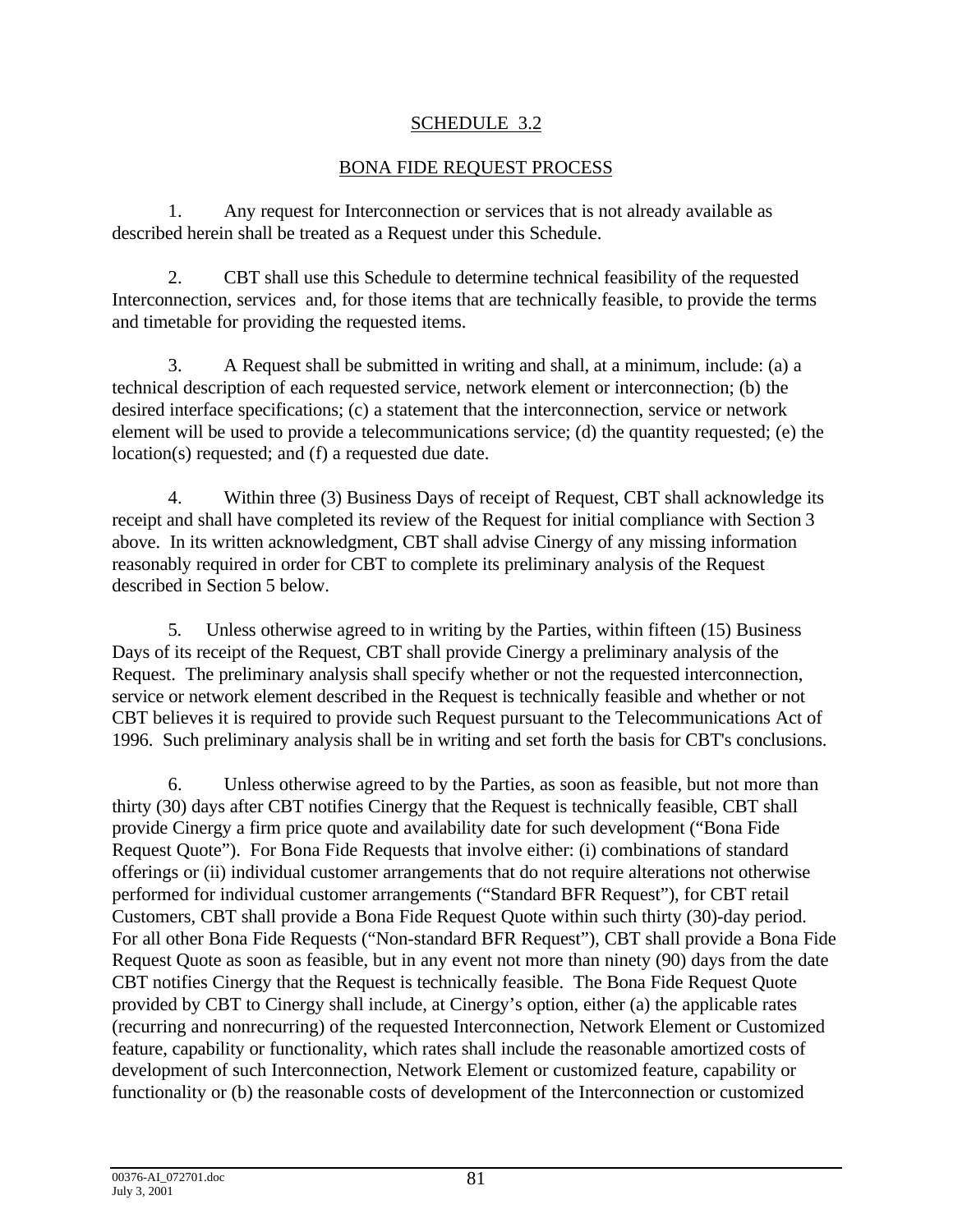feature, capability or functionality listed as a separate charge and the applicable rates (recurring or nonrecurring for such Interconnection or customized feature, capability or functionality.

7. Within thirty (30) Business Days of its receipt of the Request quote, Cinergy must confirm its order, cancel its Request, or seek remedy under the Dispute Resolution section of the Agreement.

8. CBT will utilize information from previously developed BFRs to address similar arrangements in order to attempt to shorten the response times for the currently requested BFR.

9. In the event of a dispute under this Schedule, the Parties agree to seek expedited Commission resolution of the dispute, with a request to the Commission that the Commission resolve any pricing or provisioning dispute within thirty (30) days of CBT's response to Cinergy's BFR.

10. Cinergy may cancel its bona fide request at any time. However, if Cinergy cancels its bona fide request order after it confirms its order, Cinergy shall pay the reasonable and demonstrable cost of processing and/or implementing the bona fide request up to the date of cancellation.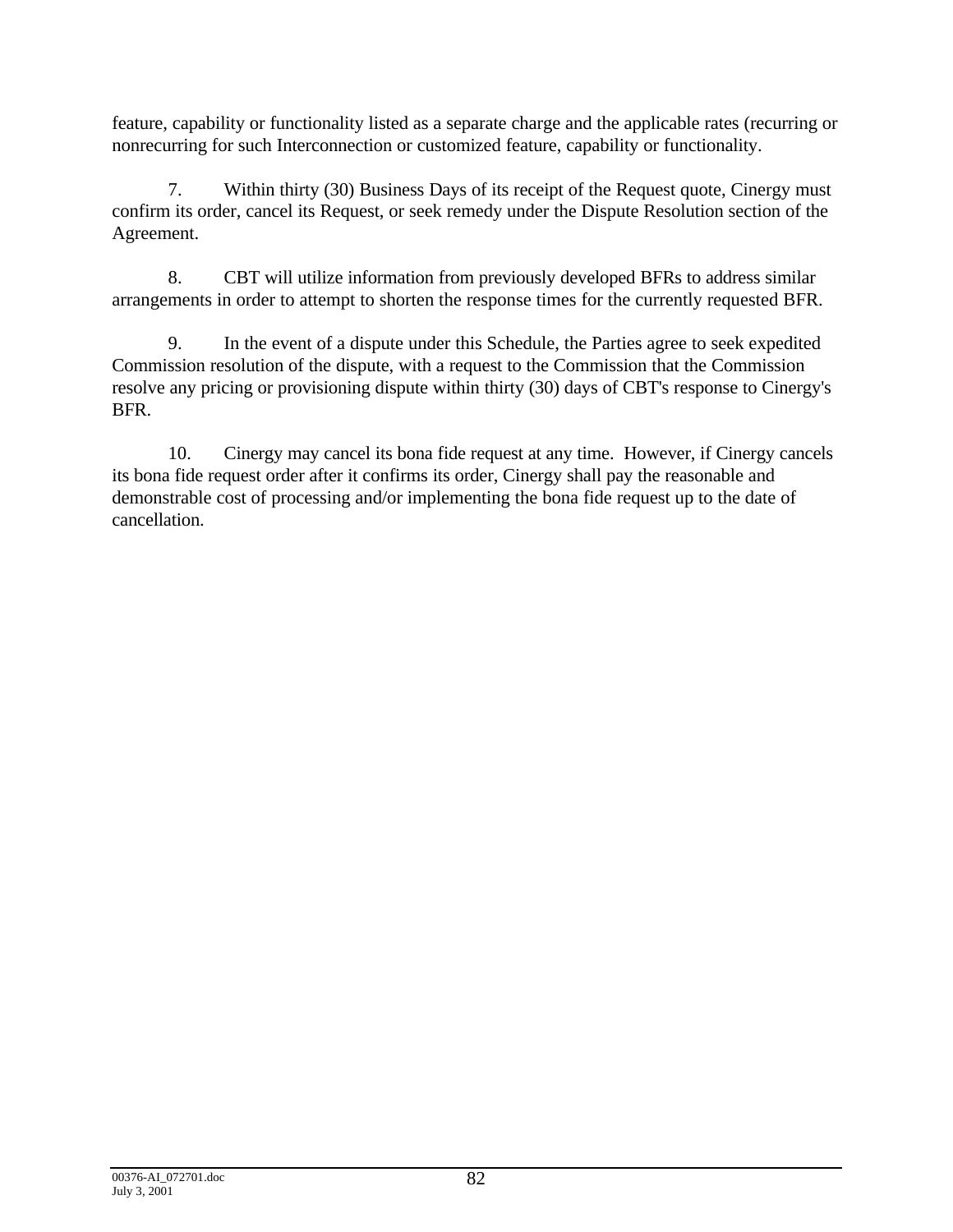## SCHEDULE 4.7

#### CBT INTERCONNECTION STANDARD INTERVALS

1.0 CBT shall on a quarterly basis strive to complete 90%, on an aggregate basis, of the eligible trunk orders within the specified intervals set forth in 3.0 below,subject to exclusions provided in Section 2.0

2.0 The following types of orders will be excluded from measurement for performance: (1) Cinergy requests an extended interval that exceeds the standard intervals stated in this Schedule, (2) after an order is submitted to CBT, it is changed or rescheduled by Cinergy, (3) Cinergy or the customer causes a delay in completing an order, or (4) any other "Delaying Event" as defined in this Agreement.

#### 3.0 Trunk Provisioning Intervals

Number of End Office Trunks Per Order Interval 1-96 10 Business Days 97 + Negotiated

New Trunk Groups to Tandem(s) Negotiated

#### 4.0 Trunk Restoral

Type of Outage Interval Service Affecting within 1 hour Non-Service Affecting within 24 hours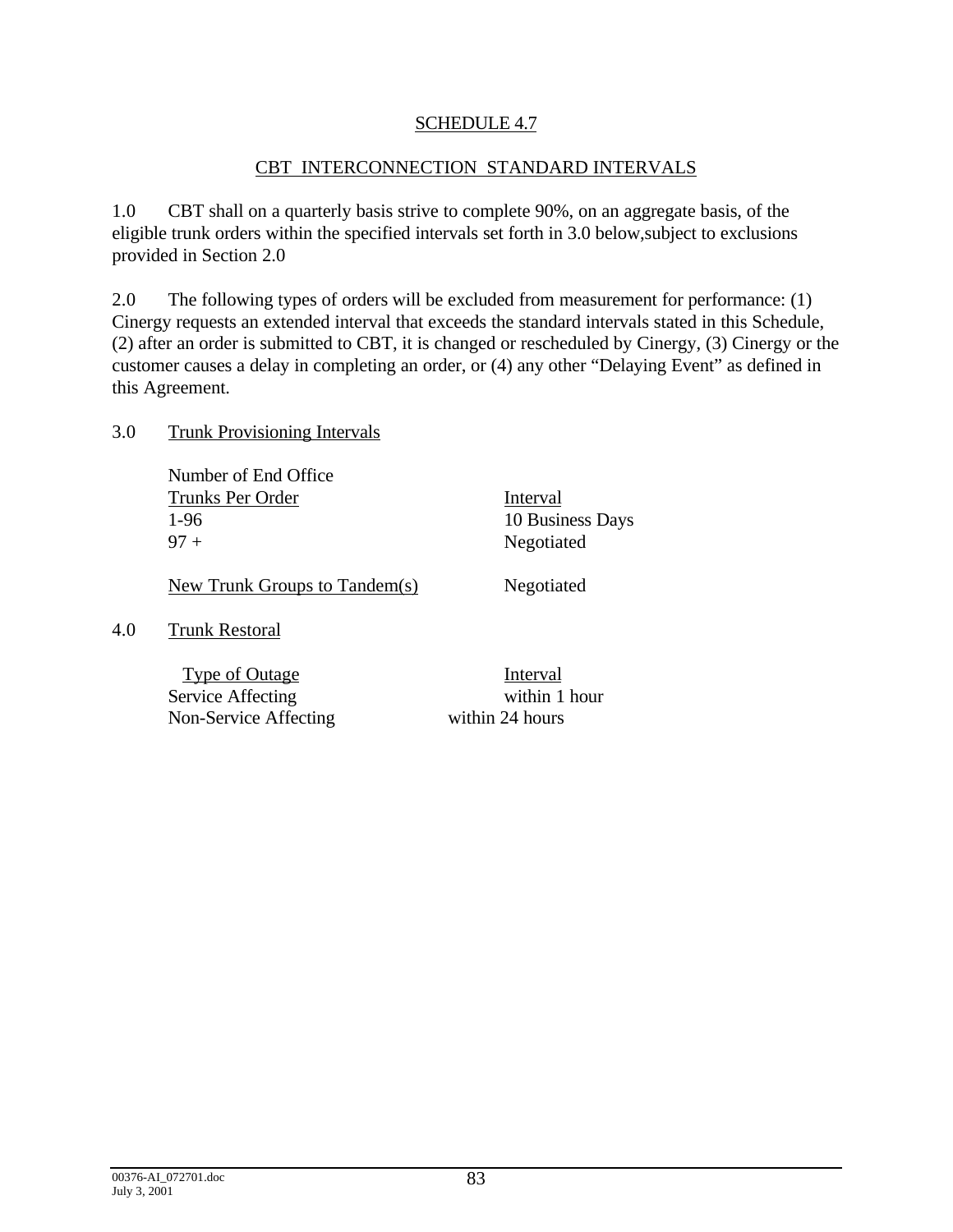#### SCHEDULE 6.6

#### MEET-POINT BILLING RATE STRUCTURE

A. Interstate access - Terminating to or originating from Cinergy Customers served from a Cinergy Switching Center.

| Rate Element                                                   | <b>Billing Company</b>                                           |
|----------------------------------------------------------------|------------------------------------------------------------------|
| <b>CCL</b><br>Local Switching<br><b>Interconnection Charge</b> | Cinergy<br>Cinergy<br>Cinergy                                    |
| Local Transport (Tandem)<br>Termination                        | 100% end office company*                                         |
| Local Transport (Tandem)<br>Facility                           | Negotiated BIP reflected on<br>NECA #4 filings for each<br>Party |
| <b>Tandem Switching</b>                                        | <b>CBT</b>                                                       |
| <b>Entrance Facility</b>                                       | CBT                                                              |

B. Intrastate access - Terminating to or originating from Cinergy Customers served from a Cinergy Switching Center.

| Rate Element                                   | <b>Billing Company</b>                                        |
|------------------------------------------------|---------------------------------------------------------------|
| <b>CCL</b><br>Local Switching                  | Cinergy<br>Cinergy                                            |
| <b>Interconnection Charge</b>                  | Cinergy                                                       |
| Local Transport (Tandem)<br><b>Termination</b> | 100% end office company*                                      |
| Local Transport (Tandem)<br>Facility           | Negotiated BIP reflected on<br>NECA #4 filings for each Party |
| <b>Tandem Switching</b>                        | <b>CBT</b>                                                    |
| <b>Entrance Facility</b>                       | CBT                                                           |

**\*** Applies where POI between the Parties is at Cinergy's collocation space at CBT's Central Office.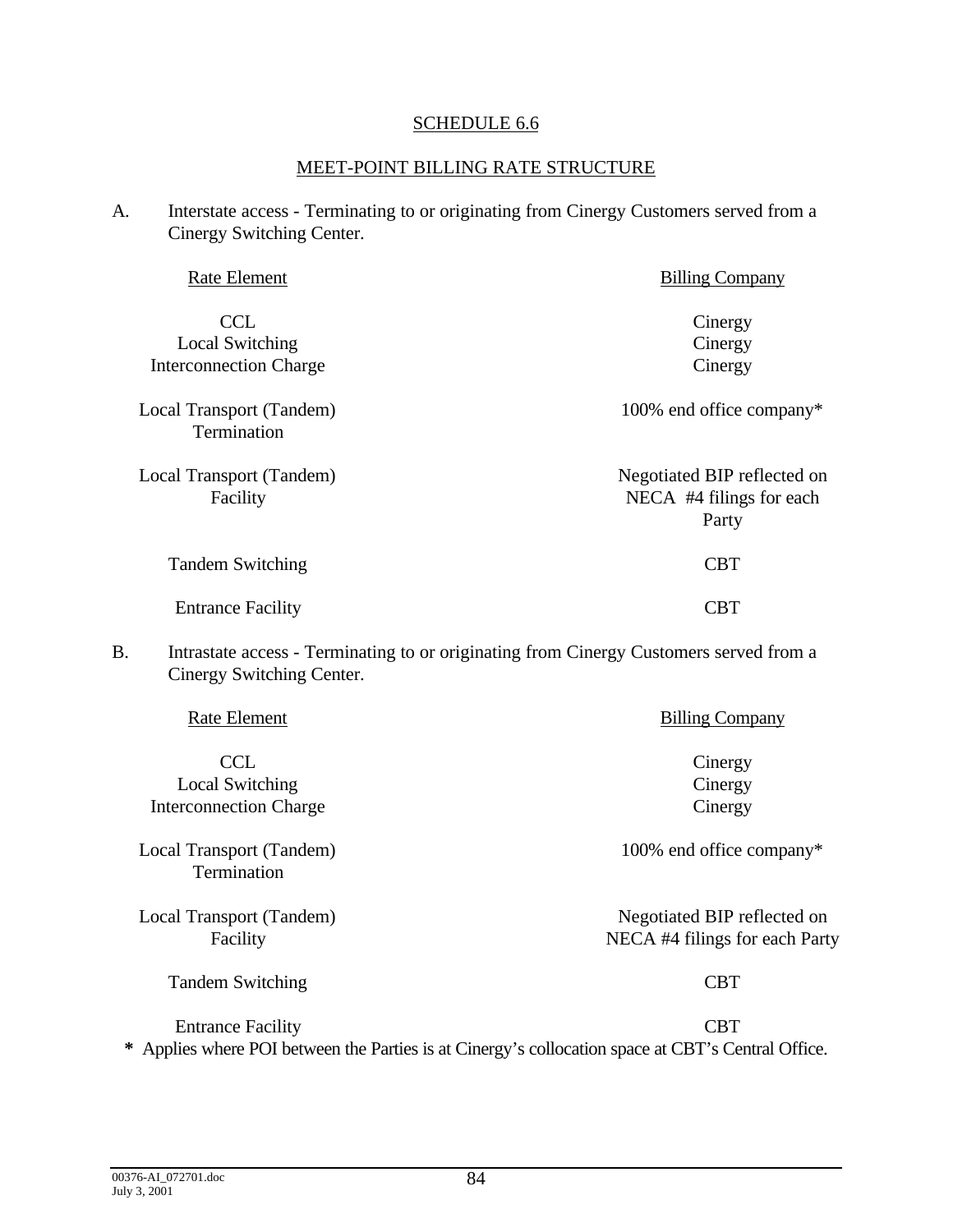## SCHEDULE 9.2.1

## LOCAL LOOPS

CBT will provide unbundled loops in accordance with the following procedures. Specifications for conditioning, performance, acceptance limits and immediate action limits will be in accordance with accepted industry standards and may be further defined by the Committee.

1.0 "Two Wire Analog Voice Grade Loops"

1.1 Two Wire Analog Voice Grade Loops are capable of supporting POTS or POTSlike services utilizing a copper pair or derived analog voice grade channel.

1.2 Two wire Analog Voice Grade Loop must be ordered before additional conditioning options apply. Additional conditioning will be considered incremental in functionality and price to the basic link.

2.0 "Four Wire Analog Voice Grade Loop"

2.1 Four Wire Analog Voice Grade Loops are capable of supporting transmission of voice grade signals using separate transmit and receive paths and terminates in a Four-wire electrical interface at both ends.

3.0 "Two Wire ISDN BRI 160 Kbps Digital Loop"

3.1 Two Wire ISDN BRI Loops are capable of supporting a digital transmission of two 64 Kbps bearer channels and one 16 Kbps data channel (2B+D).

3.2 The loops will be qualified to determine how the Basic 2-wire Analog VG Link is to be configured to support ISDN BRI services.

4.0 "Four Wire 64-Kbps Digital Loop"

4.1 Four Wire 64-Kbps Digital Loops are capable of supporting the transmission of digital signals up to a maximum binary information rate of a 64-Kbps and terminates in a Four Wire electrical interface at both the Customer premises and on the MDF in CBT's Central Office.

5.0 "Four Wire 1.544 –Mbps Digital Loop"

5.1 Four Wire 1.544-Mbps Loops are capable of supporting the transmission of digital signals up to a maximum binary information rate of 1.544–Mbps and terminates in a Four Wire electrical interface at the Customer premises and on the DSX frame in CBT's Central Office.

6.0 "Two Wire HDSL Compatible Loop"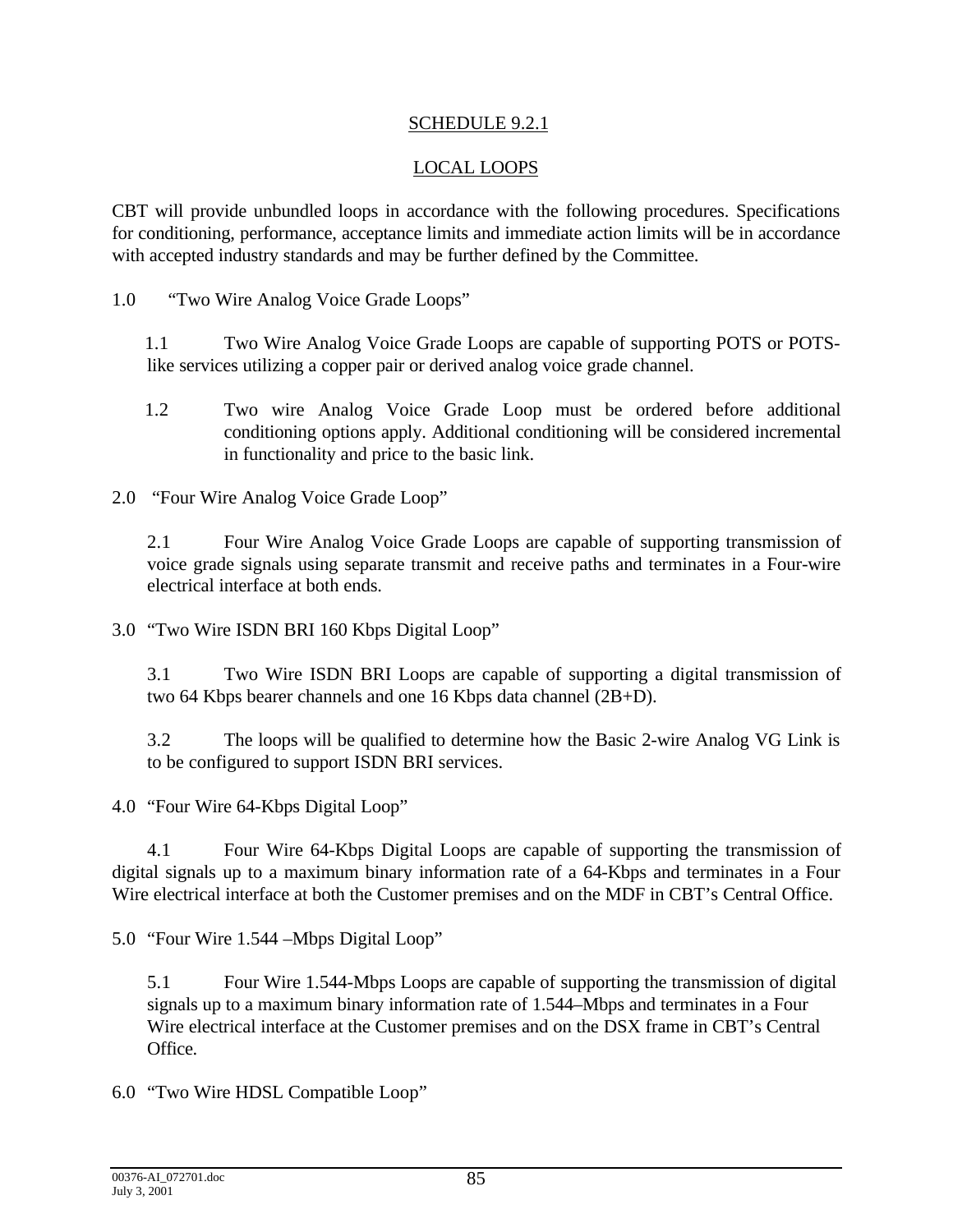6.1 Two Wire HDSL compatible Loops are capable of providing the transmission of a 1.544 Mbps digital signal.

6.2 The Loops will be provided in areas where non-loaded, twisted pair is available. Loops will be conditioned to allow provisioning of HDSL service

7.0 "Four Wire HDSL Compatible Loop"

7.1 Four Wire HDSL compatible Loops are capable of providing the transmission of a 1.544 Mbps digital signal.

7.2 The Loops will be provided in areas where non-loaded, twisted pair is available. Loops will be conditioned to allow provisioning of HDSL service.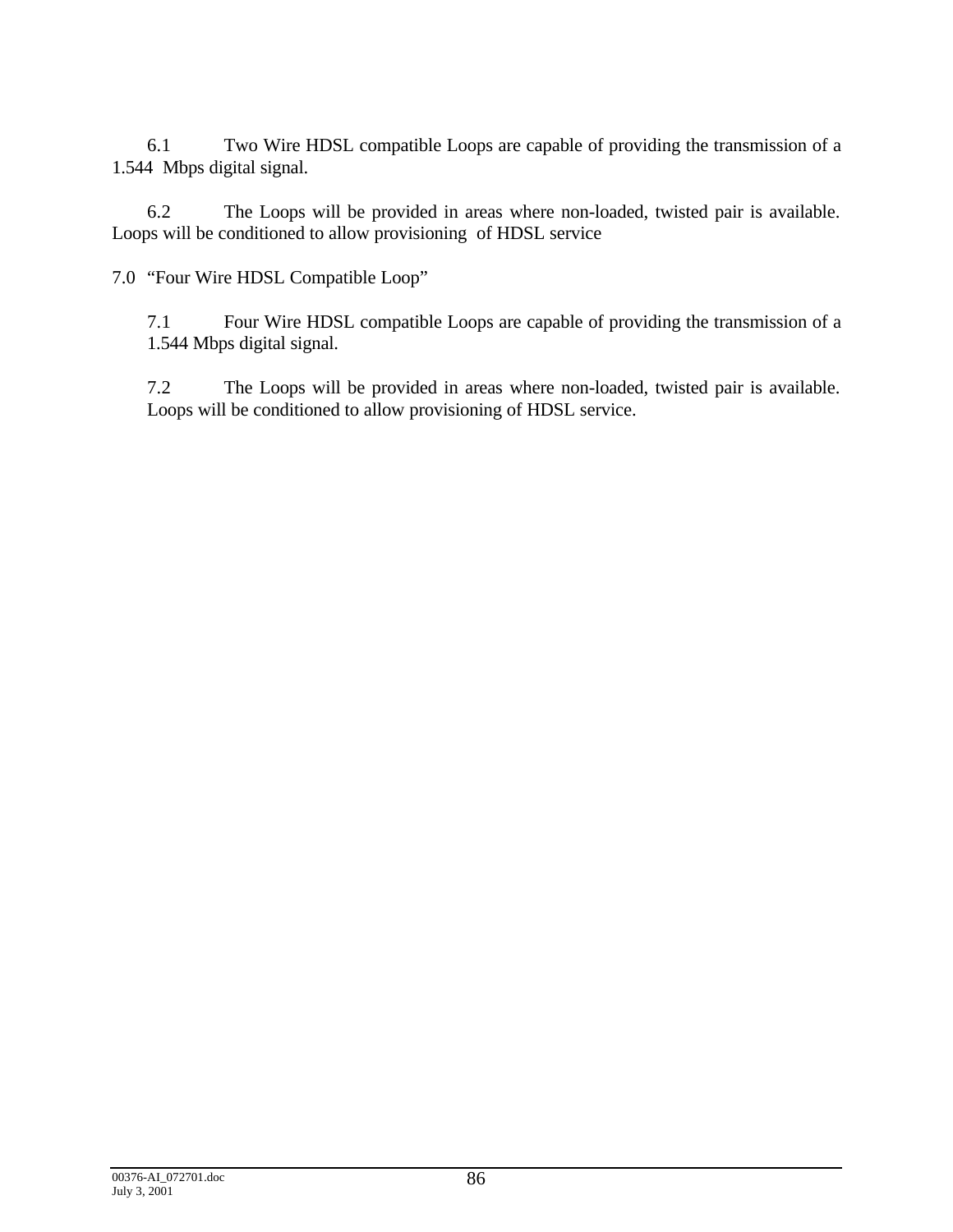## SCHEDULE 9.2.2

## UNBUNDLED ACCESS TO NETWORK INTERFACE DEVICES

CBT's Network Interface Device ("NID") is a Network Element that utilizes one or more crossconnect devices to connect loop facilities to inside wiring.

CBT will permit Cinergy to connect Cinergy's loop to a portion or all of the inside wiring of the Customer's premises through CBT's NID, where necessary. Cinergy must establish the connection to CBT's NID through an adjoining NID, which serves as the network interface or demarcation for Cinergy's loop.

Maintenance and control of premises (inside wiring) is under the control of the Customer. Any conflicts between service providers for access to the Customer's inside wire must be resolved by the Customer.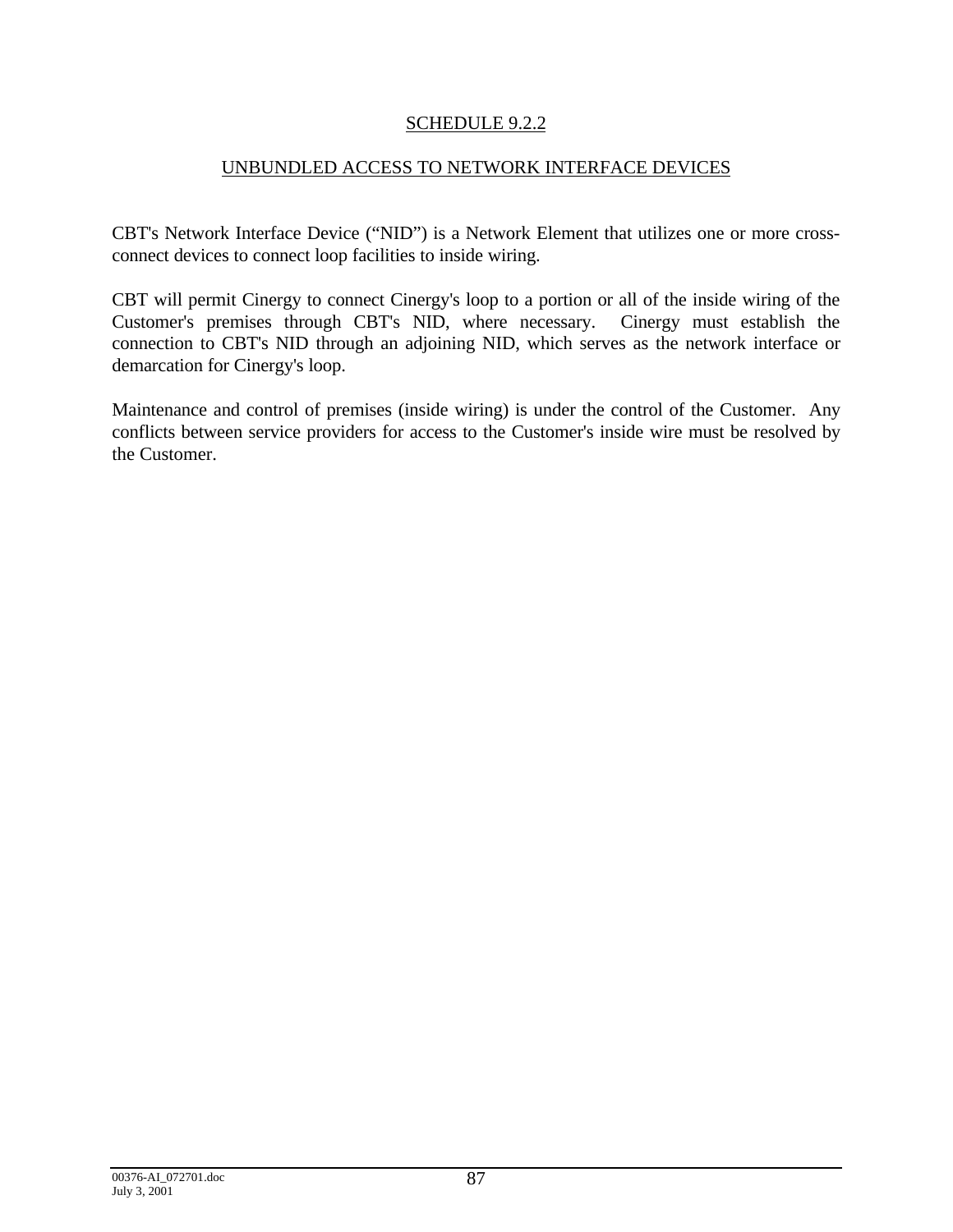#### SCHEDULE 9.2.3

#### INTEROFFICE TRANSMISSION FACILITIES

Interoffice Transmission Facilities are CBT transmission facilities dedicated to a particular Customer or carrier, or shared by more than one Customer or carrier, that provide Telecommunications Services between Wire Centers/Switching Centers owned by CBT or Cinergy, or between Switches owned by CBT or Cinergy.

1.0 CBT provides several varieties of unbundled Interoffice Transmission Facilities:

1.1 **Unbundled dedicated interoffice transport facility ("Dedicated Transport")** is a dedicated facility connecting two CBT Central Office buildings via CBT transmission equipment. In each Central Office building, Cinergy will Cross-Connect this facility to its own transmission equipment (physically or virtually) Collocated in each Wire Center. All applicable digital Cross-Connect, multiplexing, and Collocation space charges apply at an additional cost.

1.2 **"Unbundled dedicated entrance facility"** is a dedicated facility connecting CBT's transmission equipment in a CBT Central Office with Cinergy's transmission equipment in Cinergy's Switching Center for the purposes of providing Telecommunications Services.

1.3 **"Common Transport"** is an interoffice transmission path between CBT Network Elements shared by carriers. Where CBT Network Elements are connected by intra office wiring, such wiring is provided as a part of the Network Elements and is not Common Transport. Common Transport consists of CBT inter office transport facilities and is a distinct rate element but cannot be provisioned separate from local or tandem switching.

2.0 CBT shall offer Interoffice Transmission Facilities in each of the following ways:

2.1 As a dedicated transmission path (e.g., DS1, DS3, OC3, OC12 and OC48).

2.2 Common Transport, as described in Section 1.3 above.

3.0 Where Dedicated Transport or Common Transport is provided, it shall include (as appropriate):

3.1 The transmission path at the requested speed or bit rate.

3.2 The following optional features are available, if requested by Cinergy, at additional cost:

3.2.1 Clear Channel Capability per 1.544-Mbps (DS1) bit stream;

3.2.2 CBT-provided Central Office multiplexing.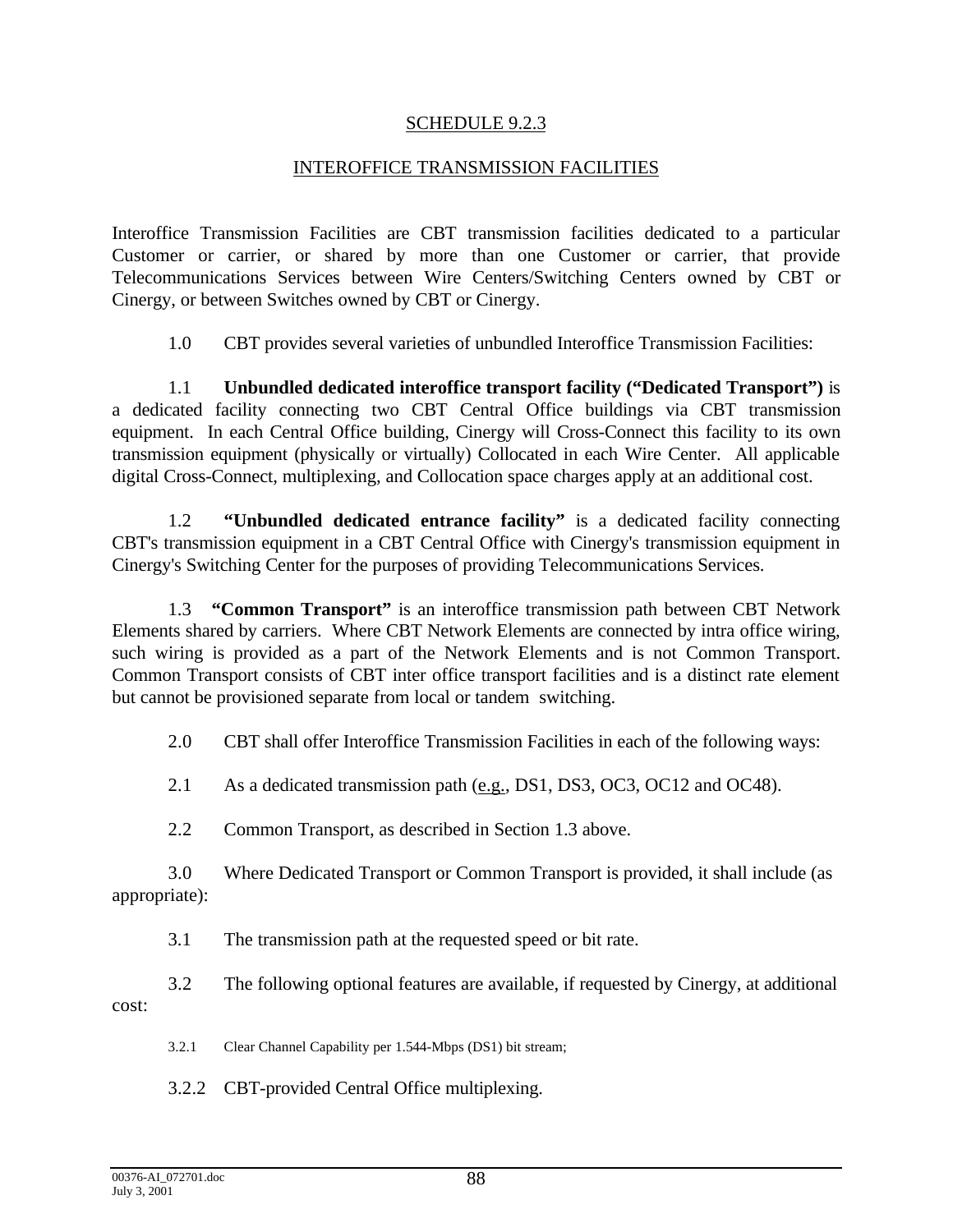(a) DS3 to DS1 multiplexing; and

 (b) DS1 to Voice/Base Rate/128-, 256-, 384-Kpbs Transport; multiplexing

3.3 If requested by Cinergy, the following are available at an additional costs:

3.3.1  $1 + 1$  Protection for OC3, OC12 and OC48;

3.3.2 1 + 1 Protection with Cable Survivability for OC3, OC12 and OC48;

3.3.3  $1 + 1$  Protection with Route Survivability for OC3, OC12 and OC48.

4.0 Technical Requirements. This Section sets forth technical requirements for all Interoffice Transmission Facilities.

4.1 When CBT provides Dedicated Transport as a circuit, the entire designated transmission facility (e.g., DS1, DS3, and OC3) shall be dedicated to Cinergy-designated traffic.

4.2 CBT shall offer Interoffice Transmission Facilities in all then-currently available technologies, including DS1 and DS3 transport systems, SONET Bi-directional Line Switched Rings when used by CBT, SONET Unidirectional Path Switched Rings, and SONET point-topoint transport systems (including linear add-drop systems), at all available transmission bit rates, except subrate services, where available.

4.3 For DS1 facilities, Interoffice Transmission Facilities shall, at a minimum, meet the performance, availability, jitter, and delay requirements specified for Customer Interface to Central Office "CI to CO" connections in the applicable technical references set forth below.

4.4 For DS3 facilities, and higher rate facilities, Interoffice Transmission Facilities shall, at a minimum, meet the performance, availability, jitter, and delay requirements specified for Customer Interface to Central Office "CI to CO" connections in the applicable technical references set forth below.

4.5 When requested by Cinergy, Interoffice Transmission Facilities shall provide physical diversity. Physical diversity means that two circuits are provisioned in such a way that no single failure of facilities or equipment will cause a failure on both circuits.

4.6 When physical diversity is requested by Cinergy, CBT shall provide physical separation between intra-office and inter-office transmission paths (unless otherwise agreed by Cinergy).

4.7 Any request by Cinergy for diversity shall be subject to additional charges.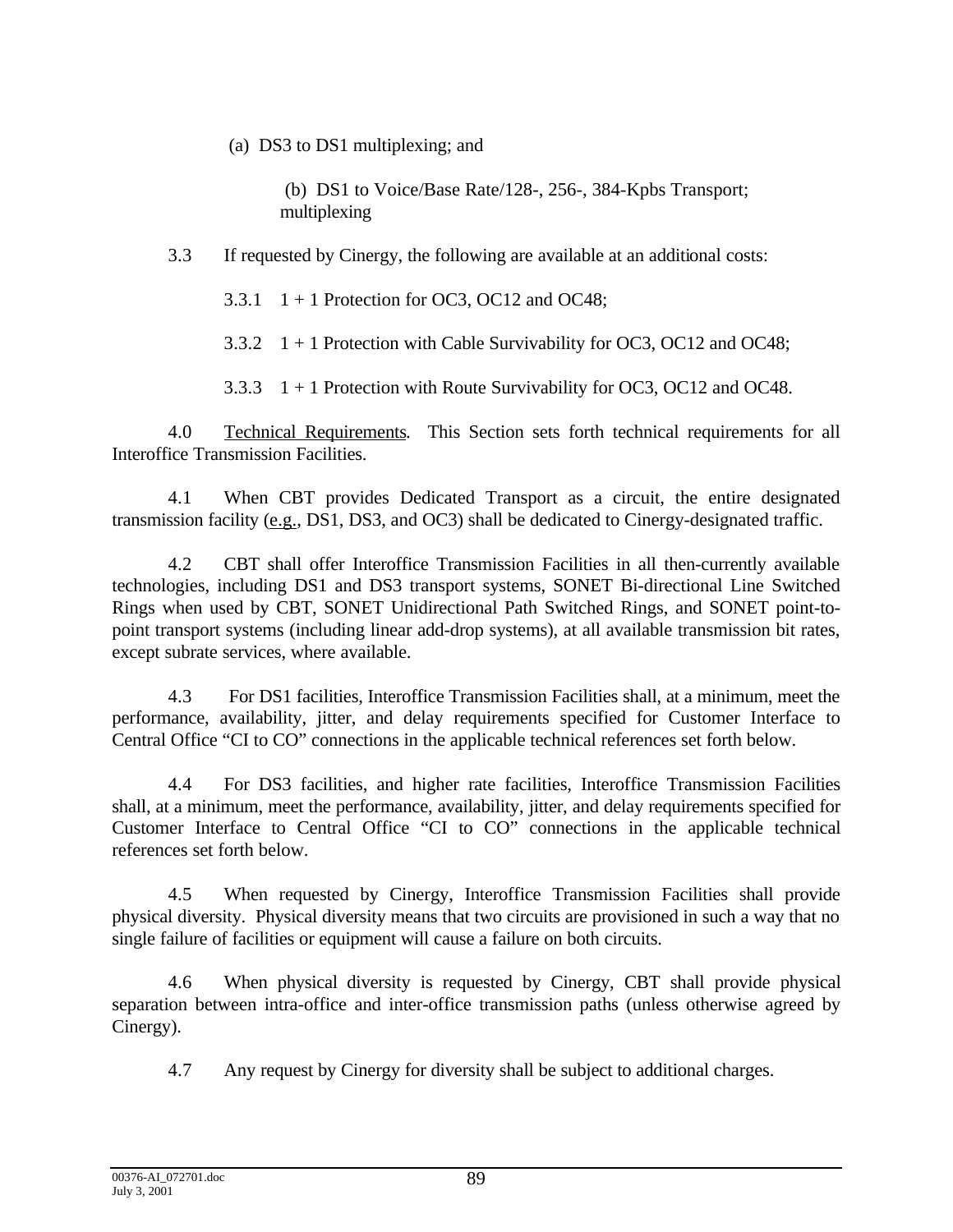4.8 CBT shall offer the following interface transmission rates for Interoffice Transmission Facilities:

4.8.1 DS1 (Extended SuperFrame - ESF and D4);

4.8.2 DS3 (C-bit Parity and M13 shall be provided);

4.8.3 SONET standard interface rates in accordance with the applicable ANSI technical references set forth below.

4.9 CBT shall permit (when made available as a service) Cinergy to obtain the functionality provided by DCS together with and separate from dedicated transport in the same manner that CBT offers such capabilities to IXCs that purchase transport services. If Cinergy requests additional functionality, such request shall be made through the Bona Fide Request process.

4.10 Technical References:

#### Dedicated Transport

ANSI T1.101-1994, American National Standard for Telecommunications -Synchronization Interface Standard Performance and Availability

ANSI T1.102-1993, American National Standard for Telecommunications - Digital Hierarchy - Electrical Interfaces

> ANSI T1.105-1995, American National Standard for Telecommunications - Synchronous Optical Network (SONET) - Basic Description including Multiplex Structure, Rates and Formats

ANSI T1.105.01-1995, American National Standard for Telecommunications -Synchronous Optical Network (SONET) - Automatic Protection Switching

- ANSI T1.105.02-1995, American National Standard for Telecommunications -Synchronous Optical Network (SONET) - Payload Mappings
- ANSI T1.105.03-1994, American National Standard for Telecommunications -Synchronous Optical Network (SONET) - Jitter at Network Interfaces
- ANSI T1.105.03a-1995, American National Standard for Telecommunications -Synchronous Optical Network (SONET) - Jitter at Network Interfaces -DS1 Supplement
- ANSI T1.105.04-1995, American National Standard for Telecommunications -Synchronous Optical Network (SONET) - Data Communication Channel Protocols and Architectures
- ANSI T1.105.05-1994, American National Standard for Telecommunications -Synchronous Optical Network (SONET) - Tandem Connection
- ANSI T1.105.06-199x, American National Standard for Telecommunications Synchronous Optical Network (SONET) - Physical Layer Specifications
- ANSI T1.106-1988, American National Standard for Telecommunications Digital Hierarchy - Optical Interface Specifications (Single Mode)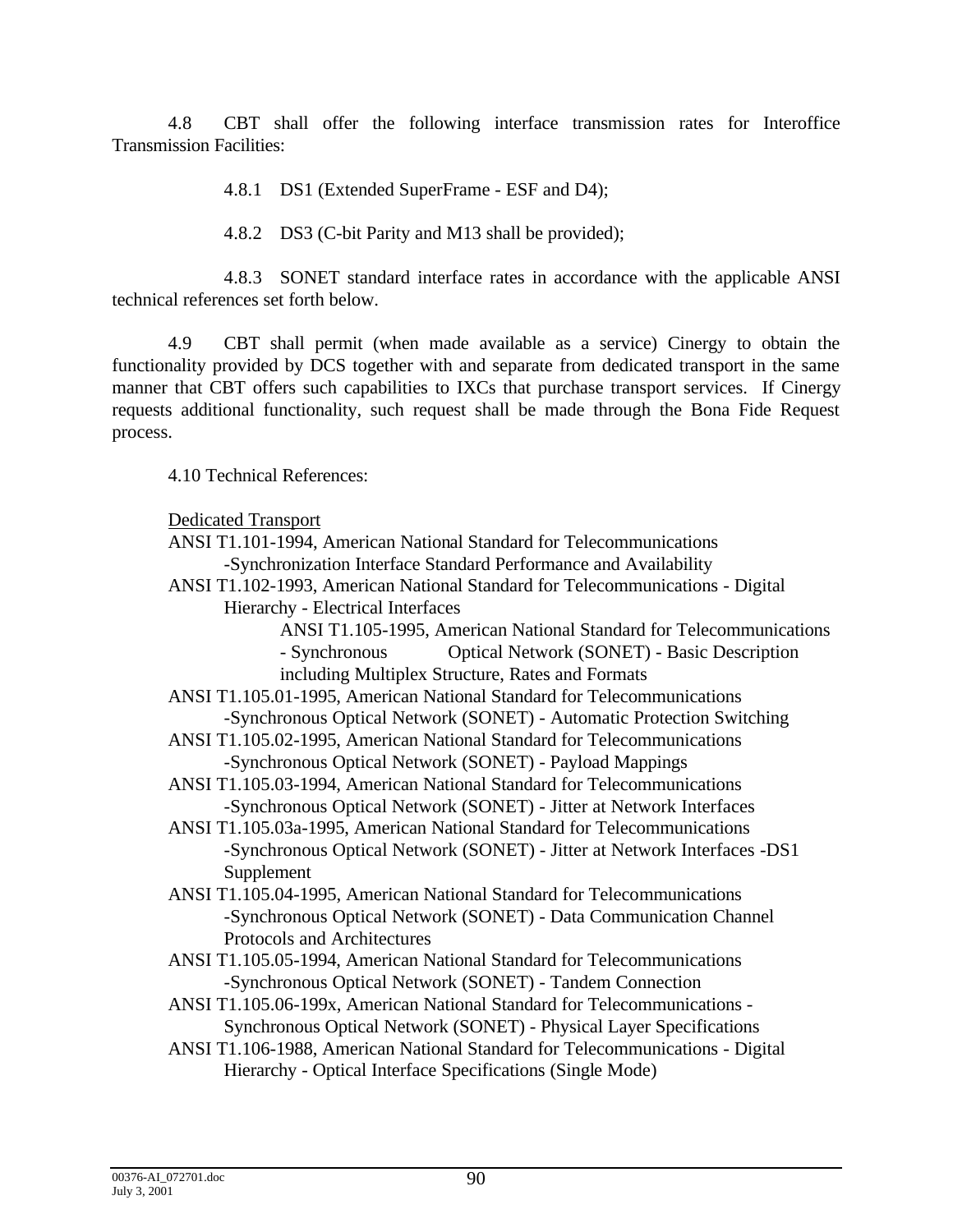ANSI T1.107-1988, American National Standard for Telecommunications - Digital Hierarchy - Formats Specifications

ANSI T1.107a-1990, American National Standard for Telecommunications - Digital Hierarchy - Supplement to Formats Specifications (DS3 Format Applications) ANSI T1.107b-1991, American National Standard for Telecommunications - Digital

Hierarchy - Supplement to Formats Specifications

ANSI T1.117-1991, American National Standard for Telecommunications - Digital Hierarchy - Optical Interface Specifications (SONET) (Single Mode - Short Reach)

ANSI T1.119-1994, American National Standard for Telecommunications - Synchronous

Optical Network (SONET) - Operations, Administration, Maintenance, and Provisioning (OAM&P) Communications

ANSI T1.119.01-1995, American National Standard for Telecommunications -Synchronous Optical Network (SONET) - Operations, Administration, Maintenance, and Provisioning (OAM&P) Communications Protection Switching Fragment

ANSI T1.119.02-199x, American National Standard for Telecommunications -Synchronous Optical Network (SONET) - Operations, Administration, Maintenance, and Provisioning (OAM&P) Communications Performance Monitoring Fragment

ANSI T1.231-1993, American National Standard for Telecommunications - Digital Hierarchy - Layer 1 In-Service Digital Transmission performance monitoring

ANSI T1.404-1994, Network-to-Customer Installation - DS3 Metallic Interface Specification

Bellcore FR-440 and TR-NWT-000499, Transport Systems Generic Requirements (TSGR): Common Requirements

Bellcore GR-820-CORE, Generic Transmission Surveillance: DS1 & DS3 Performance Bellcore GR-253-CORE, Synchronous Optical Network Systems (SONET); Common Generic Criteria

Bellcore TR-NWT 000507, Transmission, Section 7, Issue 5 (Bellcore, December 1993). (A module of LSSGR, FR-NWT-000064.)

Bellcore TR-NWT-000776, Network Interface Description for ISDN Customer Access Bellcore TR-INS-000342, High-Capacity Digital Special Access Service-Transmission

Parameter Limits and Interface Combinations, Issue 1, February 1991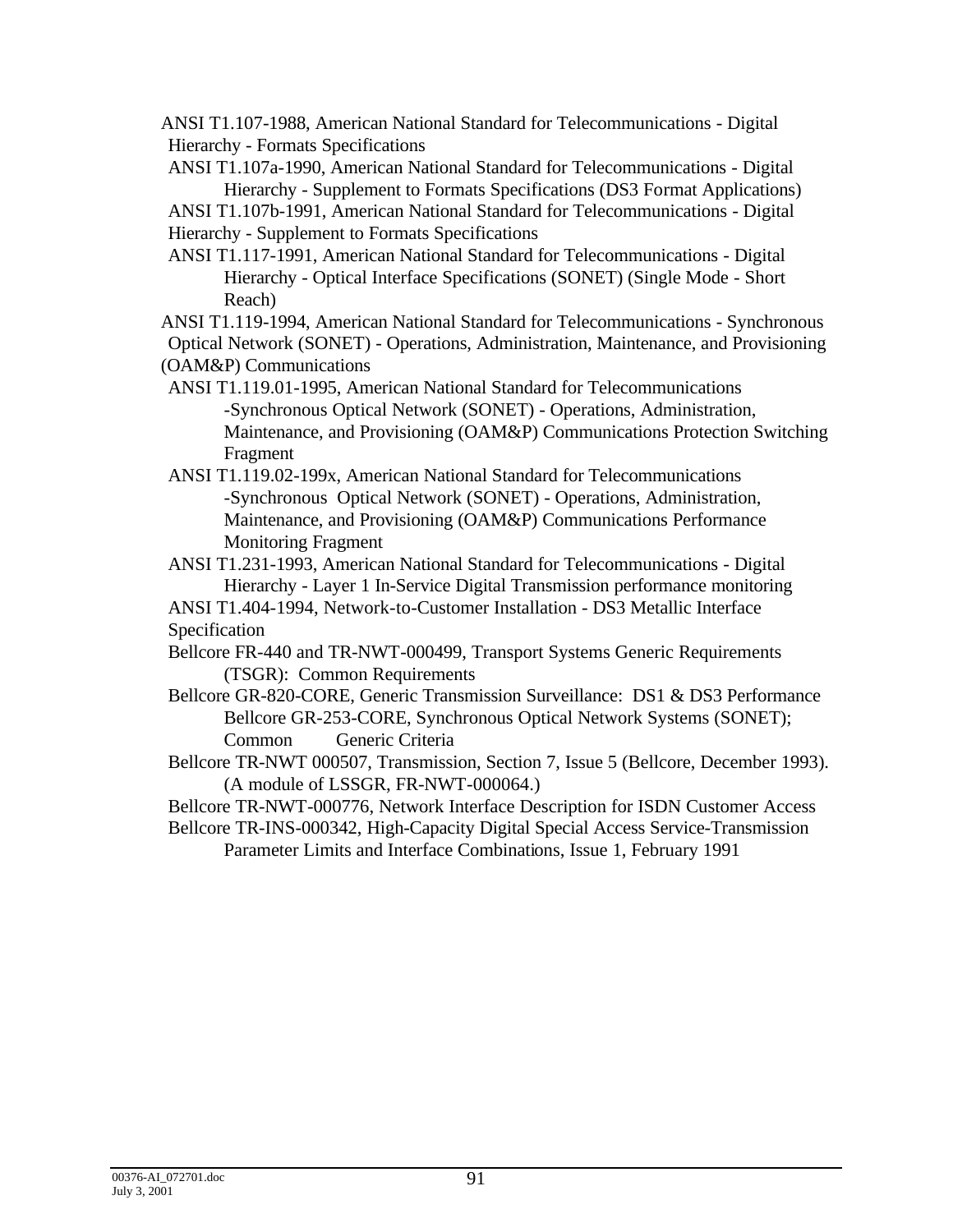## SCHEDULE 9.2.4

## SIGNALING NETWORKS AND CALL-RELATED DATABASES

1.0 Signaling Transfer Points. A Signaling Transfer Point (STP) is a signaling network function that includes all of the capabilities provided by the signaling transfer point switches (STPSs) and their associated signaling links which enable the exchange of SS7 messages among and between switching elements, database elements and signaling transfer point switches.

## 1.1 Technical Requirements.

1.1.1 STPs shall provide access to all other Network Elements connected to CBT SS7 network. These include:

- (a) CBT Local Switching or Tandem Switching;
- (b) CBT Service Control Points/Databases;
- (c) Third-party local or tandem switching systems; and
- (d) Third-party-provided STPSs.

1.1.2 The connectivity provided by STPs shall fully support the functions of all other Network Elements connected to the CBT SS7 network. This explicitly includes the use of the CBT SS7 network to convey messages which neither originate nor terminate at a Signaling End Point directly connected to the CBT SS7 network (*i.e.*, transit messages). When the CBT SS7 network is used to convey transit messages, there shall be no alteration of the Integrated Services Digital Network User Part (ISDNUP) or Transaction Capabilities Application Part (TCAP) user data that constitutes the content of the message.

1.1.3 If a CBT Tandem Switch routes calling traffic, based on dialed or translated digits, on SS7 trunks between a Cinergy local switch and third-party local switch, the CBT SS7 network shall convey the TCAP messages that are necessary to provide Call Management features (Automatic Callback, Automatic Recall, and Screening List Editing) between the Cinergy local STPSs and the STPSs that provide connectivity with the third-party local switch, even if the thirdparty local switch is not directly connected to the CBT STPSs, based on the routing instruction provided in each message.

1.1.4 STPs shall provide the following functions of the MTP as defined in the applicable industry standards:

(a) Signaling Data Link functions;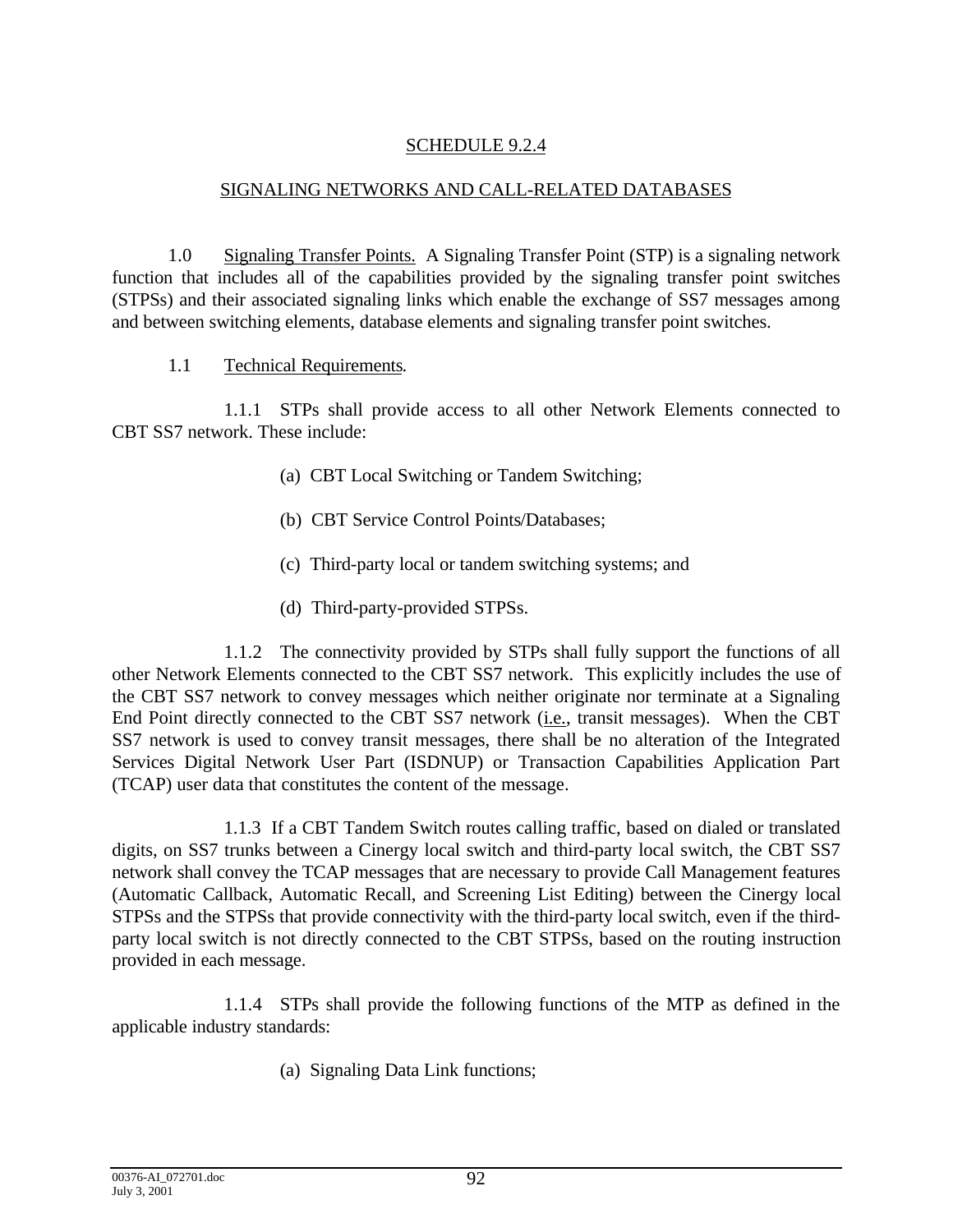- (b) Signaling Link functions; and
- (c) Signaling Network Management functions.

1.1.5 STPs shall provide all functions of the SCCP necessary for Class 0 (basic connectionless) service, as specified in ANSI T1.112. In particular, this includes Global Title Translation (GTT) and SCCP Management procedures, as specified in the applicable standards. In cases where the destination signaling point is a CBT local or tandem switching system or database, or is a Cinergy or third-party local or tandem switching system directly connected to the CBT SS7 network, STPs shall perform final GTT of messages to the destination and SCCP Subsystem Management of the destination. In all other cases, STPs shall perform intermediate GTT of messages to a gateway pair of STPSs in an SS7 network connected with the CBT SS7 network, and shall not perform SCCP Subsystem Management of the destination.

1.1.6 If and when made available by CBT, STPs shall provide all functions of the OMAP commonly provided by STPSs. This includes:

- (a) MTP Routing Verification Test (MRVT); and
- (b) SCCP Routing Verification Test (SRVT).

1.1.7 In cases where the destination signaling point is a CBT local or tandem switching system or database, or is a Cinergy or third-party local or tandem switching system directly connected to the CBT SS7 network, STPs shall perform MRVT and SRVT to the destination signaling point. In all other cases, STPs shall perform MRVT and SRVT to a gateway pair of STPSs in an SS7 network connected with the CBT SS7 network.

- 1.1.8 STPs shall be based upon the following performance standards:
	- (a) MTP Performance, as specified in ANSI T1.111.6; and
	- (b) SCCP Performance, as specified in ANSI T1.112.5.
- 1.2 Signaling Link Transport.

1.2.1 Definition. Signaling Link Transport is a set of two (2) or four (4) dedicated 56-Kbps transmission paths between Cinergy-designated Signaling Points of Interconnection (SPOI) that provides appropriate physical diversity.

#### Technical Requirements.

1.2.2 Signaling Link Transport shall consist of full duplex mode 56-Kbps transmission paths.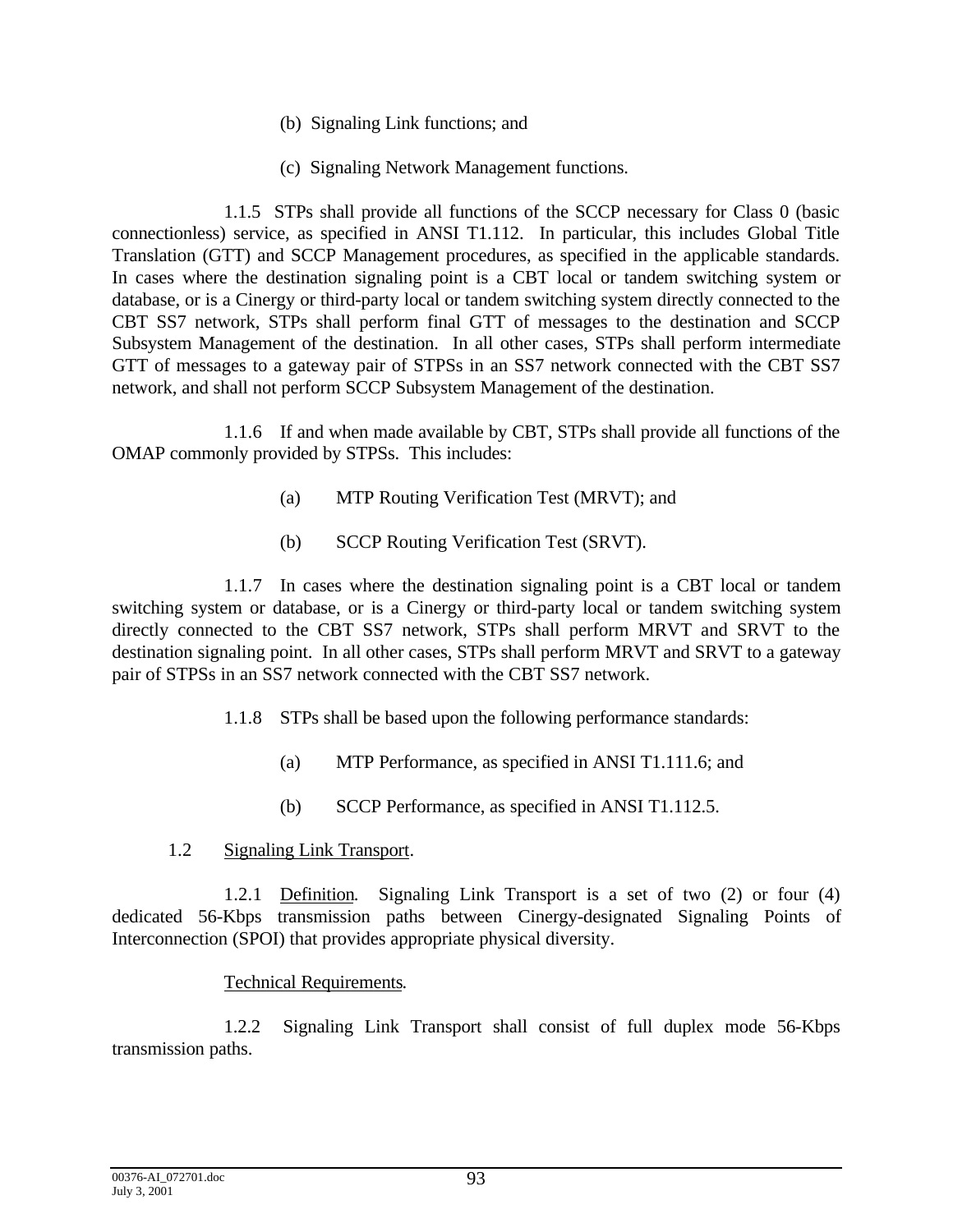1.2.3 Of the various options available, Signaling Link Transport shall perform in the following two (2) ways:

- (a) As an "A-link," which is a connection between a switch or SCP and a Signaling Transfer Point Switch (STPS) pair; and
- (b) As a "D-link," which is a connection between two (2) STP mated pairs in different company networks (e.g., between two (2) STPS pairs for two Competitive Local Exchange Carriers (CLECs)).

1.2.4 Signaling Link Transport layers shall consist of two (2) or more signaling link layers as follows:

- (a) An A-link layer shall consist of two (2) links;
- (b) A D-link layer shall consist of four (4) links.

1.2.5 A signaling link layer is designed to satisfy a performance objective such

that:

- (a) There shall be no more than two (2) minutes down time per year for an A-link layer; and
- (b) There shall be negligible (less than two (2) seconds) down time per year for a D-link layer.

1.2.6 A signaling link layer shall to the extent physically reasonable satisfy interoffice and intraoffice diversity of facilities and equipment, such that:

- (a) No single failure of facilities or equipment causes the failure of both links in an A-link layer (i.e., the links should be provided on a minimum of two (2) separate physical paths end-to-end); and
- (b) No two (2) concurrent failures of facilities or equipment shall cause the failure of all four  $(4)$  links in a D-link layer  $(i.e.,$  the links should be provided on a minimum of three (3) separate physical paths endto-end).

1.2.7 Interface Requirements. There shall be a DS1 (1.544 Mbps) interface at the Cinergy-designated SPOI. Each 56 Kbps transmission path shall appear as a DS0 channel within the DS1 interface.

- 2.0 Database Services.
- 2.1 Toll-Free Database Services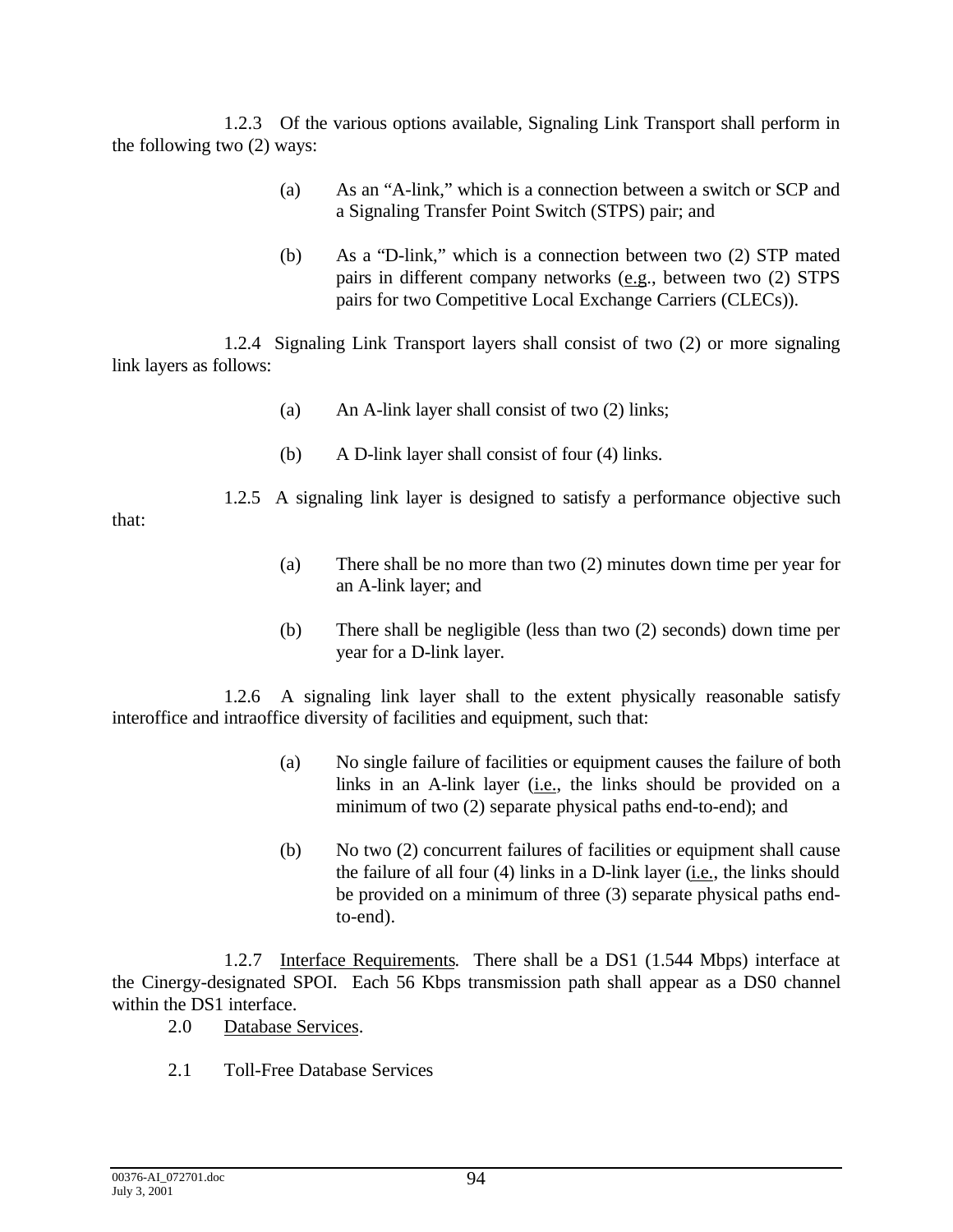2.1.1 Should CBT, during the term of this agreement, deploy a toll-free database within its network, CBT will provide Cinergy access to such database on terms and conditions at parity with access CBT provides itself, affiliates, or other carriers. The details of the terms and conditions will be made as an addendum to this agreement.

## 2.2 LIDB Database Service.

2.2.1 Should CBT, during the term of this agreement, deploy a Line Information Database (LIDB) within its network, CBT will provide Cinergy access to such database on terms and conditions at parity with access CBT provides itself, affiliates, or other carriers. The details of the terms and conditions will be made as an addendum to this agreement.

# 2.3 Unbundled AIN Application Access.

2.3.1 CBT will provide Cinergy access to CBT's service package applications (SPAs) on its own AIN SCP through query access over the SS7 network. Such access will enable Cinergy (whether it purchases unbundled switching capabilities from CBT or owns its own SSP (Service Switching Point) to offer its Customers AIN services without first having to deploy a full AIN infrastructure within its own networks. Unbundled AIN Applications Access provides for the AIN functionality necessary for the day-to-day ongoing call processing associated with a specific AIN applications execution. This includes the SS7 transport and SCP processing of the query associated with the specific service.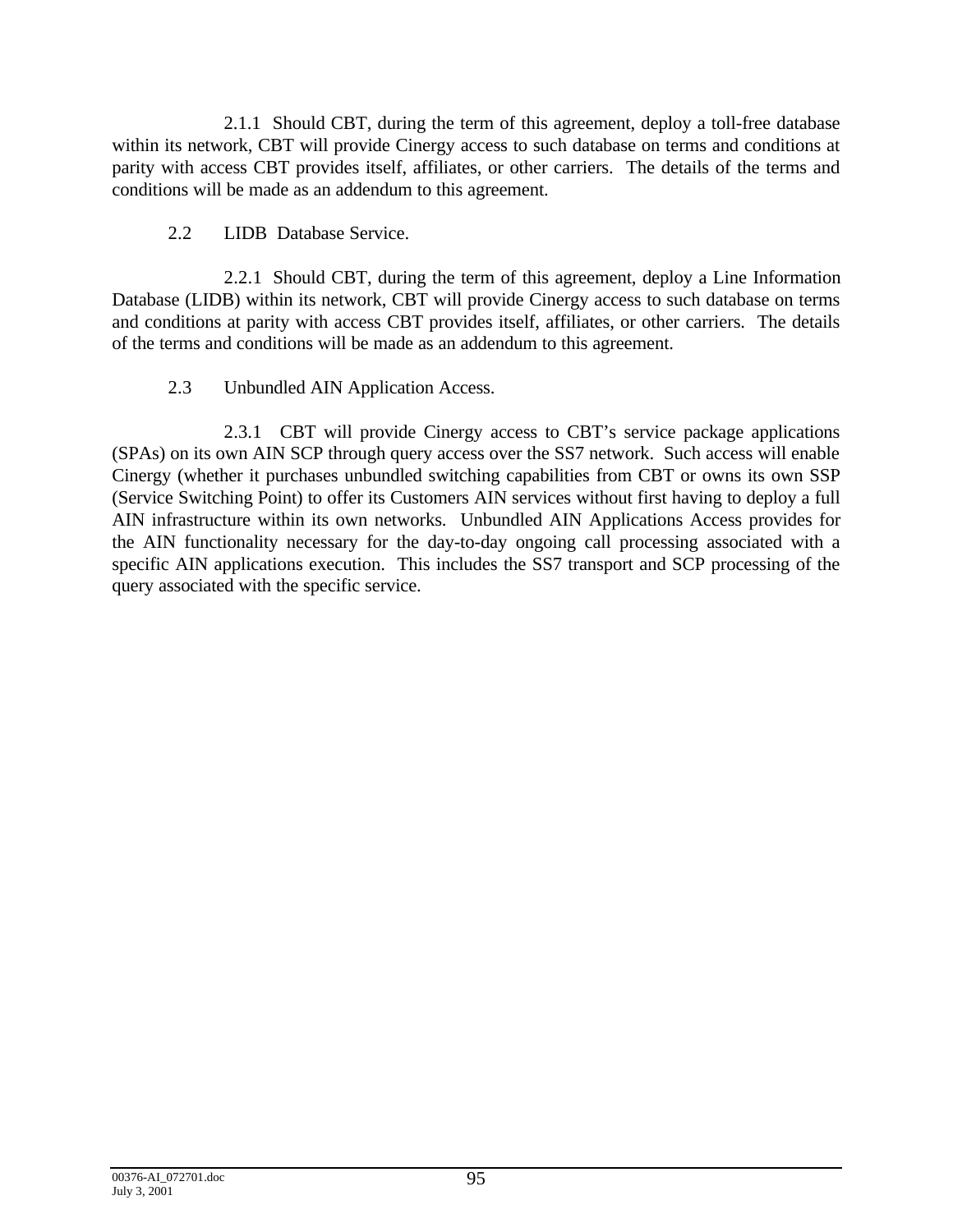2.3.2 Cinergy shall be responsible for assuring the compatibility of its AIN SSP software generics with the CBT AIN Applications and SCP software releases. Interconnection of the Cinergy SSP with the CBT SS7 network is required, and can be accomplished in a number of ways as described in Section 1 of this Schedule 9.2.4.

2.3.3 Activation of the desired application at the CBT SCP requires subscription by both the ordering carrier Cinergy and the end-user. In general, AIN operations require close cooperation between CBT and the requesting carrier.

2.3.4 The SSP and SCP vendors provide logical capabilities which CBT uses to create each AIN service. The SSP and SCP vendors have no detailed knowledge of the specific AIN Applications that CBT has created. CBT's AIN deployment is based on AIN 0.1.

# 2.4 AIN Service Creation Environment Access.

 CBT will provide Cinergy access to its AIN Service Creation Environment (SCE) at parity with such access it provides to affiliates or other carriers, to enable Cinergy to create new AIN services on CBT's SCP. Such services, once loaded on CBT's network SCPs will only be used in conjunction with SS7 TCAP queries from Cinergy's own SSP. Details regarding SCE access will be determined by the Committee.

# 2.5 AIN Service Management System Access.

CBT will provide Cinergy access to its Service Management System, at parity with such access it provides to affiliates or other carriers, for the purpose of provisioning customer specific information in service package applications on CBT's SCP. The details of such access will be determined by the Committee.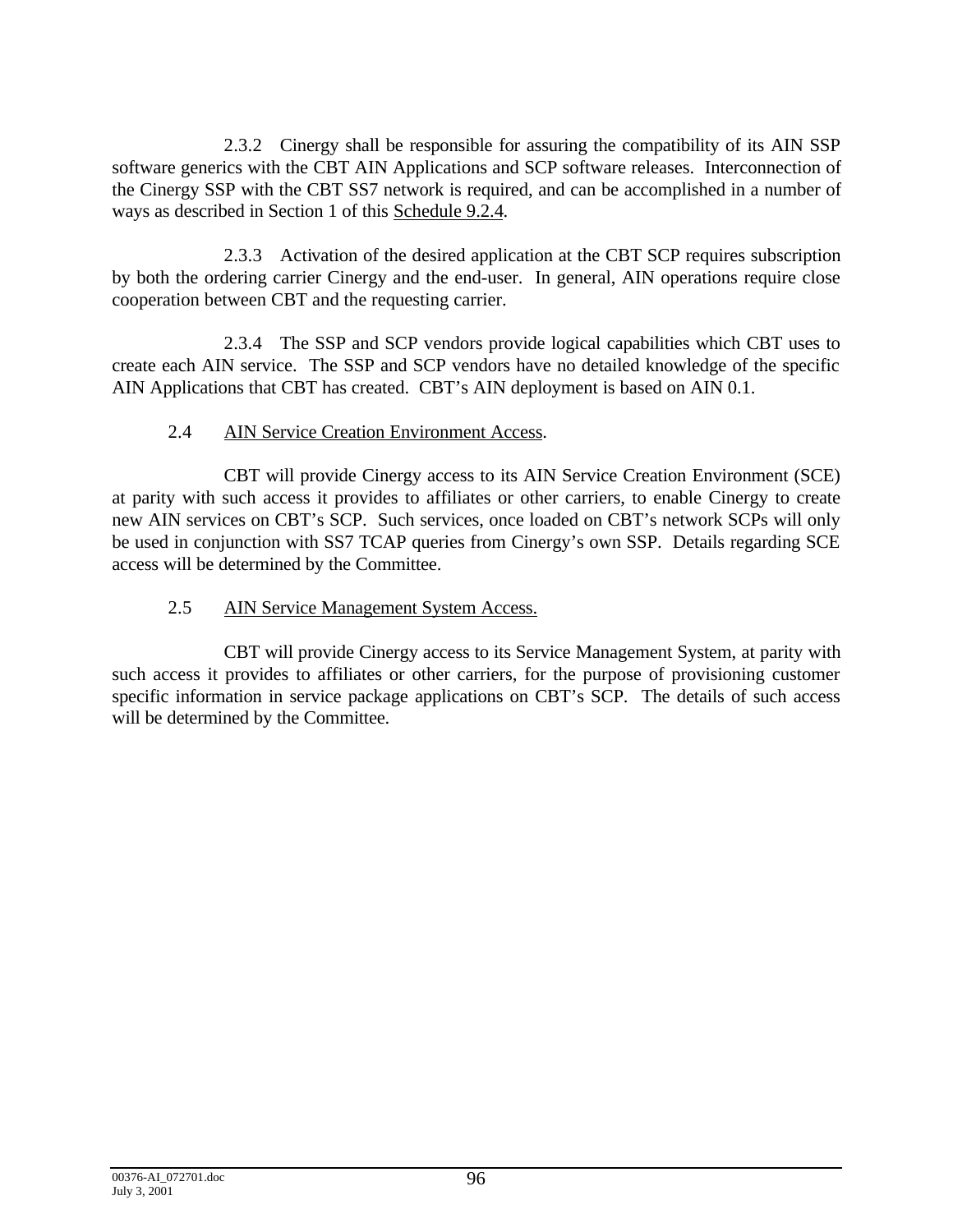#### SCHEDULE 9.2.5

## DIRECTORY ASSISTANCE

1.0 Directory Assistance. Directory Assistance ("DA") service shall consist of the following services.

1.1 Directory Assistance - those calls in which the Customer dials digits designated by Cinergy to obtain Directory Assistance for local numbers located within his/her local calling area (including but not limited to 411, 555-1212, NPA-555-1212) dialed by Cinergy subscribers directly to either the Cinergy DA service platform or CBT DA service platform as specified to Cinergy. Two listings will be provided per call.

1.2 Branding - the ability to put branding messages on the front end of a DA call that is directly trunked into CBT's DA switch, or to choose not to provide such a message.

1.3 Directory Assistance Call Completion - provides a Customer who has accessed the DA service and has received a number from the Audio Response Unit ("ARU") the option of having local calls completed by pressing a specific digit on a touch tone telephone. Directory Assistance Call Completion is currently available to Cinergy if it direct trunks its DA calls to CBT. Cinergy shall rate and bill its Customers for Directory Assistance Call Completion calls.

1.4 Upon request, and through a technically feasible arrangement, CBT will provide access to databases used in the provisioning of DA at rates that recover CBT's costs of developing, providing and maintaining the service. Such unbundled access shall include entry of Cinergy Customer information into CBT's DA database or to enable Cinergy to utilize read only access of DA listings in the database so that Cinergy can provide a Telecommunications Service consistent with Section  $251(c)(3)$  of the Act.

2.0 Lost Records. If CBT is responsible for lost, destroyed, or mutilated OSPS AMA recordings, CBT will not bill Cinergy for those calls for which there are no records. Likewise, CBT shall not be held responsible by Cinergy for lost revenue. However, if within ninety (90) days, actual data should become available, CBT will bill Cinergy for those calls using actual data.

#### 3.0 Committee Issues

The following issues will be addressed by the Committee and included in the Implementation Plan if Cinergy elects to purchase DA service from CBT: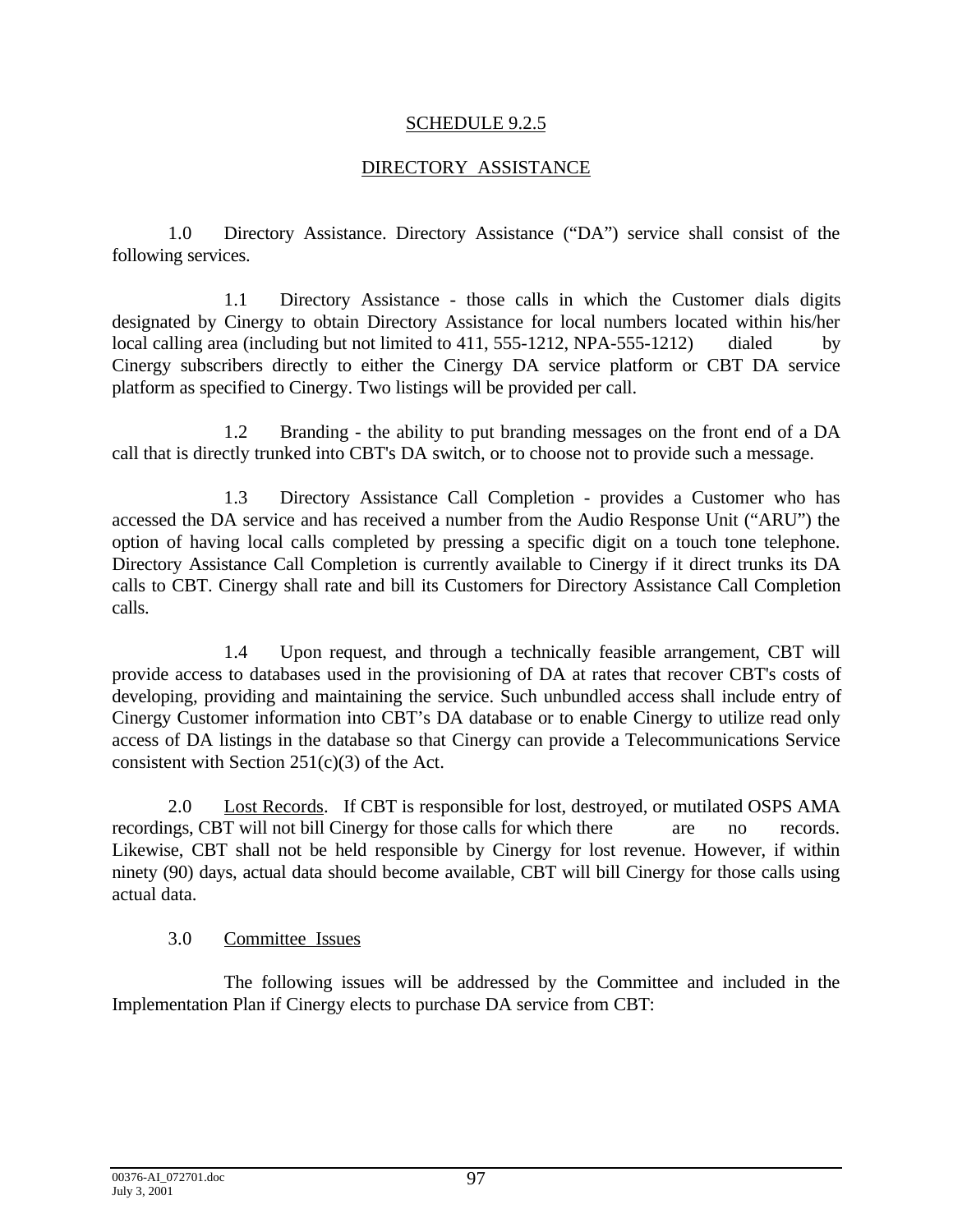## 3.1 Directory Assistance

3.1.1 CBT shall communicate in advance any changes or enhancements to its DA service that CBT is obligated to provide to Cinergy under Section 251 of the Act, and shall make available such service enhancements on a non-discriminatory basis to Cinergy.

3.1.2 CBT shall provide Cinergy with the same level of support for the provisioning of Directory Assistance as CBT provides itself, assuming that Cinergy's DA traffic is of the same nature as CBT's. Quality of service standards shall be in accordance with standards and performance measurements that are at least equal to the highest level of standards and/or performance measurements that CBT uses and/or which are required by law, regulatory agency, or by CBT's own internal procedures.

3.1.3 Service levels shall comply, at a minimum, with State Regulatory Commission requirements for a number of rings to answer.

3.1.4 CBT agrees to maintain an adequate operator work force.

3.1.5 Cinergy has the right, once annually, to visit each CBT-owned or subcontracted office upon reasonable notice to CBT or with greater frequency by mutual consent of the Parties. Upon request, CBT will provide system results.

3.1.6 CBT shall provide the following minimum Directory Assistance capabilities to Cinergy's subscribers:

> (a) Populate the Directory Assistance database in the same manner and in the same time frame as for CBT subscribers.

3.1.7 CBT shall provide data regarding billable events in the same manner as CBT provides the same to its own end users.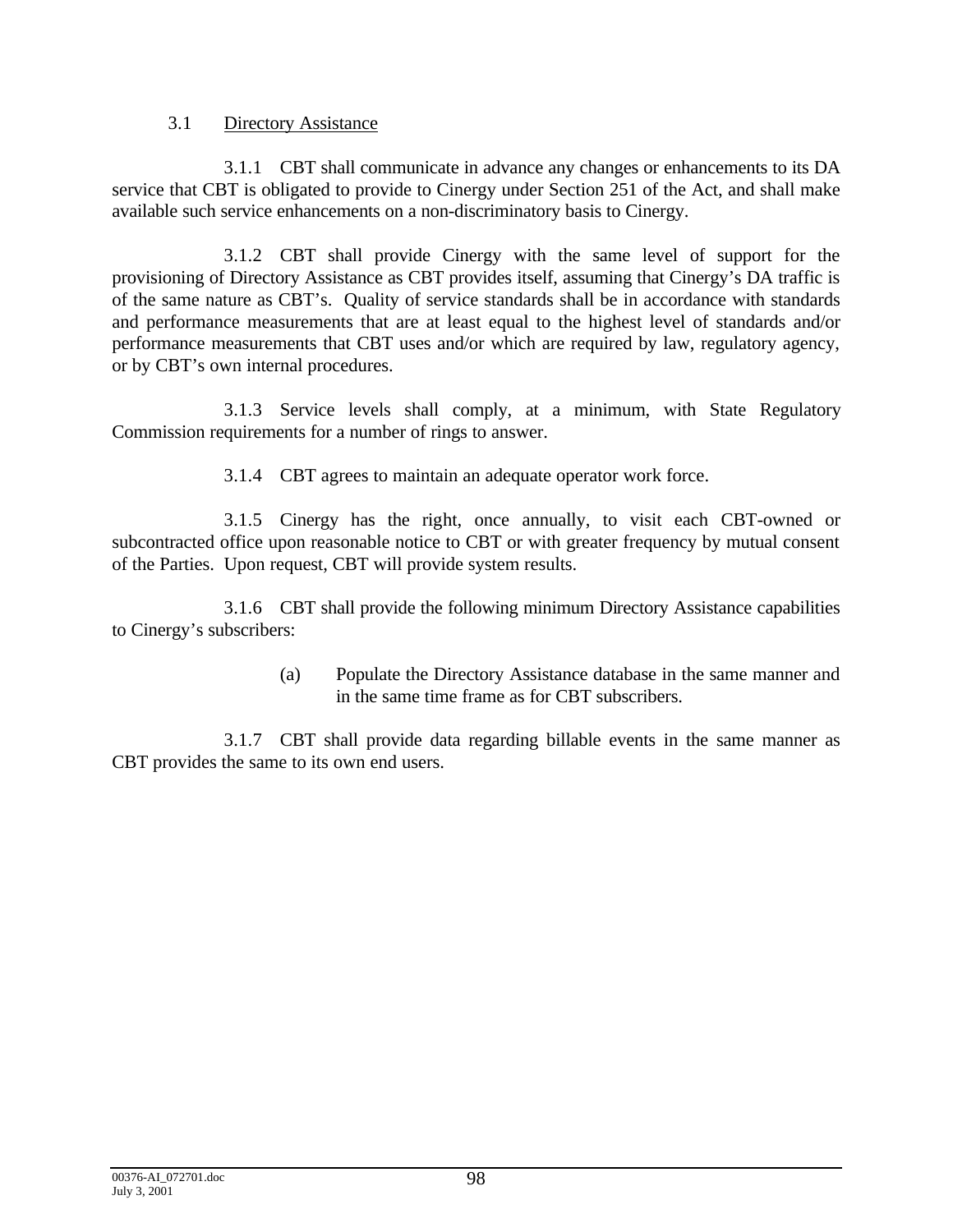## SCHEDULE 9.2.6

#### OPERATIONS SUPPORT SYSTEMS FUNCTIONS

- 1.0 Pre-Ordering, Ordering and Provisioning. CBT will use the interface described in Section 4.0 for access to operations support systems functions necessary to perform the preordering, ordering, and provisioning functions (e.g., order entry, telephone number selection and due date selection).
- 2.0 Maintenance and Repair. CBT will use the interface described in Section 4.0 for access to operations support systems functions necessary to perform the maintenance and repair functions (e.g., trouble receipt and trouble status).
- 3.0 Billing. CBT will provide appropriate usage data to Cinergy to facilitate Customer billing with attendant acknowledgments and status reports and exchange information to process claims and adjustments.
- 4.0 Electronic Interface for Pre-Ordering, Ordering and Provisioning. CBT will provide an electronic interface for the transfer and receipt of data necessary to perform the preordering, ordering and provisioning functions (e.g., order entry, telephone number selection and due date selection) associated with resale services and Unbundled Network Elements, to the extent applicable. The interface will be administered through a gateway that will serve as a single point of contact for the transmission of such data. This gateway will provide for equivalent functionality for pre-ordering, ordering and provisioning as CBT uses in its provision of retail services for the above functions. The interface will be consistent with the Alliance for Telecommunications Industry Solutions (ATIS), Telecommunications Industry Forum (TCIF), and Electronic Data Interchange (EDI) Customer Service Guideline, issue 5.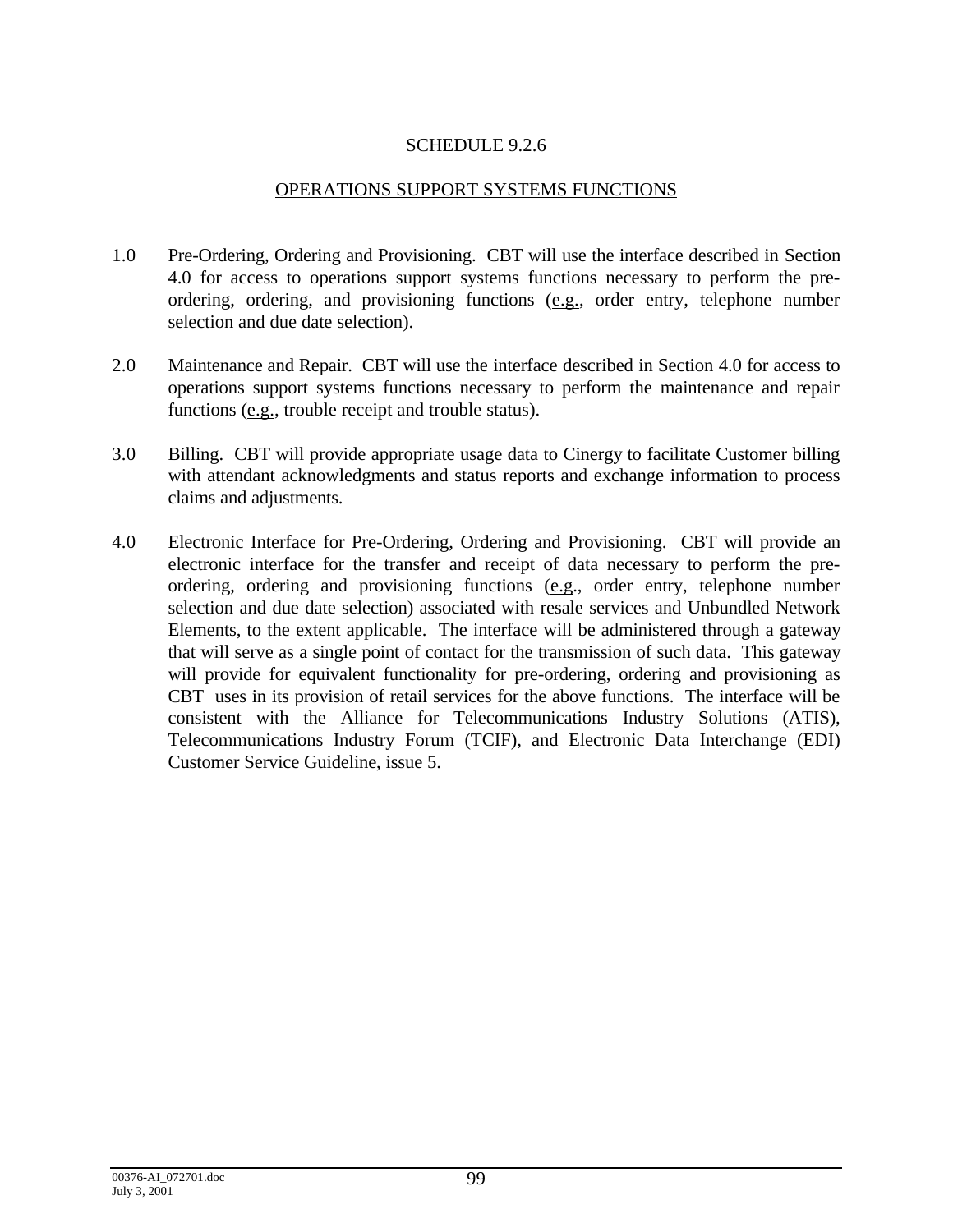## SCHEDULE 9.3.4

## **COMBINATIONS**

## 1.0 Loop Combination

Unbundled NID Unbundled Loop

# 2.0 Loop/Transport Combination #1 (VG Interface)

Unbundled NID Unbundled Loop Concentrators/Multiplexers Dedicated Transport

## 3.0 Loop/Transport Combination #2 (DS1 Interface)

Unbundled NID Unbundled Loop Concentrators/Multiplexers Dedicated Transport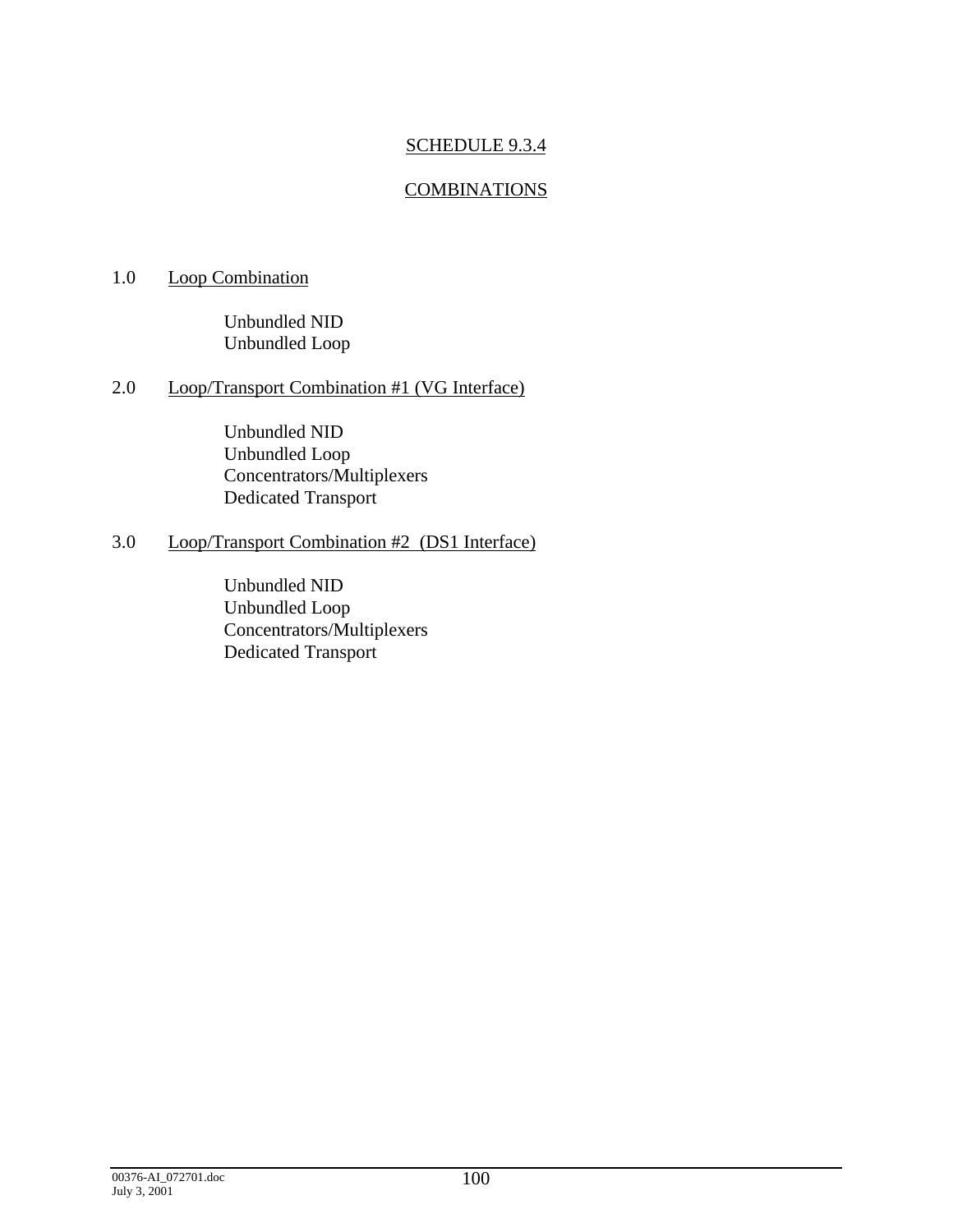### SCHEDULE 9.4

### PROVISIONING OF NETWORK ELEMENTS

## 1.0 General Provisioning Requirements.

1.1 Subject to the terms of Article IX, Cinergy may order and/or request Network Elements individually.

1.2 CBT shall provide provisioning services to Cinergy during Normal Business Hours on Business Days. Cinergy may request CBT to provide Saturday, Sunday, holiday, and/or offhour provisioning services. If Cinergy requests that CBT perform provisioning services at times or on days other than as required in the preceding sentence, CBT shall provide such services based on time and materials charges for all CBT personnel involved as set forth in the Pricing Schedule.

1.3 CBT shall provide a CLEC Service Center (LEC-C) for ordering and provisioning contacts and order flow involved in the purchase and provisioning of CBT's unbundled Network Elements. The LEC-C shall provide an electronic interface for all ordering and provisioning order flows, but may use a paper or fax process until electronic interfaces between CBT and Cinergy have been tested and are fully operational . The LEC-C shall provide to Cinergy a telephone number (operational during Normal Business Hours on Business Days.), which will be answered by capable staff trained to resolve problems in connection with the provisioning of Network Elements or Combinations. The LEC-C is responsible for order acceptance, order issuance and return of the Firm Order Commitment ("FOC") to Cinergy as specified in this Schedule 9.4.

1.4 CBT shall provide to Cinergy a single point of contact for all maintenance and repair activities. A telephone number will be provided 24 hours per day, seven days per week.

1.5 CBT will recognize Cinergy as the Customer of Record of all Network Elements and agreed-to Combinations ordered by Cinergy and will send all notices, invoices and pertinent Customer information directly to Cinergy.

1.6 When requested by Cinergy, CBT will schedule installation appointments with CBT's representative on the line with Cinergy's representative until Cinergy has access to CBT's scheduling system.

1.7 CBT will provide Cinergy with a FOC for each order by 5:00 p.m. of the next Business Day of CBT's receipt of that order, or within a different time interval agreed upon by the Implementation Team. The FOC must contain an enumeration of Network Elements as ordered by Cinergy and CBT's commitment date for order completion ("Committed Due Date"), which commitment date shall be established on a non-discriminatory basis with respect to installation dates for comparable orders at such time.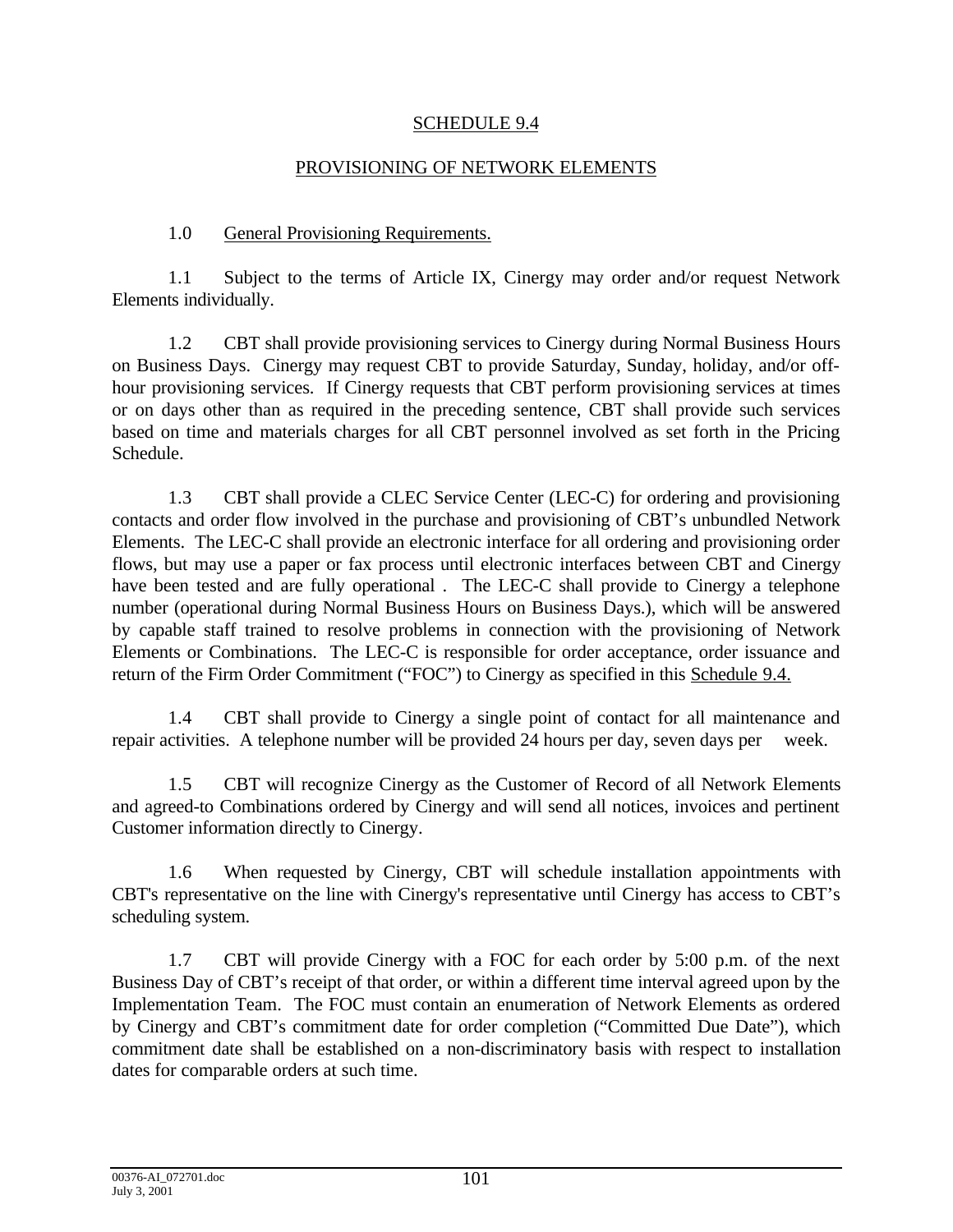1.8 CBT may not initiate any disconnection or rearrangement of any Cinergy ordered Elements, except as directed by Cinergy or another LEC (including CBT) which has subsequently been authorized by the customer to act as the customer's agent and requests such rearrangement or disconnection.

1.9 Upon work completion, CBT will provide Cinergy (unless otherwise notified by Cinergy) with an order completion per order that states when that order was completed. CBT shall respond with specific order detail as enumerated on the FOC.

1.10 As soon as identified, CBT shall provide notification of Cinergy orders that are incomplete or incorrect and therefore cannot be processed.

1.10.1 CBT will perform pre-testing of Network Elements in accordance with CBT's standards. At Cinergy's request, CBT will make available to Cinergy for an additional charge any available test and turn-up results in support of the Network Elements ordered by Cinergy.

1.11 As soon as identified, CBT shall provide notification of any instances when CBT's Committed Due Dates are in jeopardy of not being met by CBT on any element or feature contained in any order for Network Elements or Combinations. CBT shall indicate its new committed due date within 24 hours.

1.12 Subject to Article IX, Network Elements will be provisioned with customerspecific and bulk orders, as specified by Cinergy.

1.13 CBT shall provide to Cinergy upon request and at rates as specified in the Pricing Schedule.

1.13.1 a listing by street address detail, of the service coverage area of each switch CLLI;

1.13.2 when available, all engineering design and layout information for each Network Element except that layout information for basic 2-wire analog loops which will be provided only when qualification is ordered;

1.14 Promptly after the Effective Date, CBT shall provide Cinergy an initial electronic copy of the following information:

1.14.1 Street address verification;

Electronic updates to such information shall be provided monthly to Cinergy as changes are made to such information.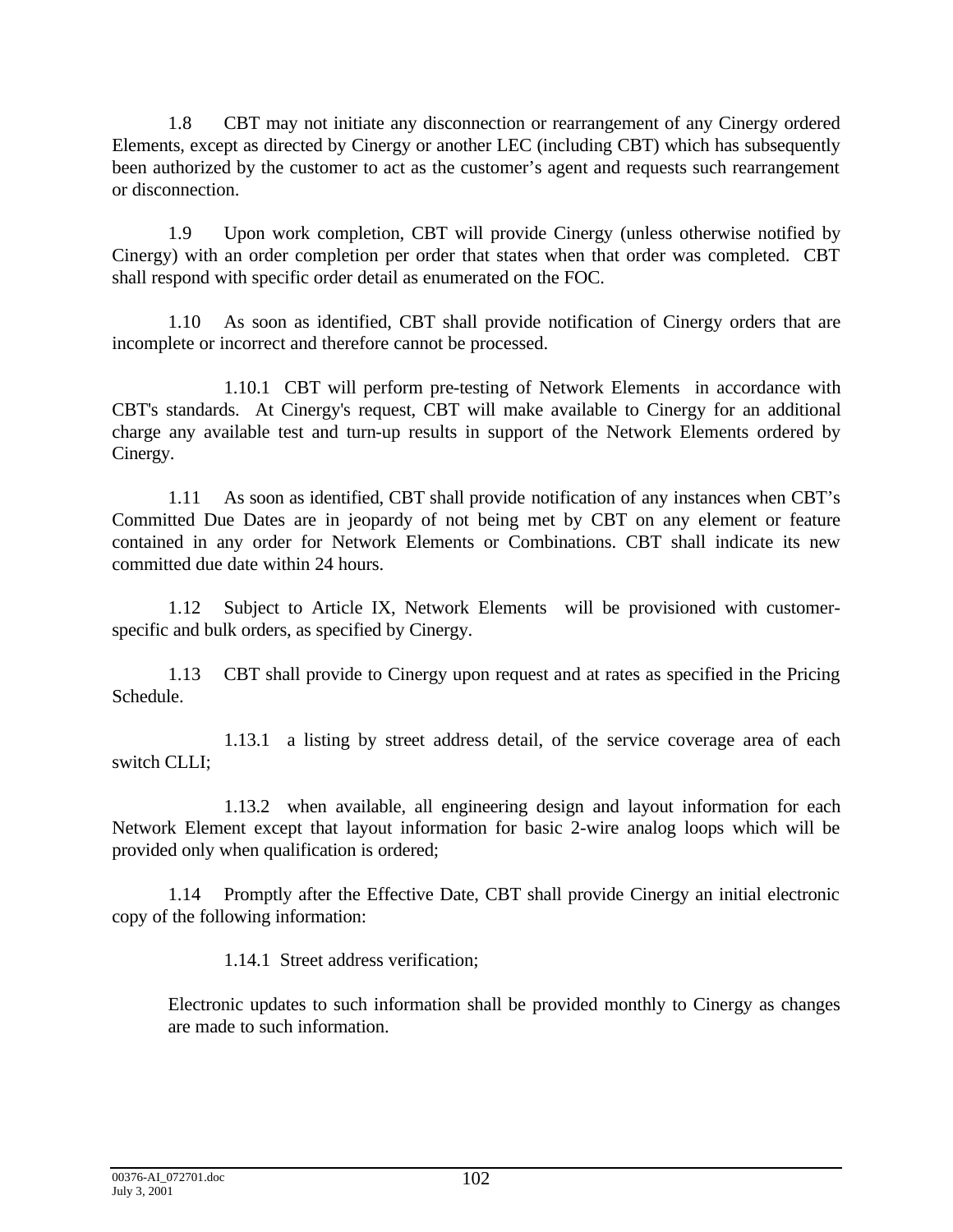1.15 For order of Network Elements that require coordination among CBT, Cinergy and Cinergy's Customer, Cinergy shall be responsible for any necessary coordination with the Cinergy Customer.

1.16 CBT shall recognize Cinergy as an agent for the subscriber in coordinating the disconnection of services provided by another CLEC or CBT provided Cinergy has obtained proper authorization from the Customer.

## 1.17 Order Rejections

CBT shall reject and return to Cinergy any order that CBT cannot provision, and in its reject notification provide an error code identifying the reasons for which the order was rejected.

# 1.18 Service Order Changes

1.18.1 If an installation or other Cinergy-ordered work requires a change from the original Cinergy service order in any manner, CBT shall call Cinergy in advance of performing the installation or other work to obtain authorization. CBT shall then provide Cinergy an estimate of additional labor hours and/or materials. After all installation or other work is completed, CBT shall notify Cinergy of actual labor hours and/or materials used in accordance with regular service order completion schedules.

1.18.2 If a Cinergy Customer requests a service change at the time of installation or other work being performed by CBT on behalf of Cinergy, CBT, while at the Customer premises, shall direct the Cinergy Customer to contact Cinergy so as to avoid unnecessary delays in service activation should the CBT representative leave the Customer premises. If CBT's technician awaits Cinergy's response for more than fifteen (15) minutes, Standby Charges as set forth in the Pricing Schedule will apply.

1.18.3 If Cinergy requests a change in due date or changes the content of an order it has provided to CBT, service order change charges as specified in the Pricing Schedule will apply.

- 2.0 Unbundled Local Loop Transmission
- 2.1 Access to Unbundled Local Loops.

2.1.1 Cinergy shall access CBT's Unbundled Local Loops via Collocation or in accordance with Article IX of this Agreement at the CBT Wire Center where that element exists and each Loop shall be delivered to Cinergy's Collocation by means of a Cross-Connection, which shall be an additional charge.

2.1.2 CBT shall provide Cinergy access to its unbundled Loops at each of CBT's Wire Centers. In addition, if Cinergy requests one or more Loops serviced by Integrated Digital Loop Carrier or Remote Switching technology deployed as a Loop concentrator, CBT shall,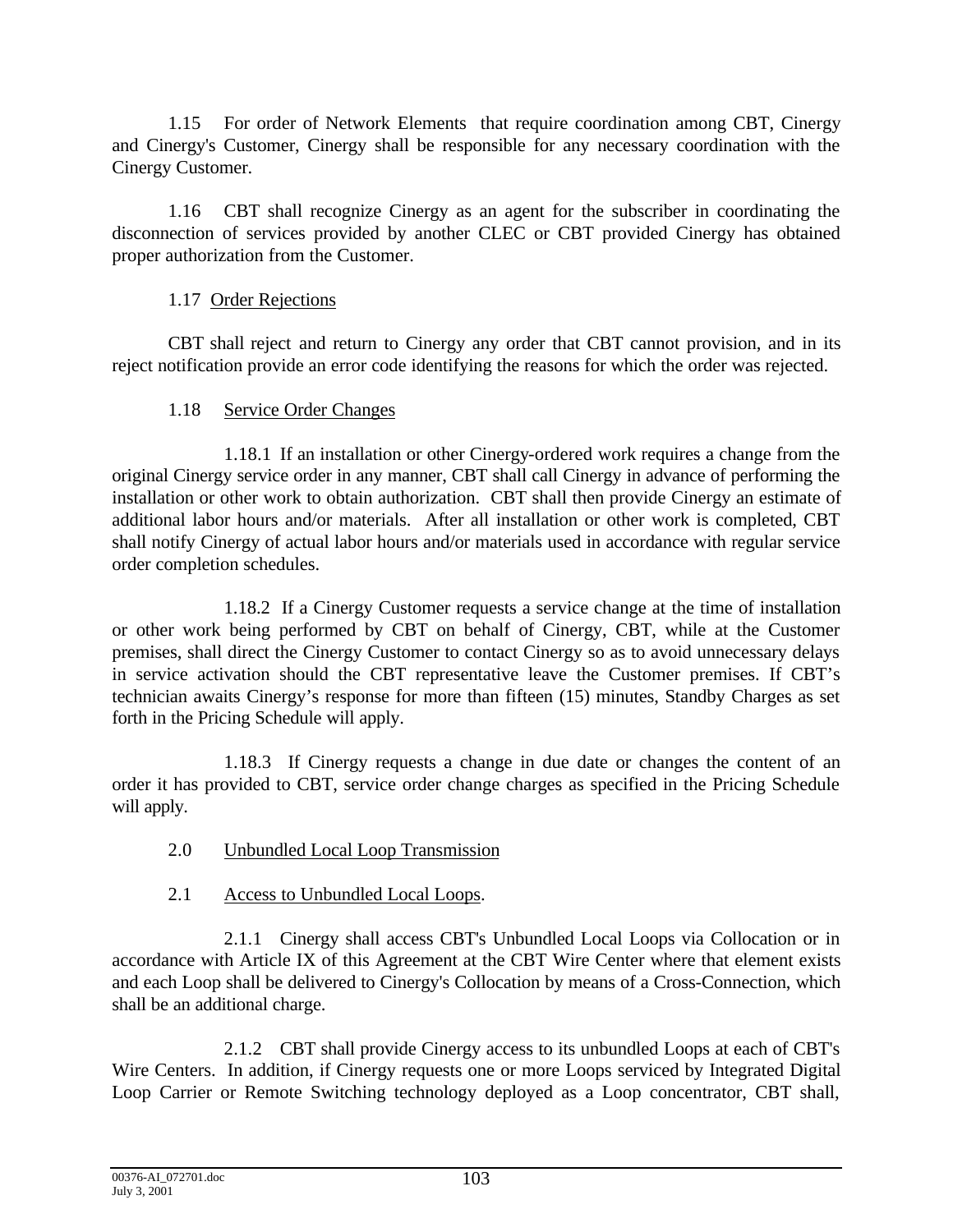where available, move the requested Loop(s) to a spare, existing physical Loop at no charge to Cinergy. If, however, no spare physical Loop is available, CBT shall within forty-eight (48) hours of Cinergy's request notify Cinergy of the lack of available facilities. Cinergy may then at its discretion make a Bona Fide Request for CBT to provide the unbundled Loop through the demultiplexing of the integrated digitized Loop(s). Notwithstanding anything to the contrary in this Agreement, the CBT Network Element Standard Intervals set forth in Schedule 9.8 of this Agreement shall not apply to unbundled Loops provided under this Section 2.1.2.

2.2 Provisioning of Unbundled Loops. Cinergy shall request unbundled Loops from CBT by delivering to CBT a valid electronic transmittal service order (a "Service Order") using the electronic interface. Within one (1) Business Day of CBT's receipt of a Service Order, CBT shall provide Cinergy the FOC date and Frame Due Time (FDT) according to the applicable CBT Network Element Performance Benchmarks set forth in Section 9.8 of this Agreement by which the Loop(s) covered by such Service Order will be installed.

## 2.3 Coordination of conversions of "live" Telephone Exchange Services will be as specified in Schedule 9.4.4.

2.3.1 Not less than (1) hour prior to the Scheduled Cutover Window, either Party may contact the other Party and unilaterally designate a new Scheduled Cutover Window. However, If CBT requests the New Cutover Window, the applicable Line Connection Charge shall be waived; and If Cinergy requests the New Cutover Window, Cinergy shall be assessed a Line Connection Charge in addition to the Line Connection Charge that will be incurred for the New Conversion Time.

2.3.2 Except as otherwise agreed by the Parties for a specific conversion, the Parties agree that the time interval expected from disconnection of "live" Telephone Exchange Service to the connection of an unbundled Network Element at the Cinergy Collocation interface point will be sixty (60) minutes or less. If a conversion interval exceeds sixty (60) minutes and such delay is caused solely by CBT (and not by a Cinergy contributing Delaying Event), CBT shall waive the applicable Line Connection Charge for such element.

# 3.0 Network Interface Device Capability.

3.1 CBT will provide Cinergy access to NIDs in a manner that will permit Cinergy to connect its loop facilities to the Customer's inside wiring through CBT's NID, as required. Cinergy shall establish this connection through an adjoining NID provided by Cinergy.

3.2 Due to the wide variety of NIDs utilized by CBT (based on Customer size and environmental considerations), Cinergy may access the Customer's inside wire by any of the following means: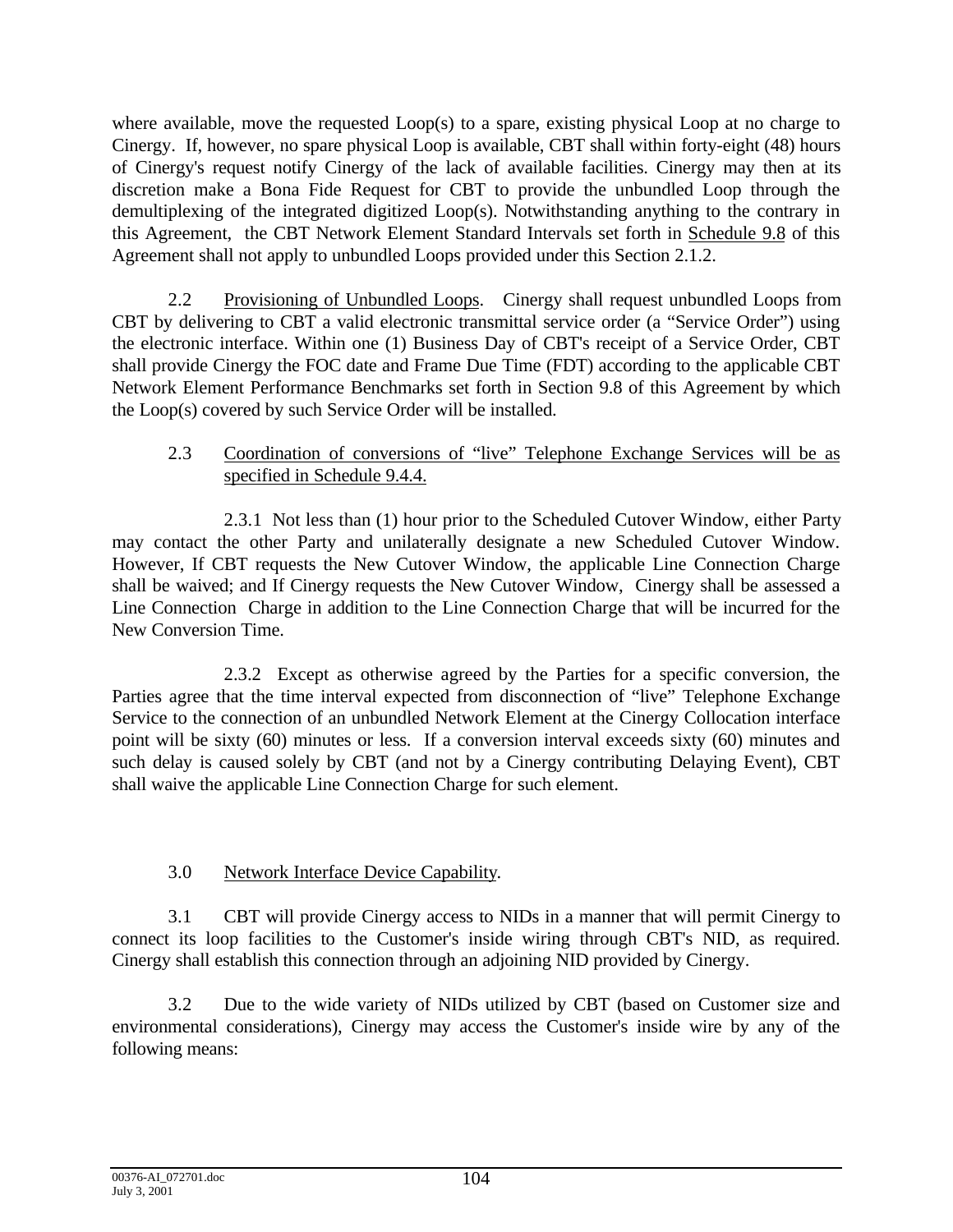3.2.1 Where an adequate length of inside wire is present and environmental conditions permit, Cinergy may remove the inside wire from CBT's NID and connect that wire to Cinergy's NID;

3.2.2 Enter the Customer access chamber or "side" of "dual chamber" NID enclosures for the purpose of extending a connecterized or spliced jumper wire from the inside wire through a suitable "punch-out" hole of such NID enclosures;

3.2.3 Enter CBT's loop terminal enclosure located at a multiple dwelling unit ("MDU") for the purpose of accessing Customer premises inside wire and extending such wire to Cinergy's own adjoining NID; or

3.2.4 Request CBT to make other rearrangements to the inside wire terminations or terminal enclosure on a time and materials cost basis to be charged to the requesting party (i.e., Cinergy, its agent, the building owner or the Customer).

3.3 If Cinergy accesses the Customer's inside wire as described in Section 2.2(d), the time and materials charges will be billed to the requesting party (i.e., Cinergy, the building owner or the Customer).

3.4 In no case shall Cinergy remove or disconnect CBT's loop facilities from CBT's NIDs, enclosures, or protectors.

3.5 In no case shall Cinergy remove or disconnect ground wires from CBT's NIDs, enclosures, or protectors.

3.6 Maintenance and control of premises wiring (inside wire) is the responsibility of the Customer. Any conflicts between service providers for access to the Customer's inside wire must be resolved by the Customer.

3.7 Due to the wide variety of NID enclosures and outside plant environments, CBT will work with Cinergy to develop specific procedures to establish the most effective means of implementing this Section 3.0.

4.0 Interoffice Transmission Facilities.

CBT shall:

4.1 Provide Cinergy exclusive use of Interoffice Transmission Facilities dedicated to Cinergy, or use of the features, functions, and capabilities of Interoffice Transmission Facilities shared by more than one Customer or carrier, including Cinergy;

4.2 Provide all technically feasible transmission facilities, features, functions, and capabilities that Cinergy could use to provide Telecommunications Services;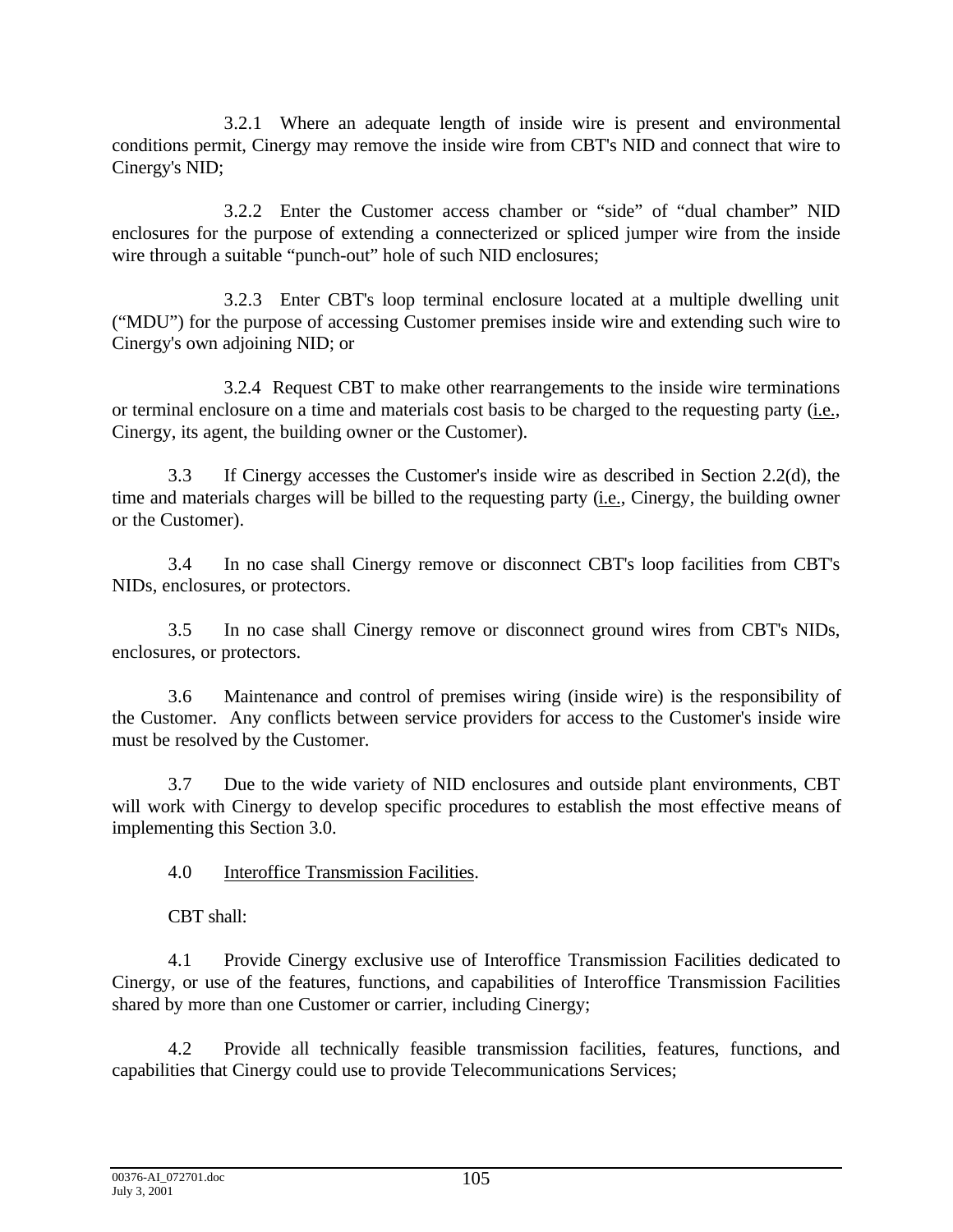4.3 Permit, to the extent technically feasible, Cinergy to connect such interoffice facilities to equipment designated by Cinergy, including Cinergy's Collocated facilities.

- 5.0 Signaling Networks and Call-Related Databases
- 5.1 Signaling Networks.

5.1.1 If Cinergy purchases Switching Capability from CBT, CBT shall provide access to its signaling network from that switch in the same manner in which CBT obtains access to such switch itself.

5.1.2 If Cinergy has its own switching facilities, CBT shall provide Cinergy access to STPs to each of Cinergy's switches, in the same manner in which CBT connects one of its own switches to an STP, or in any other technically feasible manner (e.g., bringing an "A" link from Cinergy's switch to Cinergy's STP, or linking Cinergy's switch to its own STP and then connecting that STP to CBT's STP via a "B" or "D" link); provided that CBT shall not be required to (i) unbundle the signaling link connecting SCPs to STPs, (ii) permit direct linkage of Cinergy's own STPs to CBT's switch- or call-related databases or (iii) unbundle an SCP from its associated STP.

5.1.3 The Parties shall agree upon appropriate mediation facilities and arrangements for the Interconnection of their signaling networks and facilities, as necessary to adequately safeguard against intentional and unintentional misuse of the signaling networks and facilities of each Party. Such arrangements shall provide at a minimum:

- Certification that Cinergy's switch is compatible with CBT's SS7 network;
- Certification that Cinergy's switch is compatible with CBT's AIN SCP;
- Certification that Cinergy's switch is compatible with a desired AIN application residing on CBT's SCP;
- Agreement on procedures for handling maintenance and troubleshooting related to AIN services;
- Usage of forecasts provided by Cinergy, so that CBT can provide sufficient SS7 resources for Cinergy and all other requesting carriers;
- Mechanisms to control signaling traffic at agreed-upon levels, so that CBT's SS7 resources can be fairly shared by all requesting carriers;
- Mechanisms to restrict signaling traffic during testing and certification, as necessary to minimize risks to the service quality experienced by Customers served by CBT's network and those of other carriers while compatibility and interconnection items are verified; and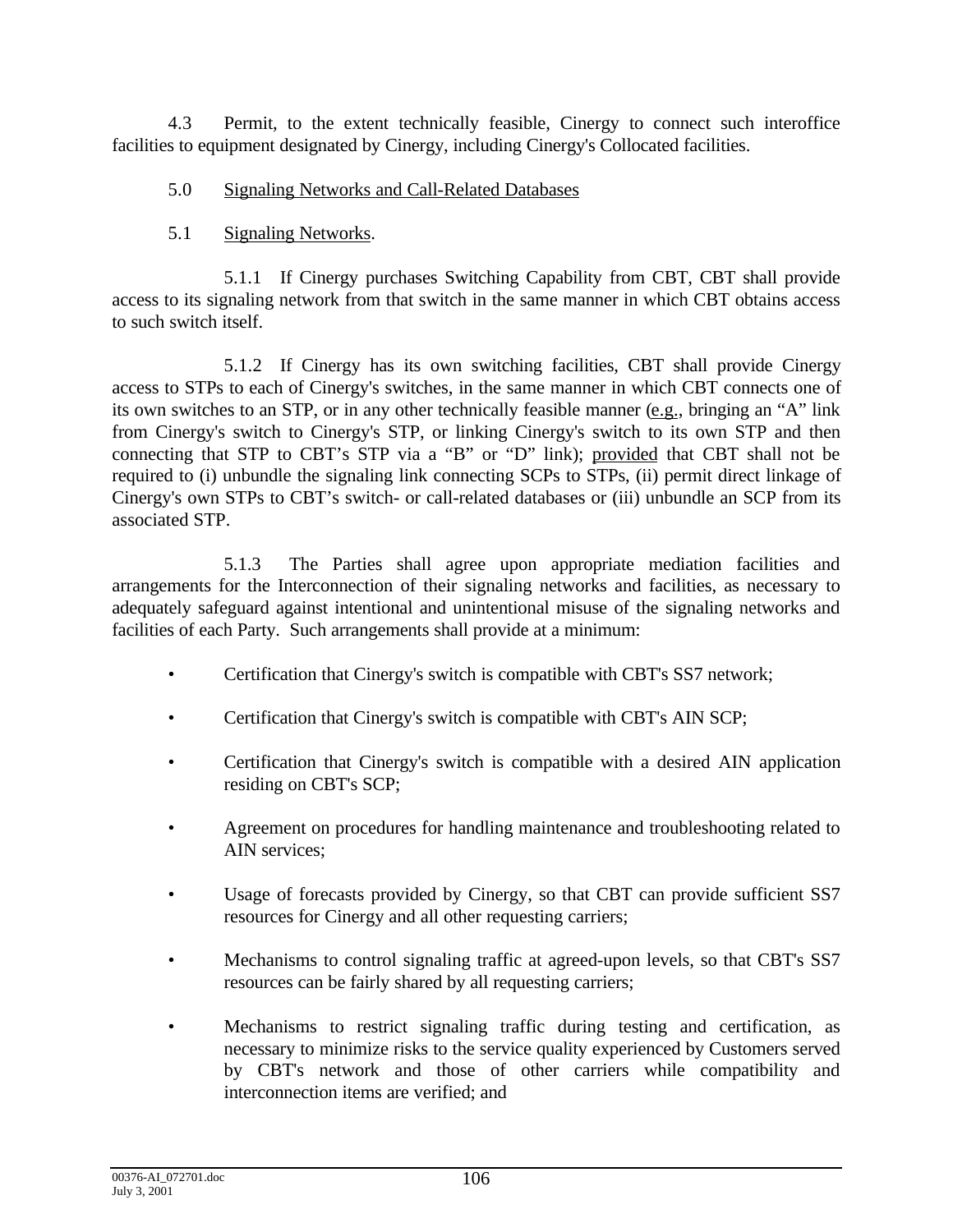• Mechanisms to ensure protection of the confidentiality of Proprietary Information of both carriers and Customers.

## 5.2 Call-Related Databases.

5.2.1 For purposes of switch query and database response through a signaling network, CBT shall provide Cinergy access to its call-related databases, as described in Schedule 9.2.4 by means of physical access at the STP linked to the unbundled database.

5.2.2 The Parties shall agree upon appropriate mediation facilities arrangements for the Interconnection of their signaling networks, databases, and associated facilities, as necessary to adequately safeguard against intentional and unintentional misuse of the signaling networks and facilities of each Party. Such arrangements shall provide for at a minimum:

- Capabilities to protect each Party's information;
- Agreements on handling maintenance and troubleshooting related to AIN services;
- Usage forecasts provided by Cinergy so that CBT can provide sufficient resources for other requesting carriers, and capabilities to ensure that the Parties abide by such forecasts;
- Procedures to ensure, prior to deployment, that each service will properly operate within CBT's network;
- Procedures to verify proper deployment of each service in the network; and
- Mechanisms to ensure protection of the confidentiality of proprietary information of both carriers and customers.
- 5.3 Service Management Systems.

5.3.1 CBT shall provide Cinergy with the information necessary to enter correctly, or format for entry, the information relevant for input into CBT's Service Management System ("SMS"). In addition, CBT shall provide Cinergy equivalent access to design, create, test, and deploy Advanced Intelligent Network-based services at the SMS.

5.3.2 CBT shall provide Cinergy with the information necessary to enter correctly, or format for entry, the information relevant for input into its SMS. Access will be provided in an equivalent manner to that which CBT currently uses to provide such access to itself (e.g., submitting magnetic tapes if Cinergy inputs magnetic tapes, or through an electronic interface equivalent to that used by Cinergy). The Committee shall set forth in the Implementation Plan the terms and conditions relating to such access. If the Committee is unable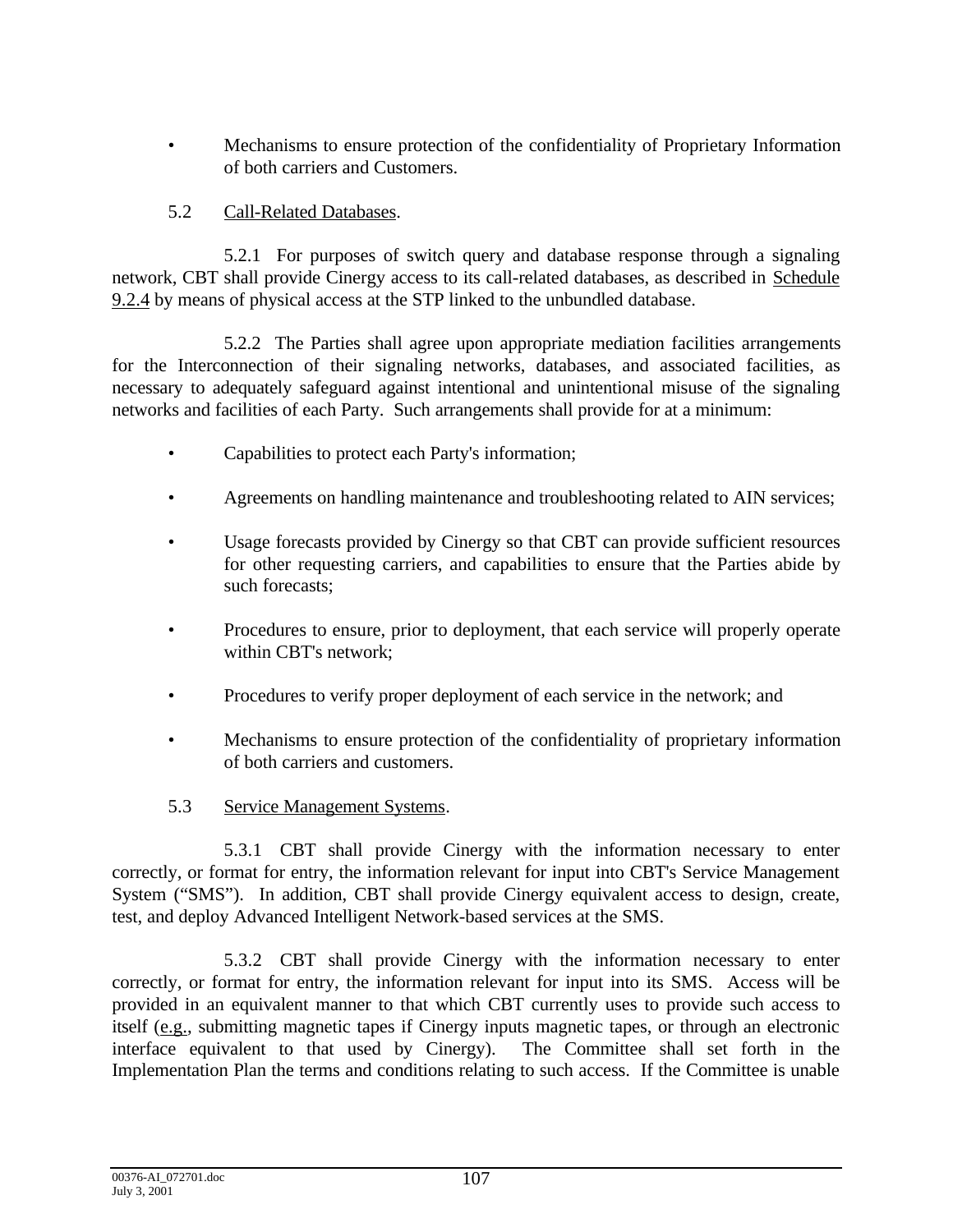to agree to appropriate mediation mechanisms with respect to access to the AIN SMSs and SCEs, the Parties shall adopt the mechanisms adopted by the Commission.

5.3.3 CBT shall provide access to its SMS in a manner that complies with the CPNI requirements of Section 222 of the Act.

6.0 Directory Assistance.

6.1 CBT shall provide Cinergy access to CBT's Directory Assistance facilities where technically feasible.

6.2 CBT shall provide unbundled DA to Cinergy directly as a separate Network Element. A list identifying the NPA/Exchange areas of CBT Directory Assistance, and Directory Assistance Call Completion services will be provided to Cinergy and will be updated as such DA services are provided in additional NPA/Exchange Areas.

6.3 As a facilities-based provider, Cinergy will obtain any required custom routing and obtain or provide the necessary direct trunking and termination facilities to the mutually agreedupon meet point with CBT facilities for access to unbundled DA services. Cinergy is responsible for delivering its DA traffic to CBT's operator service switch. Specifically, Cinergy shall deliver its traffic direct from the Switching Center to the operator service switch location determined by CBT based on the existing capacity of its service centers. CBT will, if technically feasible, enable Cinergy to deliver its DA traffic to the operator service switch most closely located to the Cinergy's NPA/exchange originating the call.

6.4 CBT will provide and maintain the equipment at its DA centers necessary to perform the services under this Agreement, with the goal of ensuring that the DA service meets standards set forth by the Commission.

6.5 CBT will provide DA in accordance with its then-current internal operating procedures and/or standards.

6.6 CBT will maintain a quality of service that will satisfy the standards, if any, established by the Commission having jurisdiction over the provision of such service. Cinergy has the right, once annually, to visit each CBT-owned or -subcontracted office upon reasonable notice to CBT or with greater frequency by mutual consent of the Parties. Upon request, CBT will provide monthly answer time results (percent of calls answered exceeding ten (10) seconds) for Directory Assistance.

6.7 Cinergy is solely responsible for providing all equipment and facilities to deliver DA traffic to the point of Interconnection with CBT facilities.

6.8 Cinergy will provide and maintain the equipment at its offices necessary to permit CBT to perform its services in accordance with the equipment operations and traffic operations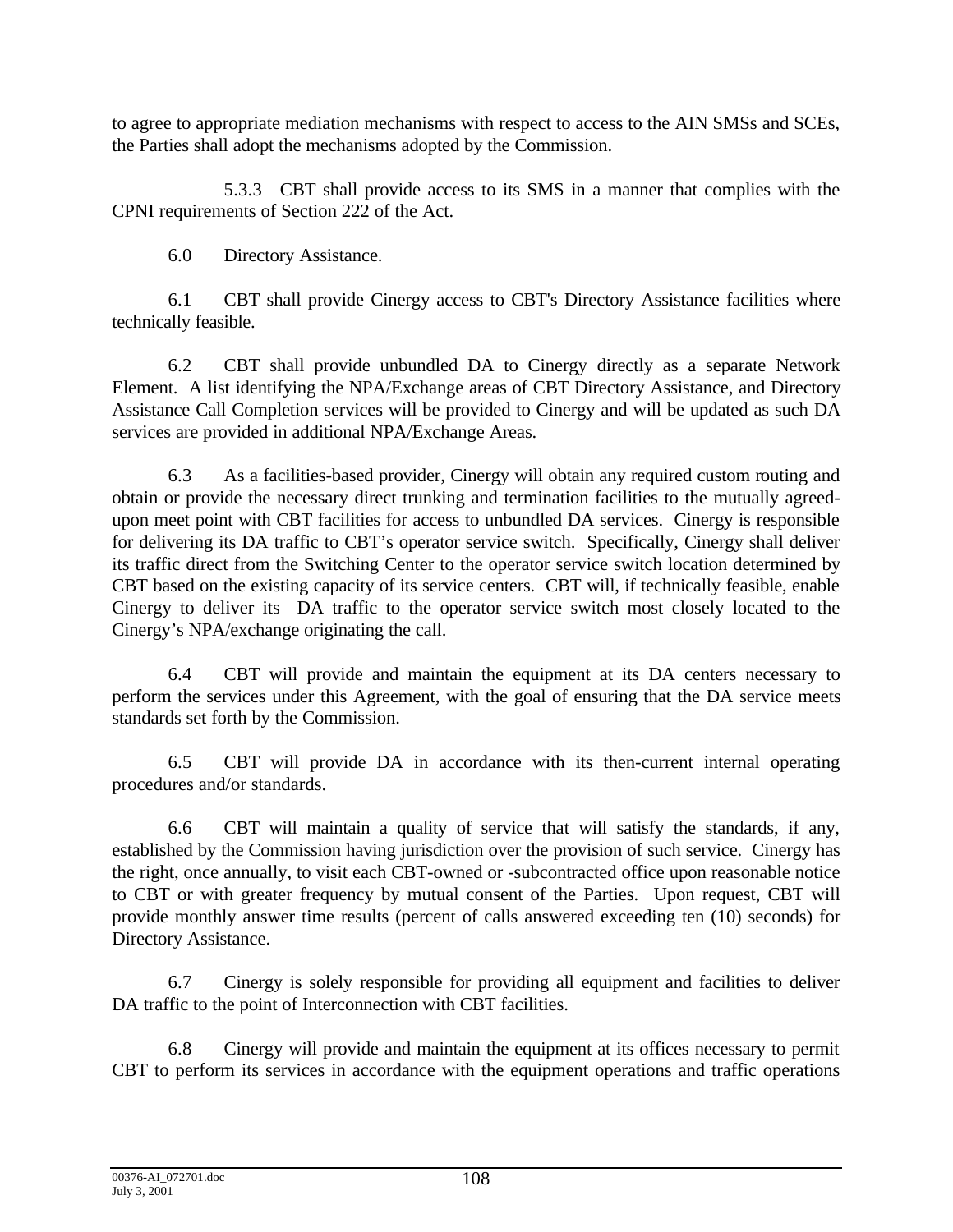which are in effect in CBT's DA office. Cinergy will locate, construct, and maintain its facilities to afford reasonable protection against hazard and interference.

6.9 Access of resellers and Cinergy to DA of CBT, and the DA Network Elements provided hereunder, whether provided on a bundled or unbundled basis, will, as applicable and as feasible, be provided through the standard interfaces, parameters, intervals, service descriptions, protocols, procedures, practices and methods that CBT provides to all CBT end-user customers of its DA services. Upon request, CBT will, as technically feasible, provide a different quality of service, upon agreement by Cinergy to pay to CBT its costs of developing, installing, maintaining, Staffing and Operating, and repairing access to and provision of the Network Element at such quality of service.

6.10.1 For DA services, Cinergy will furnish CBT, ninety (90) days (or such earlier time as the Parties may agree upon) before DA service is initiated, details necessary to provide that service. This information includes listing information for the areas to be served by CBT and network information necessary to provide for the direct trunking of the DA calls.

6.10.2 Cinergy will keep these records current and will inform CBT, in writing, at least thirty (30) days prior to any changes in the format to be made in such records. Implementation of such changes shall be dependent upon the nature and complexity of the request. When significant table changes are required, CBT and Cinergy will mutually agree to implementation date. Cinergy will inform CBT of other changes in the records on a mutually agreed-upon schedule.

6.11 If Cinergy purchases DA Network elements upon request and as, technically feasible, CBT will re-brand such DA services based upon Cinergy's agreement to pay rates that compensate CBT for any costs it incurs in developing, installing, providing and maintaining such rebranded service. To the extent that multiple carriers request the same branding service, such rate shall be allocated on a pro rata share. For branding of calls, Cinergy must provide an announcement in a format acceptable to CBT, no longer than three (3) seconds or at parity with CBT, for installation on each DA switch serving Cinergy's Customers.

6.12 Branding: Re-branding is available as follows:

Normally, DA services, both bundled and unbundled, will be branded with CBT's name as the provider of the service. Upon request from Cinergy, and as technically feasible, CBT will rebrand DA traffic from Cinergy's telephone exchange lines, or to Cinergy's unbundled DA Network Element. Re-branded service requires that Cinergy arrange to have the subject DA traffic delivered to CBT's Central Office on separate trunks, which may require that it obtain custom routing, and obtain or provide such trunks and other applicable facilities**.** Re-branding is provided at rates that recover CBT's costs of developing, installing, providing and maintaining such service.

6.13 Cinergy will provide CBT during the term of this Agreement its DA listings. DA listings provided to CBT by Cinergy under this Agreement will be used and maintained by CBT only for providing Telecommunications Services.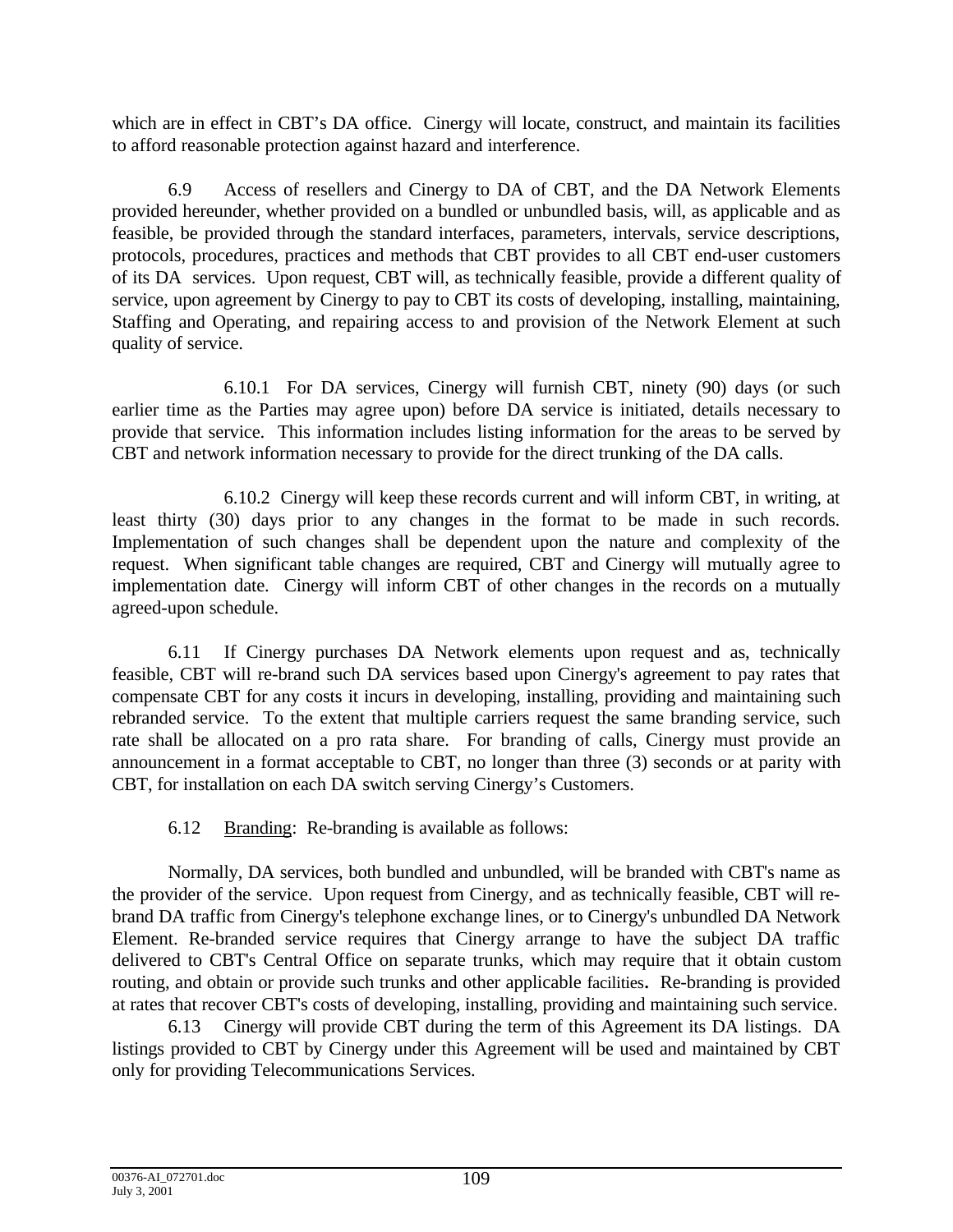6.14 CBT will supply Cinergy with call-detail information so that Cinergy can rate and bill the call. This information excludes rating and invoicing of Customers, unless negotiated on an individual-case basis.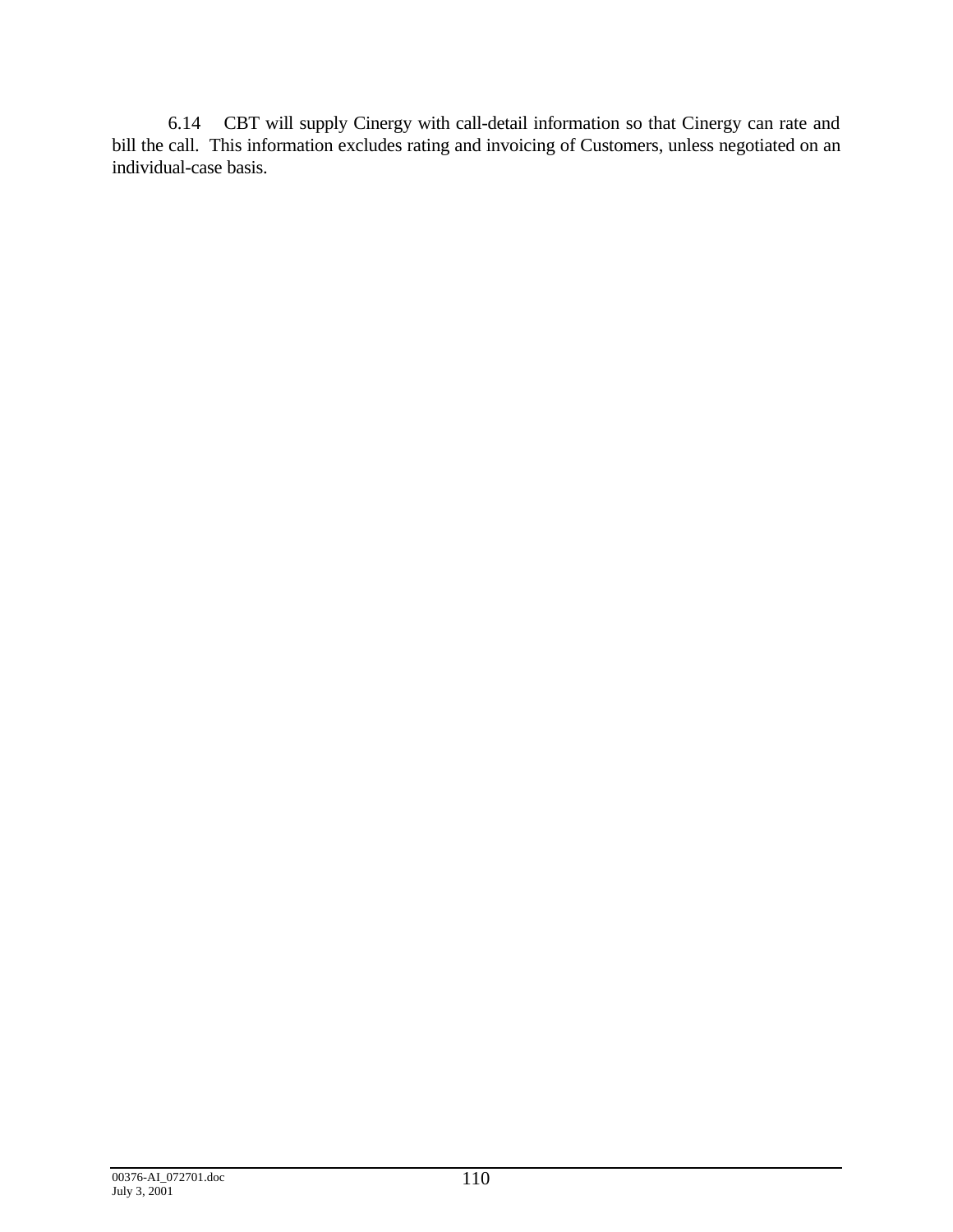#### SCHEDULE 9.4.4

#### COORDINATED INSTALLATION PROCESS FOR UNBUNDLED LOOPS

#### 1.0 General Coordinated Installation Process.

1.1 CBT and Cinergy shall coordinate installation in such a way as to minimize the out of service time a Customer may experience, and to minimize the need for live telephone conversations between CBT and Cinergy to perform the conversion.

Where possible, CBT will match the disconnection of a CBT service with the installation of CBT Unbundled Loops. A Frame Due Time (FDT) will be assigned to the multiple service orders involved in a conversion. The FDT will define a two hour "Cutover Window" in which CBT will work the various orders and will determine the time frame within which Cinergy must complete its portion of the installation process.

1.2 The table below identifies the cutover windows available for each FDT specified. The FDT is available during Normal Business Hours, Business Days.

| $FDT*$ | <b>CUTOVER WINDOW</b> |
|--------|-----------------------|
| 10 AM  | 8-10 AM               |
| 11 AM  | 9-11 AM               |
| 12 AM  | $10-12$ AM            |
| 1 PM   | 11 AM-1 PM            |
| 2PM    | 12 PM-2 PM            |
| 3 PM   | 1 PM-3 PM             |
| 4 PM   | 2 PM-4 PM             |
| 5 PM   | 3 PM-5 PM             |

The Table in this Schedule 9.4.4, Section 1.2, will be subject to revision by mutual agreement between the Parties.

1.3 If Cinergy has a special request for service coordination which is not part of the process as described above, including conversions at times outside of the normal FDT windows, CBT will with proper notice and agreement schedule the service order activities to accommodate the request. This request will be indicated as FDT=X. Due to the additional CBT resources that are necessary to accommodate the special request, additional charges per the Pricing Schedule will apply.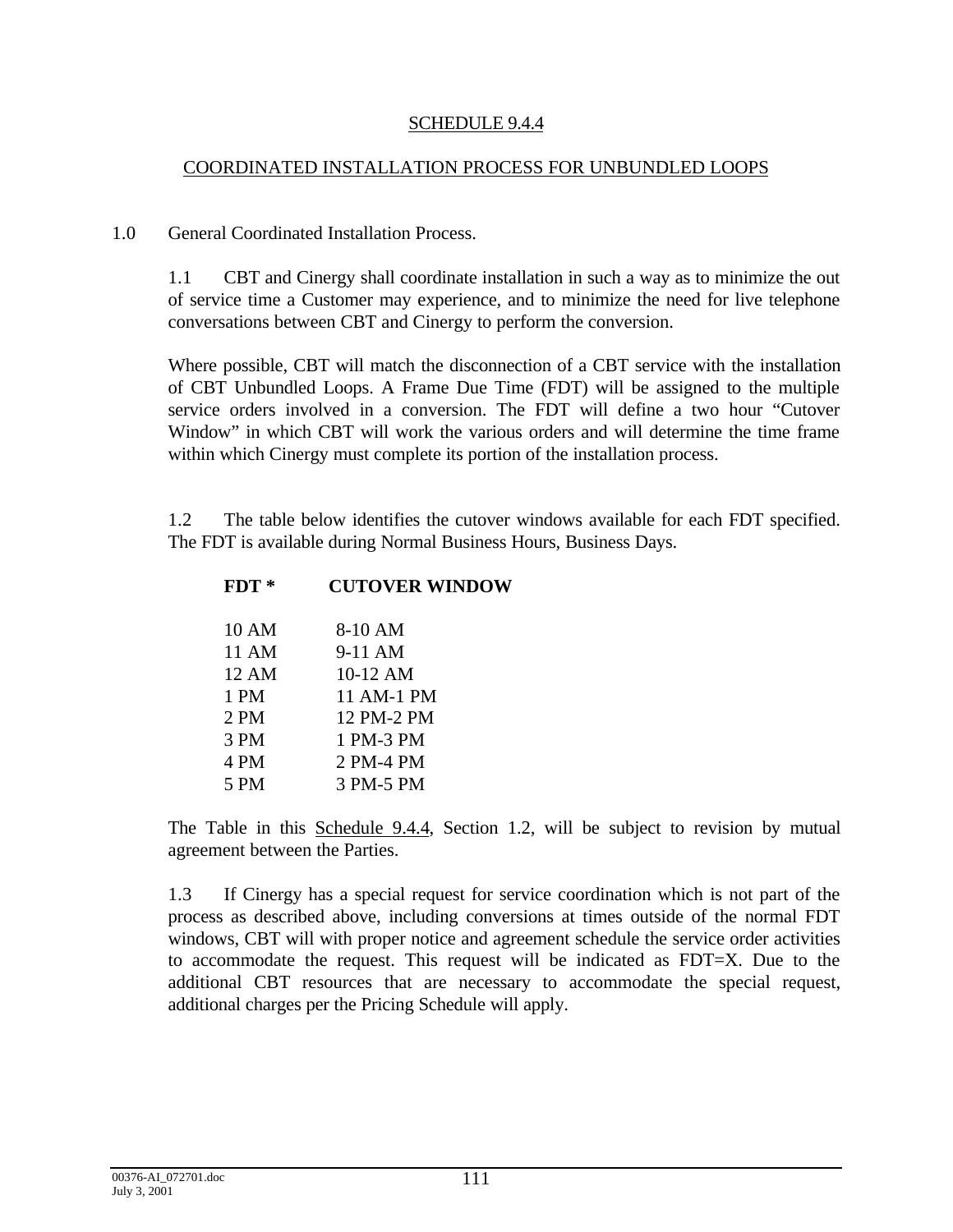1.4 The FDT process requires the following steps:

1.4.1. Prior to the Cutover Window on the Due Date, the provider of dial tone will have dial tone translated and available. CBT shall perform the Dial Tone Test during the Cutover Window at no charge to Cinergy.

1.4.2. Within the FDT window, the physical activity of disconnecting and placing central office jumpers will take place.

1.4.3. At the midpoint of the FDT window, translations work will be initiated to add or remove features, including translations required to implement interim number portability.

\* For CBT Band three (3) Rural Offices and Band four (4) Southern Counties, (identified in Exhibit A) the Cutover Window shall be extended to three (3) hours. However, the conversion interval shall remain at sixty (60) minutes or less.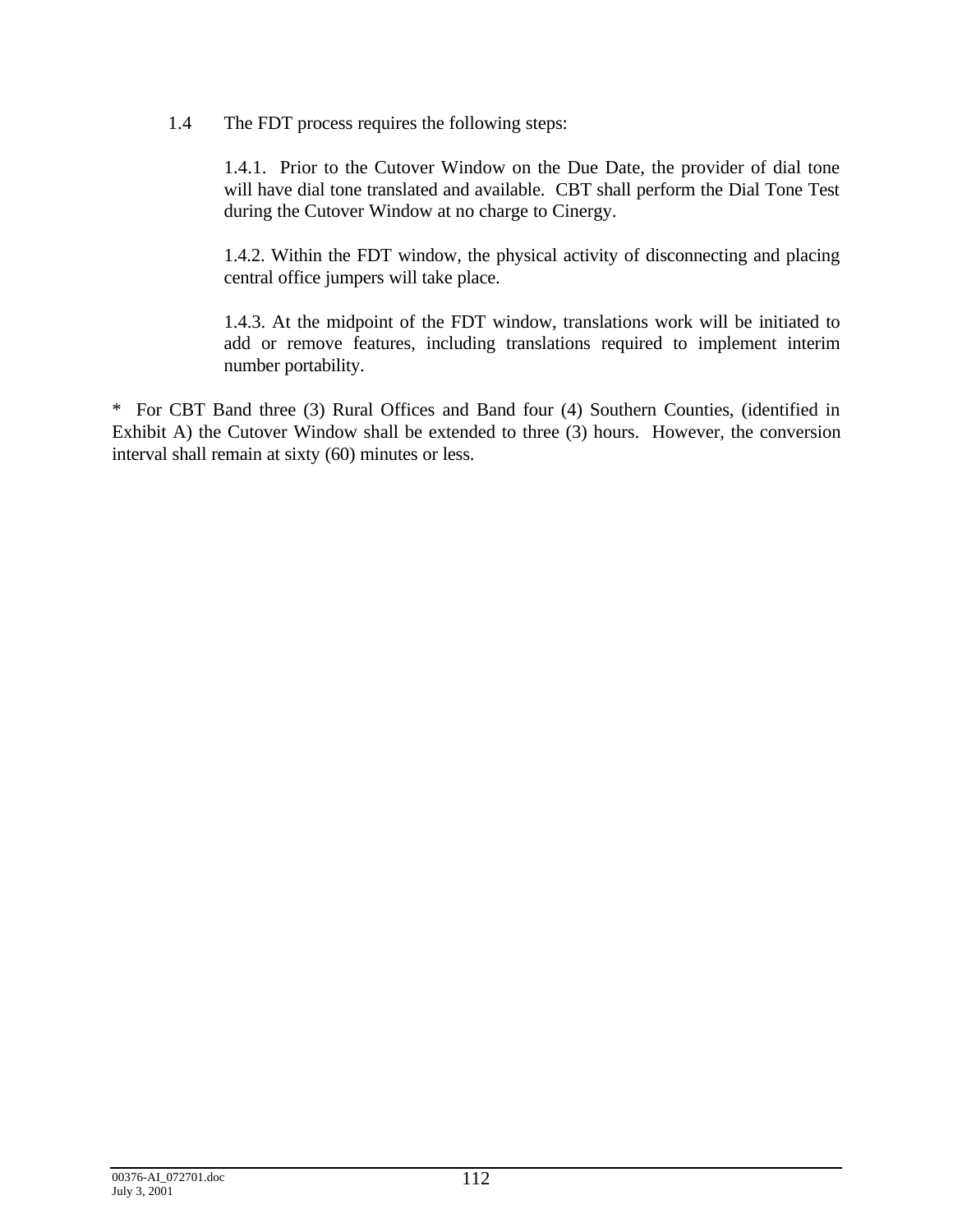### SCHEDULE 9.8

### NETWORK ELEMENT STANDARD INTERVALS

#### A. Network Element Performance Benchmarks

- 1. CBT shall on a quarterly basis strive to complete 90% , on an aggregate basis, of the total Performance Activities contained in Section B of this Schedule 9.8 within the specified interval subject to exclusions per Section A.2.
- 2. The following types of orders will be excluded from the measurement for performance: (1) Cinergy requests an extended interval that exceeds the standard interval stated in this Schedule, (2) after an order is submitted to CBT, it is changed or rescheduled by Cinergy, (3) Cinergy or the Customer causes a delay in completing an order, (4) any other "Delaying Event" as defined in this Agreement.

#### B. Standard Intervals for specific types of individual Network Elements:

Unbundled Loops

1. Two-Wire Analog Voice Grade Loops (POTS)

| Volume: * |              |                 |
|-----------|--------------|-----------------|
|           | $1-24$ Loops | 5 Business Days |
|           | $25+$ Loops  | Negotiated      |

### 2. Two-Wire Analog Voice Grade Loops (Qualified/Conditioned)

|          | Volume: *                                                       |                          |
|----------|-----------------------------------------------------------------|--------------------------|
|          | $1 - 10$<br>Loops                                               | 7 Business Days          |
|          | $11-20$ Loops                                                   | 10 Business Days         |
|          | Loops<br>$21+$                                                  | Negotiated               |
| 3.       | Two Wire ISDN BRI 160KBPS Digital Loop                          | 10 Business Days         |
| 4.<br>5. | Two Wire HDSL Compatible Loop<br>Four Wire HDSL Compatible Loop | Negotiated<br>Negotiated |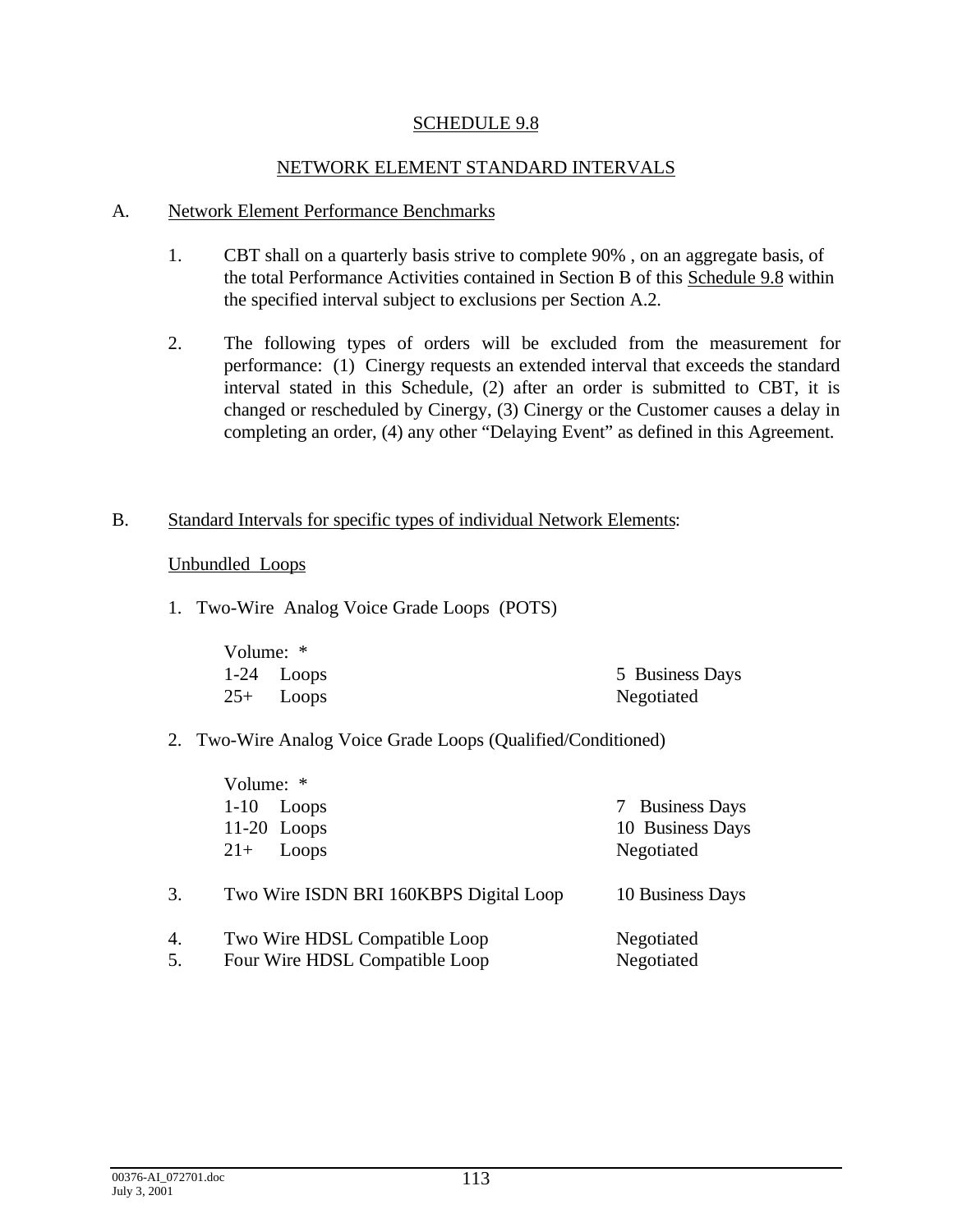## **Unbundled Interoffice Transmission Facilities**

- 1. DS1 Interoffice Transmission Facilities
	- (a) Facilities Available 7 Business Days
	- (b) Facilities or Force Not Available Negotiated
- 2. DS3 Interoffice Transmission Facilities Negotiated
- 3. OC-N Interoffice Transmission Facilities Negotiated
- \* Number of individual Network Elements on a single Order, with requirement that separate orders are required for each specific customer premises for Unbundled Loops and NID; however CBT's performance with respect to the Performance Category reflected in this Schedule 9.8 is determined on a loop-by-loop basis.

## C. Parity Measurements

CBT shall, on a monthly basis, accumulate the following measurements solely for demonstration of compliance with Article IX, Section 9.3.

1. Percent of Firm Order Commitments (FOC) provided by 5:00 p.m. of next Business Day.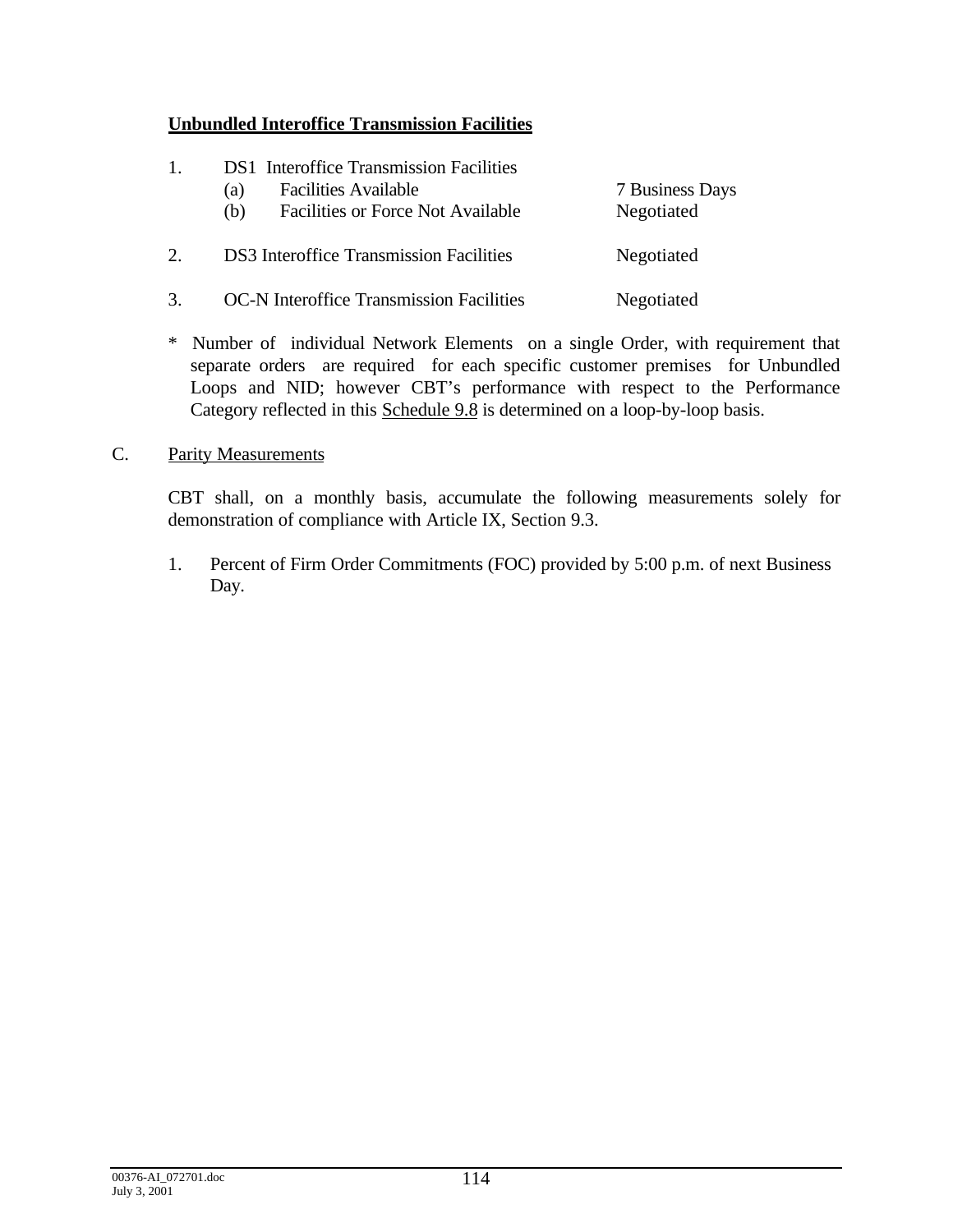## SCHEDULE 10

## FORM OF REPRESENTATION OF AUTHORIZATION

Cinergy/CBT hereby represents to CBT/Cinergy, for purposes of obtaining a Customer's Customer Proprietary Network Information ("CPNI") or for placing an order to change or establish a Customer's service, that it is a duly certificated LEC and that it is authorized to obtain CPNI and to place orders for Telephone Exchange Service (including Resale Service) upon the terms and conditions contained herein.

- 1. With respect to requests for CPNI regarding prospective Customers of Cinergy/CBT (i.e., those Customers for whom Cinergy/CBT has not obtained Documentation of Authorization to provide Telephone Exchange Service), Cinergy/CBT acknowledges that it must obtain written or electronic authorization in the form of a signed letter, taperecorded conversation, to the extent allowed by applicable law, password verification, or by other means, in each case as approved by the FCC or the Commission ("Documentation of Authorization"), that explicitly authorizes Cinergy/CBT to have access to the prospective Customer's CPNI. However, Cinergy/CBT may obtain a blanket Document of Authorization for the Customer authorizing the release of CPNI to Cinergy/CBT covering any and all requests for such CPNI made over a period of time designated by such authorization. The Documentation of Authorization must be made by the prospective Customer or the prospective Customer's authorized representative. In order to obtain the CPNI of the prospective Customer, Cinergy/CBT must submit to CBT/Cinergy the Documentation of Authorization. If Cinergy/CBT cannot provide applicable Documentation of Authorization, then CBT/Cinergy shall not provide CPNI to Cinergy/CBT.
- 2. CBT/Cinergy will only disclose CPNI to agents of Cinergy/CBT identified in the Documentation of Authorization.
- 3. If Cinergy/CBT has already obtained Documentation of Authorization from the Customer to place an order for Telephone Exchange Service for the Customer, Cinergy/CBT need not submit Documentation of Authorization to obtain the Customer's CPNI.
- 4. With respect to placing a service order for Telephone Exchange Service (including Resale Services) for a Customer, Cinergy/CBT acknowledges that it must obtain Documentation of Authorization that explicitly authorizes Cinergy/CBT to provide Telephone Exchange Service to such Customer. The Documentation of Authorization must be made by the prospective Customer or Customer's authorized representative. Cinergy/CBT need not submit the Documentation of Authorization to process a service order. However, Cinergy/CBT hereby represents that it will not submit a service order to CBT/Cinergy unless it has obtained appropriate Documentation of Authorization from the prospective Customer and has such Documentation of Authorization in its possession.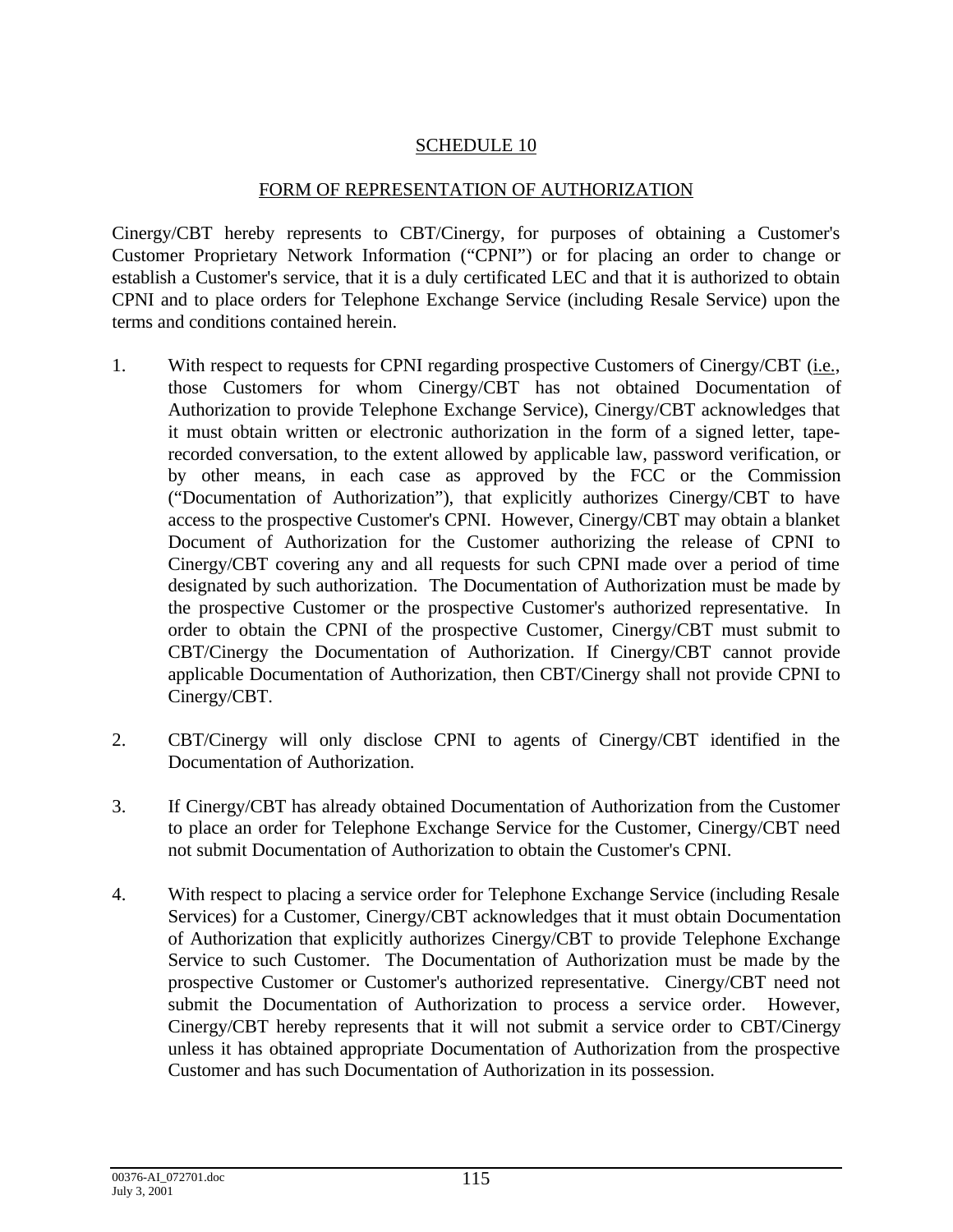- 5. The Documentation of Authorization must clearly and accurately identify Cinergy/CBT and the prospective Customer.
- 6. Cinergy/CBT shall retain or be able to produce all Documentation of Authorization for as long as Cinergy/CBT provides Telephone Exchange Service to the Customer or for as long as Cinergy/CBT makes requests for information on behalf of the Customer.
- 7. Cinergy/CBT shall provide, during Normal Business Hours, Documentation of Authorization for Customers or prospective Customers to CBT/Cinergy upon request, when such Documentation of Authorization is at issue.
- 8. Cinergy/CBT is responsible for, and shall hold CBT/Cinergy harmless from, any and all Losses (as defined in that certain Interconnection Agreement under Sections 251 and 252 of the Telecommunications Act of 1996, dated as of \_\_\_\_\_\_\_\_\_\_\_\_\_, 2001 by and between CBT and Cinergy (the "Interconnection Agreement")) resulting from CBT/Cinergy's reliance upon Cinergy/CBT's representations as to its authority to act on behalf of a Customer or prospective Customer in obtaining CPNI or placing a service order for Telephone Exchange Service.
- 9. If Cinergy/CBT fails to repeatedly and materially abide by the procedures set forth herein, CBT/Cinergy reserves the right to insist upon the submission of Documentation of Authorization for each Customer in connection with a request for a service order.
- 10. This Representation of Authorization shall commence on the date noted below and shall continue in effect until the termination or expiration of the Interconnection Agreement.

Dated this \_\_\_\_\_\_ day of \_\_\_\_\_\_\_\_\_\_\_\_\_\_\_\_\_\_\_ 2001.

CINERGY COMMUNICATIONS CINCINNATI BELL TELEPHONE COMPANY COMPANY

By: By:

Name: John Greenbank Name: Christian Gartner

Title: Vice President Title: Vice President & General Manager – Carrier Services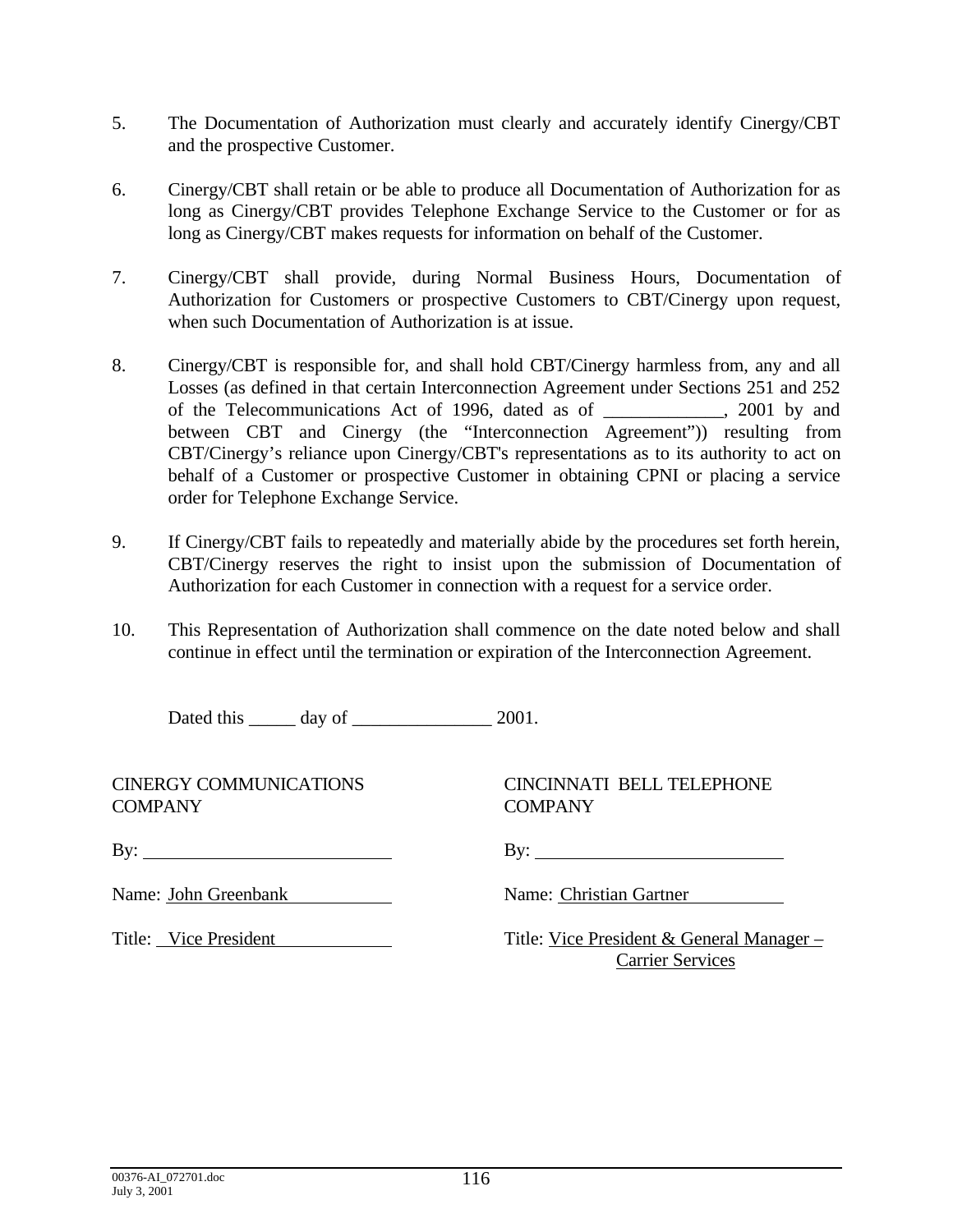## SCHEDULE 16

## COLLOCATION -- SECTION 251(c)(6)

1.10 CBT shall provide to Cinergy Physical Collocation of equipment necessary for Interconnection pursuant to Article IV or for access to unbundled Network Elements pursuant to Article IV, except that CBT may provide for Virtual Collocation of such equipment if CBT demonstrates to the Commission that Physical Collocation is not practical for technical reasons or because of space limitations, as provided in Section 251(c)(6) of the Act. CBT shall only provide such Collocation for the purpose of Interconnection or access to unbundled Network Elements, except as otherwise mutually agreed to in writing by the Parties or as required by the FCC or the appropriate Commission subject to applicable federal and state tariffs.

1.1.1 Such Collocation Space, of a size and dimension which is specified by Cinergy and agreed to by CBT, may be enclosed or unenclosed at Cinergy's sole discretion unless expressly prohibited by local statute, ordinance, or regulation. If Cinergy elects to enclose the Collocation Space, CBT, or, at Cinergy's option, a CBT approved Certified Vendor, will design and construct, at Cinergy's expense and pursuant to specifications agreed to by the Parties, a wall or other enclosure delineation to establish a clear division between the Collocation Space and other areas of the Central Office dedicated to CBT's use.

1.1.2 Upon request of Cinergy, CBT shall construct an equipment arrangement enclosure of a size and dimension jointly agreed upon by the Parties. CBT will inform Cinergy of the types of enclosures available in its application response. Cinergy must provide the local CBT building contact with a card, key or other access device used to enter the locked enclosure. Except in case of emergency CBT will not access Cinergy's locked enclosure prior to notifying Cinergy.

1.1.3 At Cinergy's option and expense, CBT will permit the installation of lockable cabinets for Cinergy's use in Cinergy's collocation space.

1.1.4 Cinergy may share space in its Collocation Space with third parties so long as such third parties are using such space for interconnection with CBT or for access to CBT's unbundled network elements and agree to abide by the same terms and conditions as apply to Cinergy.

1.1.5 Cinergy may share space with other parties that have obtained collocation space from CBT so long as such space is used for collocation with CBT or for access to CBT's unbundled network elements.

1.1.6 CBT shall not impose any minimum square foot requirements for Collocation Space upon Cinergy. Cinergy may request Collocation Space in increments as small as a single bay or rack of equipment.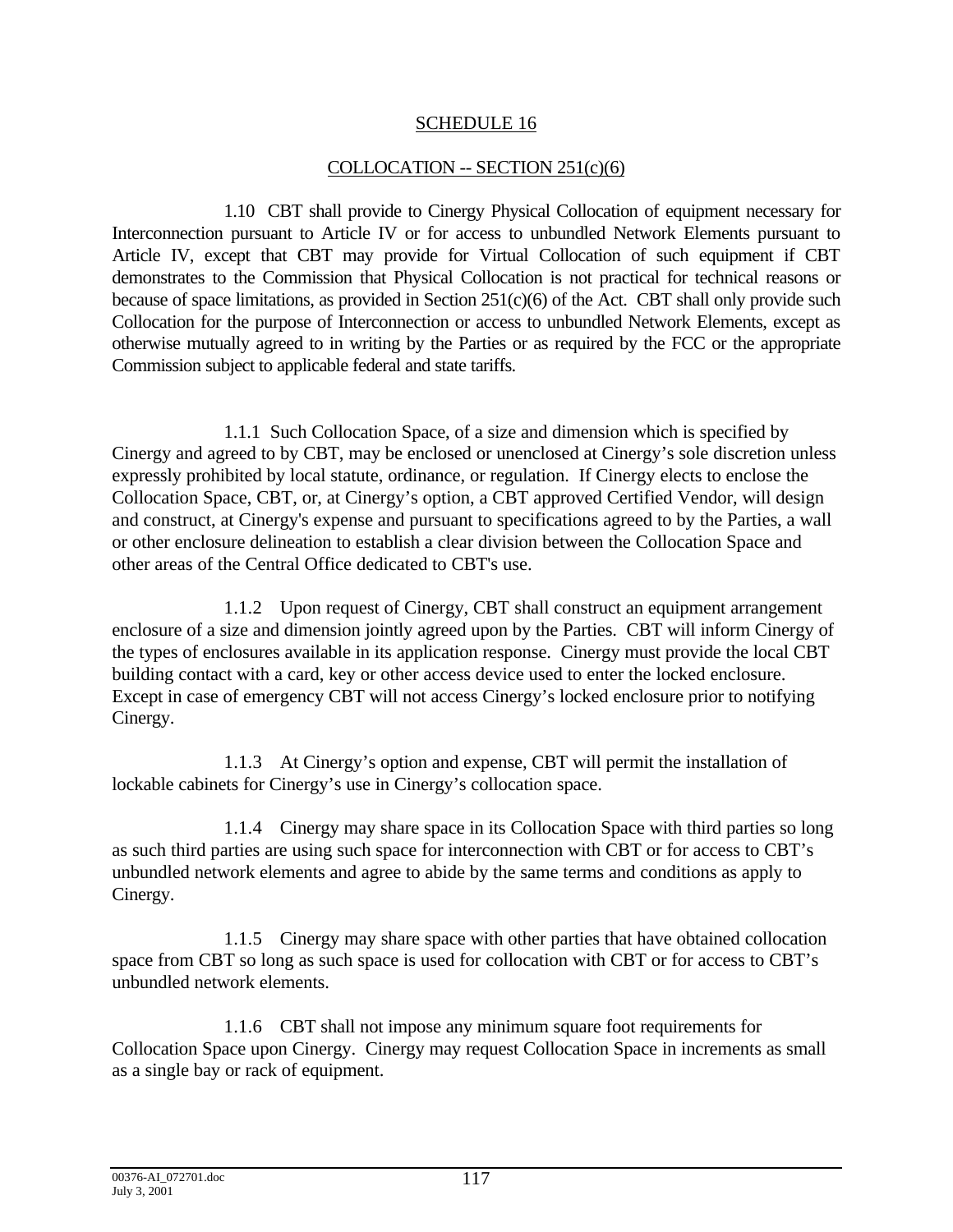1.1.7 CBT shall permit Cinergy to collocate in any unused space in a CBT premises. CBT may not require Cinergy to obtain Collocation Space solely in a separate, segregated common collocation area(s) in a CBT premises.

1.1.8 In the event that Cinergy's request for collocation in a particular CBT Central Office is denied, Cinergy, at its request, will be permitted to tour the entire premises, without charge, to verify lack of collocation space in that particular CBT Central Office.

1.1.9 In the event that space is exhausted in a particular CBT Central Office, CBT agrees, upon receipt of a written request from Cinergy, to allow Cinergy to use adjacent collocation. In providing adjacent collocation to Cinergy, CBT shall permit Cinergy to construct or otherwise procure adjacent facilities in a building, controlled environmental vault or similar structure, to the extent technically feasible at a CBT premises. CBT shall further permit Cinergy to cross-connect its equipment located in an adjacent collocation arrangement to CBT facilities, including without limitation unbundled loops, in the CBT central office. CBT and Cinergy agree to negotiate in good faith any additional rates terms and conditions, if necessary, for such adjacent collocation and to complete such negotiations within thirty (30) days of an Cinergy request to CBT to commence such negotiations.

1.1.10 Within ten (10) business days of CBT having first determined that one of its premises has no space available for physical collocation, CBT will post this information on a publicly accessible Internet web site that indicates the CBT premises that lack space for physical collocation.

1.1.11 CBT will take collocator demand for space into account when renovating existing facilities and constructing or leasing new facilities, and shall indicate the amount of any such space that will be made available to collocators. If CBT determines that no collocation space is available, upon reasonable request by Cinergy, CBT will remove any obsolete unused equipment, if necessary, at Cinergy's sole expense, to provide Cinergy with Collocation Space

1.2 Where Cinergy is Virtually Collocated in a premises which was initially prepared for Virtual Collocation, Cinergy may elect to (i) retain its Virtual Collocation in that premises and expand that Virtual Collocation according to current procedures and applicable tariffs, or (ii) unless it is not practical for technical reasons or because of space limitations, convert its Virtual Collocation to Physical Collocation at such premises in which case Cinergy shall coordinate the construction and rearrangement with CBT of its transmission equipment and circuits for which Cinergy shall pay CBT at applicable tariff rates. In such case CBT will transfer title to the transmission equipment previously dedicated to Cinergy's use upon reimbursement for unrecovered equipment costs, if any. In addition, all applicable Physical Collocation recurring charges shall apply

1.3 Nondiscriminatory Collocation**.** Collocation shall be made available to Cinergy by CBT on a basis that is at parity to the priorities that CBT provides to itself, its subsidiaries, affiliates or other persons. The quality of design, performance, features, functions, maintenance and other characteristics of Collocation made available to Cinergy under this Agreement shall be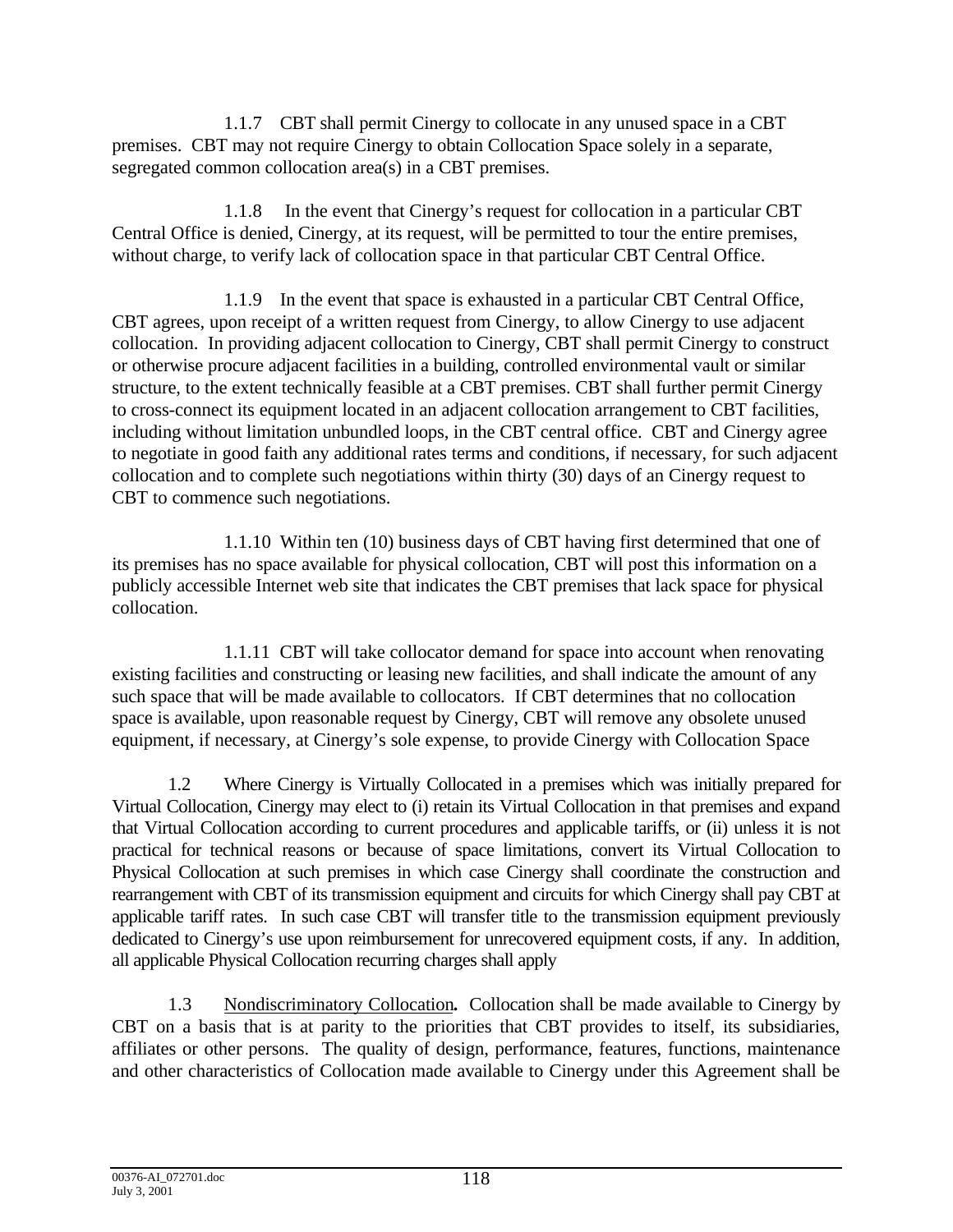at parity to that which CBT provides in its network to itself, its subsidiaries, its affiliates or other persons.

## 1.4 Eligible Equipment.

1.4.1 Cinergy may Collocate equipment used for Interconnection or access to CBT's Network Elements, including the following types of equipment:

- (a) OLTM equipment;
- (b) Multiplexers;
- (c) Digital Cross-Connect Panels;
- (d) Optical Cross-Connect Panels;
- (e) Digital Loop Carrier, including Next Generation Digital Loop Carrier;
- (f) Data voice equipment;
- (g) Equipment used to facilitate hubbing architectures (e.g., SONET terminating equipment used for hubbing);
- (h) any other transmission equipment collocated as of August 1, 1996 necessary to terminate basic transmission facilities pursuant to 47 C.F.R. §§ 64.1401 and 64.1402;
- (i) equipment used for signal regeneration functions;
- (j) digital access cross connect system (DACS).
- (k) Digital Subscriber Line Access Multiplexers ("DSLAMS");
- (l) ADSL Transceiver Units ("ATUs");
- (m) Routers; and
- (n) remote switch modules.

1.4.2 For a Virtual Collocation arrangement, Cinergy may designate the make/model and vendor of the equipment necessary for interconnection or access to unbundled network elements. Such equipment must meet the network compatibility standards set forth in this agreement and agreed to by Cinergy and CBT. Cinergy shall be responsible for ordering sufficient quantities of maintenance spares to allow CBT to maintain and repair the Cinergy-designated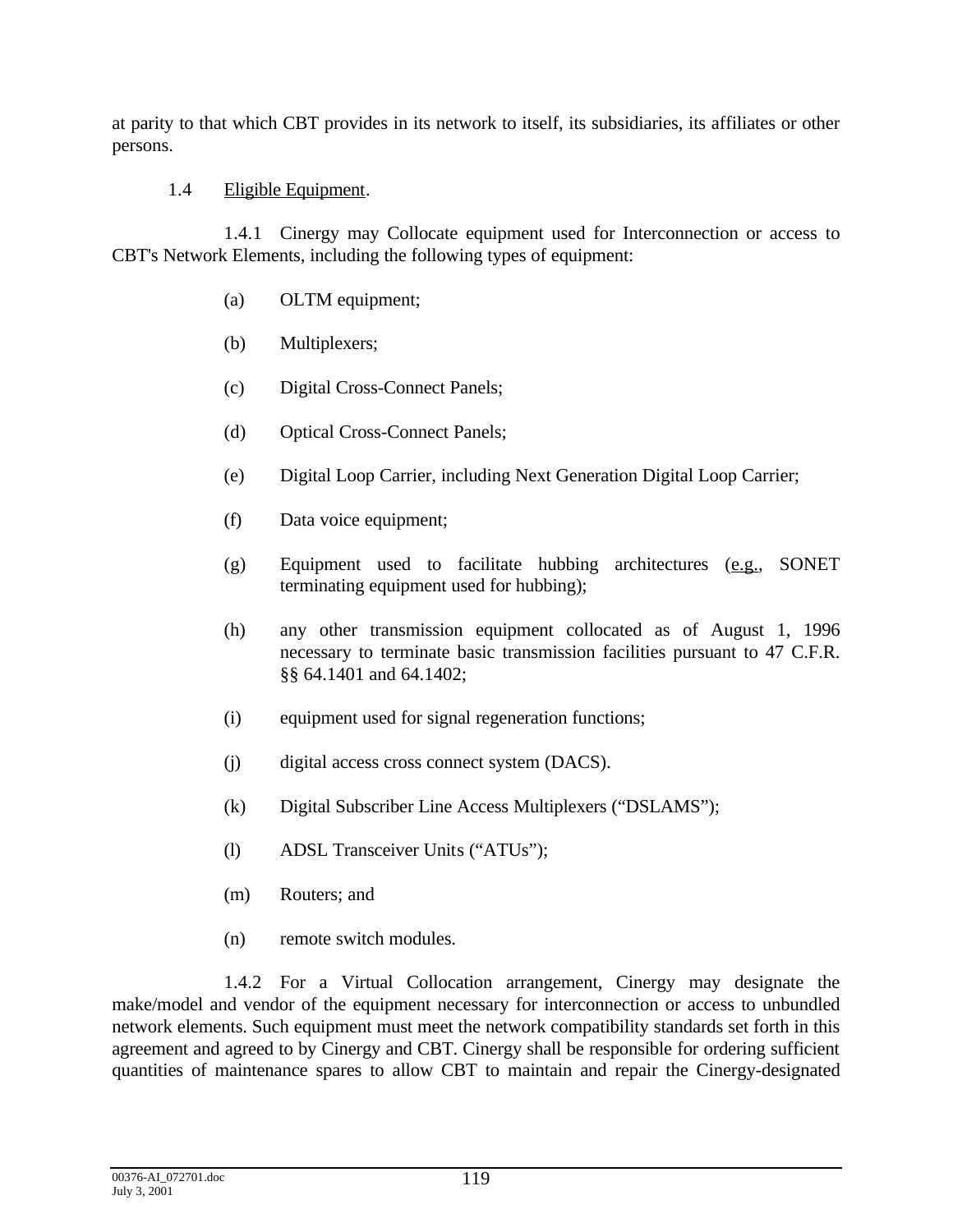equipment under the same time intervals and with the same failure rates as CBT applies to its comparable equipment.

1.4.3 Cinergy will be responsible for payment of all reasonable costs incurred by CBT resulting from Cinergy's choice of equipment. The costs may include, but are not limited to, the training of CBT employees for the installation, maintenance, repair and operation of the equipment if the equipment is different from (i) the equipment CBT uses in its network ,or (ii) the equipment another Virtual Interconnector uses in that particular Virtual Collocation location.

1.4.4 Cinergy may use Collocated equipment to transport Interconnection or Network Element traffic through one (1) or more CBT Central Offices destined for termination at another CBT Central Office**.**

1.4.5 Restrictions. Cinergy shall not be permitted to collocate equipment if used solely for switching or to provide enhanced services. All collocated equipment must comply with BellCore Network Equipment Building Systems (NEBS) Level 1 safety requirements.

1.5 Transmission Facility Options**.** For both Physical Collocation and Virtual Collocation, Cinergy may either purchase unbundled transmission facilities (and any necessary Cross-Connection) from CBT or provide its own or third-party leased fiber optic transmission facilities and terminate those transmission facilities in its equipment located in its Collocation space at CBT's Premises.

1.6 Interconnection with other Collocated Carriers**.** Upon written request to CBT, Cinergy shall be permitted to Interconnect its network with that of another collocating Telecommunications Carrier at CBT's Premises by connecting its Collocated equipment to the Collocated equipment of the other Telecommunications Carrier via a Cross-Connection or other connecting transmission facilities ("Co-Carrier Cross-Connect") so long as (i) Cinergy's and the other collocating Telecommunications Carrier's collocated equipment are to be used for Interconnection with CBT or for access to CBT's Network Elements (except that the Parties acknowledge that Cinergy may Collocate equipment necessary to connect to such other collocating Telecommunications Carrier (i.e., a multiplexer) that may not be directly connected to CBT for access to CBT's Network Elements but will connect at some point to CBT's network), (ii) Cinergy provides the connection between the equipment in the collocated spaces via a Cross-Connection or other connecting transmission facility that, at a minimum, complies in all respects with CBT's technical and engineering requirements and (iii) the connecting transmission facilities of Cinergy and the other collocating Telecommunications Carrier are contained wholly within CBT's Premises. In the event that such Co-Carrier Cross-Connect is used to connect with the Virtual Collocation equipment of Cinergy or another Telecommunications Carrier, CBT shall provide the Cross-Connect on an individual case basis at rates set in accordance with the Act.

# 1.7 Interconnection Points and Cables

1.7.1 CBT shall provide Cinergy an Interconnection point or points physically accessible by both CBT and Cinergy, at which the fiber optic cable (or other necessary facility as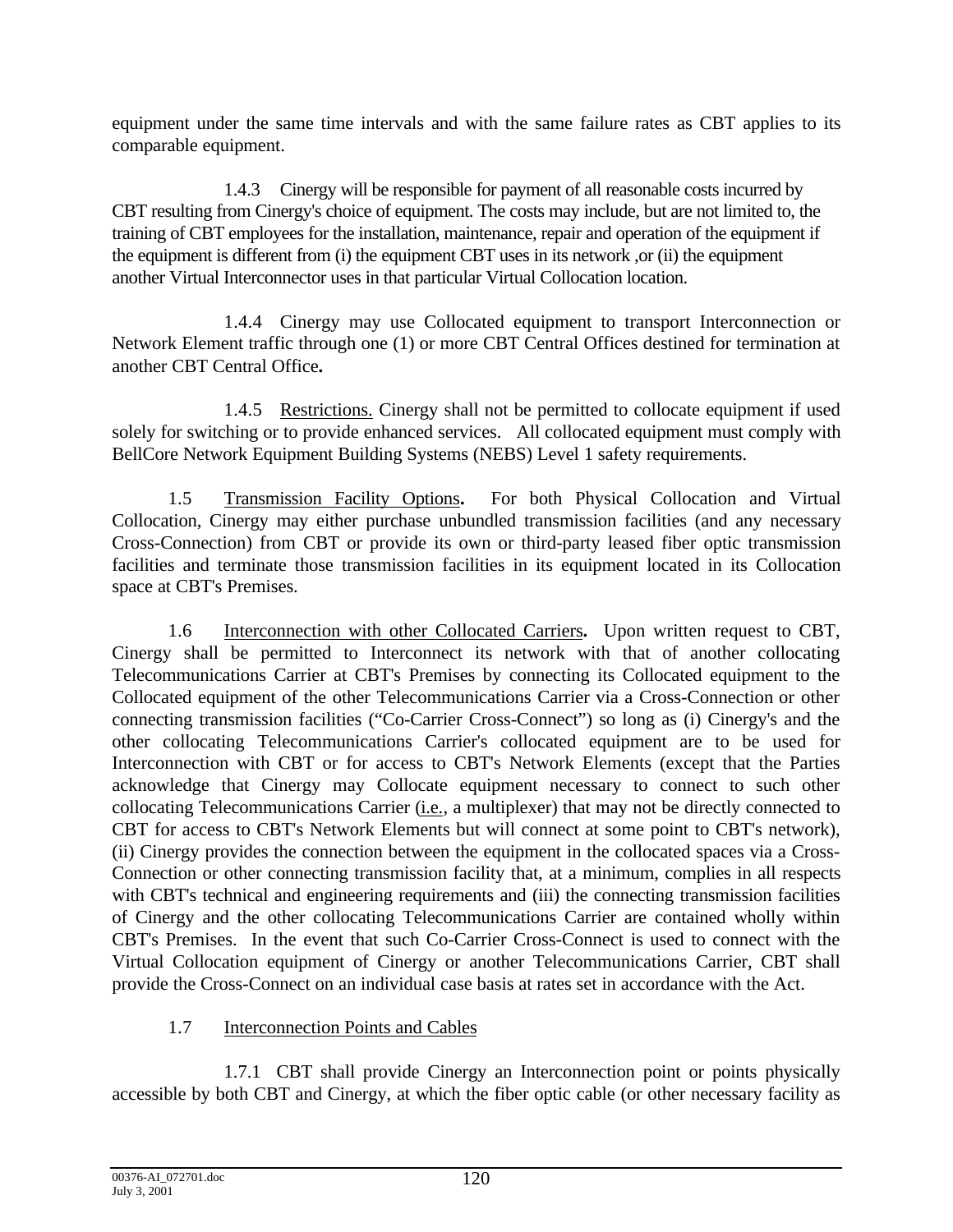per Cinergy's Bona Fide Request) carrying Cinergy's circuits can enter CBT's Premises; provided that CBT shall designate Interconnection Points as close as reasonably possible to CBT's Premises;

1.7.2 CBT shall provide at least two (2) such Interconnection points at CBT's Premises at which there are at least two (2) entry points for Cinergy's cable facilities, and at which space is available for new facilities in at least two (2) of those entry points;

# 1.8 Allocation of Collocation Space

1.8.1 Cinergy may reserve Collocation space for its future use in CBT's Premises in accordance with the provisions of Section 2.0 of this Schedule. CBT shall notify Cinergy in writing if another Telecommunications Carrier requests Collocation space that is reserved by Cinergy. Cinergy shall, within five (5) Business Days of receipt of such notice, provide CBT either (i) written notice that Cinergy relinquishes such space or (ii) enforce its reservation of space in accordance with the provisions of Section 2.0. Failure of Cinergy to respond to CBT within the foregoing five (5) Business Day period shall be deemed an election by Cinergy to relinquish such space.

1.8.2 CBT shall not be required to lease or construct additional space but must submit to Commission what steps its taking to make additional space available in a Premises to provide Cinergy Physical Collocation when existing space in such Premises has been exhausted.

1.8.3 Cinergy will provide CBT with a two (2)-year rolling forecast of its estimated requirements for Collocation that will be reviewed jointly on a yearly basis by the Parties, in accordance with the planning processes described in this Section.

1.9 Security Arrangements**.** Cinergy shall comply with reasonable security arrangements as designated by CBT so long as such arrangements are only as stringent as those CBT maintains at its own premises for its own personnel or authorized contractors.

1.9.1 CBT shall limit access to its Central Offices to only those individuals to whom (i) CBT has provided keys, or (ii) CBT has provided the access code for card readers where card readers are the sole means of entry into such Central Offices, as the case may be.

1.9.2 If Cinergy elects to obtain cageless collocation (i.e., place its equipment in unused space (not restricted to a common area) within a CBT premises without an enclosure), access to the area in which Cinergy's Physical Collocation Space is located shall not be limited by CBT beyond the customary security arrangements that CBT maintains with respect to its own employees, agents, contractors, subcontractors or other representatives.

1.10 Subcontractor and Vendor Approval**.** Cinergy shall select an equipment installation vendor which has been approved as a CBT Certified Vendor to perform all engineering and installation work required in the Physical Collocation Space. CBT shall provide Cinergy with a list of Certified Vendors upon request. The Certified Vendor shall be responsible for installing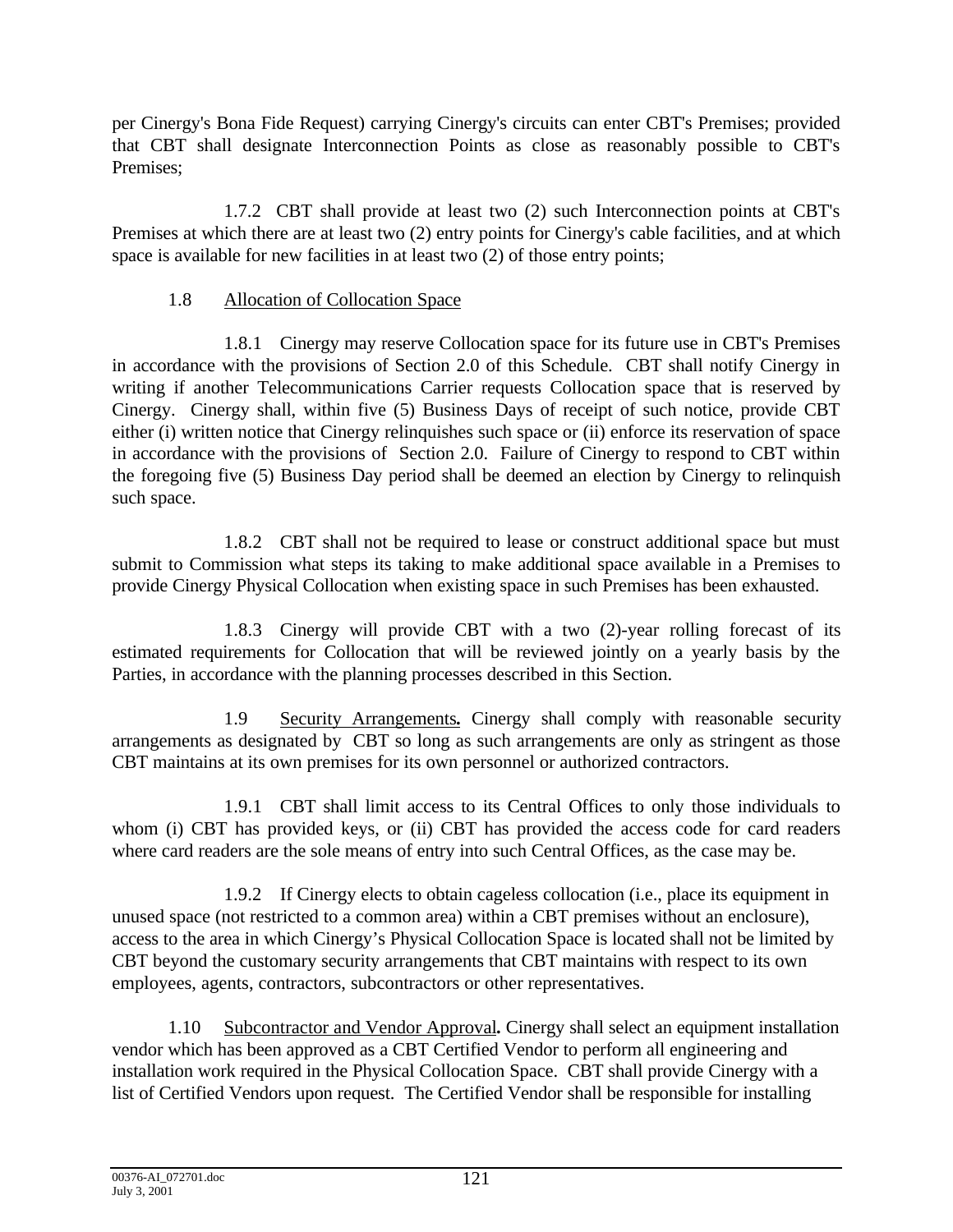Cinergy's equipment and components, performing operational tests after installation is complete, and notifying CBT's equipment engineers and Cinergy upon successful completion of installation. The Certified Vendor shall bill Cinergy directly for all work performed for pursuant to this Agreement and CBT shall have no liability for nor responsibility to pay such charges imposed by the Certified Vendor. In addition, CBT shall allow Cinergy to have a CBT-approved vendor install updates to Collocated equipment, including software updates. CBT shall consider, and shall not unreasonably deny, certifying Cinergy as a Certified Vendor.

## 1.11 Delivery of Collocated Space**.**

1.11.1 CBT shall provide Cinergy with a single point of contact for all inquiries regarding Collocation. Cinergy shall request space for Collocation by delivering a written request to CBT. Each request for Collocation shall include (i) the Premises in which Collocation is requested, (ii) the amount of space requested, (iii) the interoffice transmission facilities Cinergy will require for such space, (iv) the equipment to be housed in such space, (v) Cinergy's anticipated power requirements for the space, (vi) any then known extraordinary additions or modifications (i.e., security devices, node enclosures, HVAC, etc.) to the space or to the Premises to accommodate Cinergy's Collocated equipment, (vii) the specific level of diversity for fiber (or other facility as per Cinergy's Bona Fide Request) and power cabling to and from the Collocated space and (viii) the date on which Cinergy intends to initiate service from such space. For up to 5 applications submitted within a 15 day period, CBT shall notify Cinergy in writing within ten (10) Business Days of receiving Cinergy's request for Collocation as to whether the requested space is available. For more than 5 applications submitted within a 15 day period, the response interval shall be negotiated by the Parties. If space is not available for Physical Collocation, CBT shall specify in its notice to Cinergy when space for Physical Collocation will be made available to Cinergy and shall offer to Cinergy Virtual Collocation Space in accordance with Section 1.11.3 of this Schedule.

## 1.11.2 Physical Collocation.

- (a) If space for Physical Collocation is immediately available at the time of Cinergy's request, CBT shall include in its notice to Cinergy (i) the space to be provided and (ii) whether CBT can deliver the space to Cinergy by the date set forth in (c) below.
- (b) If Cinergy's requested Physical Collocation space is available, CBT and Cinergy shall have a joint planning meeting and an initial walkthrough of such space within ten (10) Business Days after CBT's receipt of Cinergy's Initial COBO Payment. CBT shall, within 10 Business Days after such initial walkthrough, provide documentation submitted to and received from contractors for any work being done on behalf of Cinergy that will be billed as extraordinary expenses and provide for a parallel installation sequence. At such meeting, the Parties will agree to the design of the collocation space and the equipment configuration requirements.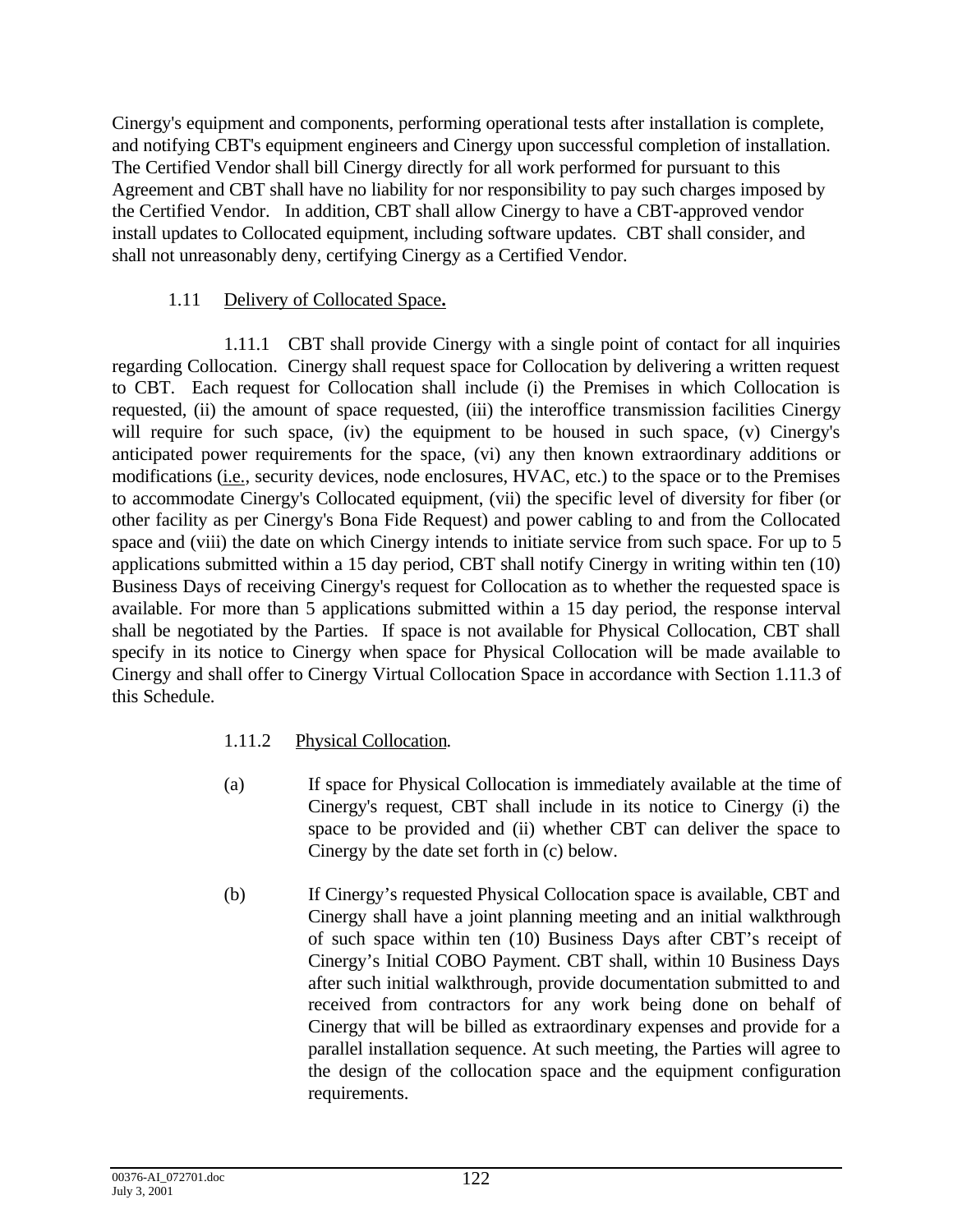(c) CBT shall deliver to Cinergy the requested space on or before the later of (i) 120 days from CBT's receipt of Cinergy's request for Collocation, (ii) 120 days from the receipt of Cinergy's Initial COBO Payment (as provided in (d) below, and (iii) such other reasonable date that the Parties may agree upon. CBT will use its best efforts to meet Cinergy's request for an accelerated due date.

### (d) Delivery of Physical Collocation Space

(i) Upon receiving the written notification of the availability of Collocation space from CBT, Cinergy shall send written verification that it still requires each Collocation space requested on Cinergy's application for which space is available. This written verification is Cinergy's firm order for service for each Collocation space requested. Cinergy's written verification shall be accompanied by Cinergy's payment of forty percent (40%) of all applicable Central Office Build-Out ("COBO") fees (the "Initial COBO Payment"). COBO modifications and additions to space described in the proposal will not begin until the Initial COBO Payment has been paid. Delayed payment of the Initial COBO Payment may delay the actual service date. Material changes (e.g. increase in floor space or additional equipment added) to the request may require additional application(s) by Cinergy and additional response(s) prepared by CBT. Such material changes shall toll the interval for construction while the additional response is being prepared.

(ii) So long as Cinergy has a satisfactory credit rating with CBT for the twelve (12)-month period preceding the date of Cinergy's request for Collocation pursuant to Section 1.11, Cinergy shall pay the COBO charges as follows:

| Initial COBO Payment:                                                          | 40% of COBO charges |
|--------------------------------------------------------------------------------|---------------------|
| Delivery by CBT of confirmation<br>that construction of space is fifty percent |                     |
| $(50\%)$ complete:                                                             | 40% of COBO charges |
| Completion of space conditioning:                                              | 20% of COBO charges |

If Cinergy's credit rating is not satisfactory within the aforementioned period, Cinergy's method of payment of the COBO charges shall be in accordance with the provisions of CBT's applicable tariff.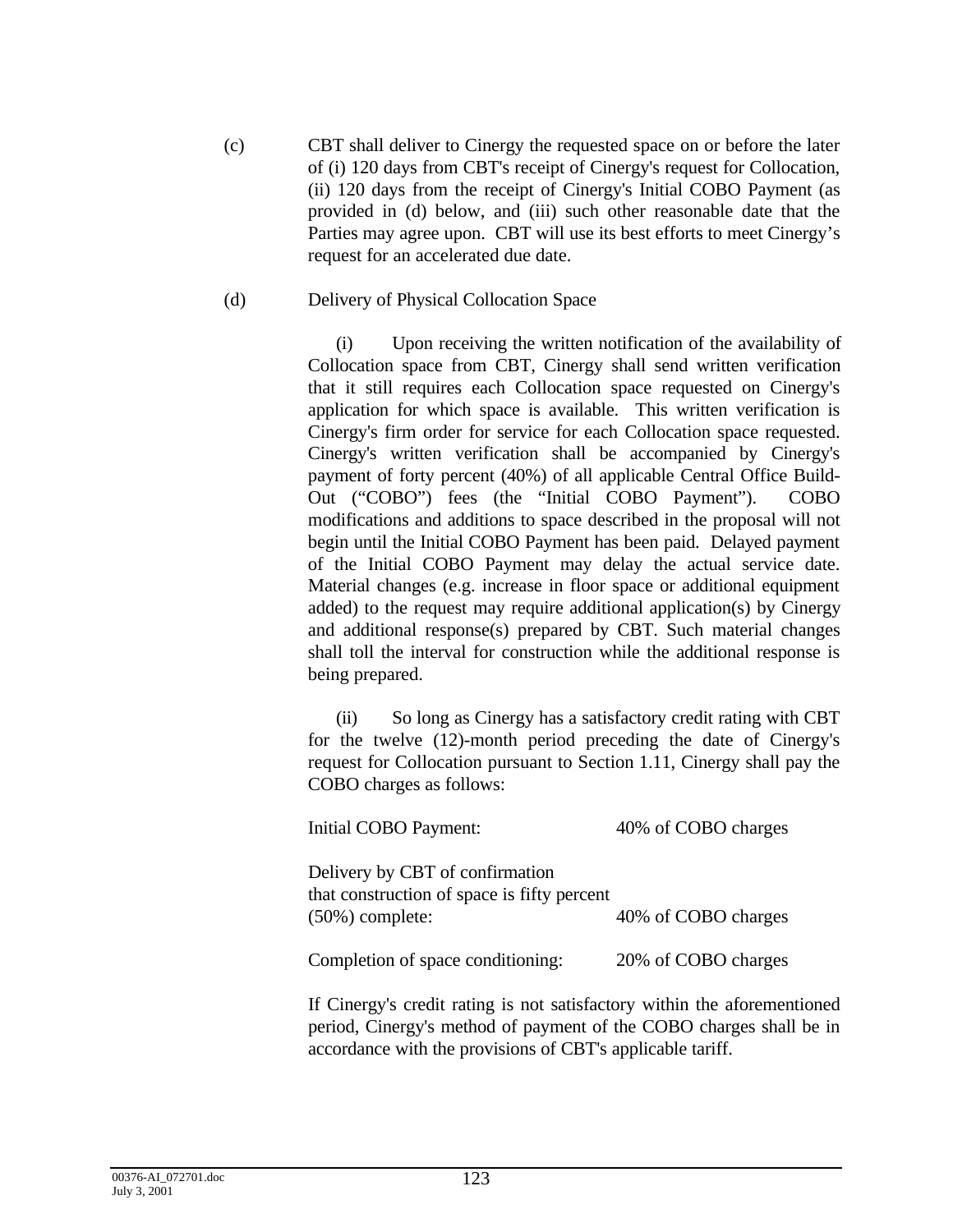(iii) Cinergy will be responsible for all extraordinary costs, as determined in accordance with the Act, incurred by CBT to prepare the Collocation space for the installation of Cinergy's equipment and for extraordinary costs to maintain the Collocation space for Cinergy's equipment on a going-forward basis. Extraordinary costs may include costs for such items as asbestos removal, fire suppression system or containment, modifications or expansion of cable entry facility, increasing the DC power system infrastructure capacity, increasing the capacity of the standby AC system or the existing commercial power facility, conversion of non-Collocation space, compliance with federal and state requirements, or other modifications required by local ordinances. CBT will charge for these extraordinary costs on a timesensitive or time-and-materials basis and will allocate the costs fairly among itself, Cinergy and other collocators. An estimate of such costs, as determined in accordance with the Act, will be provided to Cinergy prior to commencing such work. Extraordinary costs will only be billed to Cinergy if such costs have been authorized by Cinergy. CBT must advise Cinergy if extraordinary costs will be incurred within twenty (20) Business Days of Cinergy's request for space. Otherwise, Cinergy will not be responsible for such costs. If Cinergy does not wish to incur extraordinary costs for preparation of the Collocation space after receiving CBT's proposal, CBT will offer Cinergy alternative space that does not require the same preparation costs, if available and feasible for CBT. Extraordinary costs do not include costs associated with maintenance and upkeep of the building.

(iv) Within ten (10) Business Days after the initial walkthrough referenced in Section 1.11.2(b), CBT shall provide to Cinergy a written proposal that covers Cinergy's requirements for the space and details the associated requirements and the applicable charges required to meet Cinergy's specific request (including any extraordinary costs proposed by CBT in accordance with Section 1.11.2(d)(iii)) and the expected service date. Cinergy shall acknowledge acceptance of the charges in the written proposal by signing it and returning a copy to CBT. Upon receipt of Cinergy's signed proposal, CBT will begin the work and charge Cinergy for the actual time and material needed to complete the modifications, plus a reasonable contribution. In no case will actual charges exceed those estimated by more than ten percent (10%).

(v) Before beginning delivery, installation, replacement or removal work for equipment and/or facilities located within the Collocation space, Cinergy shall obtain CBT's written approval of Cinergy's proposed scheduling of the work in order to coordinate use of temporary staging areas and other building facilities, which approval shall not be unreasonably withheld or delayed. CBT may make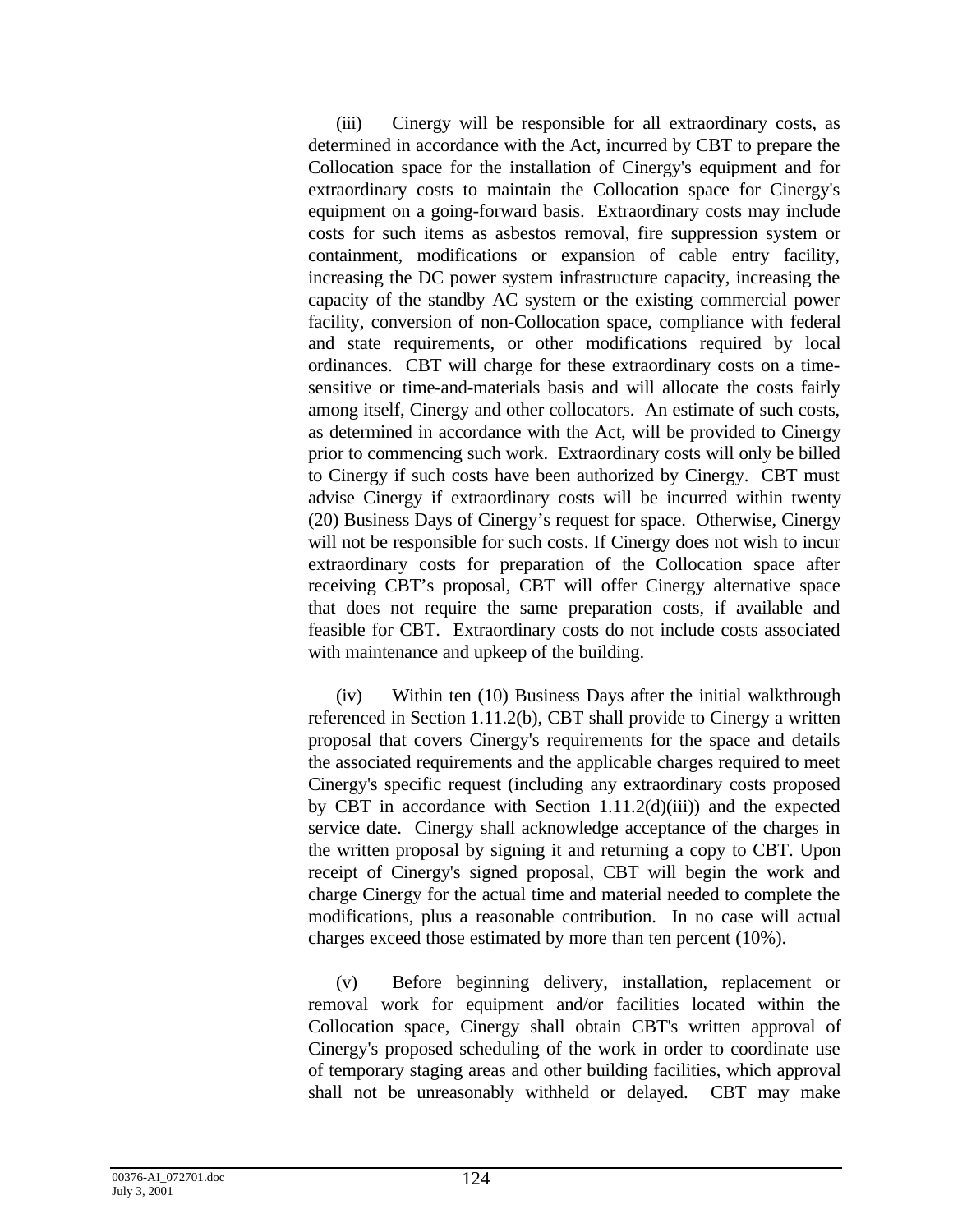reasonable request for additional information before granting approval and may reasonably require scheduling changes. Cinergy shall indicate on the drawings provided by CBT, pursuant to Section 1.15, Cinergy's plans for equipment to be installed in the Collocation space prior to commencing installation.

(vi) CBT shall have the right to inspect Cinergy's completed installation of equipment and facilities prior to Cinergy turning up such equipment and facilities. Cinergy shall provide written notification to CBT when Cinergy has completed its installation of equipment and facilities in the Collocation space, and CBT shall, within five (5) Business Days of receipt of such notice, either (i) inspect such Collocation space or (ii) notify Cinergy that CBT is not exercising its right to inspect such Collocation space at that time and that Cinergy may turn up its equipment and facilities. Failure of CBT to either inspect the Collocation space or notify Cinergy of its election not to inspect such space within the foregoing five (5) Business Day period shall be deemed an election by CBT not to inspect such Collocation space. Cinergy shall have the right to be present at such inspection, and if Cinergy is found to be in non-compliance with the terms and conditions of this Agreement that relate to the installation and use of Cinergy's Collocated equipment and facilities, Cinergy shall modify its installation to achieve compliance prior to turning up its equipment and facilities.

(vii) CBT shall have the right to make periodic inspections of Cinergy's equipment and facilities occupying a Collocation space and associated entrance conduit and riser space. CBT will notify Cinergy in writing not less than two (2) Business Days in advance of such inspections, and Cinergy shall have the right to be present at the time of such inspection. If Cinergy is found to be in non-compliance with the terms and conditions of this Agreement that relate to the installation and use of Cinergy's Collocated equipment and facilities, Cinergy must modify its installation to achieve compliance.

- (e) If CBT does not provide Cinergy with its Collocated space by the Delivery Date and such delay is caused directly by CBT's actions or its failure to act (and not by a Cinergy Delaying Event), Cinergy shall receive a credit of 1/60th of its COBO payment for each day after the applicable Delivery Date that such Collocated space is not made available.
- (f) CBT may begin billing Cinergy for recurring charges for the Collocated space on the Occupancy Date. For purposes of this Schedule 16, "Occupancy Date" shall mean the date on which such space is made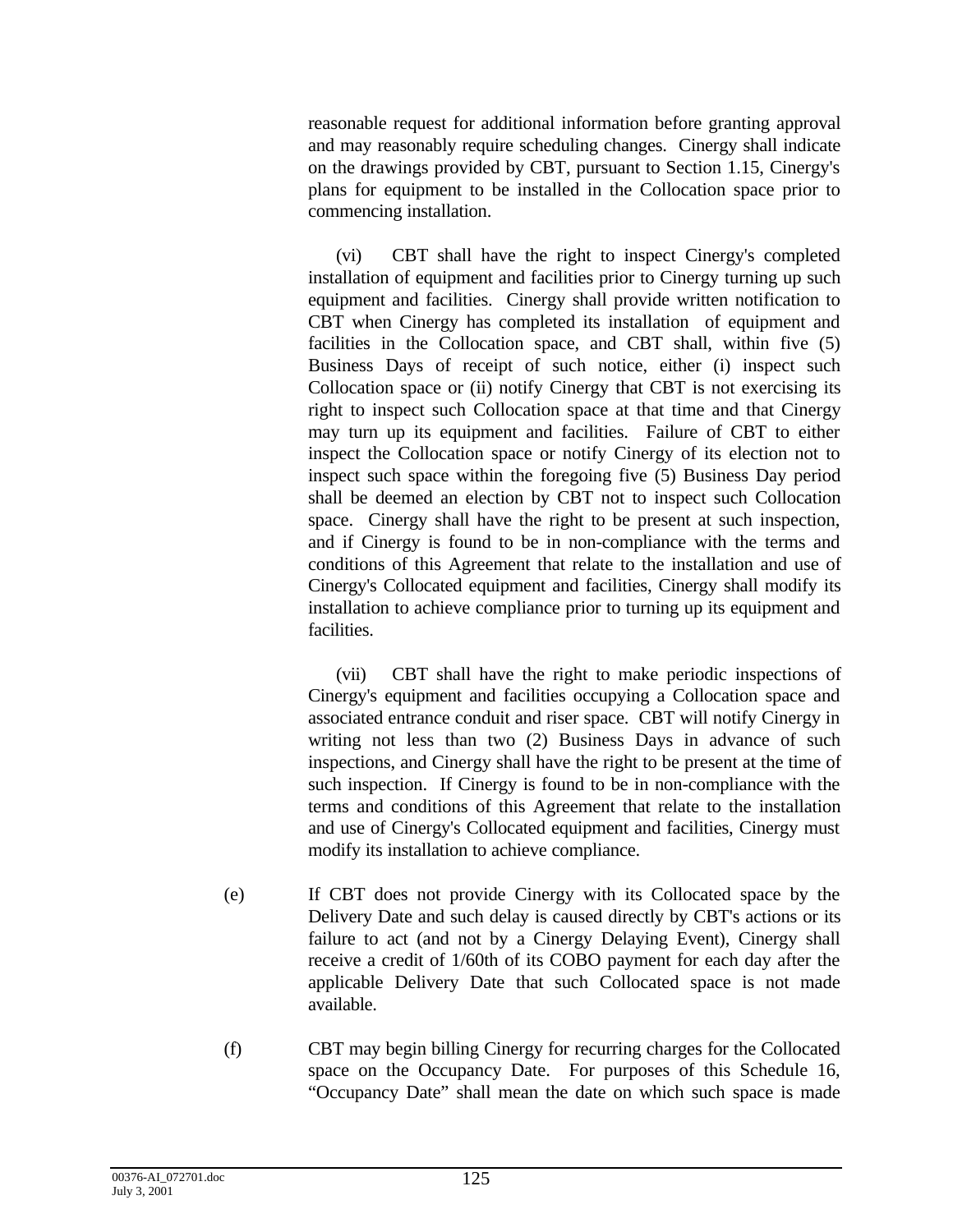available for Cinergy's use (i) the Parties have completed the acceptance walkthrough of Cinergy's Physical Collocation Space, and (ii) no material exceptions for such space have been noted or remain outstanding. Cinergy shall vacate the Collocated space if (i) another eligible carrier has requested collocation and no other space is available, (ii) Cinergy fails to Interconnect to the CBT network within 150 days of the Occupancy Date, and (iii) such carrier agrees to reimburse Cinergy for the COBO charges and extraordinary costs paid by Cinergy with respect to the space. If Cinergy is required to vacate the space pursuant to this Section 1.11.2(f), Cinergy shall vacate such space within 90 Business Days of the earliest to occur of the foregoing events. If, after vacating a space, Cinergy still requires Collocation in that Premises, Cinergy shall be required to submit a new request for Collocation pursuant to Section 1.11.1.

- (g) CBT shall provide positive confirmation to Cinergy when construction of Cinergy Collocated space is fifty percent (50%) completed. The Committee will establish criteria for determining 50% completion. This confirmation shall also include confirmation of the scheduled completion date and Delivery Date.
- (h) After completion of construction but prior to occupancy, Cinergy and CBT will complete an acceptance walkthrough of all Collocated space requested from CBT. Exceptions (*i.e.*, "punchlist items") that are noted during this acceptance walkthrough shall be corrected by CBT as soon as possible but not later than thirty (30) days after the walkthrough. The correction of these exceptions from Cinergy's original request for Collocation, as modified by any changes requested by Cinergy, shall be at CBT's expense and shall be subject to an additional walkthrough and acceptance by Cinergy.
- (i) Cinergy shall pay the incremental cost incurred by CBT as the result of any Cinergy Change Order applicable to construction of Physical Collocation space.
- (j) The Committee shall identify at least one contact for each Party, including name(s) and telephone number(s), responsible for the following areas relating to Collocation:
	- 1. Engineering;
	- 2. Physical and Logical Security;
	- 3. Provisioning;
	- 4. Billing;
	- 5. Operations;
	- 6. Site and Building Managers; and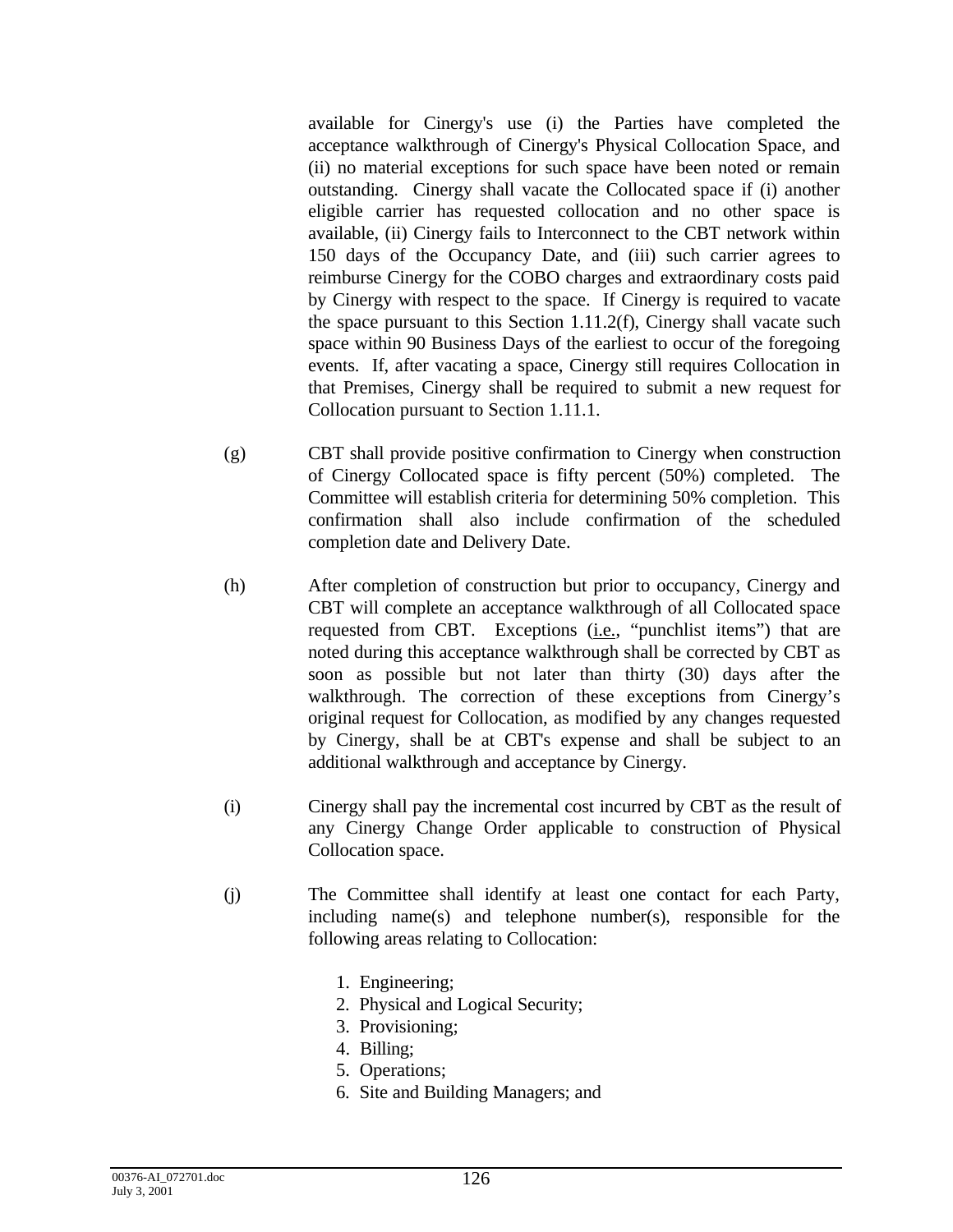- 7. Environmental and Safety.
- (k) The Committee shall also establish an escalation process which includes names, telephone numbers and escalation order for each Party in order to resolve disputes that may arise pursuant to the Parties' Collocation of equipment hereunder.
- 1.11.3 Virtual Collocation.
- (a) If Cinergy requests Virtual Collocation, or if requested Physical Collocation space is not available at a Premises and Cinergy elects Virtual Collocation, and such Virtual Collocation is available at the time of Cinergy's request, CBT shall include in its notice to Cinergy described in Section 1.11.1, (i) the space to be provided and (ii) whether CBT can deliver the space to Cinergy by the date set forth in (c) below.
- (b) CBT and Cinergy will have an initial walkthrough of the Collocated space to be provided to Cinergy for Virtual Collocation on the date that is the earlier of (i) 10 Business Days after CBT's verification of the Virtual Collocation space to be provided to Cinergy and (ii) 14 calendar days after CBT's receipt of Cinergy's request for Virtual Collocation.
- (c) CBT shall deliver to Cinergy the requested space on or before the later of (i) 60 days from CBT's receipt of Cinergy's request for Virtual Collocation and (ii) such other reasonable date that the Parties may agree upon if it is not feasible for CBT to deliver to Cinergy such space within 60 days (such date of delivery referred to as the "Delivery Date") and CBT notified Cinergy of this fact within 10 Business Days from CBT's receipt of Cinergy's request.
- (d) Delivery of Virtual Collocation Space
	- 1) CBT shall allow periodic inspections of Virtual Collocation space where Cinergy equipment is located upon reasonable advance notification.
	- 2) CBT shall ensure that all applicable alarm systems (e.g., power) that support Cinergy equipment are operational and the supporting databases are accurate so that equipment that is in alarm will be properly identified and notification shall be sent to Cinergy as soon as reasonably possible.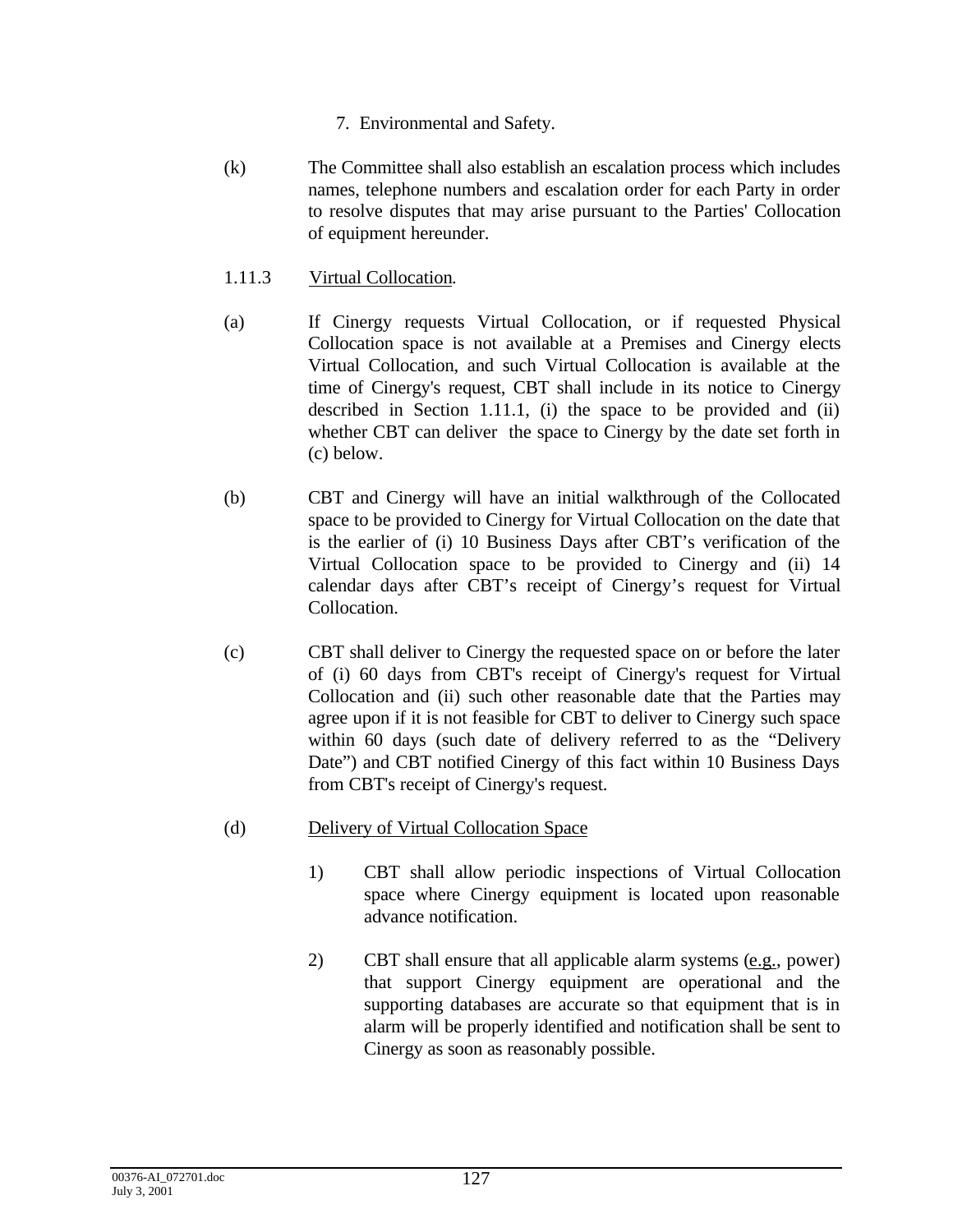- 3) Virtual Collocation shall be provided in accordance with the terms and conditions of Tariff F.C.C. No. 35, Section 17.11, provided, however, if any provision of such tariff is inconsistent with the Act, the Act shall govern.
- (e) CBT shall provide positive confirmation to Cinergy when construction of Cinergy Collocated space is fifty percent (50%) completed. This confirmation shall also include confirmation of the scheduled completion date and the Delivery Date. The Implementation Plan will include a process for determining when construction is fifty percent (50%) complete.
- (f) After completion of construction and on or before the Delivery Date, Cinergy and CBT will complete an acceptance walkthrough of all Collocated space requested from CBT. Exceptions that are noted during this acceptance walkthrough shall be corrected by CBT as soon as possible but not later than 30 days after the walkthrough. The correction of these exceptions from Cinergy's original request for Collocation, as modified by any changes requested by Cinergy, shall be at CBT's expense and shall be subject to an additional walkthrough and acceptance by Cinergy.

1.12 Additional Requirements. The following additional requirements shall be applicable to Physical Collocation only:

1.12.1 If Cinergy elects to enclose the Physical Collocation Space, access to Cinergy's Collocation Space shall be limited by CBT and Cinergy (i) to employees, agents, contractors, subcontractors, or other representatives of Cinergy, (ii) if applicable, to an Cinergy sub-lessee and such sub-lessee's employees, agents, contractors, subcontractors or other representatives, and (iii) to CBT employees, agents, and contractors to the extent they have the right to access Cinergy's Physical Collocation Space pursuant to this Agreement.

1.12.2 If Cinergy elects not to enclose the Physical Collocation Space and to place the Physical Collocation Space in a common collocation area within the CBT premises, access to the area in which Cinergy's Physical Collocation Space is located shall be limited by CBT and Cinergy (i) to employees, agents, contractors, subcontractors, or other representatives of Cinergy and any other telecommunications carrier (including, if applicable, any sub-lessee of Cinergy), its agents, contractors, subcontractors or other representatives of such telecommunications carrier, collocating equipment in the same common collocation area as Cinergy, and (ii) to CBT employees, agents, and contractors to the extent they have the right to access Cinergy's Collocation Space pursuant to this Agreement.

1.12.3 Subject to space limitations and Cinergy's compliance with the applicable request process and payment requirements for the space, CBT shall provide space, as requested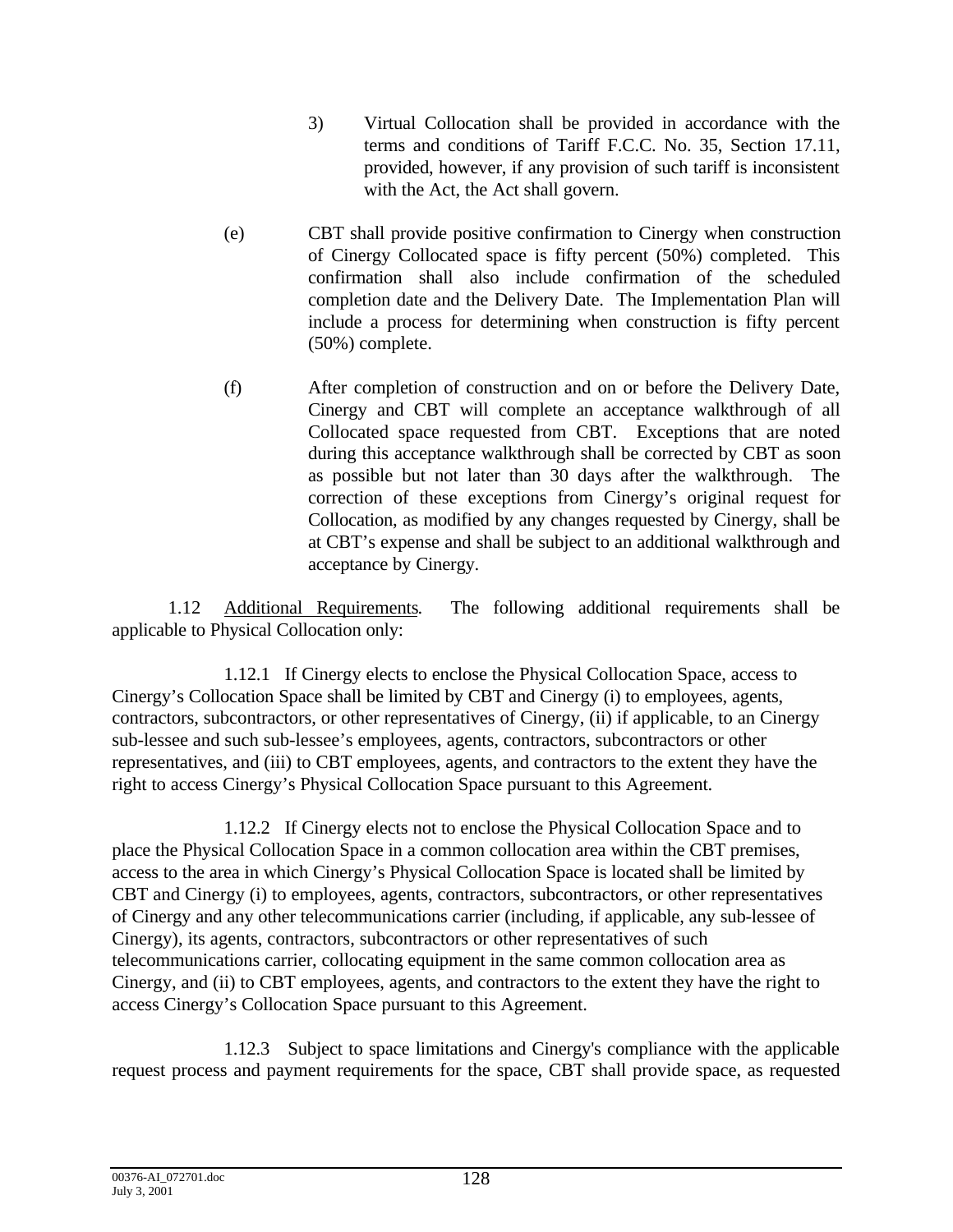by Cinergy, to meet Cinergy's needs for placement of equipment necessary for Interconnection and access to Network Elements.

1.12.4 CBT shall allow requests for contiguous space in increments as small as a single bay or rack of equipment if the space is not subject to outstanding requests by other Telecommunications Carriers.

1.12.5 Other than reasonable security restrictions, CBT shall place no restriction on access to the Cinergy Collocated space by Cinergy's employees and designated agents. Such space shall be available to Cinergy designated agents twenty-four (24) hours per day each day of the week. In no case should any reasonable security restrictions be more restrictive than those CBT places on its own personnel or independent contractors.

1.12.6 For each building in which Collocated space is provided and upon request by Cinergy for that building, CBT will, provide Cinergy with information known to it concerning environmental, health and safety conditions.

1.12.7 CBT shall permit Cinergy to install, on equipment node enclosures, an intrusion alarm that can be remotely monitored by Cinergy's work center; provided, however, that no such Cinergy-installed equipment shall interfere with the existing use of the Central Office.

1.12.8 Cinergy need not obtain prior approval from CBT to make improvements or alterations to the Collocated equipment configuration that are not substantial and do not require additional engineered power.

1.12.9 Central Office power supplied by CBT into the Cinergy equipment area shall be supplied in the form of fused power feeds from CBT's power distribution board to Cinergy's BDFB located in the designated Cinergy equipment area. The power feeders (cables) shall efficiently and economically support the requested quantity and capacity of Cinergy equipment. The termination location shall be as mutually agreed upon by the Parties.

1.12.10 CBT power equipment supporting Cinergy's equipment shall:

- (a) Provide appropriate Central Office ground, connected to a ground electrode located within the Cinergy Collocated space, at a level above the top of Cinergy's equipment plus or minus two (2) feet to the left or right of Cinergy's final request; and
- (b) Provide feeder capacity and quantity to support the ultimate equipment layout for Cinergy equipment upon completion of the equipment node construction in accordance with Cinergy's request for Collocation.

1.13 Pricing**.** The prices charged to Cinergy for Collocation are set forth in the Pricing Schedule.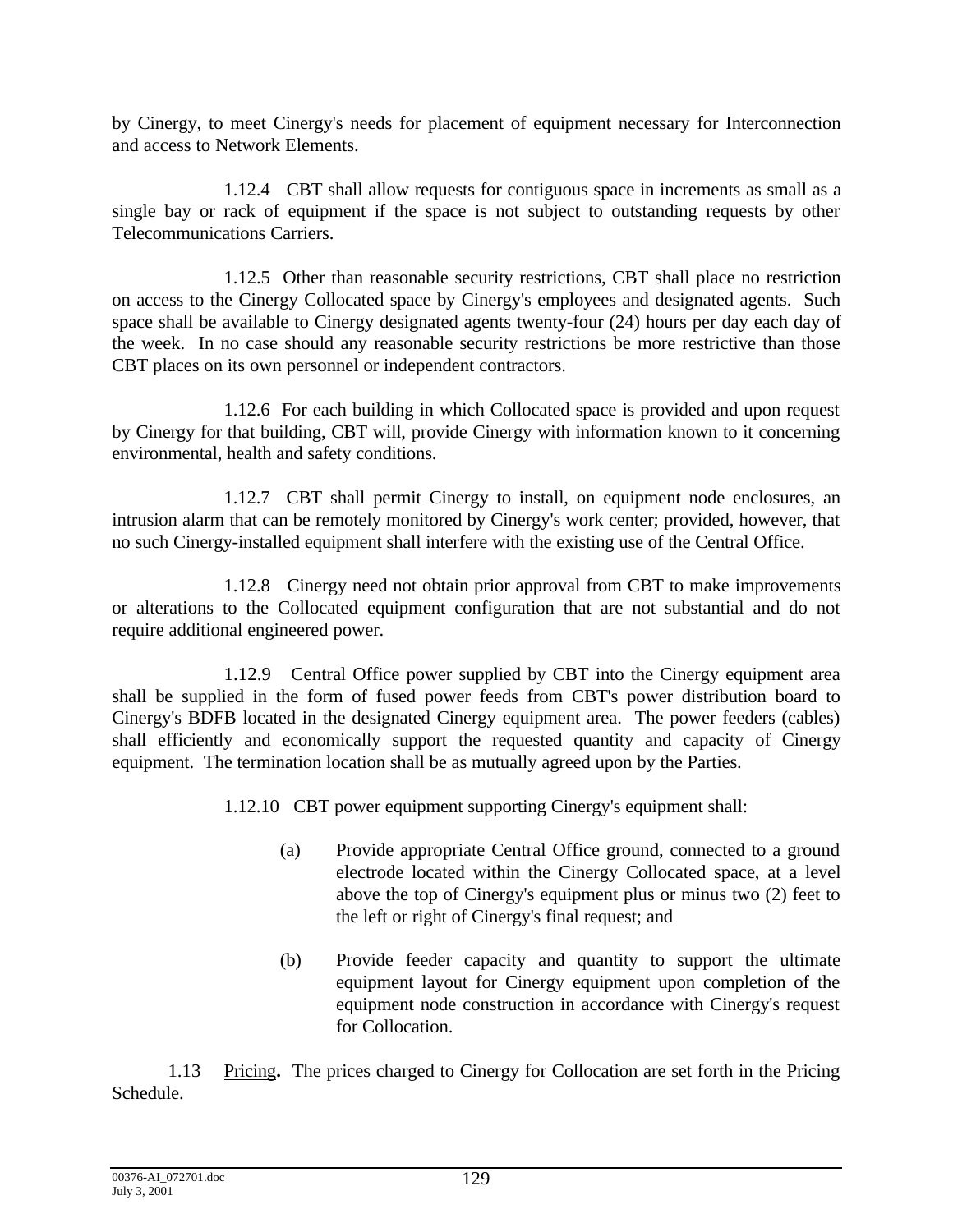1.14 Billing. CBT shall bill Cinergy for Collocation pursuant to the requirements of Section 30.6 to this Agreement.

1.15 Common Requirements**.** The following requirements are applicable to both Physical and Virtual Collocation:

1.15.1 CBT shall provide to Cinergy any interoffice facilities that Cinergy requests and that CBT provides by tariff or contract to any carrier.

1.15.2 Cinergy may provide basic telephone service with a connection jack for the Collocated space.

1.15.3 CBT shall provide adequate lighting, ventilation, power, heat, air conditioning and other environmental conditions for Cinergy's space and equipment. These environmental conditions shall comply with Bellcore Network Equipment-Building System (NEBS) standards TR-EOP-000063 or other standards upon which the Parties may mutually agree.

1.15.4 CBT shall provide access, where available, to eyewash stations, shower stations, bathrooms and drinking water within the Collocated facility on a twenty-four (24)-hoursper-day, seven (7)-days-per-week basis for Cinergy personnel and its designated agents.

1.15.5 CBT shall provide ingress and egress of fiber cabling to Cinergy Collocated spaces. The specific level of diversity required for each site or Network Element will be provided in the request for Collocation.

1.15.6 CBT shall provide Cinergy with written notice four (4) Business Days prior to those instances where CBT or its subcontractors may be performing non-emergency work that may affect the Collocated space occupied by Cinergy or the AC and DC power plants that support Cinergy equipment. CBT will inform Cinergy by telephone of any emergency-related activity that CBT or its subcontractors may be performing that may affect the Collocated space occupied by Cinergy or the AC and DC power plants that support Cinergy equipment. Notification of any emergency-related activity shall be made as soon as practicable after CBT learns that such emergency activity is necessary.

1.15.7 Cinergy shall not be required by CBT to relocate its equipment during the Initial Term or any Renewal Term. If Cinergy, at CBT's request, agrees to relocate its equipment, then CBT shall reimburse Cinergy for any and all costs reasonably associated with such relocation.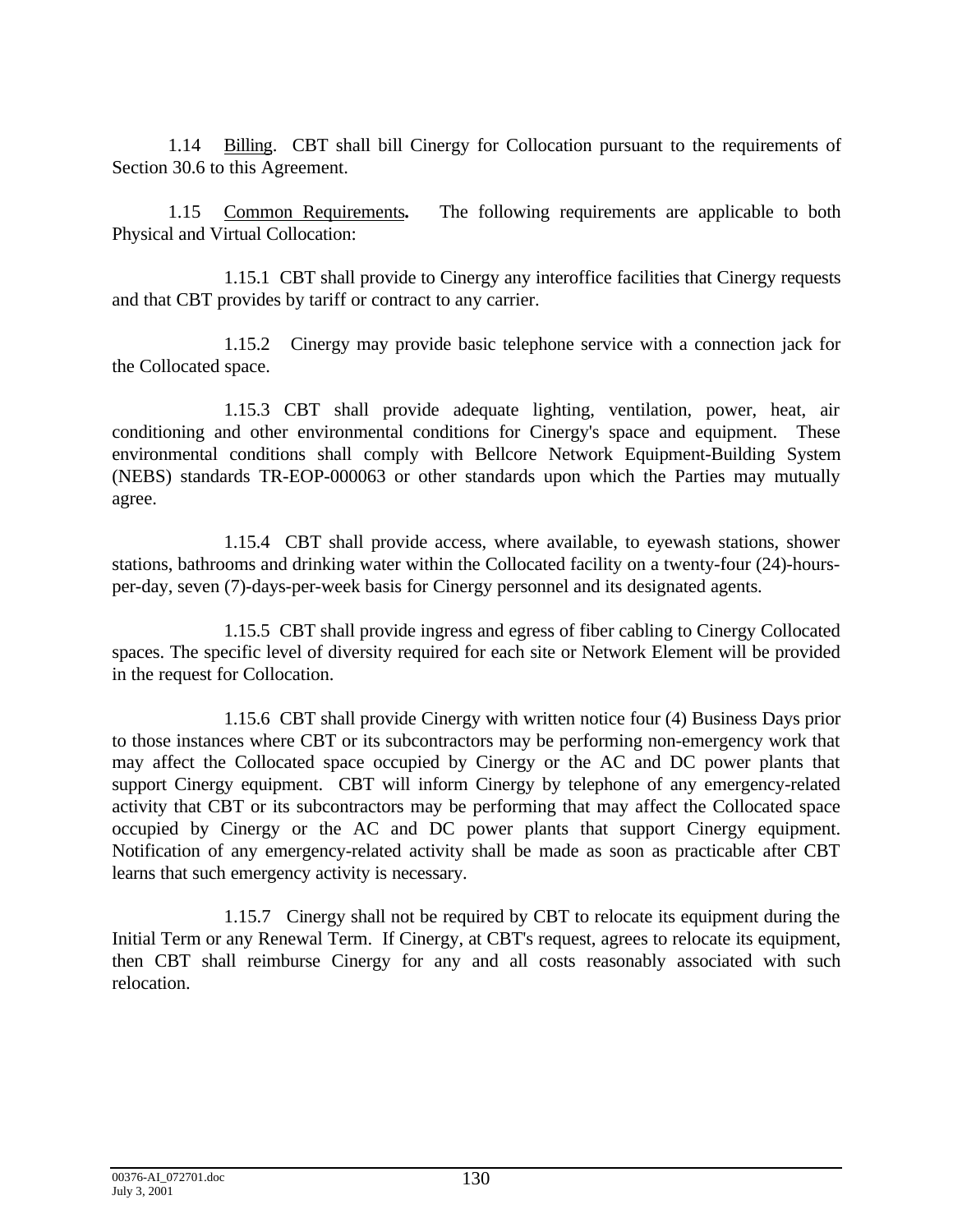1.15.8 Should CBT sell or lease a Central Office or any portion thereof to a third person during the Initial Term or any Renewal Term, CBT shall require such third person to comply fully with the applicable terms and conditions of this Agreement as they relate to such third person.

1.15.9 Power, as referenced in this Article XIV, refers to any electrical power source supplied by CBT for Cinergy equipment. It includes all superstructure, infrastructure and overhead facilities, including cable, cable racks and bus bars. CBT will supply power to support Cinergy equipment at equipment specific DC and AC voltages as mutually agreed upon by the Parties. CBT shall supply power to Cinergy at parity with that provided by CBT to itself or to any third person. If CBT performance, availability or restoration falls below industry standards, CBT shall bring itself into compliance with such industry standards as soon as technologically feasible.

1.15.10 Subject to space limitations and Cinergy's compliance with the applicable request process and payment requirements of this Agreement, CBT shall provide power to meet Cinergy's reasonable needs for placement of equipment, Interconnection or provision of service.

1.15.11 Both Cinergy's power equipment and CBT's power equipment supporting Cinergy's equipment shall comply with applicable state and industry standards (e.g., Bellcore, NEBS and IEEE) or manufacturer's equipment power requirement specifications for equipment installation, cabling practices and physical equipment layout.

1.15.12 CBT will provide Cinergy with written notification within five (5) Business Days of any scheduled AC or DC power work or related activity in the Collocated facility that poses a reasonable risk of or causes an outage or any type of power disruption to Cinergy equipment located in the CBT facility. The Parties will then agree upon a plan to manage the outage so as to minimize customer interruption. CBT shall provide Cinergy prompt notification by telephone of any emergency power activity.

1.15.13 Power plant alarms and Cabling shall adhere to Bellcore Network Equipment-Building Systems (NEBS) Standards TR-EOP-000063.

1.15.14 CBT shall provide Lock Out Tag Out and other electrical safety procedures and devices in accordance with OSHA or industry guidelines.

1.15.15 CBT shall, within ten (10) Business Days after receipt of the Initial COBO Payment for Physical Collocation or within ten (10) Business Days after the initial walkthrough for Virtual Collocation, provide Cinergy with a copy of any existing drawings showing Cinergy's proposed Collocation space and any related CBT facilities, and provide information relating to measurements for necessary Cinergy cabling that are not obtainable from the drawings. Any copies of drawings shall be redacted so as not to provide proprietary information of other carriers. So long as CBT charges other Telecommunications providers for the provision of the foregoing drawings and information, Cinergy shall reimburse CBT for the costs, if any, incurred by CBT to provide Cinergy with such drawings and information.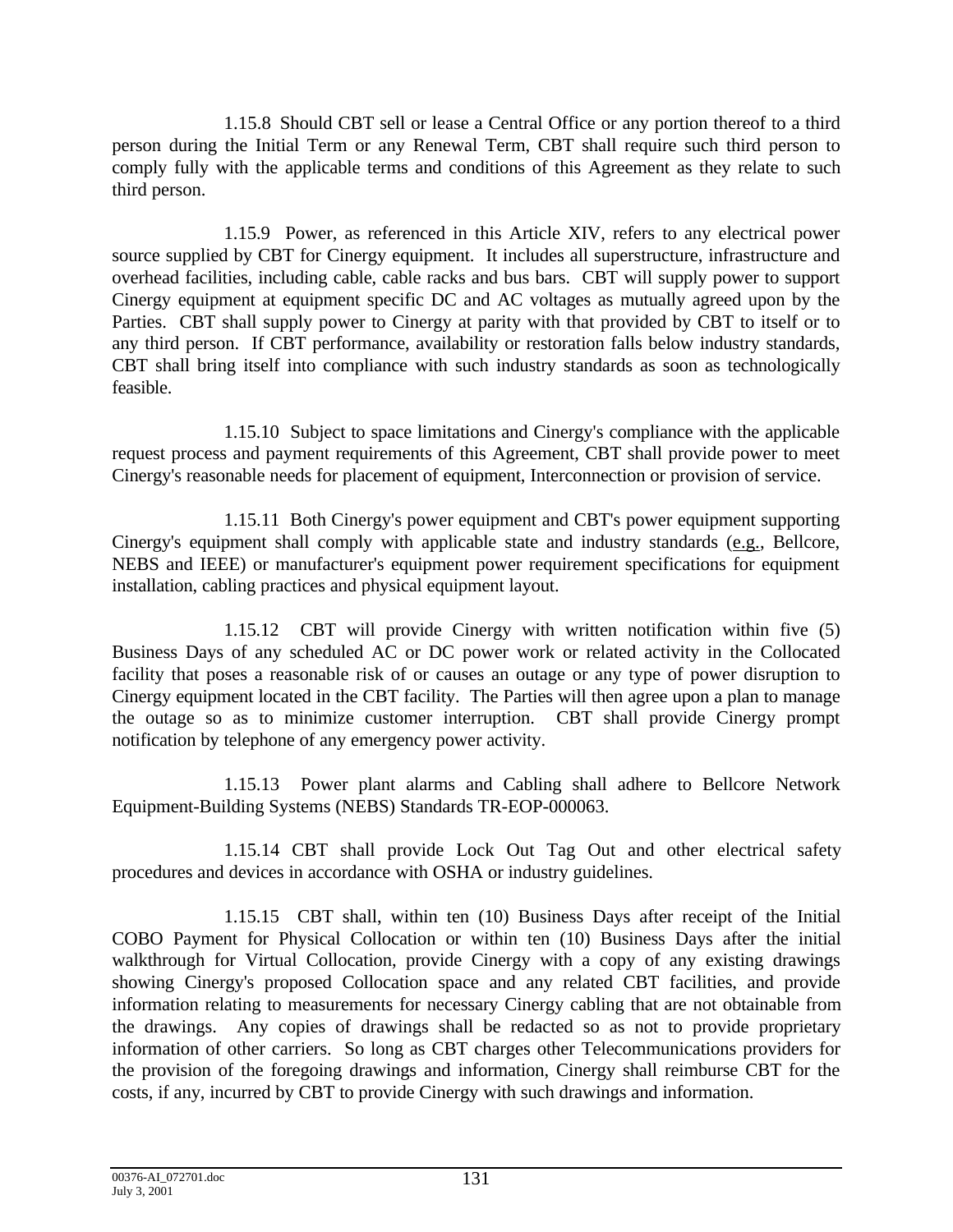1.16 Protection of Service and Property**.** Both Parties shall exercise reasonable care to prevent harm or damage to the other Party, its employees, agents or Customers, or their property. Both Parties, their employees and agents agree to take reasonable and prudent steps to ensure the adequate protection of the other Party's property and services, including:

1.16.1 CBT and Cinergy shall restrict access to Cinergy equipment, support equipment, systems, tools and data, or spaces that contain or house Cinergy equipment enclosures to Cinergy employees and other authorized non-Cinergy personnel to the extent necessary to perform their specific job functions.

1.16.2 Cinergy shall comply at all times with reasonable security and safety procedures and existing requirements that are established by CBT and communicated to Cinergy, so long as such procedures are only as stringent as those CBT maintains at its own premises for its own personnel or authorized contractors.

1.16.3 CBT shall allow Cinergy (i) for Cinergy's Physical Collocation spaces, seven (7)-day, twenty-four (24)-hour access to inspect or observe spaces that house or contain Cinergy equipment or equipment enclosures and CBT shall furnish Cinergy with keys, entry codes, lock combinations, and other materials or information that may be needed to gain entry into any secured Cinergy space, subject to Section 1.16 and Article XXVIII, and (ii) for Cinergy's Virtual Collocated space, access during the applicable Premises' Normal Business Hours to inspect or observe Cinergy equipment.

1.16.4 For enclosed Physical Collocation (i.e., not "cageless" collocation), CBT shall furnish to Cinergy a current written list of CBT's employees who CBT authorizes to enter Cinergy's Physical Collocation space, with samples of the identifying credential to be carried by such persons. Access by such persons is limited to emergencies.

1.16.5 CBT shall secure external access to the Physical Collocation space on its Premises in the same or equivalent manner that CBT secures external access to spaces that house CBT's equipment.

1.16.6 For Physical Collocation, CBT shall limit the keys used in its keying systems for Cinergy's specific Physical Collocation space which contain or house Cinergy equipment or equipment enclosures to its employees and representatives for emergency access only. Cinergy shall further have the right, at its expense, to have locks changed where deemed necessary for the protection and security of such spaces, provided that Cinergy shall immediately provide CBT with such new keys.

1.17 Nothing herein shall prevent Cinergy from utilizing existing Collocation facilities, purchased from tariffs, for local Interconnection with CBT.

2.0 Physical Collocation Space Reservation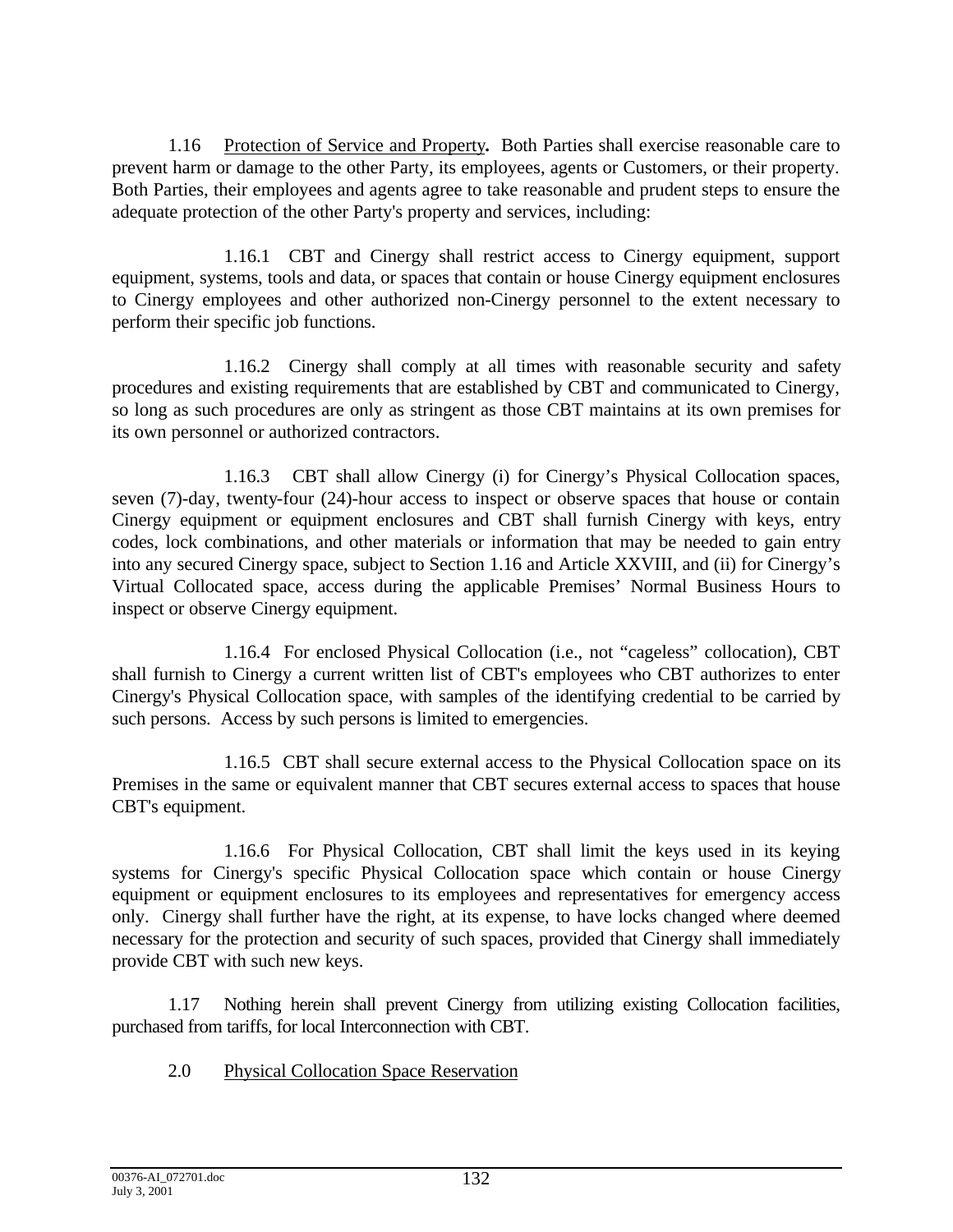Space for Physical Collocation may be reserved on the following basis:

2.1 Cinergy may reserve additional space in a CBT Central Office in which it has (or is ordering) Physical Collocation for permitted telecommunications-related equipment.

2.2 A reservation may be maintained only by the payment of a non-recurring charge to defray the administrative costs of the reservation system ("Reservation Charge").

2.3 The reservation can be made for an amount of space no greater than the amount of active Physical Collocation space being utilized (or ordered) for Interconnection with and/or access to the Network Elements of CBT by Cinergy in the particular Central Office.

2.4. The reservation takes a priority based on the time at which it is made.

2.5 In the case of an order for Physical Collocation in an office in which all the unoccupied space is covered by reservations, all reservations will be prioritized by date. The holders(s) of the lowest-priority reservation(s) that, when considering all higher-priority reservations, still represent(s) available space sufficient to fill the order(s) for Physical Collocation (each, an "Option Party") will be given the option of "enforcing" or relinquishing its (their) reservation(s).

In this case, an Option Party may enforce its reservation by payment of the recurring Physical Collocation floor space charge otherwise applicable to the reservation space (in lieu of the nonrecurring Reservation Charge). The reservation will be maintained until the Physical Collocation arrangement in that office is terminated or the reservation is terminated, whichever comes first. A new reservation may be activated by payment of the Reservation Charge, but it will take a new priority based on the time of reactivation. If an Option Party decides to enforce its reservation in this manner, the holder(s) of the reservation(s) with the next-higher priority will be given the option of enforcing or relinquishing its (their) reservation(s).

If an Option Party declines to enforce its reservation as indicated above, the reservation is relinquished and the reservation payment is forfeited. A new reservation may be activated by payment of another Reservation Charge, but the new reservation will be given a priority based on the time CBT received the reactivation reservation and payment of another Reservation Charge. The holder(s) of the reservation(s) with the next-higher priority will be required to enforce or relinquish its (their) reservation(s) until such time as all Option Parties have either enforced or relinquished its (their) space reservation(s).

2.6 The holder of a valid reservation may place an order for Physical Collocation for the reserved space at any time. If there is sufficient unoccupied space to accommodate the order after subtracting space covered by reservations of higher priority, the order will be processed. If there is insufficient space to accommodate the order after subtracting space covered by valid reservations of Option Parties with higher priority that have been enforced, the holder's reservation shall be maintained.